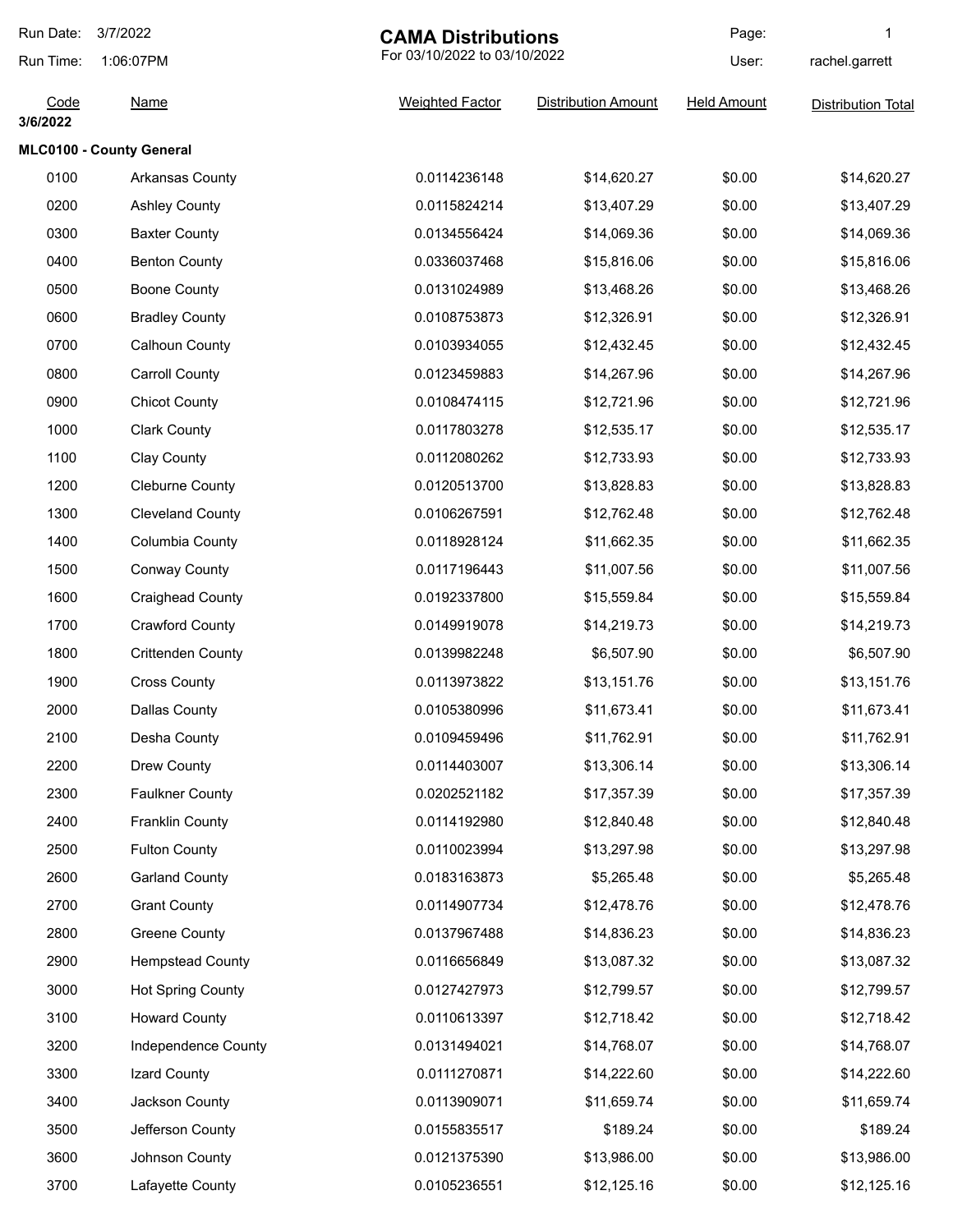| Run Date:    | 3/7/2022                                  | <b>CAMA Distributions</b>              |                                           | Page:                        | 2                                        |
|--------------|-------------------------------------------|----------------------------------------|-------------------------------------------|------------------------------|------------------------------------------|
| Run Time:    | For 03/10/2022 to 03/10/2022<br>1:06:07PM |                                        |                                           | User:                        | rachel.garrett                           |
| Code<br>3800 | <b>Name</b><br>Lawrence County            | <b>Weighted Factor</b><br>0.0113461623 | <b>Distribution Amount</b><br>\$13,224.10 | <b>Held Amount</b><br>\$0.00 | <b>Distribution Total</b><br>\$13,224.10 |
| 3900         | Lee County                                | 0.0107139242                           | \$11,721.57                               | \$0.00                       | \$11,721.57                              |
| 4000         | <b>Lincoln County</b>                     | 0.0110742900                           | \$12,851.79                               | \$0.00                       | \$12,851.79                              |
| 4100         | <b>Little River County</b>                | 0.0109983317                           | \$12,573.73                               | \$0.00                       | \$12,573.73                              |
| 4200         | Logan County                              | 0.0117541783                           | \$12,846.58                               | \$0.00                       | \$12,846.58                              |
| 4300         | Lonoke County                             | 0.0161443143                           | \$16,357.58                               | \$0.00                       | \$16,357.58                              |
| 4400         | <b>Madison County</b>                     | 0.0113714817                           | \$11,225.36                               | \$0.00                       | \$11,225.36                              |
| 4500         | <b>Marion County</b>                      | 0.0113968011                           | \$13,183.26                               | \$0.00                       | \$13,183.26                              |
| 4600         | <b>Miller County</b>                      | 0.0135364154                           | \$10,455.96                               | \$0.00                       | \$10,455.96                              |
| 4700         | Mississippi County                        | 0.0133774428                           | \$8,377.75                                | \$0.00                       | \$8,377.75                               |
| 4800         | Monroe County                             | 0.0105644152                           | \$10,746.33                               | \$0.00                       | \$10,746.33                              |
| 4900         | <b>Montgomery County</b>                  | 0.0107042946                           | \$10,783.69                               | \$0.00                       | \$10,783.69                              |
| 5000         | Nevada County                             | 0.0106898501                           | \$11,950.31                               | \$0.00                       | \$11,950.31                              |
| 5100         | Newton County                             | 0.0105997794                           | \$13,446.84                               | \$0.00                       | \$13,446.84                              |
| 5200         | <b>Ouachita County</b>                    | 0.0118802772                           | \$11,350.87                               | \$0.00                       | \$11,350.87                              |
| 5300         | Perry County                              | 0.0108317217                           | \$13,454.15                               | \$0.00                       | \$13,454.15                              |
| 5400         | <b>Phillips County</b>                    | 0.0113753834                           | \$11,032.59                               | \$0.00                       | \$11,032.59                              |
| 5500         | Pike County                               | 0.0108443399                           | \$12,336.19                               | \$0.00                       | \$12,336.19                              |
| 5600         | Poinsett County                           | 0.0119064268                           | \$13,110.38                               | \$0.00                       | \$13,110.38                              |
| 5700         | Polk County                               | 0.0115956207                           | \$10,682.06                               | \$0.00                       | \$10,682.06                              |
| 5800         | Pope County                               | 0.0152615387                           | \$15,951.62                               | \$0.00                       | \$15,951.62                              |
| 5900         | <b>Prairie County</b>                     | 0.0106875257                           | \$12,479.89                               | \$0.00                       | \$12,479.89                              |
| 6000         | Pulaski County                            | 0.0431331412                           | \$0.00                                    | \$0.00                       | \$0.00                                   |
| 6100         | Randolph County                           | 0.0115416613                           | \$13,612.22                               | \$0.00                       | \$13,612.22                              |
| 6200         | Saline County                             | 0.0202453110                           | \$6,411.42                                | \$0.00                       | \$6,411.42                               |
| 6300         | <b>Scott County</b>                       | 0.0108165301                           | \$11,698.31                               | \$0.00                       | \$11,698.31                              |
| 6400         | <b>Searcy County</b>                      | 0.0106498371                           | \$13,032.56                               | \$0.00                       | \$13,032.56                              |
| 6500         | Sebastian County                          | 0.0206091633                           | \$2,699.61                                | \$0.00                       | \$2,699.61                               |
| 6600         | Sevier County                             | 0.0113148658                           | \$12,325.96                               | \$0.00                       | \$12,325.96                              |
| 6700         | <b>Sharp County</b>                       | 0.0114337425                           | \$13,551.82                               | \$0.00                       | \$13,551.82                              |
| 6800         | St. Francis County                        | 0.0119168036                           | \$11,577.71                               | \$0.00                       | \$11,577.71                              |
| 6900         | <b>Stone County</b>                       | 0.0110259756                           | \$13,266.20                               | \$0.00                       | \$13,266.20                              |
| 7000         | <b>Union County</b>                       | 0.0132420462                           | \$8,847.51                                | \$0.00                       | \$8,847.51                               |
| 7100         | Van Buren County                          | 0.0113112962                           | \$11,864.47                               | \$0.00                       | \$11,864.47                              |
| 7200         | <b>Washington County</b>                  | 0.0304108451                           | \$19,587.35                               | \$0.00                       | \$19,587.35                              |
| 7300         | <b>White County</b>                       | 0.0163773359                           | \$14,050.41                               | \$0.00                       | \$14,050.41                              |
| 7400         | <b>Woodruff County</b>                    | 0.0105204176                           | \$12,479.09                               | \$0.00                       | \$12,479.09                              |
| 7500         | <b>Yell County</b>                        | 0.0116821217                           | \$11,965.60                               | \$0.00                       | \$11,965.60                              |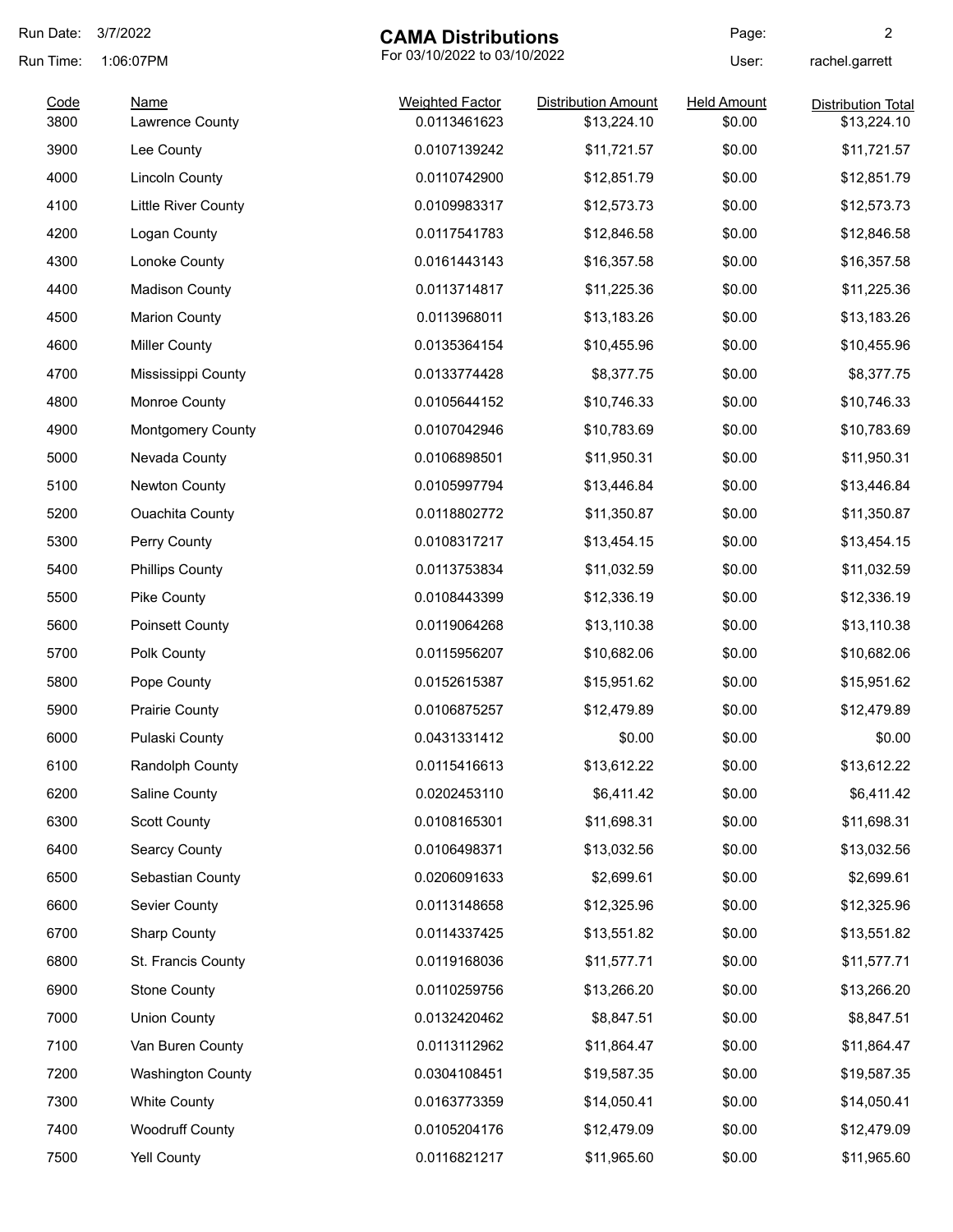| Run Date: | 3/7/2022                                        | <b>CAMA Distributions</b> |                              | Page:              | 3                         |
|-----------|-------------------------------------------------|---------------------------|------------------------------|--------------------|---------------------------|
| Run Time: | 1:06:07PM                                       |                           | For 03/10/2022 to 03/10/2022 |                    | rachel.garrett            |
| Code      | <b>Name</b>                                     | <b>Weighted Factor</b>    | <b>Distribution Amount</b>   | <b>Held Amount</b> | <b>Distribution Total</b> |
|           | <b>Total for MLC0100 - County General</b>       | 0.999999999               | \$912,587.81                 | \$0.00             | \$912,587.81              |
|           | MLC0200 - County Four Lane Highway Construction |                           |                              |                    |                           |
| 0100      | <b>Arkansas County</b>                          | 0.0128277609              | \$50,805.56                  | \$0.00             | \$50,805.56               |
| 0200      | <b>Ashley County</b>                            | 0.0120590206              | \$47,760.89                  | \$0.00             | \$47,760.89               |
| 0300      | <b>Baxter County</b>                            | 0.0142022370              | \$56,249.30                  | \$0.00             | \$56,249.30               |
| 0400      | <b>Benton County</b>                            | 0.0454137263              | \$179,865.35                 | \$0.00             | \$179,865.35              |
| 0500      | <b>Boone County</b>                             | 0.0139136049              | \$55,106.15                  | \$0.00             | \$55,106.15               |
| 0600      | <b>Bradley County</b>                           | 0.0084673926              | \$33,535.91                  | \$0.00             | \$33,535.91               |
| 0700      | <b>Calhoun County</b>                           | 0.0074007958              | \$29,311.55                  | \$0.00             | \$29,311.55               |
| 0800      | <b>Carroll County</b>                           | 0.0118399738              | \$46,893.33                  | \$0.00             | \$46,893.33               |
| 0900      | <b>Chicot County</b>                            | 0.0085420902              | \$33,831.75                  | \$0.00             | \$33,831.75               |
| 1000      | <b>Clark County</b>                             | 0.0112494209              | \$44,554.39                  | \$0.00             | \$44,554.39               |
| 1100      | <b>Clay County</b>                              | 0.0088889266              | \$35,205.43                  | \$0.00             | \$35,205.43               |
| 1200      | <b>Cleburne County</b>                          | 0.0115611385              | \$45,788.98                  | \$0.00             | \$45,788.98               |
| 1300      | <b>Cleveland County</b>                         | 0.0079757036              | \$31,588.53                  | \$0.00             | \$31,588.53               |
| 1400      | Columbia County                                 | 0.0110771178              | \$43,871.97                  | \$0.00             | \$43,871.97               |
| 1500      | <b>Conway County</b>                            | 0.0102784753              | \$40,708.87                  | \$0.00             | \$40,708.87               |
| 1600      | <b>Craighead County</b>                         | 0.0221942346              | \$87,902.36                  | \$0.00             | \$87,902.36               |
| 1700      | <b>Crawford County</b>                          | 0.0163618518              | \$64,802.66                  | \$0.00             | \$64,802.66               |
| 1800      | <b>Crittenden County</b>                        | 0.0126109859              | \$49,947.00                  | \$0.00             | \$49,947.00               |
| 1900      | <b>Cross County</b>                             | 0.0093963731              | \$37,215.22                  | \$0.00             | \$37,215.22               |
| 2000      | <b>Dallas County</b>                            | 0.0077853254              | \$30,834.52                  | \$0.00             | \$30,834.52               |
| 2100      | Desha County                                    | 0.0091932772              | \$36,410.84                  | \$0.00             | \$36,410.84               |
| 2200      | Drew County                                     | 0.0108075682              | \$42,804.39                  | \$0.00             | \$42,804.39               |
| 2300      | <b>Faulkner County</b>                          | 0.0263668876              | \$104,428.55                 | \$0.00             | \$104,428.55              |
| 2400      | <b>Franklin County</b>                          | 0.0097065162              | \$38,443.57                  | \$0.00             | \$38,443.57               |
| 2500      | <b>Fulton County</b>                            | 0.0089065318              | \$35,275.16                  | \$0.00             | \$35,275.16               |
| 2600      | <b>Garland County</b>                           | 0.0265847560              | \$105,291.44                 | \$0.00             | \$105,291.44              |
| 2700      | <b>Grant County</b>                             | 0.0101142061              | \$40,058.27                  | \$0.00             | \$40,058.27               |
| 2800      | <b>Greene County</b>                            | 0.0130833315              | \$51,817.77                  | \$0.00             | \$51,817.77               |
| 2900      | <b>Hempstead County</b>                         | 0.0107342483              | \$42,514.00                  | \$0.00             | \$42,514.00               |
| 3000      | <b>Hot Spring County</b>                        | 0.0128290549              | \$50,810.68                  | \$0.00             | \$50,810.68               |
| 3100      | <b>Howard County</b>                            | 0.0087559527              | \$34,678.78                  | \$0.00             | \$34,678.78               |
| 3200      | Independence County                             | 0.0145207701              | \$57,510.88                  | \$0.00             | \$57,510.88               |
| 3300      | Izard County                                    | 0.0086608146              | \$34,301.97                  | \$0.00             | \$34,301.97               |
| 3400      | Jackson County                                  | 0.0089328377              | \$35,379.35                  | \$0.00             | \$35,379.35               |
| 3500      | Jefferson County                                | 0.0178683132              | \$70,769.14                  | \$0.00             | \$70,769.14               |
| 3600      | Johnson County                                  | 0.0112436187              | \$44,531.41                  | \$0.00             | \$44,531.41               |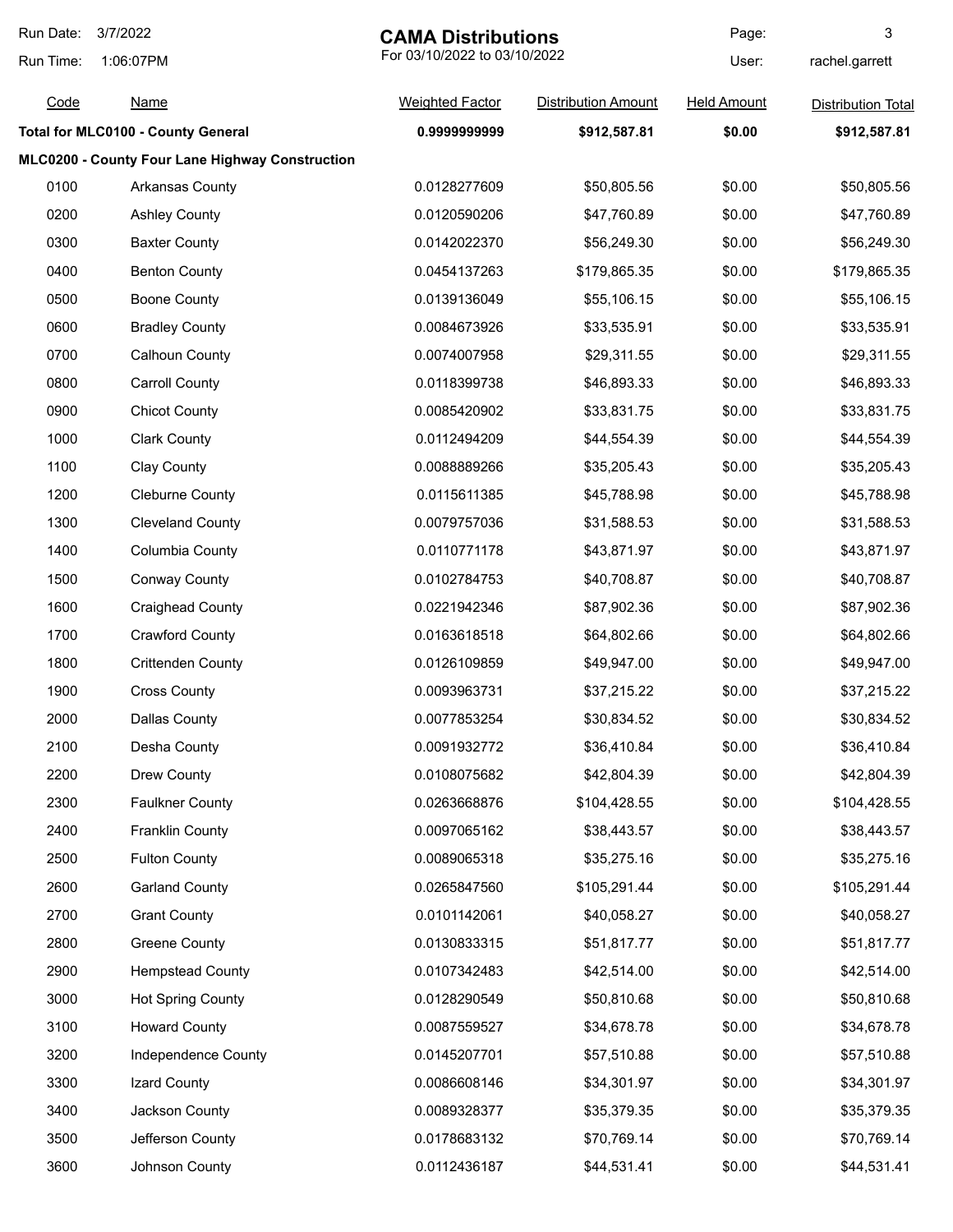| Run Date: | 3/7/2022                 | <b>CAMA Distributions</b>    |                            | Page:              | 4                         |
|-----------|--------------------------|------------------------------|----------------------------|--------------------|---------------------------|
| Run Time: | 1:06:07PM                | For 03/10/2022 to 03/10/2022 |                            | User:              | rachel.garrett            |
| Code      | <b>Name</b>              | <b>Weighted Factor</b>       | <b>Distribution Amount</b> | <b>Held Amount</b> | <b>Distribution Total</b> |
| 3700      | Lafayette County         | 0.0072293783                 | \$28,632.64                | \$0.00             | \$28,632.64               |
| 3800      | Lawrence County          | 0.0090190469                 | \$35,720.79                | \$0.00             | \$35,720.79               |
| 3900      | Lee County               | 0.0080023651                 | \$31,694.12                | \$0.00             | \$31,694.12               |
| 4000      | <b>Lincoln County</b>    | 0.0088658487                 | \$35,114.03                | \$0.00             | \$35,114.03               |
| 4100      | Little River County      | 0.0082558172                 | \$32,697.94                | \$0.00             | \$32,697.94               |
| 4200      | Logan County             | 0.0112268246                 | \$44,464.90                | \$0.00             | \$44,464.90               |
| 4300      | Lonoke County            | 0.0193750710                 | \$76,736.80                | \$0.00             | \$76,736.80               |
| 4400      | <b>Madison County</b>    | 0.0115098918                 | \$45,586.01                | \$0.00             | \$45,586.01               |
| 4500      | <b>Marion County</b>     | 0.0099569066                 | \$39,435.27                | \$0.00             | \$39,435.27               |
| 4600      | <b>Miller County</b>     | 0.0128494452                 | \$50,891.44                | \$0.00             | \$50,891.44               |
| 4700      | Mississippi County       | 0.0135498829                 | \$53,665.59                | \$0.00             | \$53,665.59               |
| 4800      | Monroe County            | 0.0076067959                 | \$30,127.43                | \$0.00             | \$30,127.43               |
| 4900      | <b>Montgomery County</b> | 0.0094354951                 | \$37,370.17                | \$0.00             | \$37,370.17               |
| 5000      | Nevada County            | 0.0078565269                 | \$31,116.52                | \$0.00             | \$31,116.52               |
| 5100      | Newton County            | 0.0093100798                 | \$36,873.45                | \$0.00             | \$36,873.45               |
| 5200      | <b>Ouachita County</b>   | 0.0110831925                 | \$43,896.03                | \$0.00             | \$43,896.03               |
| 5300      | Perry County             | 0.0082209795                 | \$32,559.97                | \$0.00             | \$32,559.97               |
| 5400      | <b>Phillips County</b>   | 0.0096252642                 | \$38,121.77                | \$0.00             | \$38,121.77               |
| 5500      | Pike County              | 0.0085438816                 | \$33,838.85                | \$0.00             | \$33,838.85               |
| 5600      | Poinsett County          | 0.0110661268                 | \$43,828.44                | \$0.00             | \$43,828.44               |
| 5700      | Polk County              | 0.0116684015                 | \$46,213.81                | \$0.00             | \$46,213.81               |
| 5800      | Pope County              | 0.0186167152                 | \$73,733.26                | \$0.00             | \$73,733.26               |
| 5900      | <b>Prairie County</b>    | 0.0082743054                 | \$32,771.17                | \$0.00             | \$32,771.17               |
| 6000      | Pulaski County           | 0.0604749306                 | \$239,516.67               | \$0.00             | \$239,516.67              |
| 6100      | Randolph County          | 0.0100784697                 | \$39,916.73                | \$0.00             | \$39,916.73               |
| 6200      | Saline County            | 0.0283557972                 | \$112,305.81               | \$0.00             | \$112,305.81              |
| 6300      | <b>Scott County</b>      | 0.0099178797                 | \$39,280.70                | \$0.00             | \$39,280.70               |
| 6400      | <b>Searcy County</b>     | 0.0083828350                 | \$33,201.01                | \$0.00             | \$33,201.01               |
| 6500      | Sebastian County         | 0.0220741239                 | \$87,426.65                | \$0.00             | \$87,426.65               |
| 6600      | Sevier County            | 0.0090360434                 | \$35,788.10                | \$0.00             | \$35,788.10               |
| 6700      | <b>Sharp County</b>      | 0.0093704189                 | \$37,112.43                | \$0.00             | \$37,112.43               |
| 6800      | St. Francis County       | 0.0099814726                 | \$39,532.56                | \$0.00             | \$39,532.56               |
| 6900      | <b>Stone County</b>      | 0.0090570236                 | \$35,871.20                | \$0.00             | \$35,871.20               |
| 7000      | <b>Union County</b>      | 0.0161277716                 | \$63,875.56                | \$0.00             | \$63,875.56               |
| 7100      | Van Buren County         | 0.0104556443                 | \$41,410.57                | \$0.00             | \$41,410.57               |
| 7200      | <b>Washington County</b> | 0.0408883111                 | \$161,942.02               | \$0.00             | \$161,942.02              |
| 7300      | <b>White County</b>      | 0.0227897482                 | \$90,260.95                | \$0.00             | \$90,260.95               |
|           |                          |                              |                            |                    |                           |
| 7400      | <b>Woodruff County</b>   | 0.0072382288                 | \$28,667.69                | \$0.00             | \$28,667.69               |
| 7500      | <b>Yell County</b>       | 0.0122682186                 | \$48,589.45                | \$0.00             | \$48,589.45               |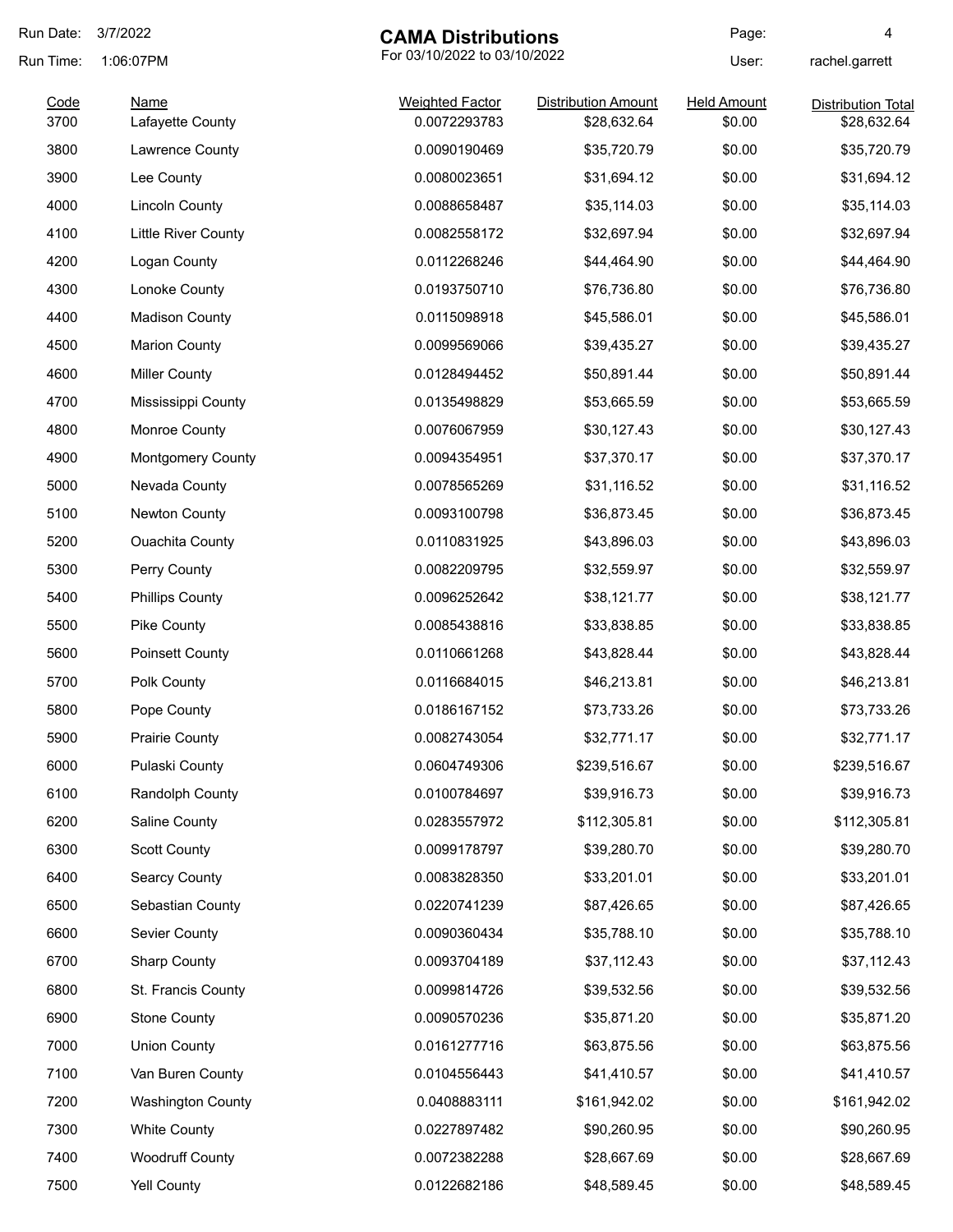| Run Date:    | 3/7/2022<br><b>CAMA Distributions</b>        |                              | Page:                      | 5                  |                           |
|--------------|----------------------------------------------|------------------------------|----------------------------|--------------------|---------------------------|
| Run Time:    | 1:06:07PM                                    | For 03/10/2022 to 03/10/2022 |                            | User:              | rachel.garrett            |
| Code         | <b>Name</b>                                  | <b>Weighted Factor</b>       | <b>Distribution Amount</b> | <b>Held Amount</b> | <b>Distribution Total</b> |
|              | Total for MLC0200 - County Four Lane Highway | 1.0000000003                 | \$3,960,594.42             | \$0.00             | \$3,960,594.42            |
| Canatruatian | MLC0200 - County Highway Severance           |                              |                            |                    |                           |
| 0100         | <b>Arkansas County</b>                       | 0.0128277609                 | \$10,583.65                | \$0.00             | \$10,583.65               |
| 0200         | <b>Ashley County</b>                         | 0.0120590206                 | \$9,949.39                 | \$0.00             | \$9,949.39                |
| 0300         | <b>Baxter County</b>                         | 0.0142022370                 | \$11,717.67                | \$0.00             | \$11,717.67               |
| 0400         | <b>Benton County</b>                         | 0.0454137263                 | \$37,468.96                | \$0.00             | \$37,468.96               |
| 0500         | <b>Boone County</b>                          | 0.0139136049                 | \$11,479.53                | \$0.00             | \$11,479.53               |
| 0600         | <b>Bradley County</b>                        | 0.0084673926                 | \$6,986.09                 | \$0.00             | \$6,986.09                |
| 0700         | <b>Calhoun County</b>                        | 0.0074007958                 | \$6,106.09                 | \$0.00             | \$6,106.09                |
| 0800         | <b>Carroll County</b>                        | 0.0118399738                 | \$9,768.66                 | \$0.00             | \$9,768.66                |
| 0900         | <b>Chicot County</b>                         | 0.0085420902                 | \$7,047.72                 | \$0.00             | \$7,047.72                |
| 1000         | <b>Clark County</b>                          | 0.0112494209                 | \$9,281.42                 | \$0.00             | \$9,281.42                |
| 1100         | Clay County                                  | 0.0088889266                 | \$7,333.88                 | \$0.00             | \$7,333.88                |
| 1200         | <b>Cleburne County</b>                       | 0.0115611385                 | \$9,538.61                 | \$0.00             | \$9,538.61                |
| 1300         | <b>Cleveland County</b>                      | 0.0079757036                 | \$6,580.42                 | \$0.00             | \$6,580.42                |
| 1400         | Columbia County                              | 0.0110771178                 | \$9,139.26                 | \$0.00             | \$9,139.26                |
| 1500         | <b>Conway County</b>                         | 0.0102784753                 | \$8,480.34                 | \$0.00             | \$8,480.34                |
| 1600         | <b>Craighead County</b>                      | 0.0221942346                 | \$18,311.53                | \$0.00             | \$18,311.53               |
| 1700         | <b>Crawford County</b>                       | 0.0163618518                 | \$13,499.48                | \$0.00             | \$13,499.48               |
| 1800         | <b>Crittenden County</b>                     | 0.0126109859                 | \$10,404.79                | \$0.00             | \$10,404.79               |
| 1900         | <b>Cross County</b>                          | 0.0093963731                 | \$7,752.55                 | \$0.00             | \$7,752.55                |
| 2000         | <b>Dallas County</b>                         | 0.0077853254                 | \$6,423.34                 | \$0.00             | \$6,423.34                |
| 2100         | Desha County                                 | 0.0091932772                 | \$7,584.99                 | \$0.00             | \$7,584.99                |
| 2200         | Drew County                                  | 0.0108075682                 | \$8,916.87                 | \$0.00             | \$8,916.87                |
| 2300         | <b>Faulkner County</b>                       | 0.0263668876                 | \$21,754.21                | \$0.00             | \$21,754.21               |
| 2400         | <b>Franklin County</b>                       | 0.0097065162                 | \$8,008.44                 | \$0.00             | \$8,008.44                |
| 2500         | <b>Fulton County</b>                         | 0.0089065318                 | \$7,348.41                 | \$0.00             | \$7,348.41                |
| 2600         | <b>Garland County</b>                        | 0.0265847560                 | \$21,933.97                | \$0.00             | \$21,933.97               |
| 2700         | <b>Grant County</b>                          | 0.0101142061                 | \$8,344.81                 | \$0.00             | \$8,344.81                |
| 2800         | <b>Greene County</b>                         | 0.0130833315                 | \$10,794.51                | \$0.00             | \$10,794.51               |
| 2900         | <b>Hempstead County</b>                      | 0.0107342483                 | \$8,856.38                 | \$0.00             | \$8,856.38                |
| 3000         | <b>Hot Spring County</b>                     | 0.0128290549                 | \$10,584.71                | \$0.00             | \$10,584.71               |
| 3100         | <b>Howard County</b>                         | 0.0087559527                 | \$7,224.17                 | \$0.00             | \$7,224.17                |
| 3200         | Independence County                          | 0.0145207701                 | \$11,980.48                | \$0.00             | \$11,980.48               |
| 3300         | Izard County                                 | 0.0086608146                 | \$7,145.67                 | \$0.00             | \$7,145.67                |
| 3400         | Jackson County                               | 0.0089328377                 | \$7,370.11                 | \$0.00             | \$7,370.11                |
| 3500         | Jefferson County                             | 0.0178683132                 | \$14,742.39                | \$0.00             | \$14,742.39               |
| 3600         | Johnson County                               | 0.0112436187                 | \$9,276.64                 | \$0.00             | \$9,276.64                |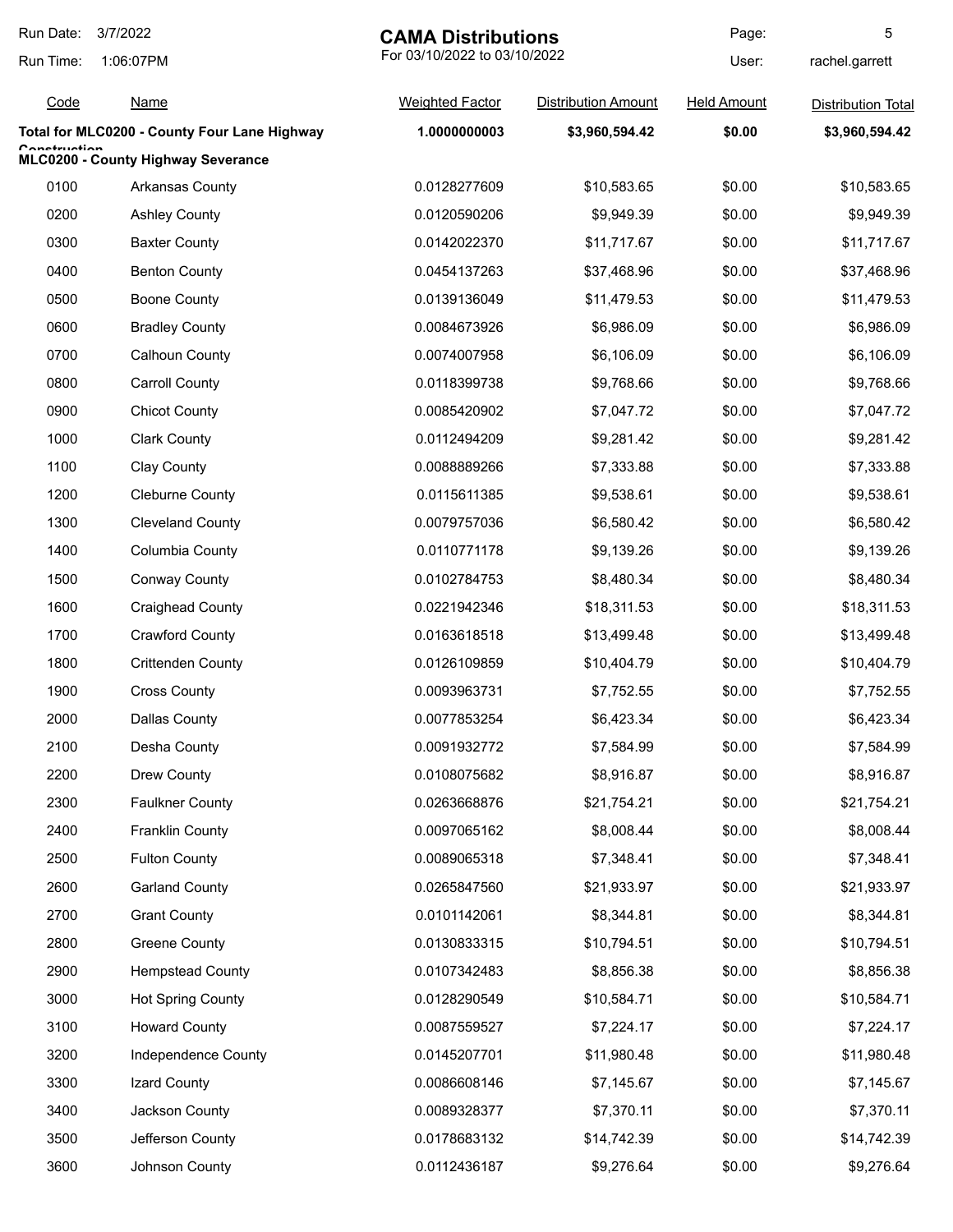| Run Date: | 3/7/2022                 | <b>CAMA Distributions</b>    |                            | Page:              | 6                         |
|-----------|--------------------------|------------------------------|----------------------------|--------------------|---------------------------|
| Run Time: | 1:06:07PM                | For 03/10/2022 to 03/10/2022 |                            | User:              | rachel.garrett            |
| Code      | <b>Name</b>              | <b>Weighted Factor</b>       | <b>Distribution Amount</b> | <b>Held Amount</b> | <b>Distribution Total</b> |
| 3700      | Lafayette County         | 0.0072293783                 | \$5,964.66                 | \$0.00             | \$5,964.66                |
| 3800      | Lawrence County          | 0.0090190469                 | \$7,441.24                 | \$0.00             | \$7,441.24                |
| 3900      | Lee County               | 0.0080023651                 | \$6,602.42                 | \$0.00             | \$6,602.42                |
| 4000      | <b>Lincoln County</b>    | 0.0088658487                 | \$7,314.84                 | \$0.00             | \$7,314.84                |
| 4100      | Little River County      | 0.0082558172                 | \$6,811.53                 | \$0.00             | \$6,811.53                |
| 4200      | Logan County             | 0.0112268246                 | \$9,262.78                 | \$0.00             | \$9,262.78                |
| 4300      | Lonoke County            | 0.0193750710                 | \$15,985.56                | \$0.00             | \$15,985.56               |
| 4400      | <b>Madison County</b>    | 0.0115098918                 | \$9,496.33                 | \$0.00             | \$9,496.33                |
| 4500      | <b>Marion County</b>     | 0.0099569066                 | \$8,215.03                 | \$0.00             | \$8,215.03                |
| 4600      | <b>Miller County</b>     | 0.0128494452                 | \$10,601.54                | \$0.00             | \$10,601.54               |
| 4700      | Mississippi County       | 0.0135498829                 | \$11,179.44                | \$0.00             | \$11,179.44               |
| 4800      | Monroe County            | 0.0076067959                 | \$6,276.05                 | \$0.00             | \$6,276.05                |
| 4900      | <b>Montgomery County</b> | 0.0094354951                 | \$7,784.83                 | \$0.00             | \$7,784.83                |
| 5000      | Nevada County            | 0.0078565269                 | \$6,482.09                 | \$0.00             | \$6,482.09                |
| 5100      | Newton County            | 0.0093100798                 | \$7,681.36                 | \$0.00             | \$7,681.36                |
| 5200      | <b>Ouachita County</b>   | 0.0110831925                 | \$9,144.28                 | \$0.00             | \$9,144.28                |
| 5300      | Perry County             | 0.0082209795                 | \$6,782.78                 | \$0.00             | \$6,782.78                |
| 5400      | <b>Phillips County</b>   | 0.0096252642                 | \$7,941.40                 | \$0.00             | \$7,941.40                |
| 5500      | Pike County              | 0.0085438816                 | \$7,049.20                 | \$0.00             | \$7,049.20                |
| 5600      | Poinsett County          | 0.0110661268                 | \$9,130.20                 | \$0.00             | \$9,130.20                |
| 5700      | Polk County              | 0.0116684015                 | \$9,627.11                 | \$0.00             | \$9,627.11                |
| 5800      | Pope County              | 0.0186167152                 | \$15,359.87                | \$0.00             | \$15,359.87               |
| 5900      | <b>Prairie County</b>    | 0.0082743054                 | \$6,826.78                 | \$0.00             | \$6,826.78                |
| 6000      | Pulaski County           | 0.0604749306                 | \$49,895.32                | \$0.00             | \$49,895.32               |
| 6100      | Randolph County          | 0.0100784697                 | \$8,315.32                 | \$0.00             | \$8,315.32                |
| 6200      | Saline County            | 0.0283557972                 | \$23,395.18                | \$0.00             | \$23,395.18               |
| 6300      | <b>Scott County</b>      | 0.0099178797                 | \$8,182.83                 | \$0.00             | \$8,182.83                |
| 6400      | <b>Searcy County</b>     | 0.0083828350                 | \$6,916.32                 | \$0.00             | \$6,916.32                |
| 6500      | Sebastian County         | 0.0220741239                 | \$18,212.43                | \$0.00             | \$18,212.43               |
| 6600      | Sevier County            | 0.0090360434                 | \$7,455.26                 | \$0.00             | \$7,455.26                |
| 6700      | <b>Sharp County</b>      | 0.0093704189                 | \$7,731.14                 | \$0.00             | \$7,731.14                |
| 6800      | St. Francis County       | 0.0099814726                 | \$8,235.29                 | \$0.00             | \$8,235.29                |
| 6900      | <b>Stone County</b>      | 0.0090570236                 | \$7,472.57                 | \$0.00             | \$7,472.57                |
| 7000      | <b>Union County</b>      | 0.0161277716                 | \$13,306.35                | \$0.00             | \$13,306.35               |
| 7100      | Van Buren County         | 0.0104556443                 | \$8,626.51                 | \$0.00             | \$8,626.51                |
| 7200      | <b>Washington County</b> | 0.0408883111                 | \$33,735.23                | \$0.00             | \$33,735.23               |
| 7300      | <b>White County</b>      | 0.0227897482                 | \$18,802.86                | \$0.00             | \$18,802.86               |
| 7400      | <b>Woodruff County</b>   | 0.0072382288                 | \$5,971.96                 | \$0.00             | \$5,971.96                |
| 7500      | Yell County              | 0.0122682186                 | \$10,121.96                | \$0.00             | \$10,121.96               |
|           |                          |                              |                            |                    |                           |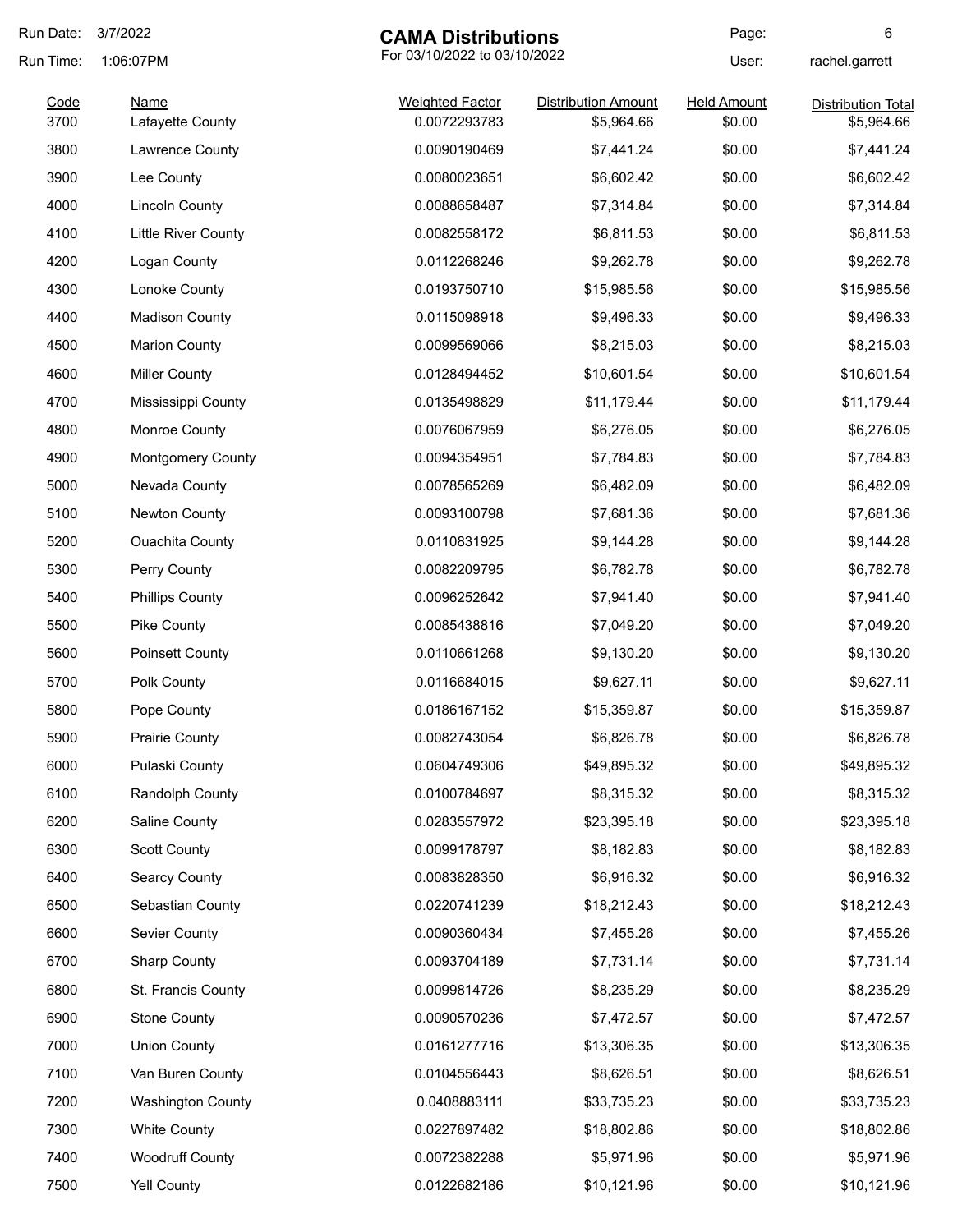| Run Date: | 3/7/2022                                     | <b>CAMA Distributions</b>    |                            | Page:              | 7                         |
|-----------|----------------------------------------------|------------------------------|----------------------------|--------------------|---------------------------|
| Run Time: | 1:06:07PM                                    | For 03/10/2022 to 03/10/2022 |                            | User:              | rachel.garrett            |
| Code      | <b>Name</b>                                  | <b>Weighted Factor</b>       | <b>Distribution Amount</b> | <b>Held Amount</b> | <b>Distribution Total</b> |
|           | Total for MLC0200 - County Highway Severance | 1.0000000003                 | \$825,057.99               | \$0.00             | \$825,057.99              |
|           | MLC0200 - County Special                     |                              |                            |                    |                           |
| 0100      | <b>Arkansas County</b>                       | 0.0128277609                 | \$80,397.21                | \$0.00             | \$80,397.21               |
| 0200      | <b>Ashley County</b>                         | 0.0120590206                 | \$75,579.17                | \$0.00             | \$75,579.17               |
| 0300      | <b>Baxter County</b>                         | 0.0142022370                 | \$89,011.65                | \$0.00             | \$89,011.65               |
| 0400      | <b>Benton County</b>                         | 0.0454137263                 | \$284,627.75               | \$0.00             | \$284,627.75              |
| 0500      | <b>Boone County</b>                          | 0.0139136049                 | \$87,202.67                | \$0.00             | \$87,202.67               |
| 0600      | <b>Bradley County</b>                        | 0.0084673926                 | \$53,068.87                | \$0.00             | \$53,068.87               |
| 0700      | Calhoun County                               | 0.0074007958                 | \$46,384.04                | \$0.00             | \$46,384.04               |
| 0800      | <b>Carroll County</b>                        | 0.0118399738                 | \$74,206.31                | \$0.00             | \$74,206.31               |
| 0900      | <b>Chicot County</b>                         | 0.0085420902                 | \$53,537.03                | \$0.00             | \$53,537.03               |
| 1000      | <b>Clark County</b>                          | 0.0112494209                 | \$70,505.06                | \$0.00             | \$70,505.06               |
| 1100      | Clay County                                  | 0.0088889266                 | \$55,710.80                | \$0.00             | \$55,710.80               |
| 1200      | <b>Cleburne County</b>                       | 0.0115611385                 | \$72,458.73                | \$0.00             | \$72,458.73               |
| 1300      | <b>Cleveland County</b>                      | 0.0079757036                 | \$49,987.23                | \$0.00             | \$49,987.23               |
| 1400      | Columbia County                              | 0.0110771178                 | \$69,425.16                | \$0.00             | \$69,425.16               |
| 1500      | <b>Conway County</b>                         | 0.0102784753                 | \$64,419.72                | \$0.00             | \$64,419.72               |
| 1600      | <b>Craighead County</b>                      | 0.0221942346                 | \$139,101.01               | \$0.00             | \$139,101.01              |
| 1700      | <b>Crawford County</b>                       | 0.0163618518                 | \$102,546.91               | \$0.00             | \$102,546.91              |
| 1800      | <b>Crittenden County</b>                     | 0.0126109859                 | \$79,038.58                | \$0.00             | \$79,038.58               |
| 1900      | <b>Cross County</b>                          | 0.0093963731                 | \$58,891.19                | \$0.00             | \$58,891.19               |
| 2000      | <b>Dallas County</b>                         | 0.0077853254                 | \$48,794.05                | \$0.00             | \$48,794.05               |
| 2100      | Desha County                                 | 0.0091932772                 | \$57,618.30                | \$0.00             | \$57,618.30               |
| 2200      | Drew County                                  | 0.0108075682                 | \$67,735.77                | \$0.00             | \$67,735.77               |
| 2300      | <b>Faulkner County</b>                       | 0.0263668876                 | \$165,252.86               | \$0.00             | \$165,252.86              |
| 2400      | <b>Franklin County</b>                       | 0.0097065162                 | \$60,835.00                | \$0.00             | \$60,835.00               |
| 2500      | <b>Fulton County</b>                         | 0.0089065318                 | \$55,821.14                | \$0.00             | \$55,821.14               |
| 2600      | <b>Garland County</b>                        | 0.0265847560                 | \$166,618.33               | \$0.00             | \$166,618.33              |
| 2700      | <b>Grant County</b>                          | 0.0101142061                 | \$63,390.17                | \$0.00             | \$63,390.17               |
| 2800      | <b>Greene County</b>                         | 0.0130833315                 | \$81,998.98                | \$0.00             | \$81,998.98               |
| 2900      | <b>Hempstead County</b>                      | 0.0107342483                 | \$67,276.24                | \$0.00             | \$67,276.24               |
| 3000      | <b>Hot Spring County</b>                     | 0.0128290549                 | \$80,405.32                | \$0.00             | \$80,405.32               |
| 3100      | <b>Howard County</b>                         | 0.0087559527                 | \$54,877.40                | \$0.00             | \$54,877.40               |
| 3200      | Independence County                          | 0.0145207701                 | \$91,008.04                | \$0.00             | \$91,008.04               |
| 3300      | Izard County                                 | 0.0086608146                 | \$54,281.13                | \$0.00             | \$54,281.13               |
| 3400      | Jackson County                               | 0.0089328377                 | \$55,986.01                | \$0.00             | \$55,986.01               |
| 3500      | Jefferson County                             | 0.0178683132                 | \$111,988.56               | \$0.00             | \$111,988.56              |
| 3600      | Johnson County                               | 0.0112436187                 | \$70,468.69                | \$0.00             | \$70,468.69               |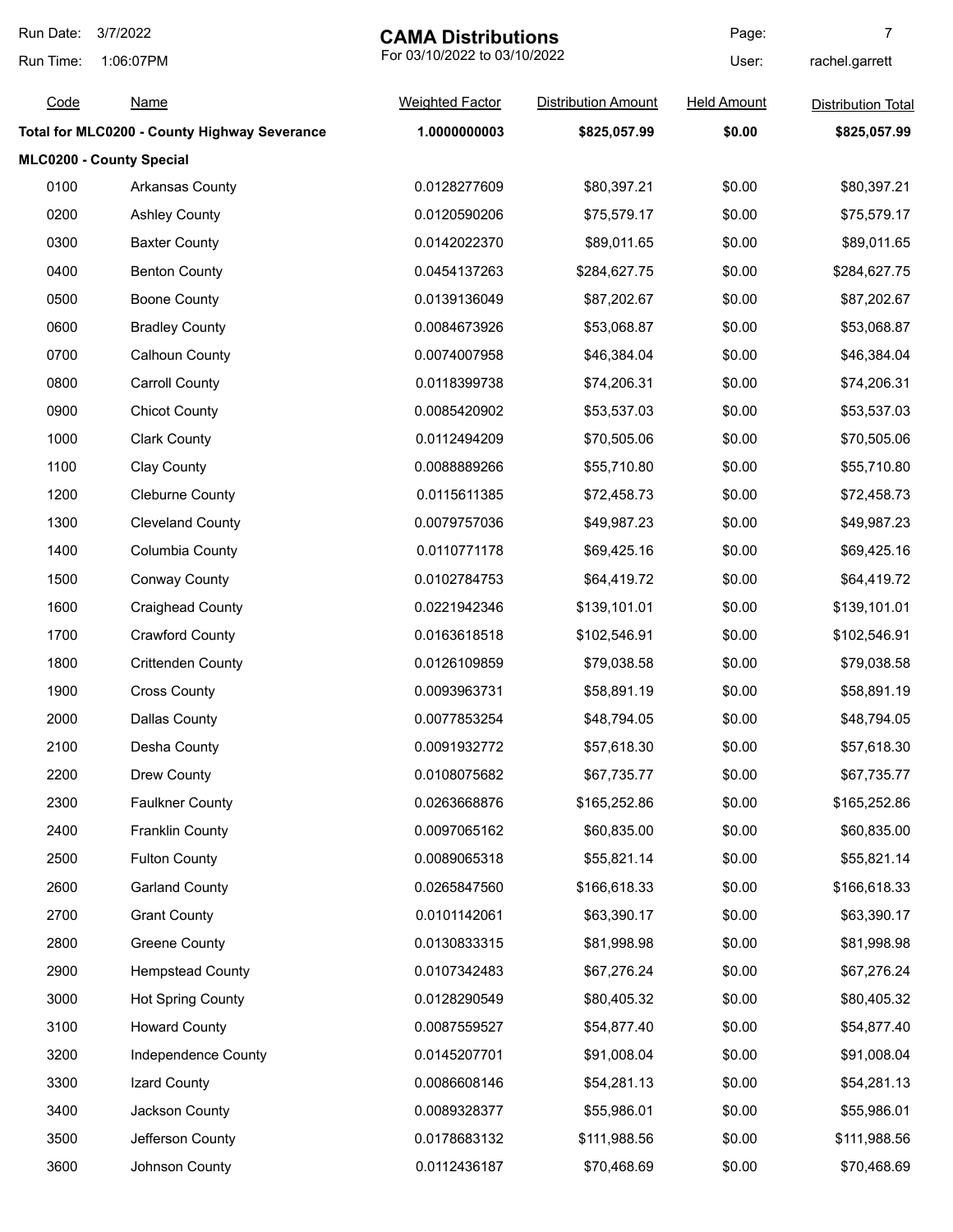| Run Date:    | 3/7/2022                        | <b>CAMA Distributions</b>              |                                           | Page:                        | 8                                        |
|--------------|---------------------------------|----------------------------------------|-------------------------------------------|------------------------------|------------------------------------------|
| Run Time:    | 1:06:07PM                       | For 03/10/2022 to 03/10/2022           |                                           | User:                        | rachel.garrett                           |
| Code<br>3700 | <b>Name</b><br>Lafayette County | <b>Weighted Factor</b><br>0.0072293783 | <b>Distribution Amount</b><br>\$45,309.69 | <b>Held Amount</b><br>\$0.00 | <b>Distribution Total</b><br>\$45,309.69 |
| 3800         | Lawrence County                 | 0.0090190469                           | \$56,526.33                               | \$0.00                       | \$56,526.33                              |
| 3900         | Lee County                      | 0.0080023651                           | \$50,154.33                               | \$0.00                       | \$50,154.33                              |
| 4000         | <b>Lincoln County</b>           | 0.0088658487                           | \$55,566.16                               | \$0.00                       | \$55,566.16                              |
| 4100         | <b>Little River County</b>      | 0.0082558172                           | \$51,742.83                               | \$0.00                       | \$51,742.83                              |
| 4200         | Logan County                    | 0.0112268246                           | \$70,363.44                               | \$0.00                       | \$70,363.44                              |
| 4300         | Lonoke County                   | 0.0193750710                           | \$121,432.07                              | \$0.00                       | \$121,432.07                             |
| 4400         | <b>Madison County</b>           | 0.0115098918                           | \$72,137.54                               | \$0.00                       | \$72,137.54                              |
| 4500         | <b>Marion County</b>            | 0.0099569066                           | \$62,404.30                               | \$0.00                       | \$62,404.30                              |
| 4600         | <b>Miller County</b>            | 0.0128494452                           | \$80,533.11                               | \$0.00                       | \$80,533.11                              |
| 4700         | Mississippi County              | 0.0135498829                           | \$84,923.06                               | \$0.00                       | \$84,923.06                              |
| 4800         | Monroe County                   | 0.0076067959                           | \$47,675.13                               | \$0.00                       | \$47,675.13                              |
| 4900         | <b>Montgomery County</b>        | 0.0094354951                           | \$59,136.39                               | \$0.00                       | \$59,136.39                              |
| 5000         | Nevada County                   | 0.0078565269                           | \$49,240.30                               | \$0.00                       | \$49,240.30                              |
| 5100         | Newton County                   | 0.0093100798                           | \$58,350.36                               | \$0.00                       | \$58,350.36                              |
| 5200         | <b>Ouachita County</b>          | 0.0110831925                           | \$69,463.23                               | \$0.00                       | \$69,463.23                              |
| 5300         | Perry County                    | 0.0082209795                           | \$51,524.49                               | \$0.00                       | \$51,524.49                              |
| 5400         | <b>Phillips County</b>          | 0.0096252642                           | \$60,325.75                               | \$0.00                       | \$60,325.75                              |
| 5500         | Pike County                     | 0.0085438816                           | \$53,548.26                               | \$0.00                       | \$53,548.26                              |
| 5600         | <b>Poinsett County</b>          | 0.0110661268                           | \$69,356.27                               | \$0.00                       | \$69,356.27                              |
| 5700         | Polk County                     | 0.0116684015                           | \$73,130.99                               | \$0.00                       | \$73,130.99                              |
| 5800         | Pope County                     | 0.0186167152                           | \$116,679.12                              | \$0.00                       | \$116,679.12                             |
| 5900         | <b>Prairie County</b>           | 0.0082743054                           | \$51,858.70                               | \$0.00                       | \$51,858.70                              |
| 6000         | Pulaski County                  | 0.0604749306                           | \$379,022.93                              | \$0.00                       | \$379,022.93                             |
| 6100         | Randolph County                 | 0.0100784697                           | \$63,166.19                               | \$0.00                       | \$63,166.19                              |
| 6200         | Saline County                   | 0.0283557972                           | \$177,718.23                              | \$0.00                       | \$177,718.23                             |
| 6300         | <b>Scott County</b>             | 0.0099178797                           | \$62,159.70                               | \$0.00                       | \$62,159.70                              |
| 6400         | <b>Searcy County</b>            | 0.0083828350                           | \$52,538.91                               | \$0.00                       | \$52,538.91                              |
| 6500         | Sebastian County                | 0.0220741239                           | \$138,348.22                              | \$0.00                       | \$138,348.22                             |
| 6600         | Sevier County                   | 0.0090360434                           | \$56,632.85                               | \$0.00                       | \$56,632.85                              |
| 6700         | <b>Sharp County</b>             | 0.0093704189                           | \$58,728.53                               | \$0.00                       | \$58,728.53                              |
| 6800         | St. Francis County              | 0.0099814726                           | \$62,558.27                               | \$0.00                       | \$62,558.27                              |
| 6900         | <b>Stone County</b>             | 0.0090570236                           | \$56,764.34                               | \$0.00                       | \$56,764.34                              |
| 7000         | <b>Union County</b>             | 0.0161277716                           | \$101,079.82                              | \$0.00                       | \$101,079.82                             |
| 7100         | Van Buren County                | 0.0104556443                           | \$65,530.11                               | \$0.00                       | \$65,530.11                              |
| 7200         | <b>Washington County</b>        | 0.0408883111                           | \$256,264.99                              | \$0.00                       | \$256,264.99                             |
| 7300         | <b>White County</b>             | 0.0227897482                           | \$142,833.35                              | \$0.00                       | \$142,833.35                             |
| 7400         | <b>Woodruff County</b>          | 0.0072382288                           | \$45,365.16                               | \$0.00                       | \$45,365.16                              |
| 7500         | Yell County                     | 0.0122682186                           | \$76,890.34                               | \$0.00                       | \$76,890.34                              |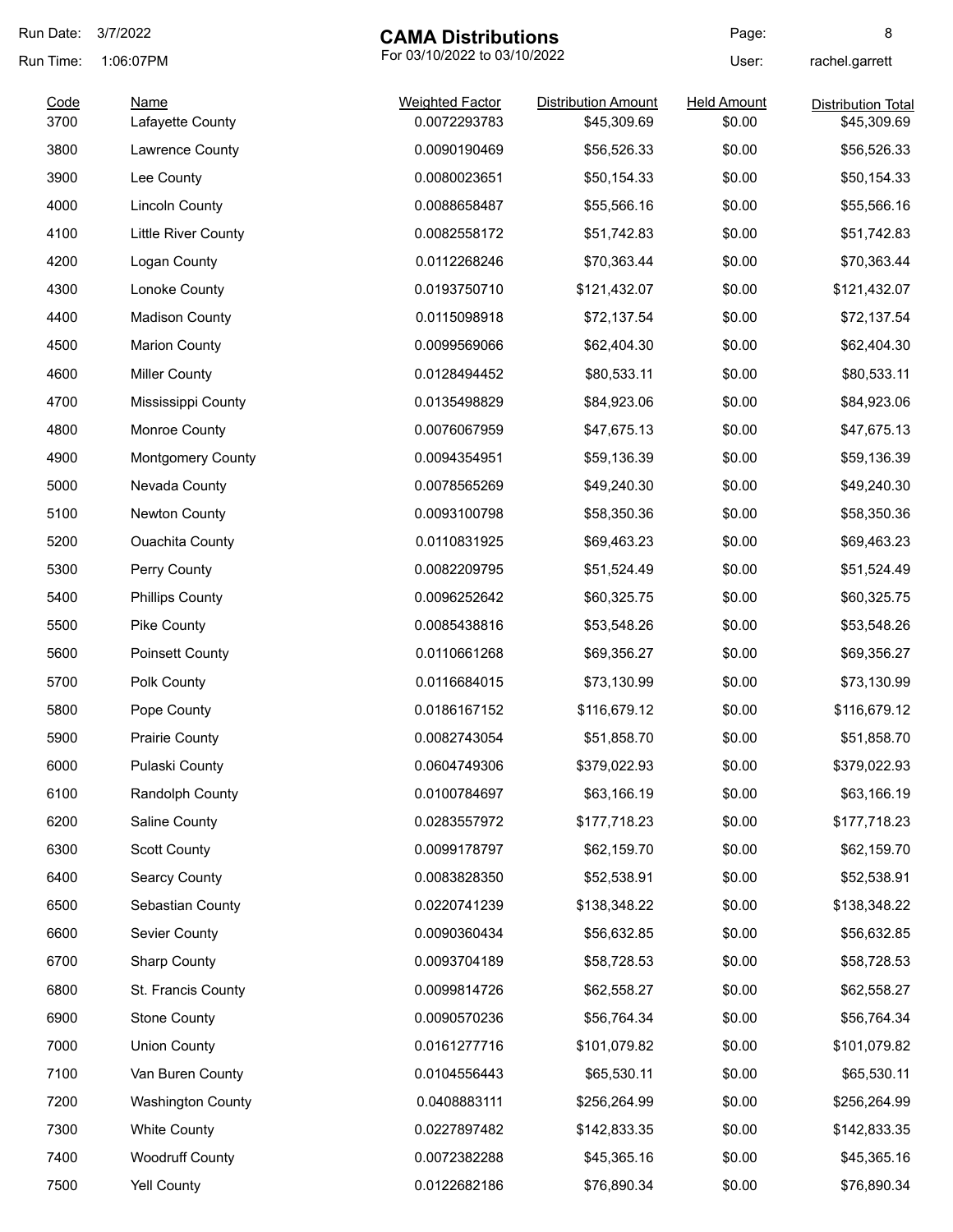| Run Date: | 3/7/2022<br><b>CAMA Distributions</b>     |                              | Page:                      | 9                  |                           |
|-----------|-------------------------------------------|------------------------------|----------------------------|--------------------|---------------------------|
| Run Time: | 1:06:07PM                                 | For 03/10/2022 to 03/10/2022 |                            | User:              | rachel.garrett            |
| Code      | <b>Name</b>                               | <b>Weighted Factor</b>       | <b>Distribution Amount</b> | <b>Held Amount</b> | <b>Distribution Total</b> |
|           | <b>Total for MLC0200 - County Special</b> | 1.0000000003                 | \$6,267,438.87             | \$0.00             | \$6,267,438.87            |
|           | MLC0200 - County Wholesale Fuel Tax       |                              |                            |                    |                           |
| 0100      | Arkansas County                           | 0.0128277609                 | \$12,175.87                | \$0.00             | \$12,175.87               |
| 0200      | <b>Ashley County</b>                      | 0.0120590206                 | \$11,446.20                | \$0.00             | \$11,446.20               |
| 0300      | <b>Baxter County</b>                      | 0.0142022370                 | \$13,480.50                | \$0.00             | \$13,480.50               |
| 0400      | <b>Benton County</b>                      | 0.0454137263                 | \$43,105.86                | \$0.00             | \$43,105.86               |
| 0500      | <b>Boone County</b>                       | 0.0139136049                 | \$13,206.53                | \$0.00             | \$13,206.53               |
| 0600      | <b>Bradley County</b>                     | 0.0084673926                 | \$8,037.09                 | \$0.00             | \$8,037.09                |
| 0700      | <b>Calhoun County</b>                     | 0.0074007958                 | \$7,024.70                 | \$0.00             | \$7,024.70                |
| 0800      | <b>Carroll County</b>                     | 0.0118399738                 | \$11,238.28                | \$0.00             | \$11,238.28               |
| 0900      | <b>Chicot County</b>                      | 0.0085420902                 | \$8,107.99                 | \$0.00             | \$8,107.99                |
| 1000      | <b>Clark County</b>                       | 0.0112494209                 | \$10,677.74                | \$0.00             | \$10,677.74               |
| 1100      | <b>Clay County</b>                        | 0.0088889266                 | \$8,437.20                 | \$0.00             | \$8,437.20                |
| 1200      | <b>Cleburne County</b>                    | 0.0115611385                 | \$10,973.62                | \$0.00             | \$10,973.62               |
| 1300      | <b>Cleveland County</b>                   | 0.0079757036                 | \$7,570.39                 | \$0.00             | \$7,570.39                |
| 1400      | Columbia County                           | 0.0110771178                 | \$10,514.19                | \$0.00             | \$10,514.19               |
| 1500      | <b>Conway County</b>                      | 0.0102784753                 | \$9,756.14                 | \$0.00             | \$9,756.14                |
| 1600      | <b>Craighead County</b>                   | 0.0221942346                 | \$21,066.35                | \$0.00             | \$21,066.35               |
| 1700      | <b>Crawford County</b>                    | 0.0163618518                 | \$15,530.36                | \$0.00             | \$15,530.36               |
| 1800      | <b>Crittenden County</b>                  | 0.0126109859                 | \$11,970.11                | \$0.00             | \$11,970.11               |
| 1900      | <b>Cross County</b>                       | 0.0093963731                 | \$8,918.86                 | \$0.00             | \$8,918.86                |
| 2000      | Dallas County                             | 0.0077853254                 | \$7,389.69                 | \$0.00             | \$7,389.69                |
| 2100      | Desha County                              | 0.0091932772                 | \$8,726.09                 | \$0.00             | \$8,726.09                |
| 2200      | Drew County                               | 0.0108075682                 | \$10,258.34                | \$0.00             | \$10,258.34               |
| 2300      | <b>Faulkner County</b>                    | 0.0263668876                 | \$25,026.96                | \$0.00             | \$25,026.96               |
| 2400      | <b>Franklin County</b>                    | 0.0097065162                 | \$9,213.24                 | \$0.00             | \$9,213.24                |
| 2500      | <b>Fulton County</b>                      | 0.0089065318                 | \$8,453.91                 | \$0.00             | \$8,453.91                |
| 2600      | <b>Garland County</b>                     | 0.0265847560                 | \$25,233.75                | \$0.00             | \$25,233.75               |
| 2700      | <b>Grant County</b>                       | 0.0101142061                 | \$9,600.22                 | \$0.00             | \$9,600.22                |
| 2800      | <b>Greene County</b>                      | 0.0130833315                 | \$12,418.45                | \$0.00             | \$12,418.45               |
| 2900      | <b>Hempstead County</b>                   | 0.0107342483                 | \$10,188.75                | \$0.00             | \$10,188.75               |
| 3000      | <b>Hot Spring County</b>                  | 0.0128290549                 | \$12,177.10                | \$0.00             | \$12,177.10               |
| 3100      | <b>Howard County</b>                      | 0.0087559527                 | \$8,310.99                 | \$0.00             | \$8,310.99                |
| 3200      | Independence County                       | 0.0145207701                 | \$13,782.84                | \$0.00             | \$13,782.84               |
| 3300      | Izard County                              | 0.0086608146                 | \$8,220.68                 | \$0.00             | \$8,220.68                |
| 3400      | Jackson County                            | 0.0089328377                 | \$8,478.88                 | \$0.00             | \$8,478.88                |
| 3500      | Jefferson County                          | 0.0178683132                 | \$16,960.27                | \$0.00             | \$16,960.27               |
| 3600      | Johnson County                            | 0.0112436187                 | \$10,672.23                | \$0.00             | \$10,672.23               |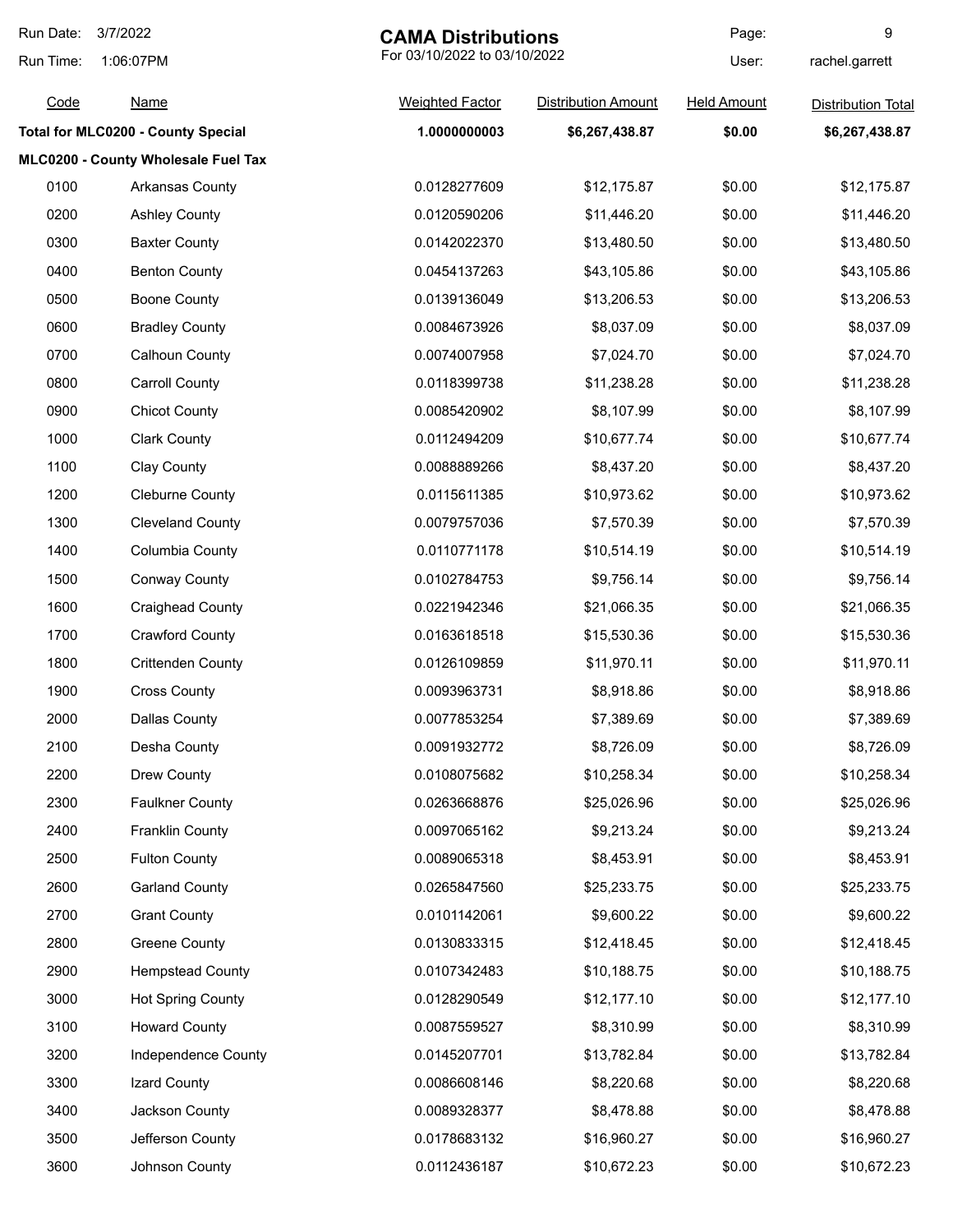| Run Date: | 3/7/2022                   | <b>CAMA Distributions</b>    |                            | Page:              | 10                        |
|-----------|----------------------------|------------------------------|----------------------------|--------------------|---------------------------|
| Run Time: | 1:06:07PM                  | For 03/10/2022 to 03/10/2022 |                            | User:              | rachel.garrett            |
| Code      | Name                       | <b>Weighted Factor</b>       | <b>Distribution Amount</b> | <b>Held Amount</b> | <b>Distribution Total</b> |
| 3700      | Lafayette County           | 0.0072293783                 | \$6,861.99                 | \$0.00             | \$6,861.99                |
| 3800      | Lawrence County            | 0.0090190469                 | \$8,560.71                 | \$0.00             | \$8,560.71                |
| 3900      | Lee County                 | 0.0080023651                 | \$7,595.70                 | \$0.00             | \$7,595.70                |
| 4000      | <b>Lincoln County</b>      | 0.0088658487                 | \$8,415.30                 | \$0.00             | \$8,415.30                |
| 4100      | <b>Little River County</b> | 0.0082558172                 | \$7,836.27                 | \$0.00             | \$7,836.27                |
| 4200      | Logan County               | 0.0112268246                 | \$10,656.29                | \$0.00             | \$10,656.29               |
| 4300      | Lonoke County              | 0.0193750710                 | \$18,390.46                | \$0.00             | \$18,390.46               |
| 4400      | <b>Madison County</b>      | 0.0115098918                 | \$10,924.97                | \$0.00             | \$10,924.97               |
| 4500      | <b>Marion County</b>       | 0.0099569066                 | \$9,450.91                 | \$0.00             | \$9,450.91                |
| 4600      | <b>Miller County</b>       | 0.0128494452                 | \$12,196.45                | \$0.00             | \$12,196.45               |
| 4700      | Mississippi County         | 0.0135498829                 | \$12,861.30                | \$0.00             | \$12,861.30               |
| 4800      | Monroe County              | 0.0076067959                 | \$7,220.23                 | \$0.00             | \$7,220.23                |
| 4900      | <b>Montgomery County</b>   | 0.0094354951                 | \$8,956.00                 | \$0.00             | \$8,956.00                |
| 5000      | Nevada County              | 0.0078565269                 | \$7,457.27                 | \$0.00             | \$7,457.27                |
| 5100      | <b>Newton County</b>       | 0.0093100798                 | \$8,836.95                 | \$0.00             | \$8,836.95                |
| 5200      | <b>Ouachita County</b>     | 0.0110831925                 | \$10,519.96                | \$0.00             | \$10,519.96               |
| 5300      | Perry County               | 0.0082209795                 | \$7,803.20                 | \$0.00             | \$7,803.20                |
| 5400      | <b>Phillips County</b>     | 0.0096252642                 | \$9,136.12                 | \$0.00             | \$9,136.12                |
| 5500      | Pike County                | 0.0085438816                 | \$8,109.69                 | \$0.00             | \$8,109.69                |
| 5600      | Poinsett County            | 0.0110661268                 | \$10,503.76                | \$0.00             | \$10,503.76               |
| 5700      | Polk County                | 0.0116684015                 | \$11,075.43                | \$0.00             | \$11,075.43               |
| 5800      | Pope County                | 0.0186167152                 | \$17,670.64                | \$0.00             | \$17,670.64               |
| 5900      | <b>Prairie County</b>      | 0.0082743054                 | \$7,853.82                 | \$0.00             | \$7,853.82                |
| 6000      | Pulaski County             | 0.0604749306                 | \$57,401.67                | \$0.00             | \$57,401.67               |
| 6100      | Randolph County            | 0.0100784697                 | \$9,566.30                 | \$0.00             | \$9,566.30                |
| 6200      | Saline County              | 0.0283557972                 | \$26,914.79                | \$0.00             | \$26,914.79               |
| 6300      | <b>Scott County</b>        | 0.0099178797                 | \$9,413.87                 | \$0.00             | \$9,413.87                |
| 6400      | <b>Searcy County</b>       | 0.0083828350                 | \$7,956.83                 | \$0.00             | \$7,956.83                |
| 6500      | Sebastian County           | 0.0220741239                 | \$20,952.35                | \$0.00             | \$20,952.35               |
| 6600      | Sevier County              | 0.0090360434                 | \$8,576.84                 | \$0.00             | \$8,576.84                |
| 6700      | <b>Sharp County</b>        | 0.0093704189                 | \$8,894.23                 | \$0.00             | \$8,894.23                |
| 6800      | St. Francis County         | 0.0099814726                 | \$9,474.23                 | \$0.00             | \$9,474.23                |
| 6900      | <b>Stone County</b>        | 0.0090570236                 | \$8,596.76                 | \$0.00             | \$8,596.76                |
| 7000      | <b>Union County</b>        | 0.0161277716                 | \$15,308.18                | \$0.00             | \$15,308.18               |
| 7100      | Van Buren County           | 0.0104556443                 | \$9,924.30                 | \$0.00             | \$9,924.30                |
| 7200      | <b>Washington County</b>   | 0.0408883111                 | \$38,810.42                | \$0.00             | \$38,810.42               |
| 7300      | <b>White County</b>        | 0.0227897482                 | \$21,631.60                | \$0.00             | \$21,631.60               |
| 7400      | <b>Woodruff County</b>     | 0.0072382288                 | \$6,870.39                 | \$0.00             | \$6,870.39                |
| 7500      | Yell County                | 0.0122682186                 | \$11,644.77                | \$0.00             | \$11,644.77               |
|           |                            |                              |                            |                    |                           |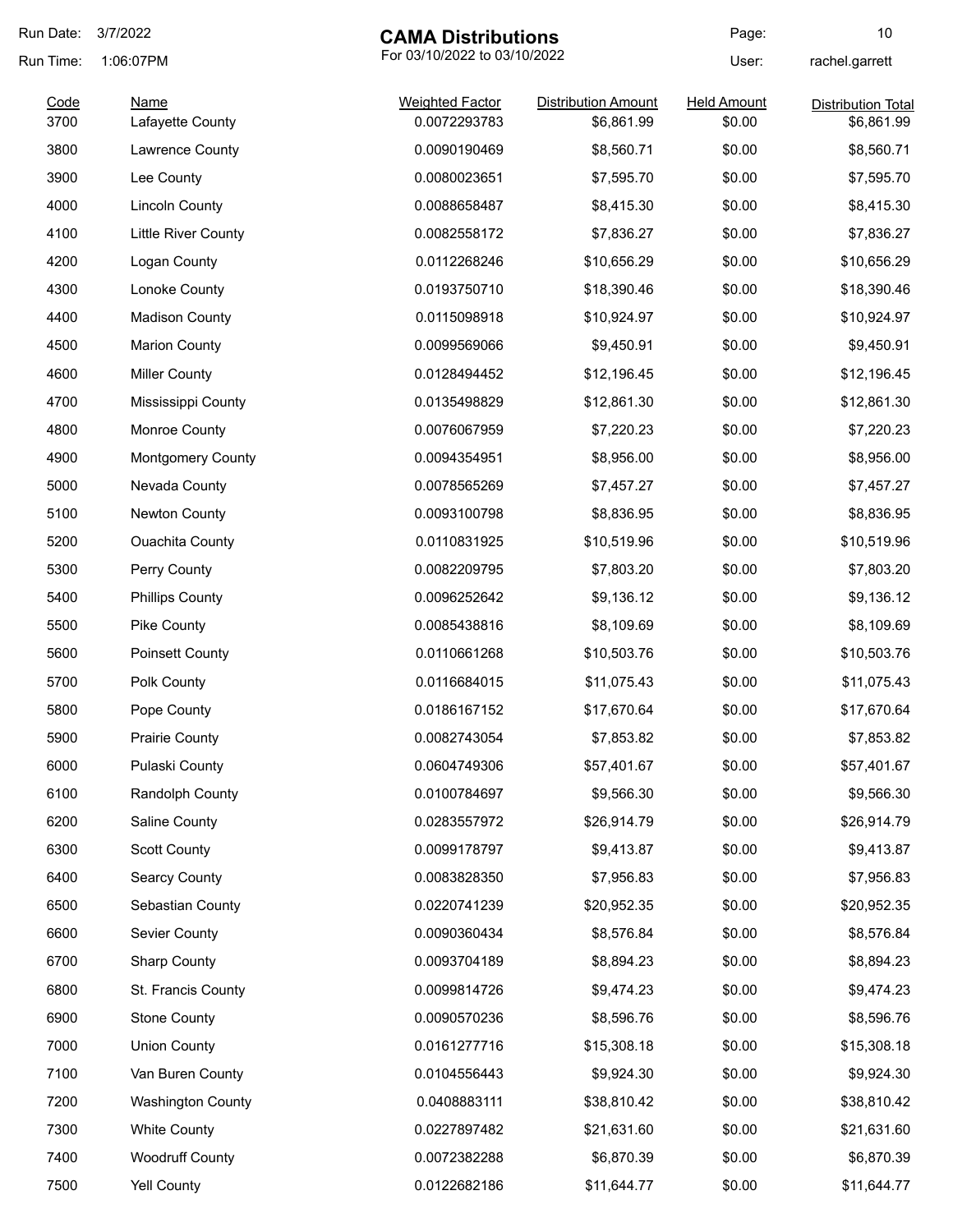| Run Date: | 3/7/2022                                      | <b>CAMA Distributions</b>    |                            | Page:              | 11                        |
|-----------|-----------------------------------------------|------------------------------|----------------------------|--------------------|---------------------------|
| Run Time: | 1:06:07PM                                     | For 03/10/2022 to 03/10/2022 |                            | User:              | rachel.garrett            |
| Code      | <b>Name</b>                                   | <b>Weighted Factor</b>       | <b>Distribution Amount</b> | <b>Held Amount</b> | <b>Distribution Total</b> |
|           | Total for MLC0200 - County Wholesale Fuel Tax | 1.0000000003                 | \$949,181.32               | \$0.00             | \$949,181.32              |
|           | MLC0200 - Real Estate Transfer                |                              |                            |                    |                           |
| 0100      | <b>Arkansas County</b>                        | 0.0116750711                 | \$2,078.40                 | \$0.00             | \$2,078.40                |
| 0200      | <b>Ashley County</b>                          | 0.0009621949                 | \$171.29                   | \$0.00             | \$171.29                  |
| 0300      | <b>Baxter County</b>                          | 0.0152250734                 | \$2,710.37                 | \$0.00             | \$2,710.37                |
| 0400      | <b>Benton County</b>                          | 0.1755685439                 | \$31,254.75                | \$0.00             | \$31,254.75               |
| 0500      | <b>Boone County</b>                           | 0.0096363195                 | \$1,715.46                 | \$0.00             | \$1,715.46                |
| 0600      | <b>Bradley County</b>                         | 0.0017411717                 | \$309.96                   | \$0.00             | \$309.96                  |
| 0700      | <b>Calhoun County</b>                         | 0.0006514425                 | \$115.97                   | \$0.00             | \$115.97                  |
| 0800      | <b>Carroll County</b>                         | 0.0100171259                 | \$1,783.25                 | \$0.00             | \$1,783.25                |
| 0900      | <b>Chicot County</b>                          | 0.0053276979                 | \$948.44                   | \$0.00             | \$948.44                  |
| 1000      | <b>Clark County</b>                           | 0.0094453175                 | \$1,681.46                 | \$0.00             | \$1,681.46                |
| 1100      | Clay County                                   | 0.0038397985                 | \$683.56                   | \$0.00             | \$683.56                  |
| 1200      | <b>Cleburne County</b>                        | 0.0103135083                 | \$1,836.01                 | \$0.00             | \$1,836.01                |
| 1300      | <b>Cleveland County</b>                       | 0.0032129048                 | \$571.96                   | \$0.00             | \$571.96                  |
| 1400      | Columbia County                               | 0.0024542857                 | \$436.91                   | \$0.00             | \$436.91                  |
| 1500      | <b>Conway County</b>                          | 0.0045265674                 | \$805.82                   | \$0.00             | \$805.82                  |
| 1600      | <b>Craighead County</b>                       | 0.0375124302                 | \$6,677.97                 | \$0.00             | \$6,677.97                |
| 1700      | <b>Crawford County</b>                        | 0.0132090745                 | \$2,351.48                 | \$0.00             | \$2,351.48                |
| 1800      | <b>Crittenden County</b>                      | 0.0090633135                 | \$1,613.45                 | \$0.00             | \$1,613.45                |
| 1900      | <b>Cross County</b>                           | 0.0048019934                 | \$854.85                   | \$0.00             | \$854.85                  |
| 2000      | <b>Dallas County</b>                          | 0.0007352678                 | \$130.89                   | \$0.00             | \$130.89                  |
| 2100      | Desha County                                  | 0.0064623336                 | \$1,150.43                 | \$0.00             | \$1,150.43                |
| 2200      | Drew County                                   | 0.0042014449                 | \$747.94                   | \$0.00             | \$747.94                  |
| 2300      | <b>Faulkner County</b>                        | 0.0370513910                 | \$6,595.90                 | \$0.00             | \$6,595.90                |
| 2400      | <b>Franklin County</b>                        | 0.0035637737                 | \$634.42                   | \$0.00             | \$634.42                  |
| 2500      | <b>Fulton County</b>                          | 0.0030847174                 | \$549.14                   | \$0.00             | \$549.14                  |
| 2600      | <b>Garland County</b>                         | 0.0530937613                 | \$9,451.76                 | \$0.00             | \$9,451.76                |
| 2700      | <b>Grant County</b>                           | 0.0035781437                 | \$636.98                   | \$0.00             | \$636.98                  |
| 2800      | Greene County                                 | 0.0092902407                 | \$1,653.85                 | \$0.00             | \$1,653.85                |
| 2900      | <b>Hempstead County</b>                       | 0.0038116571                 | \$678.55                   | \$0.00             | \$678.55                  |
| 3000      | <b>Hot Spring County</b>                      | 0.0044744759                 | \$796.55                   | \$0.00             | \$796.55                  |
| 3100      | <b>Howard County</b>                          | 0.0022776537                 | \$405.47                   | \$0.00             | \$405.47                  |
| 3200      | Independence County                           | 0.0061042797                 | \$1,086.69                 | \$0.00             | \$1,086.69                |
| 3300      | Izard County                                  | 0.0029069424                 | \$517.49                   | \$0.00             | \$517.49                  |
| 3400      | Jackson County                                | 0.0033703767                 | \$600.00                   | \$0.00             | \$600.00                  |
| 3500      | Jefferson County                              | 0.0088543490                 | \$1,576.25                 | \$0.00             | \$1,576.25                |
| 3600      | Johnson County                                | 0.0075263164                 | \$1,339.84                 | \$0.00             | \$1,339.84                |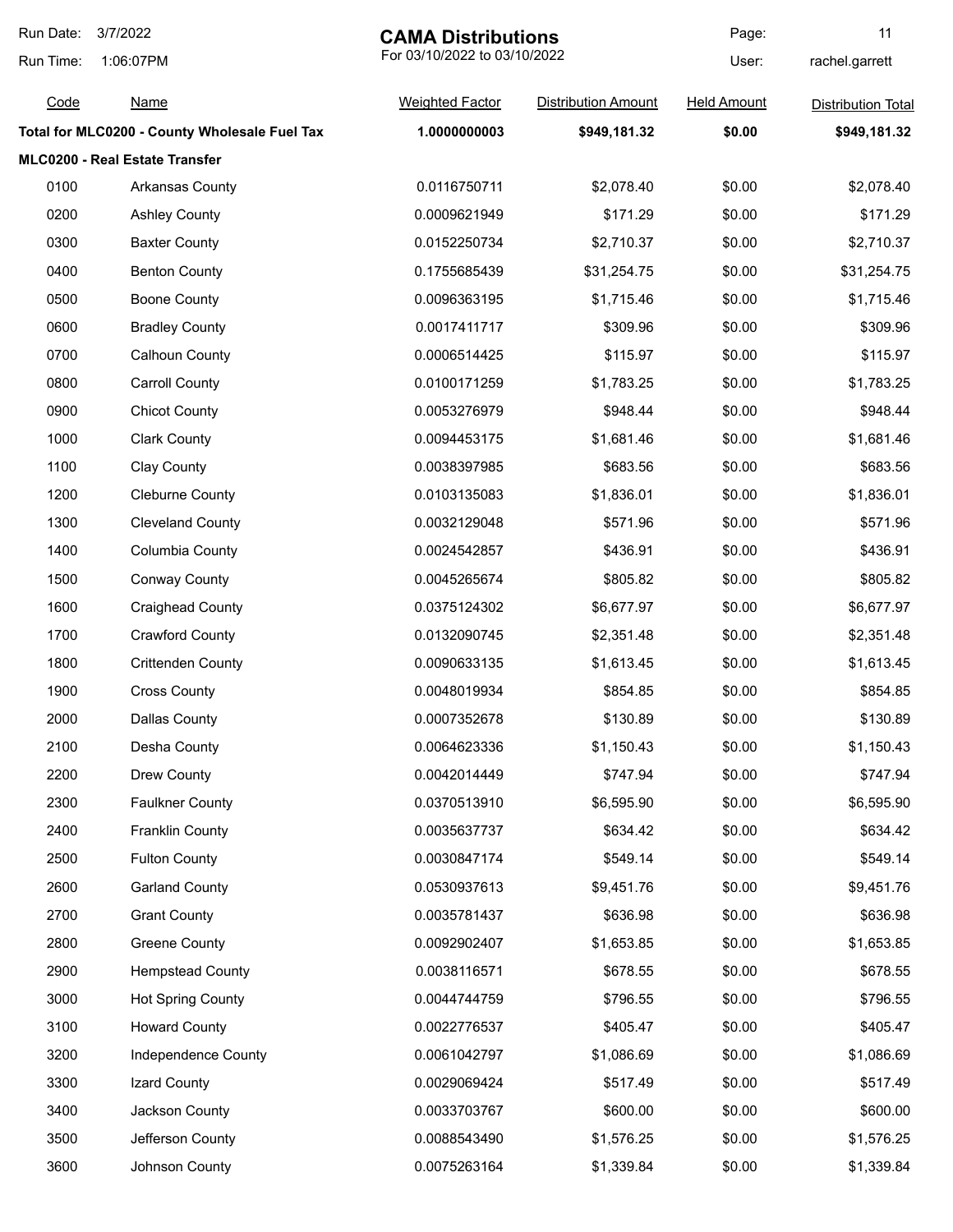| Run Date: | 3/7/2022                   | <b>CAMA Distributions</b>    |                            | Page:              | 12                        |
|-----------|----------------------------|------------------------------|----------------------------|--------------------|---------------------------|
| Run Time: | 1:06:07PM                  | For 03/10/2022 to 03/10/2022 |                            | User:              | rachel.garrett            |
| Code      | Name                       | <b>Weighted Factor</b>       | <b>Distribution Amount</b> | <b>Held Amount</b> | <b>Distribution Total</b> |
| 3700      | Lafayette County           | 0.0009358498                 | \$166.60                   | \$0.00             | \$166.60                  |
| 3800      | Lawrence County            | 0.0020435416                 | \$363.79                   | \$0.00             | \$363.79                  |
| 3900      | Lee County                 | 0.0040242142                 | \$716.39                   | \$0.00             | \$716.39                  |
| 4000      | <b>Lincoln County</b>      | 0.0010364402                 | \$184.51                   | \$0.00             | \$184.51                  |
| 4100      | <b>Little River County</b> | 0.0022896288                 | \$407.60                   | \$0.00             | \$407.60                  |
| 4200      | Logan County               | 0.0032452375                 | \$577.72                   | \$0.00             | \$577.72                  |
| 4300      | Lonoke County              | 0.0205282225                 | \$3,654.44                 | \$0.00             | \$3,654.44                |
| 4400      | <b>Madison County</b>      | 0.0059611779                 | \$1,061.21                 | \$0.00             | \$1,061.21                |
| 4500      | <b>Marion County</b>       | 0.0051744174                 | \$921.15                   | \$0.00             | \$921.15                  |
| 4600      | <b>Miller County</b>       | 0.0127031288                 | \$2,261.41                 | \$0.00             | \$2,261.41                |
| 4700      | Mississippi County         | 0.0392811445                 | \$6,992.84                 | \$0.00             | \$6,992.84                |
| 4800      | Monroe County              | 0.0005849810                 | \$104.14                   | \$0.00             | \$104.14                  |
| 4900      | <b>Montgomery County</b>   | 0.0032368549                 | \$576.23                   | \$0.00             | \$576.23                  |
| 5000      | Nevada County              | 0.0013100156                 | \$233.21                   | \$0.00             | \$233.21                  |
| 5100      | Newton County              | 0.0019986352                 | \$355.80                   | \$0.00             | \$355.80                  |
| 5200      | <b>Ouachita County</b>     | 0.0017501530                 | \$311.56                   | \$0.00             | \$311.56                  |
| 5300      | Perry County               | 0.0023459115                 | \$417.62                   | \$0.00             | \$417.62                  |
| 5400      | <b>Phillips County</b>     | 0.0023333377                 | \$415.38                   | \$0.00             | \$415.38                  |
| 5500      | <b>Pike County</b>         | 0.0033314578                 | \$593.07                   | \$0.00             | \$593.07                  |
| 5600      | <b>Poinsett County</b>     | 0.0029925640                 | \$532.74                   | \$0.00             | \$532.74                  |
| 5700      | Polk County                | 0.0038865012                 | \$691.88                   | \$0.00             | \$691.88                  |
| 5800      | Pope County                | 0.0174368644                 | \$3,104.11                 | \$0.00             | \$3,104.11                |
| 5900      | <b>Prairie County</b>      | 0.0008071181                 | \$143.68                   | \$0.00             | \$143.68                  |
| 6000      | Pulaski County             | 0.1507885813                 | \$26,843.38                | \$0.00             | \$26,843.38               |
| 6100      | Randolph County            | 0.0037086173                 | \$660.21                   | \$0.00             | \$660.21                  |
| 6200      | Saline County              | 0.0379608957                 | \$6,757.81                 | \$0.00             | \$6,757.81                |
| 6300      | <b>Scott County</b>        | 0.0036020938                 | \$641.25                   | \$0.00             | \$641.25                  |
| 6400      | <b>Searcy County</b>       | 0.0035494036                 | \$631.87                   | \$0.00             | \$631.87                  |
| 6500      | Sebastian County           | 0.0264001863                 | \$4,699.77                 | \$0.00             | \$4,699.77                |
| 6600      | Sevier County              | 0.0084807276                 | \$1,509.74                 | \$0.00             | \$1,509.74                |
| 6700      | <b>Sharp County</b>        | 0.0038164471                 | \$679.40                   | \$0.00             | \$679.40                  |
| 6800      | St. Francis County         | 0.0018303858                 | \$325.85                   | \$0.00             | \$325.85                  |
| 6900      | <b>Stone County</b>        | 0.0046960143                 | \$835.99                   | \$0.00             | \$835.99                  |
| 7000      | <b>Union County</b>        | 0.0047924134                 | \$853.15                   | \$0.00             | \$853.15                  |
| 7100      | Van Buren County           | 0.0049756316                 | \$885.76                   | \$0.00             | \$885.76                  |
| 7200      | <b>Washington County</b>   | 0.0975008242                 | \$17,357.12                | \$0.00             | \$17,357.12               |
| 7300      | <b>White County</b>        | 0.0159351937                 | \$2,836.79                 | \$0.00             | \$2,836.79                |
| 7400      | <b>Woodruff County</b>     | 0.0007598167                 | \$135.26                   | \$0.00             | \$135.26                  |
| 7500      | Yell County                | 0.0023944104                 | \$426.25                   | \$0.00             | \$426.25                  |
|           |                            |                              |                            |                    |                           |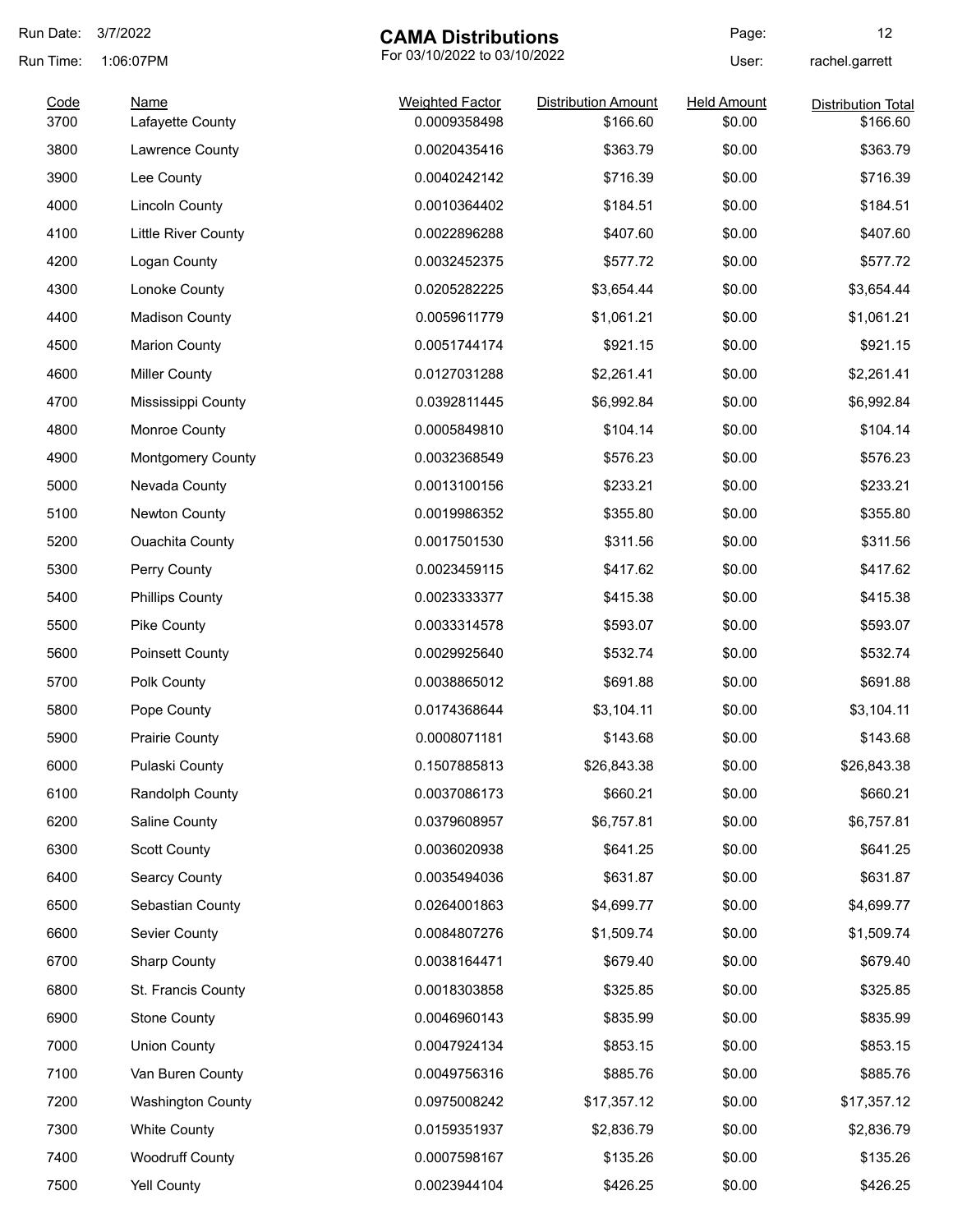| Run Date: | 3/7/2022<br><b>CAMA Distributions</b>    |                              | Page:                      | 13                 |                           |
|-----------|------------------------------------------|------------------------------|----------------------------|--------------------|---------------------------|
| Run Time: | 1:06:07PM                                | For 03/10/2022 to 03/10/2022 |                            | User:              | rachel.garrett            |
| Code      | <u>Name</u>                              | <b>Weighted Factor</b>       | <b>Distribution Amount</b> | <b>Held Amount</b> | <b>Distribution Total</b> |
|           | Total for MLC0200 - Real Estate Transfer | 1.0000000000                 | \$178,020.19               | \$0.00             | \$178,020.19              |
|           | MLM0100 - Municipal General              |                              |                            |                    |                           |
| 5301      | Adona                                    | 0.0000743100                 | \$143.71                   | \$0.00             | \$143.71                  |
| 6207      | Alexander                                | 0.0016881842                 | \$3,264.80                 | \$0.00             | \$3,264.80                |
| 3802      | Alicia                                   | 0.0000713177                 | \$137.92                   | \$0.00             | \$137.92                  |
| 1701      | Alma                                     | 0.0029050732                 | \$5,618.15                 | \$0.00             | \$5,618.15                |
| 0105      | Almyra                                   | 0.0001276736                 | \$246.91                   | \$0.00             | \$246.91                  |
| 0502      | Alpena                                   | 0.0001865232                 | \$360.72                   | \$0.00             | \$360.72                  |
| 3505      | Altheimer                                | 0.0003471126                 | \$671.28                   | \$0.00             | \$671.28                  |
| 2404      | Altus                                    | 0.0003316521                 | \$641.39                   | \$0.00             | \$641.39                  |
| 3404      | Amagon                                   | 0.0000344120                 | \$66.55                    | \$0.00             | \$66.55                   |
| 1004      | Amity                                    | 0.0003396317                 | \$656.82                   | \$0.00             | \$656.82                  |
| 1812      | Anthonyville                             | 0.0000673279                 | \$130.21                   | \$0.00             | \$130.21                  |
| 5501      | Antoine                                  | 0.0000563559                 | \$108.99                   | \$0.00             | \$108.99                  |
| 1002      | Arkadelphia                              | 0.0051767656                 | \$10,011.40                | \$0.00             | \$10,011.40               |
| 2102      | <b>Arkansas City</b>                     | 0.0001875206                 | \$362.65                   | \$0.00             | \$362.65                  |
| 6702      | Ash Flat                                 | 0.0005670503                 | \$1,096.62                 | \$0.00             | \$1,096.62                |
| 4101      | Ashdown                                  | 0.0021250673                 | \$4,109.69                 | \$0.00             | \$4,109.69                |
| 5802      | Atkins                                   | 0.0014258548                 | \$2,757.47                 | \$0.00             | \$2,757.47                |
| 3902      | Aubrey                                   | 0.0000538623                 | \$104.16                   | \$0.00             | \$104.16                  |
| 7402      | Augusta                                  | 0.0009964526                 | \$1,927.05                 | \$0.00             | \$1,927.05                |
| 4302      | Austin                                   | 0.0017255885                 | \$3,337.13                 | \$0.00             | \$3,337.13                |
| 0413      | Avoca                                    | 0.0002428791                 | \$469.71                   | \$0.00             | \$469.71                  |
| 7317      | <b>Bald Knob</b>                         | 0.0012577845                 | \$2,432.44                 | \$0.00             | \$2,432.44                |
| 0601      | Banks                                    | 0.0000433891                 | \$83.91                    | \$0.00             | \$83.91                   |
| 6504      | <b>Barling</b>                           | 0.0023849030                 | \$4,612.19                 | \$0.00             | \$4,612.19                |
| 4703      | <b>Bassett</b>                           | 0.0000618419                 | \$119.60                   | \$0.00             | \$119.60                  |
| 3201      | Batesville                               | 0.0055812316                 | \$10,793.60                | \$0.00             | \$10,793.60               |
| 6204      | <b>Bauxite</b>                           | 0.0003136980                 | \$606.66                   | \$0.00             | \$606.66                  |
| 1601      | Bay                                      | 0.0009356081                 | \$1,809.38                 | \$0.00             | \$1,809.38                |
| 5204      | Bearden                                  | 0.0003870106                 | \$748.44                   | \$0.00             | \$748.44                  |
| 0804      | Beaver                                   | 0.0000334146                 | \$64.62                    | \$0.00             | \$64.62                   |
| 7302      | Beebe                                    | 0.0042077429                 | \$8,137.39                 | \$0.00             | \$8,137.39                |
| 3405      | Beedeville                               | 0.0000418929                 | \$81.02                    | \$0.00             | \$81.02                   |
| 0423      | <b>Bella Vista</b>                       | 0.0150136177                 | \$29,034.98                | \$0.00             | \$29,034.98               |
| 0503      | <b>Bellefonte</b>                        | 0.0002049760                 | \$396.41                   | \$0.00             | \$396.41                  |
| 7506      | <b>Belleville</b>                        | 0.0001556022                 | \$300.92                   | \$0.00             | \$300.92                  |
| 6602      | Ben Lomond                               | 0.0000698215                 | \$135.03                   | \$0.00             | \$135.03                  |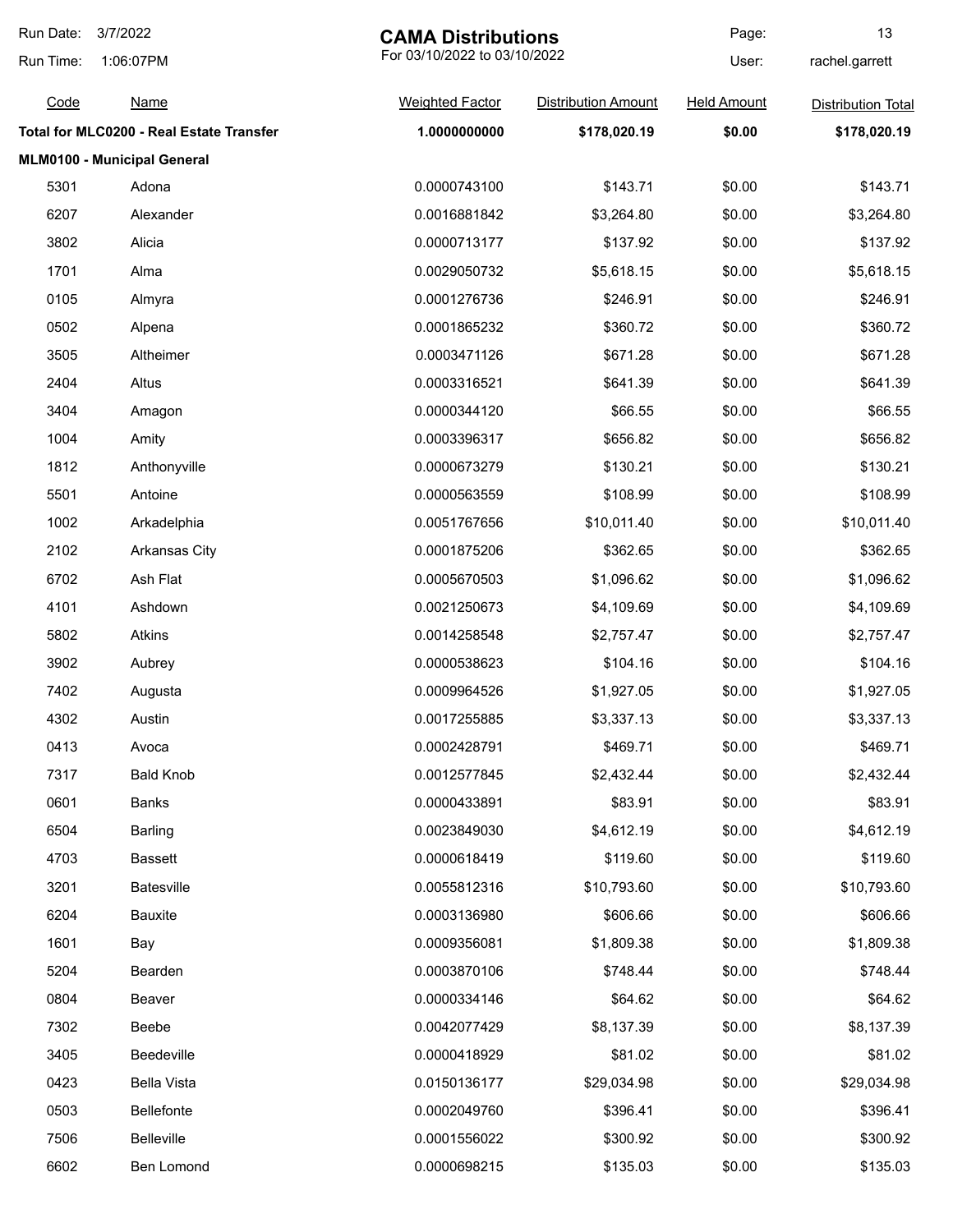| Run Date:    | 3/7/2022             | <b>CAMA Distributions</b>              |                                           | Page:                        | 14                                       |
|--------------|----------------------|----------------------------------------|-------------------------------------------|------------------------------|------------------------------------------|
| Run Time:    | 1:06:07PM            | For 03/10/2022 to 03/10/2022           |                                           | User:                        | rachel.garrett                           |
| Code<br>6203 | Name<br>Benton       | <b>Weighted Factor</b><br>0.0174623575 | <b>Distribution Amount</b><br>\$33,770.62 | <b>Held Amount</b><br>\$0.00 | <b>Distribution Total</b><br>\$33,770.62 |
| 0403         | Bentonville          | 0.0270129414                           | \$52,240.59                               | \$0.00                       | \$52,240.59                              |
| 0504         | Bergman              | 0.0002124569                           | \$410.87                                  | \$0.00                       | \$410.87                                 |
|              |                      |                                        |                                           |                              |                                          |
| 0802         | Berryville           | 0.0028337555                           | \$5,480.23                                | \$0.00                       | \$5,480.23                               |
| 0306         | <b>Big Flat</b>      | 0.0000438878                           | \$84.88                                   | \$0.00                       | \$84.88                                  |
| 5302         | <b>Bigelow</b>       | 0.0001755512                           | \$339.50                                  | \$0.00                       | \$339.50                                 |
| 6101         | <b>Biggers</b>       | 0.0001521111                           | \$294.17                                  | \$0.00                       | \$294.17                                 |
| 4704         | Birdsong             | 0.0000159592                           | \$30.86                                   | \$0.00                       | \$30.86                                  |
| 5902         | <b>Biscoe</b>        | 0.0001521111                           | \$294.17                                  | \$0.00                       | \$294.17                                 |
| 1602         | <b>Black Oak</b>     | 0.0001162029                           | \$224.73                                  | \$0.00                       | \$224.73                                 |
| 3803         | <b>Black Rock</b>    | 0.0002942478                           | \$569.05                                  | \$0.00                       | \$569.05                                 |
| 4901         | <b>Black Springs</b> | 0.0000478776                           | \$92.59                                   | \$0.00                       | \$92.59                                  |
| 2902         | <b>Blevins</b>       | 0.0001436328                           | \$277.77                                  | \$0.00                       | \$277.77                                 |
| 0805         | <b>Blue Eye</b>      | 0.0000229414                           | \$44.37                                   | \$0.00                       | \$44.37                                  |
| 4201         | <b>Blue Mountain</b> | 0.0000438878                           | \$84.88                                   | \$0.00                       | \$84.88                                  |
| 5002         | <b>Bluff City</b>    | 0.0000588496                           | \$113.81                                  | \$0.00                       | \$113.81                                 |
| 4705         | Blytheville          | 0.0066859075                           | \$12,929.94                               | \$0.00                       | \$12,929.94                              |
| 5003         | <b>Bodcaw</b>        | 0.0000603457                           | \$116.70                                  | \$0.00                       | \$116.70                                 |
| 6506         | Bonanza              | 0.0002927516                           | \$566.16                                  | \$0.00                       | \$566.16                                 |
| 1603         | Bono                 | 0.0012014285                           | \$2,323.45                                | \$0.00                       | \$2,323.45                               |
| 4210         | Booneville           | 0.0018996436                           | \$3,673.74                                | \$0.00                       | \$3,673.74                               |
| 7303         | <b>Bradford</b>      | 0.0003381356                           | \$653.92                                  | \$0.00                       | \$653.92                                 |
| 3701         | <b>Bradley</b>       | 0.0002019836                           | \$390.62                                  | \$0.00                       | \$390.62                                 |
| 2402         | <b>Branch</b>        | 0.0001476226                           | \$285.49                                  | \$0.00                       | \$285.49                                 |
| 0309         | <b>Briarcliff</b>    | 0.0001176991                           | \$227.62                                  | \$0.00                       | \$227.62                                 |
| 4802         | <b>Brinkley</b>      | 0.0013465575                           | \$2,604.12                                | \$0.00                       | \$2,604.12                               |
| 1604         | Brookland            | 0.0020268184                           | \$3,919.68                                | \$0.00                       | \$3,919.68                               |
| 6201         | <b>Bryant</b>        | 0.0103051549                           | \$19,929.24                               | \$0.00                       | \$19,929.24                              |
| 3703         | <b>Buckner</b>       | 0.0000822896                           | \$159.14                                  | \$0.00                       | \$159.14                                 |
| 4501         | <b>Bull Shoals</b>   | 0.0009735112                           | \$1,882.68                                | \$0.00                       | \$1,882.68                               |
| 4706         | <b>Burdette</b>      | 0.0000698215                           | \$135.03                                  | \$0.00                       | \$135.03                                 |
| 4311         | Cabot                | 0.0132506248                           | \$25,625.51                               | \$0.00                       | \$25,625.51                              |
| 1001         | Caddo Valley         | 0.0002967414                           | \$573.87                                  | \$0.00                       | \$573.87                                 |
| 6806         | Caldwell             | 0.0002249250                           | \$434.98                                  | \$0.00                       | \$434.98                                 |
| 5004         | Cale                 | 0.0000364069                           | \$70.41                                   | \$0.00                       | \$70.41                                  |
| 3303         | Calico Rock          | 0.0004428678                           | \$856.47                                  | \$0.00                       | \$856.47                                 |
| 7001         | Calion               | 0.0002139530                           | \$413.77                                  | \$0.00                       | \$413.77                                 |
| 5201         | Camden               | 0.0052924698                           | \$10,235.16                               | \$0.00                       | \$10,235.16                              |
| 6003         |                      | 0.0003880081                           |                                           | \$0.00                       | \$750.37                                 |
|              | Cammack Village      |                                        | \$750.37                                  |                              |                                          |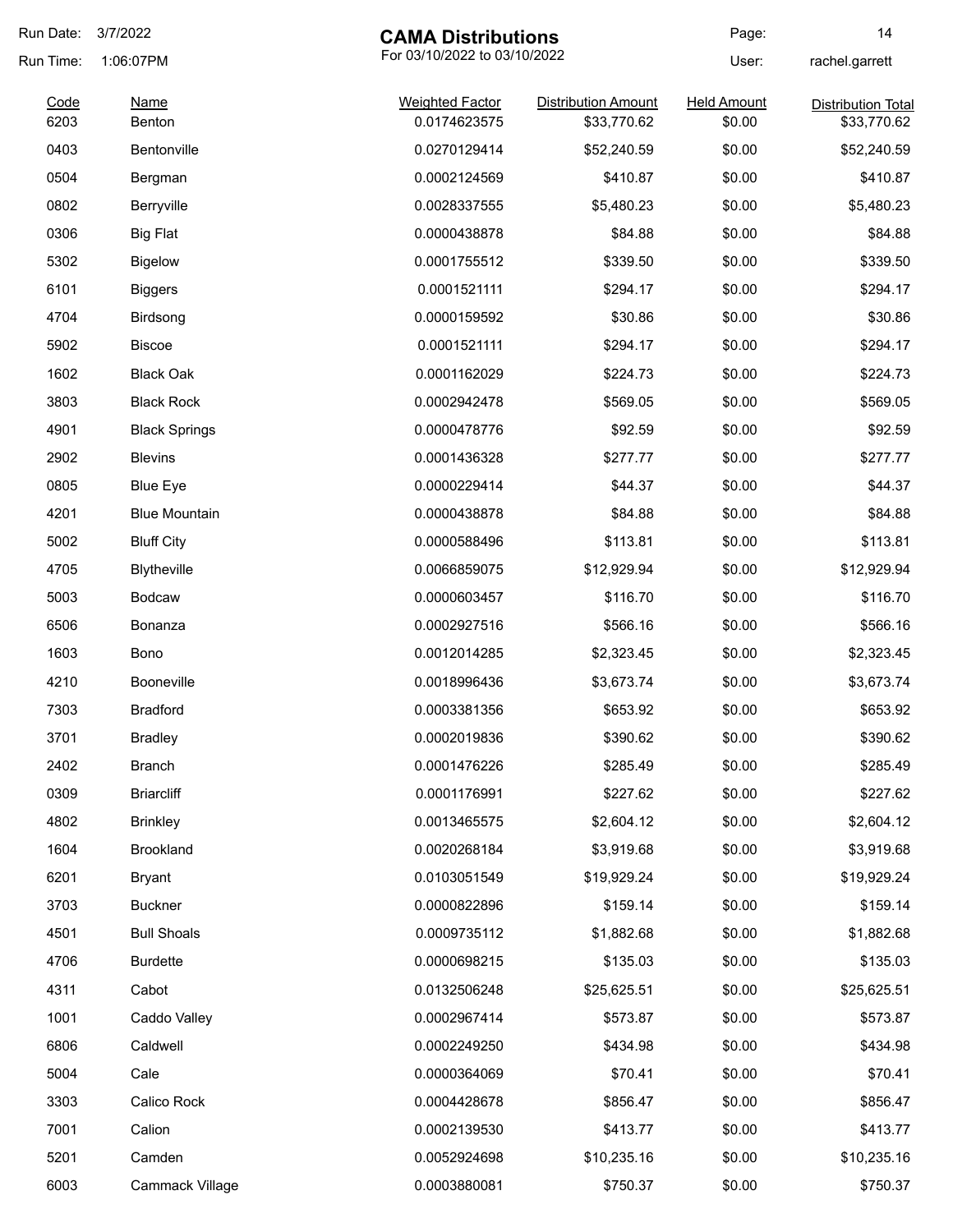| Run Date:    | 3/7/2022                               | <b>CAMA Distributions</b>              |                                        | Page:                        | 15                                    |
|--------------|----------------------------------------|----------------------------------------|----------------------------------------|------------------------------|---------------------------------------|
| Run Time:    | 1:06:07PM                              | For 03/10/2022 to 03/10/2022           |                                        | User:                        | rachel.garrett                        |
| Code<br>3406 | <b>Name</b><br><b>Campbell Station</b> | <b>Weighted Factor</b><br>0.0001157042 | <b>Distribution Amount</b><br>\$223.76 | <b>Held Amount</b><br>\$0.00 | <b>Distribution Total</b><br>\$223.76 |
| 1605         | Caraway                                | 0.0005650554                           | \$1,092.77                             | \$0.00                       | \$1,092.77                            |
| 4304         | Carlisle                               | 0.0010139079                           | \$1,960.81                             | \$0.00                       | \$1,960.81                            |
| 2003         | Carthage                               | 0.0001107170                           | \$214.12                               | \$0.00                       | \$214.12                              |
| 5303         | Casa                                   | 0.0000598470                           | \$115.74                               | \$0.00                       | \$115.74                              |
| 1606         | Cash                                   | 0.0001396430                           | \$270.06                               | \$0.00                       | \$270.06                              |
| 4203         | Caulksville                            | 0.0000768037                           | \$148.53                               | \$0.00                       | \$148.53                              |
| 6703         | Cave City                              | 0.0009585495                           | \$1,853.75                             | \$0.00                       | \$1,853.75                            |
| 0411         | Cave Springs                           | 0.0027404939                           | \$5,299.87                             | \$0.00                       | \$5,299.87                            |
| 1710         | Cedarville                             | 0.0007101844                           | \$1,373.43                             | \$0.00                       | \$1,373.43                            |
| 0409         | Centerton                              | 0.0088733154                           | \$17,160.19                            | \$0.00                       | \$17,160.19                           |
| 6507         | <b>Central City</b>                    | 0.0002299122                           | \$444.63                               | \$0.00                       | \$444.63                              |
| 2405         | Charleston                             | 0.0012907003                           | \$2,496.10                             | \$0.00                       | \$2,496.10                            |
| 6708         | Cherokee Village                       | 0.0023839055                           | \$4,610.26                             | \$0.00                       | \$4,610.26                            |
| 1901         | <b>Cherry Valley</b>                   | 0.0002867669                           | \$554.58                               | \$0.00                       | \$554.58                              |
| 1708         | Chester                                | 0.0000718164                           | \$138.89                               | \$0.00                       | \$138.89                              |
| 5205         | Chidester                              | 0.0001261774                           | \$244.02                               | \$0.00                       | \$244.02                              |
| 4801         | Clarendon                              | 0.0007610544                           | \$1,471.81                             | \$0.00                       | \$1,471.81                            |
| 1813         | Clarkedale                             | 0.0001675716                           | \$324.07                               | \$0.00                       | \$324.07                              |
| 3601         | Clarksville                            | 0.0046785393                           | \$9,047.87                             | \$0.00                       | \$9,047.87                            |
| 7103         | Clinton                                | 0.0012513010                           | \$2,419.90                             | \$0.00                       | \$2,419.90                            |
| 3602         | Coal Hill                              | 0.0004089545                           | \$790.88                               | \$0.00                       | \$790.88                              |
| 6807         | Colt                                   | 0.0001461264                           | \$282.60                               | \$0.00                       | \$282.60                              |
| 1201         | Concord                                | 0.0000947578                           | \$183.25                               | \$0.00                       | \$183.25                              |
| 2301         | Conway                                 | 0.0319852298                           | \$61,856.54                            | \$0.00                       | \$61,856.54                           |
| 1101         | Corning                                | 0.0016093856                           | \$3,112.41                             | \$0.00                       | \$3,112.41                            |
| 0302         | Cotter                                 | 0.0004418704                           | \$854.54                               | \$0.00                       | \$854.54                              |
| 7401         | <b>Cotton Plant</b>                    | 0.0002638255                           | \$0.00                                 | \$0.00                       | \$0.00                                |
| 5702         | Cove                                   | 0.0001590933                           | \$307.67                               | \$0.00                       | \$307.67                              |
| 4305         | Coy                                    | 0.0000433891                           | \$83.91                                | \$0.00                       | \$83.91                               |
| 1804         | Crawfordsville                         | 0.0002304110                           | \$445.59                               | \$0.00                       | \$445.59                              |
| 0201         | Crossett                               | 0.0024048520                           | \$4,650.77                             | \$0.00                       | \$4,650.77                            |
| 3203         | Cushman                                | 0.0002159479                           | \$417.62                               | \$0.00                       | \$417.62                              |
| 5502         | Daisy                                  | 0.0000438878                           | \$84.88                                | \$0.00                       | \$84.88                               |
| 7102         | Damascus                               | 0.0001905130                           | \$368.43                               | \$0.00                       | \$368.43                              |
| 7504         | Danville                               | 0.0010114143                           | \$1,955.98                             | \$0.00                       | \$1,955.98                            |
| 7502         | Dardanelle                             | 0.0022527409                           | \$4,356.60                             | \$0.00                       | \$4,356.60                            |
| 1104         | Datto                                  | 0.0000324171                           | \$62.69                                | \$0.00                       | \$62.69                               |
| 0405         | Decatur                                | 0.0008842394                           | \$1,710.04                             | \$0.00                       | \$1,710.04                            |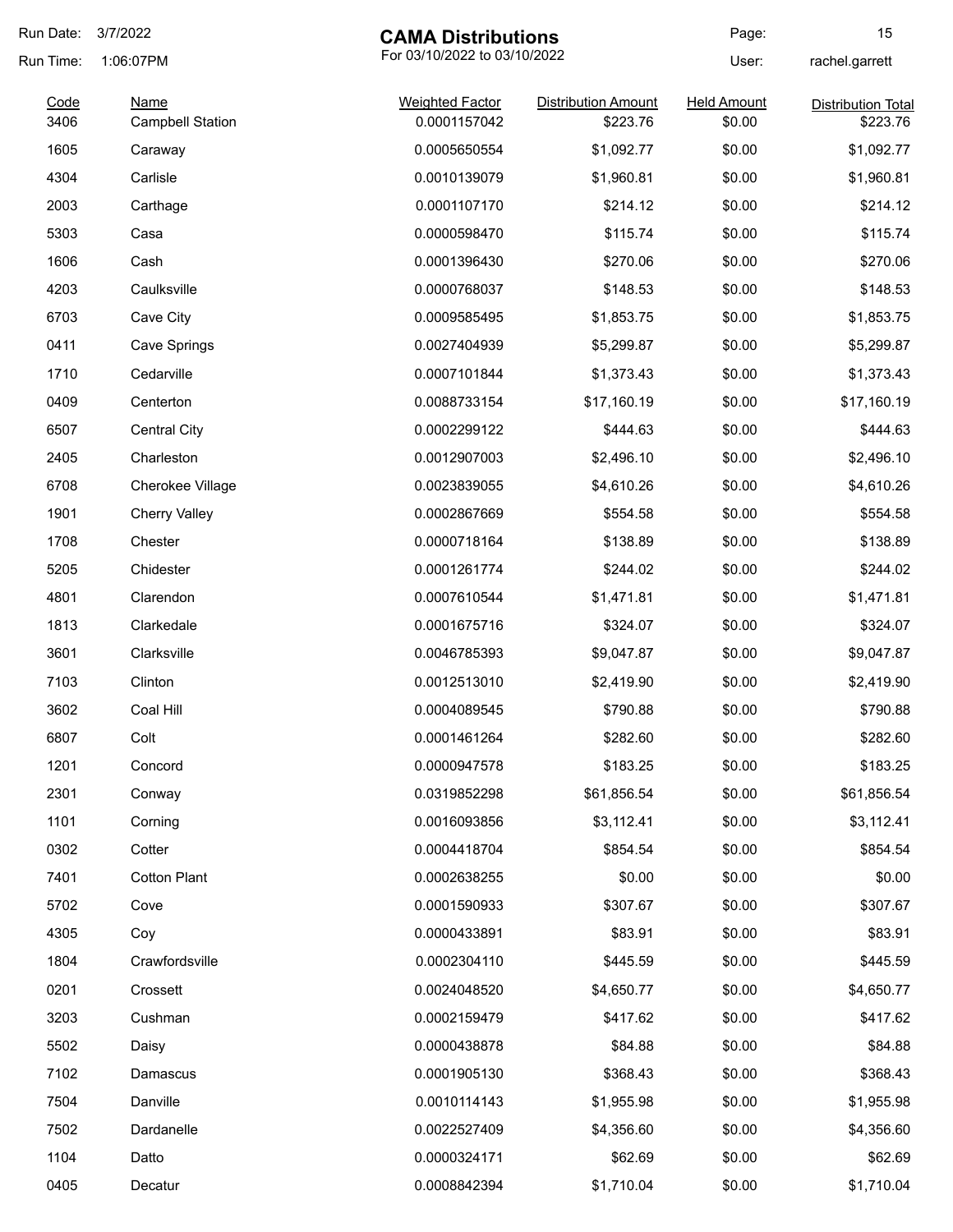| Run Date:    | 3/7/2022                  | <b>CAMA Distributions</b>              |                                       | Page:                        | 16                                   |
|--------------|---------------------------|----------------------------------------|---------------------------------------|------------------------------|--------------------------------------|
| Run Time:    | 1:06:07PM                 | For 03/10/2022 to 03/10/2022           |                                       | User:                        | rachel.garrett                       |
| Code<br>2801 | <b>Name</b><br>Delaplaine | <b>Weighted Factor</b><br>0.0000319184 | <b>Distribution Amount</b><br>\$61.73 | <b>Held Amount</b><br>\$0.00 | <b>Distribution Total</b><br>\$61.73 |
| 5503         | Delight                   | 0.0001436328                           | \$277.77                              | \$0.00                       | \$277.77                             |
| 4707         | Dell                      | 0.0000967527                           | \$187.11                              | \$0.00                       | \$187.11                             |
| 2406         | Denning                   | 0.0000997450                           | \$192.90                              | \$0.00                       | \$192.90                             |
| 6601         | <b>DeQueen</b>            | 0.0030447162                           | \$5,888.21                            | \$0.00                       | \$5,888.21                           |
| 0903         | Dermott                   | 0.0010079232                           | \$1,949.23                            | \$0.00                       | \$1,949.23                           |
| 5903         | Des Arc                   | 0.0009500711                           | \$1,837.35                            | \$0.00                       | \$1,837.35                           |
| 5904         | DeValls Bluff             | 0.0002593370                           | \$501.53                              | \$0.00                       | \$501.53                             |
| 0102         | <b>DeWitt</b>             | 0.0015241036                           | \$2,947.48                            | \$0.00                       | \$2,947.48                           |
| 0515         | Diamond City              | 0.0003775348                           | \$730.12                              | \$0.00                       | \$730.12                             |
| 3407         | Diaz                      | 0.0006104394                           | \$1,180.53                            | \$0.00                       | \$1,180.53                           |
| 3102         | Dierks                    | 0.0004568321                           | \$883.47                              | \$0.00                       | \$883.47                             |
| 3004         | Donaldson                 | 0.0001371494                           | \$265.23                              | \$0.00                       | \$265.23                             |
| 5803         | Dover                     | 0.0006667953                           | \$1,289.52                            | \$0.00                       | \$1,289.52                           |
| 2103         | Dumas                     | 0.0019953988                           | \$3,858.92                            | \$0.00                       | \$3,858.92                           |
| 1707         | Dyer                      | 0.0003850157                           | \$744.59                              | \$0.00                       | \$744.59                             |
| 4708         | <b>Dyess</b>              | 0.0001690678                           | \$326.96                              | \$0.00                       | \$326.96                             |
| 1803         | Earle                     | 0.0009131655                           | \$1,765.98                            | \$0.00                       | \$1,765.98                           |
| 5203         | East Camden               | 0.0003979826                           | \$769.66                              | \$0.00                       | \$769.66                             |
| 1805         | Edmondson                 | 0.0001211902                           | \$234.37                              | \$0.00                       | \$234.37                             |
| 1607         | Egypt                     | 0.0000563559                           | \$108.99                              | \$0.00                       | \$108.99                             |
| 7002         | El Dorado                 | 0.0088553613                           | \$17,125.47                           | \$0.00                       | \$17,125.47                          |
| 5401         | Elaine                    | 0.0002538510                           | \$490.92                              | \$0.00                       | \$490.92                             |
| 7202         | Elkins                    | 0.0017964075                           | \$3,474.09                            | \$0.00                       | \$3,474.09                           |
| 7203         | Elm Springs               | 0.0011774897                           | \$2,277.16                            | \$0.00                       | \$2,277.16                           |
| 1401         | Emerson                   | 0.0001461264                           | \$282.60                              | \$0.00                       | \$282.60                             |
| 5005         | Emmet                     | 0.0002069709                           | \$400.26                              | \$0.00                       | \$400.26                             |
| 4306         | England                   | 0.0012353418                           | \$2,389.04                            | \$0.00                       | \$2,389.04                           |
| 2306         | Enola                     | 0.0001585946                           | \$306.71                              | \$0.00                       | \$306.71                             |
| 4717         | Etowah                    | 0.0001266762                           | \$244.98                              | \$0.00                       | \$244.98                             |
| 0902         | Eudora                    | 0.0008617968                           | \$1,666.64                            | \$0.00                       | \$1,666.64                           |
| 0801         | Eureka Springs            | 0.0010802384                           | \$2,089.08                            | \$0.00                       | \$2,089.08                           |
| 6704         | <b>Evening Shade</b>      | 0.0002094645                           | \$405.09                              | \$0.00                       | \$405.09                             |
| 0506         | Everton                   | 0.0000518674                           | \$100.31                              | \$0.00                       | \$100.31                             |
| 7104         | <b>Fairfield Bay</b>      | 0.0010513123                           | \$2,033.14                            | \$0.00                       | \$2,033.14                           |
| 4806         | Fargo                     | 0.0000284273                           | \$54.98                               | \$0.00                       | \$54.98                              |
| 7216         | Farmington                | 0.0037823305                           | \$7,314.69                            | \$0.00                       | \$7,314.69                           |
| 7214         | Fayetteville              | 0.0468547159                           | \$90,612.79                           | \$0.00                       | \$90,612.79                          |
| 7003         | Felsenthal                | 0.0000423916                           | \$81.98                               | \$0.00                       | \$81.98                              |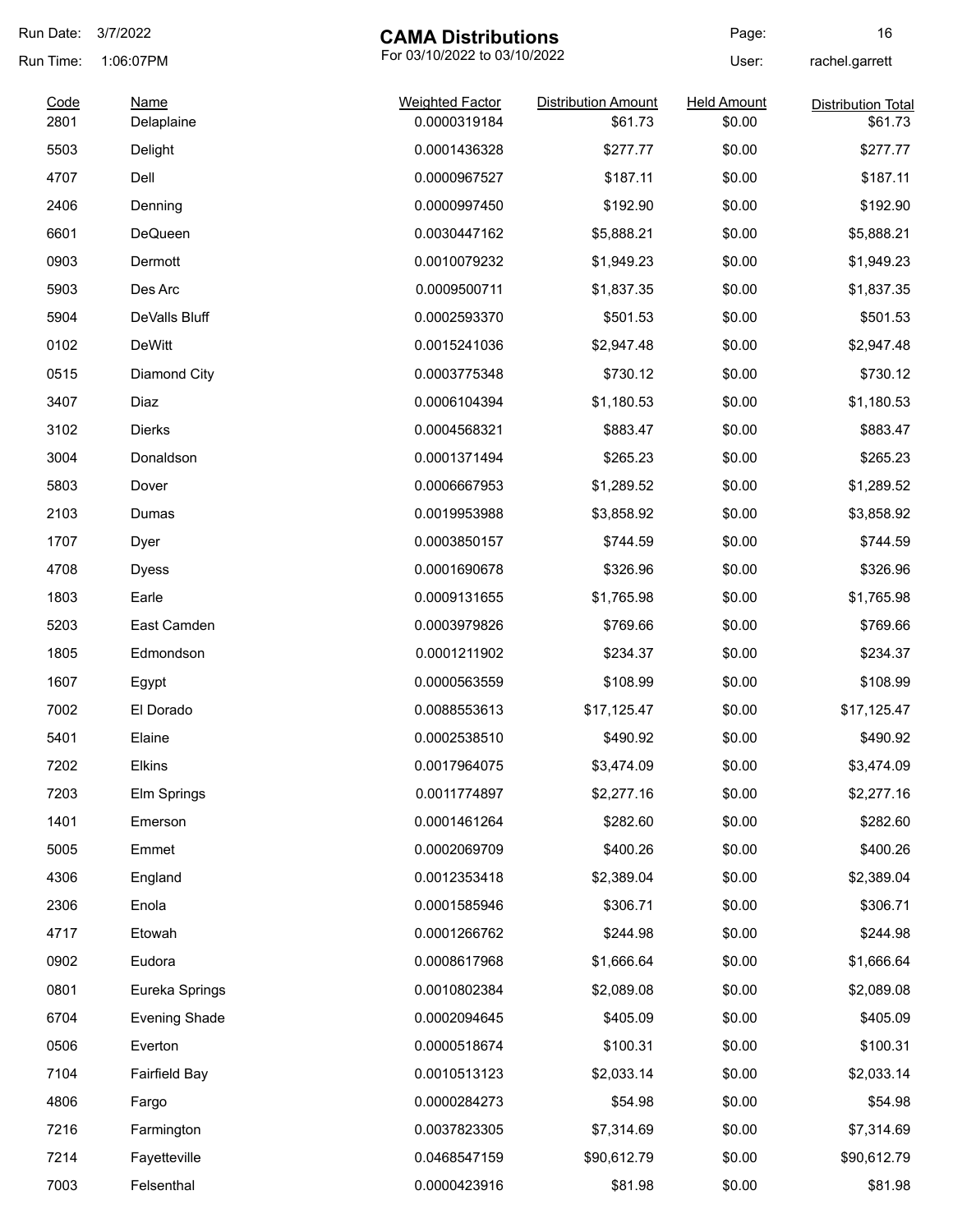| Run Date:    | 3/7/2022                   | <b>CAMA Distributions</b>              |                                        | Page:                        | 17                                    |
|--------------|----------------------------|----------------------------------------|----------------------------------------|------------------------------|---------------------------------------|
| Run Time:    | 1:06:07PM                  | For 03/10/2022 to 03/10/2022           |                                        | User:                        | rachel.garrett                        |
| Code<br>6902 | <b>Name</b>                | <b>Weighted Factor</b><br>0.0000787986 | <b>Distribution Amount</b><br>\$152.39 | <b>Held Amount</b><br>\$0.00 | <b>Distribution Total</b><br>\$152.39 |
|              | <b>Fifty Six</b><br>Fisher |                                        | \$173.61                               |                              | \$173.61                              |
| 5602         |                            | 0.0000897705<br>0.0006707851           |                                        | \$0.00                       |                                       |
| 4502         | Flippin                    |                                        | \$1,297.24                             | \$0.00                       | \$1,297.24                            |
| 2002         | Fordyce                    | 0.0016936701                           | \$3,275.40                             | \$0.00                       | \$3,275.40                            |
| 4107         | Foreman                    | 0.0004872543                           | \$942.31                               | \$0.00                       | \$942.31                              |
| 6802         | <b>Forrest City</b>        | 0.0064909060                           | \$12,552.83                            | \$0.00                       | \$12,552.83                           |
| 6501         | Fort Smith                 | 0.0444573448                           | \$85,976.49                            | \$0.00                       | \$85,976.49                           |
| 4602         | Fouke                      | 0.0004029698                           | \$779.31                               | \$0.00                       | \$779.31                              |
| 0202         | <b>Fountain Hill</b>       | 0.0000538623                           | \$104.16                               | \$0.00                       | \$104.16                              |
| 2605         | Fountain Lake              | 0.0002368944                           | \$458.13                               | \$0.00                       | \$458.13                              |
| 5304         | Fourche                    | 0.0000279286                           | \$54.01                                | \$0.00                       | \$54.01                               |
| 3305         | Franklin                   | 0.0000952565                           | \$184.22                               | \$0.00                       | \$184.22                              |
| 3005         | Friendship                 | 0.0000787986                           | \$152.39                               | \$0.00                       | \$152.39                              |
| 2904         | Fulton                     | 0.0000573534                           | \$110.92                               | \$0.00                       | \$110.92                              |
| 0414         | Garfield                   | 0.0002957439                           | \$571.94                               | \$0.00                       | \$571.94                              |
| 4601         | Garland                    | 0.0000972514                           | \$188.08                               | \$0.00                       | \$188.08                              |
| 7306         | Garner                     | 0.0001052310                           | \$203.51                               | \$0.00                       | \$203.51                              |
| 0303         | Gassville                  | 0.0010827320                           | \$2,093.91                             | \$0.00                       | \$2,093.91                            |
| 0415         | Gateway                    | 0.0002174441                           | \$420.52                               | \$0.00                       | \$420.52                              |
| 0406         | Gentry                     | 0.0018901678                           | \$3,655.41                             | \$0.00                       | \$3,655.41                            |
| 7307         | Georgetown                 | 0.0000403967                           | \$78.12                                | \$0.00                       | \$78.12                               |
| 6401         | Gilbert                    | 0.0000129669                           | \$25.08                                | \$0.00                       | \$25.08                               |
| 0104         | Gillett                    | 0.0002812809                           | \$543.97                               | \$0.00                       | \$543.97                              |
| 6603         | Gillham                    | 0.0000782998                           | \$151.42                               | \$0.00                       | \$151.42                              |
| 1806         | Gilmore                    | 0.0000877756                           | \$0.00                                 | \$0.00                       | \$0.00                                |
| 5504         | Glenwood                   | 0.0010313633                           | \$1,994.56                             | \$0.00                       | \$1,994.56                            |
| 7205         | Goshen                     | 0.0010483200                           | \$2,027.36                             | \$0.00                       | \$2,027.36                            |
| 4709         | Gosnell                    | 0.0014512898                           | \$2,806.66                             | \$0.00                       | \$2,806.66                            |
| 4002         | Gould                      | 0.0003306547                           | \$639.46                               | \$0.00                       | \$639.46                              |
| 4003         | Grady                      | 0.0001521111                           | \$294.17                               | \$0.00                       | \$294.17                              |
| 5703         | Grannis                    | 0.0002473676                           | \$478.39                               | \$0.00                       | \$478.39                              |
| 0407         | Gravette                   | 0.0017689776                           | \$3,421.04                             | \$0.00                       | \$3,421.04                            |
| 0803         | Green Forest               | 0.0014822107                           | \$2,866.46                             | \$0.00                       | \$2,866.46                            |
| 2303         | Greenbrier                 | 0.0028462236                           | \$5,504.34                             | \$0.00                       | \$5,504.34                            |
| 7206         | Greenland                  | 0.0006049534                           | \$1,169.93                             | \$0.00                       | \$1,169.93                            |
| 1105         | Greenway                   | 0.0000867782                           | \$167.82                               | \$0.00                       | \$167.82                              |
| 6505         | Greenwood                  | 0.0047458672                           | \$9,178.08                             | \$0.00                       | \$9,178.08                            |
| 1202         |                            |                                        | \$791.85                               | \$0.00                       | \$791.85                              |
|              | <b>Greers Ferry</b>        | 0.0004094532                           |                                        |                              |                                       |
| 7308         | Griffithville              | 0.0000773024                           | \$149.50                               | \$0.00                       | \$149.50                              |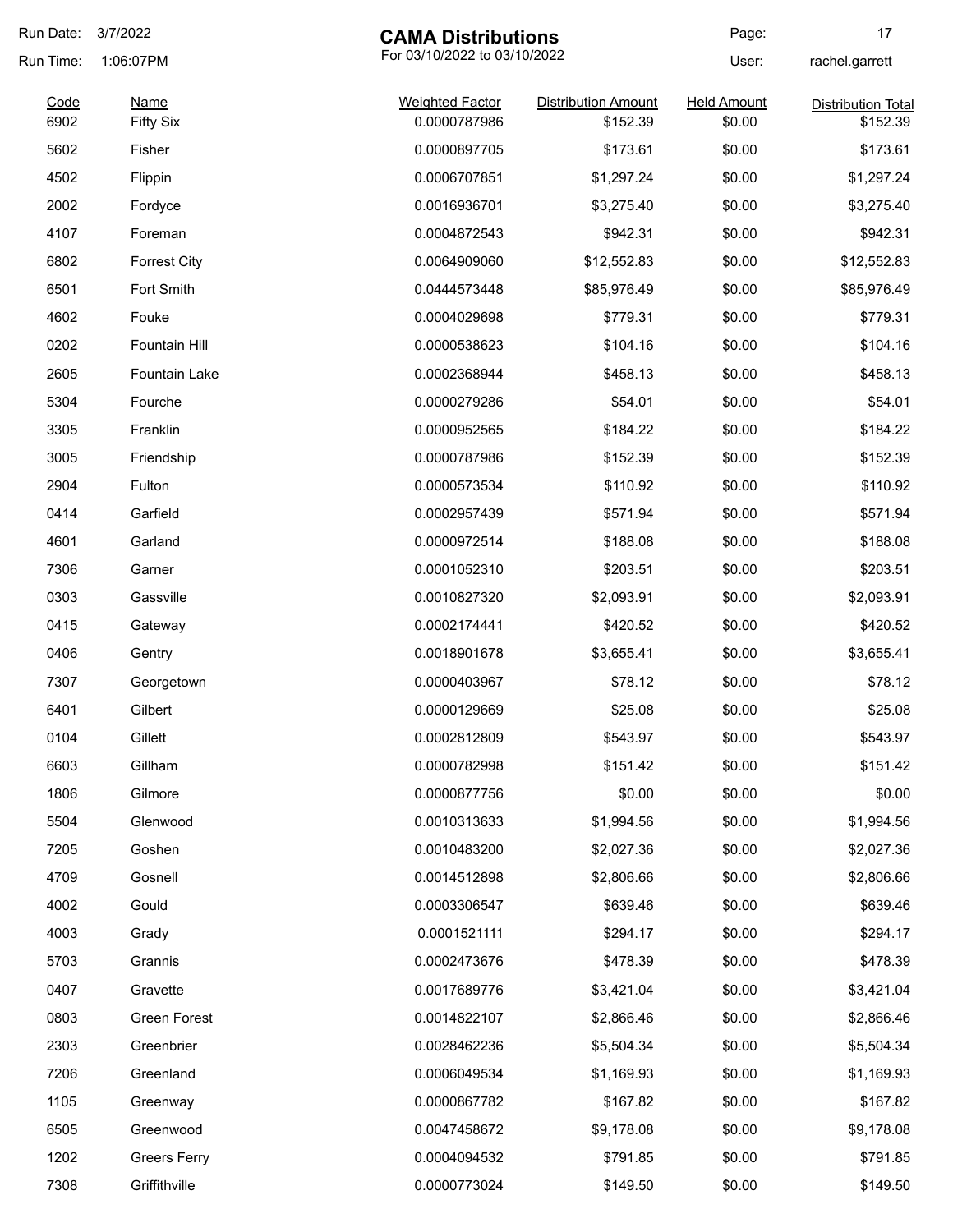| Run Date: | 3/7/2022                                  | <b>CAMA Distributions</b> |                            | Page:              | 18                        |
|-----------|-------------------------------------------|---------------------------|----------------------------|--------------------|---------------------------|
| Run Time: | For 03/10/2022 to 03/10/2022<br>1:06:07PM |                           |                            | User:              | rachel.garrett            |
| Code      | <b>Name</b>                               | <b>Weighted Factor</b>    | <b>Distribution Amount</b> | <b>Held Amount</b> | <b>Distribution Total</b> |
| 3403      | Grubbs                                    | 0.0001501162              | \$290.31                   | \$0.00             | \$290.31                  |
| 3307      | Guion                                     | 0.0000339133              | \$65.59                    | \$0.00             | \$65.59                   |
| 1005      | <b>Gum Springs</b>                        | 0.0000453840              | \$87.77                    | \$0.00             | \$87.77                   |
| 1003      | Gurdon                                    | 0.0009176540              | \$1,774.66                 | \$0.00             | \$1,774.66                |
| 2307      | Guy                                       | 0.0003750412              | \$725.30                   | \$0.00             | \$725.30                  |
| 6509      | Hackett                                   | 0.0003910004              | \$756.16                   | \$0.00             | \$756.16                  |
| 0203      | Hamburg                                   | 0.0012647666              | \$2,445.94                 | \$0.00             | \$2,445.94                |
| 0701      | Hampton                                   | 0.0005889942              | \$1,139.06                 | \$0.00             | \$1,139.06                |
| 6701      | Hardy                                     | 0.0003705527              | \$716.62                   | \$0.00             | \$716.62                  |
| 0702      | Harrell                                   | 0.0001047323              | \$202.54                   | \$0.00             | \$202.54                  |
| 5603      | Harrisburg                                | 0.0011031797              | \$2,133.45                 | \$0.00             | \$2,133.45                |
| 0512      | Harrison                                  | 0.0065178371              | \$12,604.91                | \$0.00             | \$12,604.91               |
| 6510      | Hartford                                  | 0.0002488638              | \$481.28                   | \$0.00             | \$481.28                  |
| 3603      | Hartman                                   | 0.0002573421              | \$497.68                   | \$0.00             | \$497.68                  |
| 6205      | Haskell                                   | 0.0019729561              | \$3,815.52                 | \$0.00             | \$3,815.52                |
| 5704      | Hatfield                                  | 0.0001720601              | \$332.75                   | \$0.00             | \$332.75                  |
| 7507      | Havana                                    | 0.0001191953              | \$230.51                   | \$0.00             | \$230.51                  |
| 3903      | Haynes                                    | 0.0000608445              | \$117.67                   | \$0.00             | \$117.67                  |
| 5901      | Hazen                                     | 0.0007386117              | \$1,428.41                 | \$0.00             | \$1,428.41                |
| 1203      | <b>Heber Springs</b>                      | 0.0034756146              | \$6,721.52                 | \$0.00             | \$6,721.52                |
| 5804      | Hector                                    | 0.0002049760              | \$396.41                   | \$0.00             | \$396.41                  |
| 5407      | Helena-West Helena                        | 0.0047473634              | \$9,180.97                 | \$0.00             | \$9,180.97                |
| 0602      | Hermitage                                 | 0.0002618306              | \$506.36                   | \$0.00             | \$506.36                  |
| 1902      | <b>Hickory Ridge</b>                      | 0.0001137093              | \$219.90                   | \$0.00             | \$219.90                  |
| 1204      | Higden                                    | 0.0000568547              | \$109.95                   | \$0.00             | \$109.95                  |
| 7309      | Higginson                                 | 0.0003516011              | \$679.96                   | \$0.00             | \$679.96                  |
| 0416      | Highfill                                  | 0.0007914766              | \$1,530.64                 | \$0.00             | \$1,530.64                |
| 6709      | Highland                                  | 0.0004897480              | \$947.13                   | \$0.00             | \$947.13                  |
| 4402      | Hindsville                                | 0.0000448853              | \$86.80                    | \$0.00             | \$86.80                   |
| 0814      | Holiday Island                            | 0.0011964413              | \$2,313.81                 | \$0.00             | \$2,313.81                |
| 2313      | Holland                                   | 0.0002922529              | \$565.19                   | \$0.00             | \$565.19                  |
| 4803      | <b>Holly Grove</b>                        | 0.0002294135              | \$443.66                   | \$0.00             | \$443.66                  |
| 2901      | Hope                                      | 0.0044645863              | \$8,634.11                 | \$0.00             | \$8,634.11                |
| 6604      | Horatio                                   | 0.0004588270              | \$887.33                   | \$0.00             | \$887.33                  |
| 3301      | Horseshoe Bend                            | 0.0012168890              | \$2,353.35                 | \$0.00             | \$2,353.35                |
| 1807      | Horseshoe Lake                            | 0.0001316634              | \$254.63                   | \$0.00             | \$254.63                  |
| 2601      | <b>Hot Springs</b>                        | 0.0189166396              | \$36,583.07                | \$0.00             | \$36,583.07               |
| 5305      | Houston                                   | 0.0000713177              | \$137.92                   | \$0.00             | \$137.92                  |
|           |                                           |                           |                            |                    |                           |
| 3805      | Hoxie                                     | 0.0012956876              | \$2,505.74                 | \$0.00             | \$2,505.74                |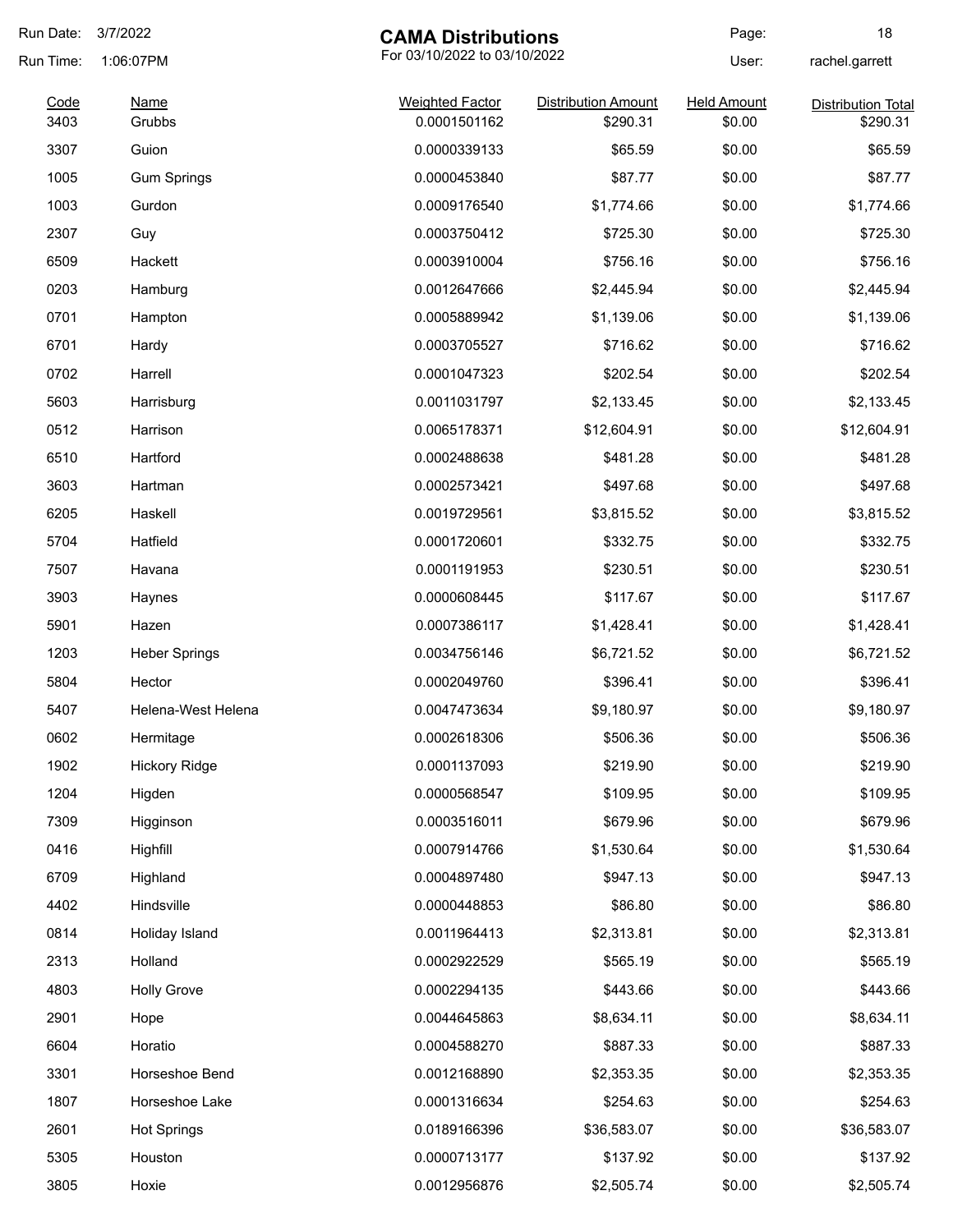| Run Date: | 3/7/2022      | <b>CAMA Distributions</b> |                              | Page:              | 19                        |
|-----------|---------------|---------------------------|------------------------------|--------------------|---------------------------|
| Run Time: | 1:06:07PM     |                           | For 03/10/2022 to 03/10/2022 |                    | rachel.garrett            |
| Code      | <b>Name</b>   | <b>Weighted Factor</b>    | <b>Distribution Amount</b>   | <b>Held Amount</b> | <b>Distribution Total</b> |
| 6801      | Hughes        | 0.0005266536              | \$1,018.50                   | \$0.00             | \$1,018.50                |
| 4307      | Humnoke       | 0.0001092208              | \$211.22                     | \$0.00             | \$211.22                  |
| 0103      | Humphrey      | 0.0002309097              | \$0.00                       | \$0.00             | \$0.00                    |
| 7403      | Hunter        | 0.0000513687              | \$99.34                      | \$0.00             | \$99.34                   |
| 6502      | Huntington    | 0.0002443753              | \$472.60                     | \$0.00             | \$472.60                  |
| 4401      | Huntsville    | 0.0014358293              | \$2,776.76                   | \$0.00             | \$2,776.76                |
| 7004      | Huttig        | 0.0002234288              | \$432.09                     | \$0.00             | \$432.09                  |
| 3806      | Imboden       | 0.0003191840              | \$617.27                     | \$0.00             | \$617.27                  |
| 3408      | Jacksonport   | 0.0000748088              | \$144.67                     | \$0.00             | \$144.67                  |
| 6004      | Jacksonville  | 0.0147009171              | \$28,430.25                  | \$0.00             | \$28,430.25               |
| 5101      | Jasper        | 0.0002728026              | \$527.58                     | \$0.00             | \$527.58                  |
| 1808      | Jennette      | 0.0000588496              | \$113.81                     | \$0.00             | \$113.81                  |
| 1809      | Jericho       | 0.0000488751              | \$94.52                      | \$0.00             | \$94.52                   |
| 7207      | Johnson       | 0.0017998986              | \$3,480.84                   | \$0.00             | \$3,480.84                |
| 4710      | Joiner        | 0.0002483651              | \$480.32                     | \$0.00             | \$480.32                  |
| 1611      | Jonesboro     | 0.0391878163              | \$75,785.70                  | \$0.00             | \$75,785.70               |
| 7310      | Judsonia      | 0.0009246362              | \$1,788.16                   | \$0.00             | \$1,788.16                |
| 7005      | Junction City | 0.0002508587              | \$485.14                     | \$0.00             | \$485.14                  |
| 4702      | Keiser        | 0.0003745425              | \$724.33                     | \$0.00             | \$724.33                  |
| 7305      | Kensett       | 0.0006982150              | \$1,350.28                   | \$0.00             | \$1,350.28                |
| 4308      | Keo           | 0.0001032361              | \$199.65                     | \$0.00             | \$199.65                  |
| 1705      | Kibler        | 0.0005012186              | \$969.31                     | \$0.00             | \$969.31                  |
| 1302      | Kingsland     | 0.0001730576              | \$334.68                     | \$0.00             | \$334.68                  |
| 1106      | Knobel        | 0.0000733126              | \$141.78                     | \$0.00             | \$141.78                  |
| 3604      | Knoxville     | 0.0003291585              | \$636.56                     | \$0.00             | \$636.56                  |
| 2802      | Lafe          | 0.0002084671              | \$403.16                     | \$0.00             | \$403.16                  |
| 3904      | LaGrange      | 0.0000259337              | \$50.15                      | \$0.00             | \$50.15                   |
| 1609      | Lake City     | 0.0011600344              | \$2,243.40                   | \$0.00             | \$2,243.40                |
| 5403      | Lake View     | 0.0001630831              | \$0.00                       | \$0.00             | \$0.00                    |
| 0901      | Lake Village  | 0.0010298671              | \$1,991.67                   | \$0.00             | \$1,991.67                |
| 0305      | Lakeview      | 0.0003865119              | \$747.48                     | \$0.00             | \$747.48                  |
| 3605      | Lamar         | 0.0008573083              | \$1,657.96                   | \$0.00             | \$1,657.96                |
| 6511      | Lavaca        | 0.0012218763              | \$2,363.00                   | \$0.00             | \$2,363.00                |
| 4711      | Leachville    | 0.0010169003              | \$1,966.59                   | \$0.00             | \$1,966.59                |
|           |               |                           |                              |                    |                           |
| 0507      | Lead Hill     | 0.0001366507              | \$264.27                     | \$0.00             | \$264.27                  |
| 2703      | Leola         | 0.0002294135              | \$443.66                     | \$0.00             | \$443.66                  |
| 5601      | Lepanto       | 0.0008637917              | \$1,670.50                   | \$0.00             | \$1,670.50                |
| 6402      | Leslie        | 0.0001870219              | \$361.68                     | \$0.00             | \$361.68                  |
| 7311      | Letona        | 0.0001196940              | \$231.48                     | \$0.00             | \$231.48                  |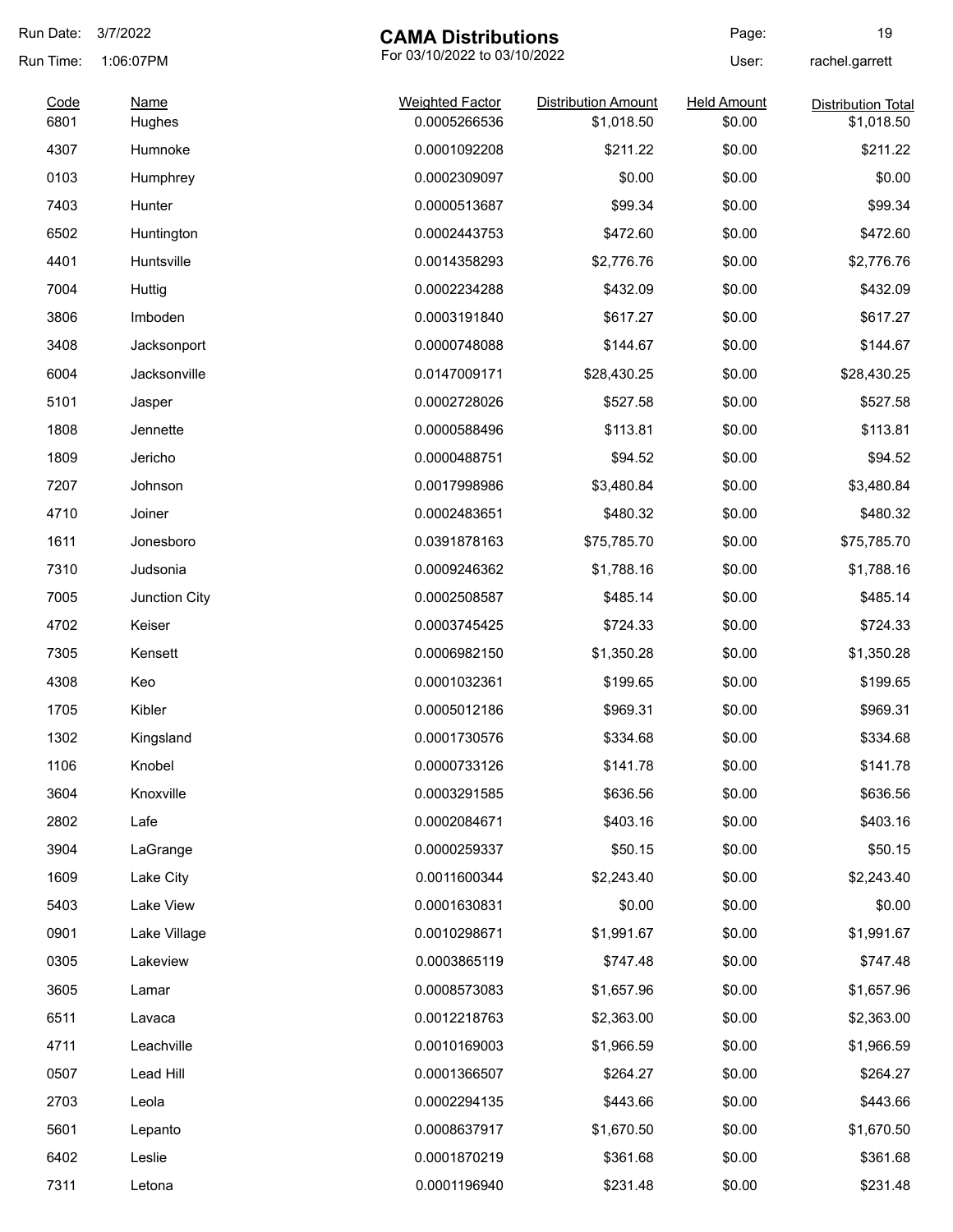| Run Date:    | 3/7/2022                  | <b>CAMA Distributions</b>              |                                        | Page:                        | 20                                    |
|--------------|---------------------------|----------------------------------------|----------------------------------------|------------------------------|---------------------------------------|
| Run Time:    | 1:06:07PM                 | For 03/10/2022 to 03/10/2022           |                                        | User:                        | rachel.garrett                        |
| Code<br>3704 | <b>Name</b><br>Lewisville | <b>Weighted Factor</b><br>0.0004563334 | <b>Distribution Amount</b><br>\$882.51 | <b>Held Amount</b><br>\$0.00 | <b>Distribution Total</b><br>\$882.51 |
| 5404         | Lexa                      | 0.0001032361                           | \$199.65                               | \$0.00                       | \$199.65                              |
| 7215         | Lincoln                   | 0.0011440752                           | \$2,212.54                             | \$0.00                       | \$2,212.54                            |
| 0417         | <b>Little Flock</b>       | 0.0015236049                           | \$2,946.51                             | \$0.00                       | \$2,946.51                            |
| 6005         | Little Rock               | 0.1010371984                           | \$195,396.81                           | \$0.00                       | \$195,396.81                          |
| 6605         | Lockesburg                | 0.0002962427                           | \$572.91                               | \$0.00                       | \$572.91                              |
| 5805         | London                    | 0.0004668066                           | \$902.76                               | \$0.00                       | \$902.76                              |
| 4309         | Lonoke                    | 0.0021325481                           | \$4,124.16                             | \$0.00                       | \$4,124.16                            |
| 2602         | Lonsdale                  | 0.0000513687                           | \$99.34                                | \$0.00                       | \$99.34                               |
| 5206         | Louann                    | 0.0000763049                           | \$147.57                               | \$0.00                       | \$147.57                              |
| 0408         | Lowell                    | 0.0049069554                           | \$9,489.61                             | \$0.00                       | \$9,489.61                            |
| 4712         | Luxora                    | 0.0004697990                           | \$908.55                               | \$0.00                       | \$908.55                              |
| 3807         | Lynn                      | 0.0001286711                           | \$248.84                               | \$0.00                       | \$248.84                              |
| 6805         | Madison                   | 0.0003785323                           | \$732.05                               | \$0.00                       | \$732.05                              |
| 4204         | Magazine                  | 0.0003690565                           | \$713.72                               | \$0.00                       | \$713.72                              |
| 3204         | Magness                   | 0.0001097195                           | \$212.19                               | \$0.00                       | \$212.19                              |
| 1403         | Magnolia                  | 0.0055667686                           | \$10,765.63                            | \$0.00                       | \$10,765.63                           |
| 3001         | Malvern                   | 0.0054196447                           | \$10,481.10                            | \$0.00                       | \$10,481.10                           |
| 2501         | <b>Mammoth Spring</b>     | 0.0004633155                           | \$896.01                               | \$0.00                       | \$896.01                              |
| 4713         | Manila                    | 0.0018363055                           | \$3,551.25                             | \$0.00                       | \$3,551.25                            |
| 6503         | Mansfield                 | 0.0005251574                           | \$1,015.61                             | \$0.00                       | \$1,015.61                            |
| 3901         | Marianna                  | 0.0017829419                           | \$3,448.05                             | \$0.00                       | \$3,448.05                            |
| 4714         | Marie                     | 0.0000538623                           | \$104.16                               | \$0.00                       | \$104.16                              |
| 1801         | Marion                    | 0.0068584663                           | \$13,263.65                            | \$0.00                       | \$13,263.65                           |
| 5604         | <b>Marked Tree</b>        | 0.0011400854                           | \$2,204.82                             | \$0.00                       | \$2,204.82                            |
| 2803         | Marmaduke                 | 0.0006044547                           | \$1,168.96                             | \$0.00                       | \$1,168.96                            |
| 6403         | Marshall                  | 0.0006628055                           | \$1,281.81                             | \$0.00                       |                                       |
|              |                           |                                        |                                        |                              | \$1,281.81<br>\$824.64                |
| 5405         | Marvell                   | 0.0004264099                           | \$824.64                               | \$0.00                       |                                       |
| 6006         | Maumelle                  | 0.0096009552                           | \$18,567.38                            | \$0.00                       | \$18,567.38                           |
| 2302         | Mayflower                 | 0.0009894704                           | \$1,913.55                             | \$0.00                       | \$1,913.55                            |
| 6102         | Maynard                   | 0.0001890168                           | \$365.54                               | \$0.00                       | \$365.54                              |
| 2905         | McCaskill                 | 0.0000284273                           | \$54.98                                | \$0.00                       | \$54.98                               |
| 7404         | McCrory                   | 0.0007894817                           | \$1,526.79                             | \$0.00                       | \$1,526.79                            |
| 1107         | McDougal                  | 0.0000668292                           | \$129.24                               | \$0.00                       | \$129.24                              |
| 2101         | McGehee                   | 0.0019195926                           | \$3,712.32                             | \$0.00                       | \$3,712.32                            |
| 2911         | McNab                     | 0.0000149618                           | \$28.93                                | \$0.00                       | \$28.93                               |
| 1402         | McNeil                    | 0.0001900142                           | \$367.47                               | \$0.00                       | \$367.47                              |
| 7312         | McRae                     | 0.0003072146                           | \$594.13                               | \$0.00                       | \$594.13                              |
| 3302         | Melbourne                 | 0.0009126668                           | \$1,765.02                             | \$0.00                       | \$1,765.02                            |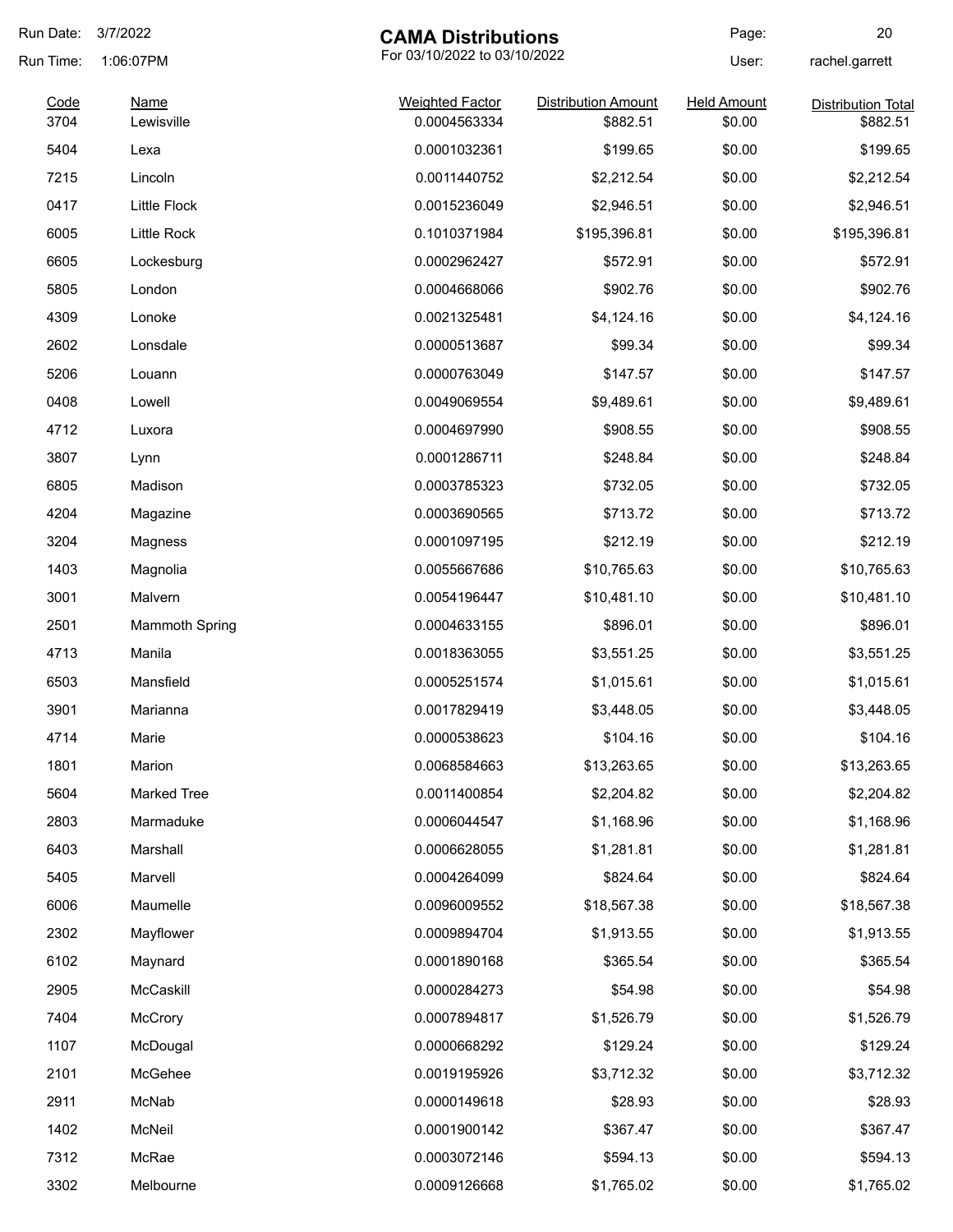| Run Date: | 3/7/2022                                  | <b>CAMA Distributions</b> |                            | Page:              | 21                        |
|-----------|-------------------------------------------|---------------------------|----------------------------|--------------------|---------------------------|
| Run Time: | For 03/10/2022 to 03/10/2022<br>1:06:07PM |                           | User:                      | rachel.garrett     |                           |
| Code      | <b>Name</b>                               | <b>Weighted Factor</b>    | <b>Distribution Amount</b> | <b>Held Amount</b> | <b>Distribution Total</b> |
| 5701      | Mena                                      | 0.0027873741              | \$5,390.53                 | \$0.00             | \$5,390.53                |
| 1502      | Menifee                                   | 0.0001366507              | \$264.27                   | \$0.00             | \$264.27                  |
| 6512      | Midland                                   | 0.0001132106              | \$218.94                   | \$0.00             | \$218.94                  |
| 3007      | Midway                                    | 0.0001880193              | \$363.61                   | \$0.00             | \$363.61                  |
| 3103      | <b>Mineral Springs</b>                    | 0.0005411166              | \$1,046.47                 | \$0.00             | \$1,046.47                |
| 3808      | Minturn                                   | 0.0000433891              | \$83.91                    | \$0.00             | \$83.91                   |
| 2104      | Mitchellville                             | 0.0001461264              | \$282.60                   | \$0.00             | \$282.60                  |
| 1610      | Monette                                   | 0.0007510799              | \$1,452.52                 | \$0.00             | \$1,452.52                |
| 2201      | Monticello                                | 0.0042102365              | \$8,142.22                 | \$0.00             | \$8,142.22                |
| 0204      | Montrose                                  | 0.0001211902              | \$234.37                   | \$0.00             | \$234.37                  |
| 3205      | Moorefield                                | 0.0000628394              | \$121.53                   | \$0.00             | \$121.53                  |
| 3905      | Moro                                      | 0.0000882743              | \$170.71                   | \$0.00             | \$170.71                  |
| 1501      | Morrilton                                 | 0.0034870853              | \$6,743.71                 | \$0.00             | \$6,743.71                |
| 4205      | Morrison Bluff                            | 0.0000389006              | \$75.23                    | \$0.00             | \$75.23                   |
| 4905      | Mount Ida                                 | 0.0004967301              | \$960.63                   | \$0.00             | \$960.63                  |
| 3309      | Mount Pleasant                            | 0.0001760499              | \$340.46                   | \$0.00             | \$340.46                  |
| 2308      | Mount Vernon                              | 0.0000718164              | \$138.89                   | \$0.00             | \$138.89                  |
| 0301      | Mountain Home                             | 0.0063961482              | \$12,369.57                | \$0.00             | \$12,369.57               |
| 2603      | <b>Mountain Pine</b>                      | 0.0002917541              | \$564.23                   | \$0.00             | \$564.23                  |
| 6901      | <b>Mountain View</b>                      | 0.0014348319              | \$2,774.84                 | \$0.00             | \$2,774.84                |
| 1704      | Mountainburg                              | 0.0002633268              | \$509.25                   | \$0.00             | \$509.25                  |
| 1703      | Mulberry                                  | 0.0007695327              | \$1,488.21                 | \$0.00             | \$1,488.21                |
| 5505      | Murfreesboro                              | 0.0007455939              | \$1,441.91                 | \$0.00             | \$1,441.91                |
| 3101      | Nashville                                 | 0.0020712050              | \$4,005.52                 | \$0.00             | \$4,005.52                |
| 3206      | Newark                                    | 0.0005884955              | \$1,138.10                 | \$0.00             | \$1,138.10                |
| 3401      | Newport                                   | 0.0039922937              | \$7,720.74                 | \$0.00             | \$7,720.74                |
| 1108      | Nimmons                                   | 0.0000344120              | \$66.55                    | \$0.00             | \$66.55                   |
| 0304      | <b>Norfork</b>                            | 0.0002319071              | \$448.49                   | \$0.00             | \$448.49                  |
| 4903      | Norman                                    | 0.0001511137              | \$0.00                     | \$0.00             | \$0.00                    |
| 7006      | Norphlet                                  | 0.0003820234              | \$738.80                   | \$0.00             | \$738.80                  |
| 6001      | North Little Rock                         | 0.0322131471              | \$62,297.32                | \$0.00             | \$62,297.32               |
| 0813      | Oak Grove                                 | 0.0001925079              | \$372.29                   | \$0.00             | \$372.29                  |
| 2804      | Oak Grove Heights                         | 0.0005505924              | \$1,064.80                 | \$0.00             | \$1,064.80                |
|           |                                           |                           |                            |                    |                           |
| 2906      | Oakhaven                                  | 0.0000324171              | \$62.69                    | \$0.00             | \$62.69                   |
| 4904      | Oden                                      | 0.0000897705              | \$173.61                   | \$0.00             | \$173.61                  |
| 4103      | Ogden                                     | 0.0000653330              | \$126.35                   | \$0.00             | \$126.35                  |
| 3207      | Oil Trough                                | 0.0001127119              | \$217.97                   | \$0.00             | \$217.97                  |
| 6103      | O'Kean                                    | 0.0000957552              | \$185.18                   | \$0.00             | \$185.18                  |
| 1006      | Okolona                                   | 0.0000483763              | \$93.56                    | \$0.00             | \$93.56                   |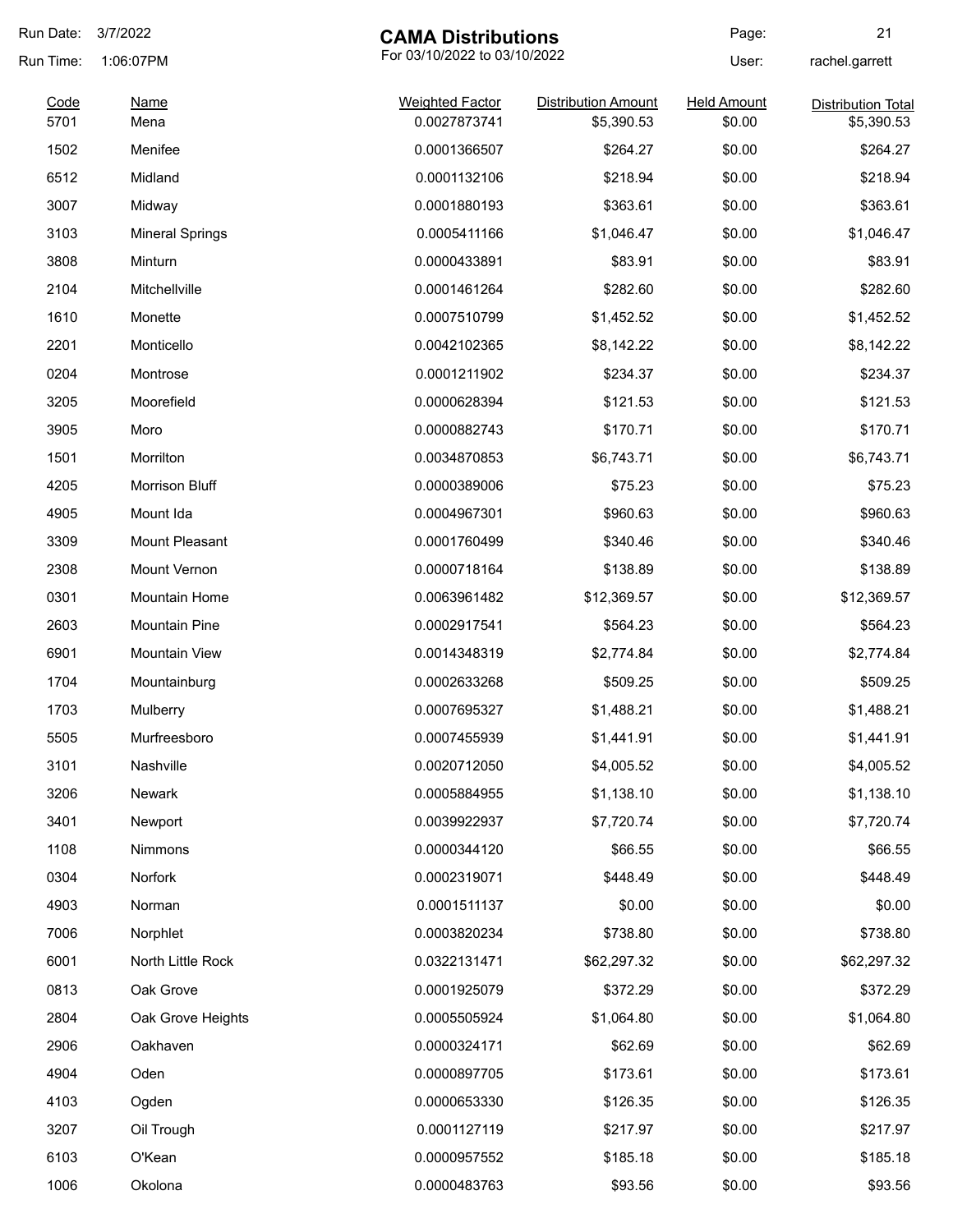| Run Date:    | 3/7/2022<br><b>CAMA Distributions</b> |                                        | Page:                                  | 22                           |                                       |
|--------------|---------------------------------------|----------------------------------------|----------------------------------------|------------------------------|---------------------------------------|
| Run Time:    | 1:06:07PM                             | For 03/10/2022 to 03/10/2022           |                                        | User:                        | rachel.garrett                        |
| Code<br>7503 | <b>Name</b><br>Ola                    | <b>Weighted Factor</b><br>0.0004658092 | <b>Distribution Amount</b><br>\$900.83 | <b>Held Amount</b><br>\$0.00 | <b>Distribution Total</b><br>\$900.83 |
| 0508         | Omaha                                 | 0.0000638368                           | \$123.45                               | \$0.00                       | \$123.45                              |
|              |                                       |                                        |                                        |                              | \$710.83                              |
| 1503         | Oppelo                                | 0.0003675603                           | \$710.83                               | \$0.00                       |                                       |
| 4701         | Osceola                               | 0.0034791057                           | \$6,728.28                             | \$0.00                       | \$6,728.28                            |
| 3306         | Oxford                                | 0.0002857694                           | \$552.65                               | \$0.00                       | \$552.65                              |
| 2907         | Ozan                                  | 0.0000249363                           | \$48.22                                | \$0.00                       | \$48.22                               |
| 2407         | Ozark                                 | 0.0017664840                           | \$3,416.22                             | \$0.00                       | \$3,416.22                            |
| 6804         | Palestine                             | 0.0002523549                           | \$488.03                               | \$0.00                       | \$488.03                              |
| 7313         | Pangburn                              | 0.0002493625                           | \$482.24                               | \$0.00                       | \$482.24                              |
| 2805         | Paragould                             | 0.0147308406                           | \$28,488.11                            | \$0.00                       | \$28,488.11                           |
| 4206         | Paris                                 | 0.0015839506                           | \$3,063.22                             | \$0.00                       | \$3,063.22                            |
| 0205         | Parkdale                              | 0.0000857807                           | \$165.89                               | \$0.00                       | \$165.89                              |
| 1903         | Parkin                                | 0.0003959877                           | \$765.80                               | \$0.00                       | \$765.80                              |
| 2908         | Patmos                                | 0.0000284273                           | \$54.98                                | \$0.00                       | \$54.98                               |
| 7405         | Patterson                             | 0.0001546048                           | \$298.99                               | \$0.00                       | \$298.99                              |
| 0410         | Pea Ridge                             | 0.0032711373                           | \$6,326.08                             | \$0.00                       | \$6,326.08                            |
| 1109         | Peach Orchard                         | 0.0000523661                           | \$101.27                               | \$0.00                       | \$101.27                              |
| 3002         | Perla                                 | 0.0001281723                           | \$247.87                               | \$0.00                       | \$247.87                              |
| 5306         | Perry                                 | 0.0001306660                           | \$252.70                               | \$0.00                       | \$252.70                              |
| 2909         | Perrytown                             | 0.0001157042                           | \$223.76                               | \$0.00                       | \$223.76                              |
| 5307         | Perryville                            | 0.0006847494                           | \$1,324.24                             | \$0.00                       | \$1,324.24                            |
| 1103         | Piggott                               | 0.0018063820                           | \$3,493.38                             | \$0.00                       | \$3,493.38                            |
| 6404         | Pindall                               | 0.0000473789                           | \$91.63                                | \$0.00                       | \$91.63                               |
| 3501         | Pine Bluff                            | 0.0205739028                           | \$39,788.07                            | \$0.00                       | \$39,788.07                           |
| 3304         | Pineville                             | 0.0000768037                           | \$148.53                               | \$0.00                       | \$148.53                              |
| 7501         | Plainview                             | 0.0002329046                           | \$450.42                               | \$0.00                       | \$450.42                              |
| 3208         | <b>Pleasant Plains</b>                | 0.0001755512                           | \$339.50                               | \$0.00                       | \$339.50                              |
| 1504         | Plumerville                           | 0.0003660642                           | \$707.93                               | \$0.00                       | \$707.93                              |
| 6104         | Pocahontas                            | 0.0036761020                           | \$7,109.25                             | \$0.00                       | \$7,109.25                            |
| 1110         | Pollard                               | 0.0000962539                           | \$186.15                               | \$0.00                       | \$186.15                              |
| 3809         | Portia                                | 0.0002114594                           | \$408.94                               | \$0.00                       | \$408.94                              |
| 0206         | Portland                              | 0.0001620856                           | \$313.46                               | \$0.00                       | \$313.46                              |
| 5806         | Pottsville                            | 0.0015659965                           | \$3,028.50                             | \$0.00                       | \$3,028.50                            |
| 3810         | Powhatan                              | 0.0000518674                           | \$100.31                               | \$0.00                       | \$100.31                              |
| 2704         | Poyen                                 | 0.0001311647                           | \$253.66                               | \$0.00                       | \$253.66                              |
| 7209         | Prairie Grove                         | 0.0035135177                           | \$6,794.83                             | \$0.00                       | \$6,794.83                            |
| 2705         | Prattsville                           | 0.0001441315                           | \$278.74                               | \$0.00                       | \$278.74                              |
| 5001         | Prescott                              | 0.0015465463                           | \$2,990.88                             | \$0.00                       | \$2,990.88                            |
|              |                                       |                                        |                                        |                              |                                       |
| 4503         | Pyatt                                 | 0.0000902692                           | \$174.57                               | \$0.00                       | \$174.57                              |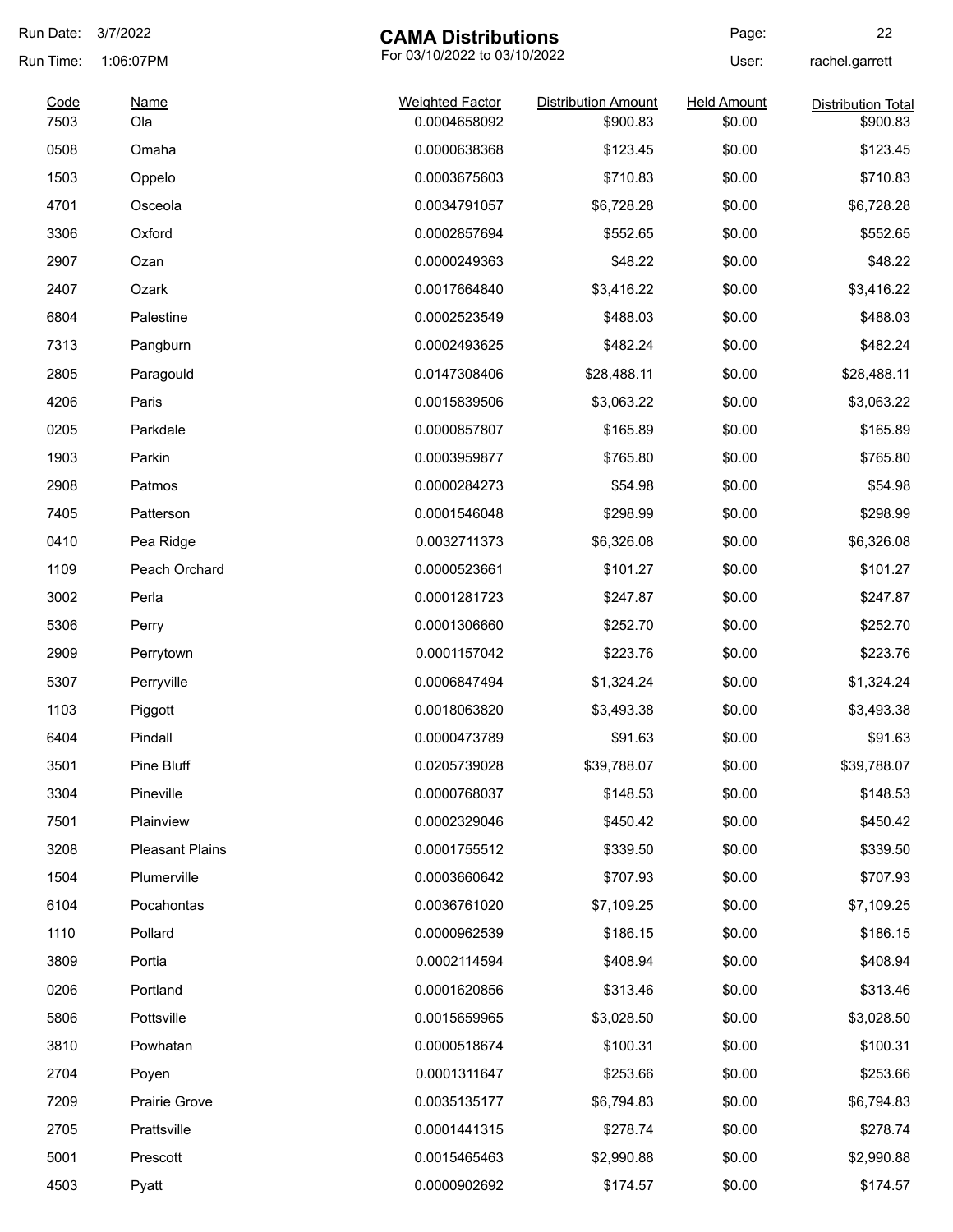| Run Date:    | 3/7/2022               | <b>CAMA Distributions</b>              |                                        | Page:                        | 23                                    |
|--------------|------------------------|----------------------------------------|----------------------------------------|------------------------------|---------------------------------------|
| Run Time:    | 1:06:07PM              | For 03/10/2022 to 03/10/2022           |                                        | User:                        | rachel.garrett                        |
| Code<br>1205 | <b>Name</b><br>Quitman | <b>Weighted Factor</b><br>0.0003461152 | <b>Distribution Amount</b><br>\$669.36 | <b>Held Amount</b><br>\$0.00 | <b>Distribution Total</b><br>\$669.36 |
| 4207         | Ratcliff               | 0.0000832871                           | \$161.07                               | \$0.00                       | \$161.07                              |
| 3811         | Ravenden               | 0.0002124569                           | \$410.87                               | \$0.00                       | \$410.87                              |
| 6105         | Ravenden Springs       | 0.0000593483                           | \$114.77                               | \$0.00                       | \$114.77                              |
| 1102         | Rector                 | 0.0009286260                           | \$1,795.88                             | \$0.00                       | \$1,795.88                            |
| 3504         | Redfield               | 0.0007505811                           | \$1,451.56                             | \$0.00                       | \$1,451.56                            |
| 2105         | Reed                   | 0.0000648343                           | \$125.38                               | \$0.00                       | \$125.38                              |
| 6106         | Reyno                  | 0.0001950015                           | \$377.12                               | \$0.00                       | \$377.12                              |
| 1301         | Rison                  | 0.0004822671                           | \$932.66                               | \$0.00                       | \$932.66                              |
| 3003         | Rockport               | 0.0003371381                           | \$651.99                               | \$0.00                       | \$651.99                              |
| 4804         | Roe                    | 0.0000339133                           | \$65.59                                | \$0.00                       | \$65.59                               |
| 0402         | Rogers                 | 0.0348648680                           | \$67,425.50                            | \$0.00                       | \$67,425.50                           |
| 3906         | Rondo                  | 0.0000812922                           | \$157.21                               | \$0.00                       | \$157.21                              |
| 7301         | Rose Bud               | 0.0002463702                           | \$476.46                               | \$0.00                       | \$476.46                              |
| 5006         | Rosston                | 0.0001356532                           | \$262.34                               | \$0.00                       | \$262.34                              |
| 1709         | Rudy                   | 0.0000648343                           | \$125.38                               | \$0.00                       | \$125.38                              |
| 7314         | Russell                | 0.0000917654                           | \$177.47                               | \$0.00                       | \$177.47                              |
| 5801         | Russellville           | 0.0144331018                           | \$27,912.31                            | \$0.00                       | \$27,912.31                           |
| 2502         | Salem                  | 0.0007810034                           | \$1,510.39                             | \$0.00                       | \$1,510.39                            |
| 0307         | Salesville             | 0.0002358969                           | \$456.20                               | \$0.00                       | \$456.20                              |
| 4208         | Scranton               | 0.0001221876                           | \$236.30                               | \$0.00                       | \$236.30                              |
| 7315         | Searcy                 | 0.0114392555                           | \$22,122.49                            | \$0.00                       | \$22,122.49                           |
| 3812         | Sedgwick               | 0.0000812922                           | \$157.21                               | \$0.00                       | \$157.21                              |
| 6202         | Shannon Hills          | 0.0022392753                           | \$4,330.56                             | \$0.00                       | \$4,330.56                            |
| 2701         | Sheridan               | 0.0024537270                           | \$4,745.29                             | \$0.00                       | \$4,745.29                            |
| 3507         | Sherrill               | 0.0000264324                           | \$51.12                                | \$0.00                       | \$51.12                               |
| 6007         | Sherwood               | 0.0163237683                           | \$31,568.69                            | \$0.00                       | \$31,568.69                           |
| 7101         | Shirley                | 0.0001236838                           | \$239.19                               | \$0.00                       | \$239.19                              |
| 6705         | Sidney                 | 0.0000957552                           | \$185.18                               | \$0.00                       | \$185.18                              |
| 0401         | Siloam Springs         | 0.0086214592                           | \$16,673.12                            | \$0.00                       | \$16,673.12                           |
| 7007         | Smackover              | 0.0008129218                           | \$1,572.12                             | \$0.00                       | \$1,572.12                            |
| 3813         | Smithville             | 0.0000433891                           | \$83.91                                | \$0.00                       | \$83.91                               |
| 0509         | South Lead Hill        | 0.0000428904                           | \$82.95                                | \$0.00                       | \$82.95                               |
| 3210         | Southside              | 0.0021340443                           | \$4,127.05                             | \$0.00                       | \$4,127.05                            |
| 2001         | Sparkman               | 0.0001770474                           | \$342.39                               | \$0.00                       | \$342.39                              |
| 7210         | Springdale             | 0.0434768514                           | \$84,080.30                            | \$0.00                       | \$84,080.30                           |
| 0421         | Springtown             | 0.0000413942                           | \$80.05                                | \$0.00                       | \$80.05                               |
| 0106         | St. Charles            | 0.0001032361                           | \$199.65                               | \$0.00                       | \$199.65                              |
| 1113         | St. Francis            | 0.0001087221                           | \$210.26                               | \$0.00                       | \$210.26                              |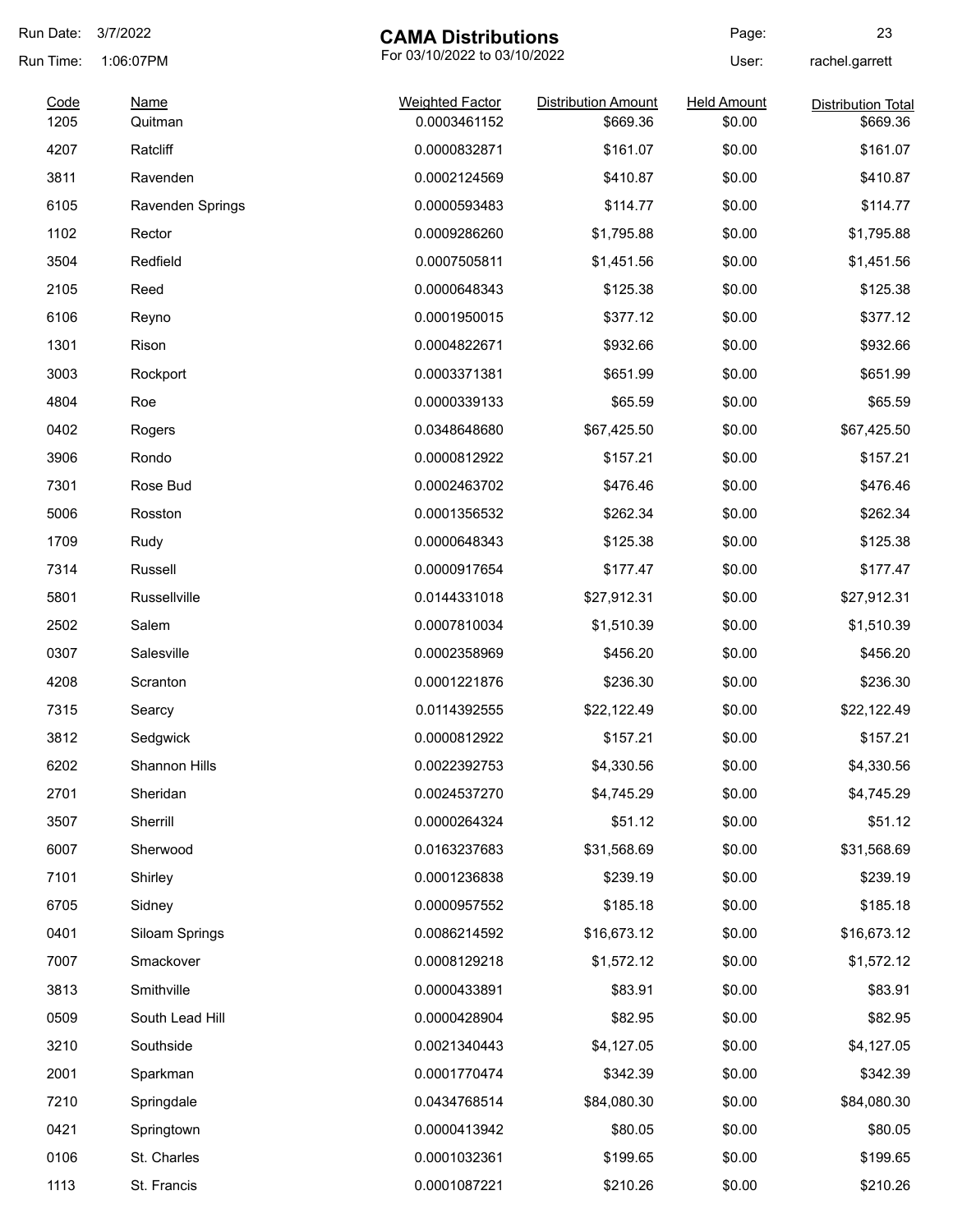| Run Date: | 3/7/2022               | <b>CAMA Distributions</b>    |                            | Page:              | 24                        |
|-----------|------------------------|------------------------------|----------------------------|--------------------|---------------------------|
| Run Time: | 1:06:07PM              | For 03/10/2022 to 03/10/2022 |                            | User:              | rachel.garrett            |
| Code      | <b>Name</b>            | <b>Weighted Factor</b>       | <b>Distribution Amount</b> | <b>Held Amount</b> | <b>Distribution Total</b> |
| 6405      | St. Joe                | 0.0000643355                 | \$124.42                   | \$0.00             | \$124.42                  |
| 4403      | St. Paul               | 0.0000553585                 | \$107.06                   | \$0.00             | \$107.06                  |
| 3702      | Stamps                 | 0.0006273961                 | \$1,213.33                 | \$0.00             | \$1,213.33                |
| 4001      | <b>Star City</b>       | 0.0010837294                 | \$2,095.83                 | \$0.00             | \$2,095.83                |
| 5202      | Stephens               | 0.0003840183                 | \$742.66                   | \$0.00             | \$742.66                  |
| 3814      | Strawberry             | 0.0001336583                 | \$258.48                   | \$0.00             | \$258.48                  |
| 7008      | Strong                 | 0.0002044773                 | \$395.44                   | \$0.00             | \$395.44                  |
| 0101      | Stuttgart              | 0.0041214635                 | \$7,970.54                 | \$0.00             | \$7,970.54                |
| 4209      | Subiaco                | 0.0001999887                 | \$386.76                   | \$0.00             | \$386.76                  |
| 1112      | <b>Success</b>         | 0.0000488751                 | \$94.52                    | \$0.00             | \$94.52                   |
| 3209      | Sulphur Rock           | 0.0003037235                 | \$587.37                   | \$0.00             | \$587.37                  |
| 0412      | <b>Sulphur Springs</b> | 0.0002398867                 | \$463.92                   | \$0.00             | \$463.92                  |
| 4504      | Summit                 | 0.0002713064                 | \$524.68                   | \$0.00             | \$524.68                  |
| 1810      | Sunset                 | 0.0000917654                 | \$177.47                   | \$0.00             | \$177.47                  |
| 3409      | Swifton                | 0.0003655654                 | \$706.97                   | \$0.00             | \$706.97                  |
| 1404      | Taylor                 | 0.0002887618                 | \$558.44                   | \$0.00             | \$558.44                  |
| 4610      | Texarkana              | 0.0146560319                 | \$28,343.44                | \$0.00             | \$28,343.44               |
| 0703      | Thornton               | 0.0001690678                 | \$326.96                   | \$0.00             | \$326.96                  |
| 2203      | Tillar                 | 0.0000857807                 | \$165.89                   | \$0.00             | \$165.89                  |
| 0704      | Tinsman                | 0.0000249363                 | \$48.22                    | \$0.00             | \$48.22                   |
| 3104      | <b>Tollette</b>        | 0.0000922641                 | \$178.43                   | \$0.00             | \$178.43                  |
| 7211      | Tontitown              | 0.0021450163                 | \$4,148.27                 | \$0.00             | \$4,148.27                |
| 6206      | Traskwood              | 0.0002468689                 | \$477.42                   | \$0.00             | \$477.42                  |
| 5605      | Trumann                | 0.0036900663                 | \$7,136.25                 | \$0.00             | \$7,136.25                |
| 3402      | Tuckerman              | 0.0008513236                 | \$1,646.38                 | \$0.00             | \$1,646.38                |
| 2706      | Tull                   | 0.0002413829                 | \$466.81                   | \$0.00             | \$466.81                  |
| 3410      | Tupelo                 | 0.0000349108                 | \$67.51                    | \$0.00             | \$67.51                   |
| 1811      | Turrell                | 0.0002578408                 | \$498.64                   | \$0.00             | \$498.64                  |
| 2311      | <b>Twin Groves</b>     | 0.0001580958                 | \$305.74                   | \$0.00             | \$305.74                  |
| 5606      | Tyronza                | 0.0003570871                 | \$690.57                   | \$0.00             | \$690.57                  |
| 5905      | Ulm                    | 0.0000872769                 | \$168.79                   | \$0.00             | \$168.79                  |
| 0510      | <b>Valley Springs</b>  | 0.0000912667                 | \$176.50                   | \$0.00             | \$176.50                  |
| 1702      | Van Buren              | 0.0115793973                 | \$22,393.51                | \$0.00             | \$22,393.51               |
|           |                        |                              |                            |                    |                           |
| 5705      | Vandervoort            | 0.0000573534                 | \$110.92                   | \$0.00             | \$110.92                  |
| 4715      | Victoria               | 0.0000099745                 | \$19.29                    | \$0.00             | \$19.29                   |
| 2304      | Vilonia                | 0.0021385328                 | \$4,135.73                 | \$0.00             | \$4,135.73                |
| 2503      | Viola                  | 0.0001785436                 | \$345.29                   | \$0.00             | \$345.29                  |
| 3502      | Wabbaseka              | 0.0000897705                 | \$173.61                   | \$0.00             | \$173.61                  |
| 5609      | Waldenburg             | 0.0000264324                 | \$51.12                    | \$0.00             | \$51.12                   |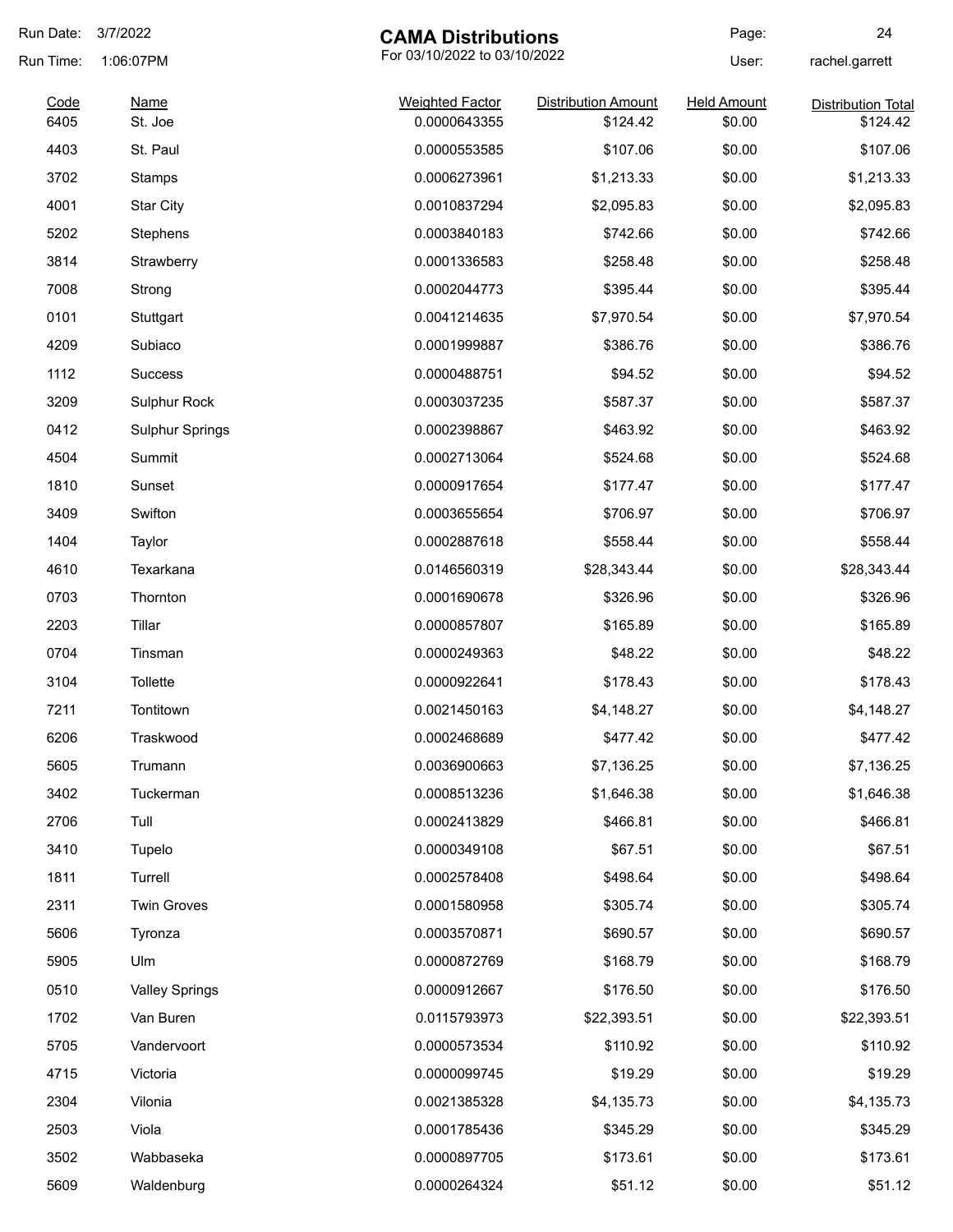| Run Date: | 3/7/2022<br><b>CAMA Distributions</b> |                              | Page:                      | 25                 |                           |
|-----------|---------------------------------------|------------------------------|----------------------------|--------------------|---------------------------|
| Run Time: | 1:06:07PM                             | For 03/10/2022 to 03/10/2022 |                            | User:              | rachel.garrett            |
| Code      | <b>Name</b>                           | <b>Weighted Factor</b>       | <b>Distribution Amount</b> | <b>Held Amount</b> | <b>Distribution Total</b> |
| 1405      | Waldo                                 | 0.0005740325                 | \$1,110.13                 | \$0.00             | \$1,110.13                |
| 6301      | Waldron                               | 0.0016886829                 | \$3,265.76                 | \$0.00             | \$3,265.76                |
| 3801      | <b>Walnut Ridge</b>                   | 0.0026851355                 | \$5,192.81                 | \$0.00             | \$5,192.81                |
| 4310      | Ward                                  | 0.0030182838                 | \$5,837.09                 | \$0.00             | \$5,837.09                |
| 0603      | Warren                                | 0.0027195475                 | \$5,259.36                 | \$0.00             | \$5,259.36                |
| 2910      | Washington                            | 0.0000468802                 | \$90.66                    | \$0.00             | \$90.66                   |
| 2106      | Watson                                | 0.0000922641                 | \$178.43                   | \$0.00             | \$178.43                  |
| 5608      | Weiner                                | 0.0003226751                 | \$624.02                   | \$0.00             | \$624.02                  |
| 3411      | Weldon                                | 0.0000284273                 | \$54.98                    | \$0.00             | \$54.98                   |
| 7212      | <b>West Fork</b>                      | 0.0011625280                 | \$2,248.22                 | \$0.00             | \$2,248.22                |
| 1802      | <b>West Memphis</b>                   | 0.0122287372                 | \$23,649.27                | \$0.00             | \$23,649.27               |
| 7316      | <b>West Point</b>                     | 0.0000847833                 | \$163.96                   | \$0.00             | \$163.96                  |
| 5102      | Western Grove                         | 0.0001765487                 | \$341.43                   | \$0.00             | \$341.43                  |
| 6803      | Wheatley                              | 0.0001391443                 | \$269.09                   | \$0.00             | \$269.09                  |
| 1007      | <b>Whelen Springs</b>                 | 0.0000234401                 | \$45.33                    | \$0.00             | \$45.33                   |
| 3503      | White Hall                            | 0.0027833843                 | \$5,382.81                 | \$0.00             | \$5,382.81                |
| 5707      | Wickes                                | 0.0003176878                 | \$614.38                   | \$0.00             | \$614.38                  |
| 6808      | Widener                               | 0.0001057297                 | \$204.47                   | \$0.00             | \$204.47                  |
| 2403      | Wiederkehr Village                    | 0.0000249363                 | \$48.22                    | \$0.00             | \$48.22                   |
| 6706      | Williford                             | 0.0000393993                 | \$76.19                    | \$0.00             | \$76.19                   |
| 5007      | Willisville                           | 0.0000738113                 | \$142.74                   | \$0.00             | \$142.74                  |
| 2204      | Wilmar                                | 0.0001969964                 | \$380.97                   | \$0.00             | \$380.97                  |
| 0207      | Wilmot                                | 0.0002074696                 | \$401.23                   | \$0.00             | \$401.23                  |
| 4716      | Wilson                                | 0.0003820234                 | \$738.80                   | \$0.00             | \$738.80                  |
| 4104      | Wilton                                | 0.0001431341                 | \$276.81                   | \$0.00             | \$276.81                  |
| 2205      | Winchester                            | 0.0000683253                 | \$132.14                   | \$0.00             | \$132.14                  |
| 7213      | Winslow                               | 0.0001820346                 | \$352.04                   | \$0.00             | \$352.04                  |
| 4105      | Winthrop                              | 0.0000578521                 | \$111.88                   | \$0.00             | \$111.88                  |
| 2309      | Wooster                               | 0.0005196715                 | \$1,005.00                 | \$0.00             | \$1,005.00                |
| 6008      | Wrightsville                          | 0.0007690340                 | \$1,487.24                 | \$0.00             | \$1,487.24                |
| 1904      | Wynne                                 | 0.0041463997                 | \$8,018.76                 | \$0.00             | \$8,018.76                |
| 4505      | Yellville                             | 0.0005874981                 | \$1,136.11                 | \$0.00             | \$1,136.11                |
| 0511      | Zinc                                  | 0.0000458827                 | \$88.73                    | \$0.00             | \$88.73                   |
|           | Total for MLM0100 - Municipal General | 1.0000000024                 | \$1,932,175.48             | \$0.00             | \$1,932,175.48            |
|           | MLM0200 - Municipal Dog Racing        |                              |                            |                    |                           |
| 1812      | Anthonyville                          | 0.0074519762                 | \$16.62                    | \$0.00             | \$16.62                   |
| 1813      | Clarkedale                            | 0.0185471406                 | \$41.37                    | \$0.00             | \$41.37                   |
| 1804      | Crawfordsville                        | 0.0255023184                 | \$56.89                    | \$0.00             | \$56.89                   |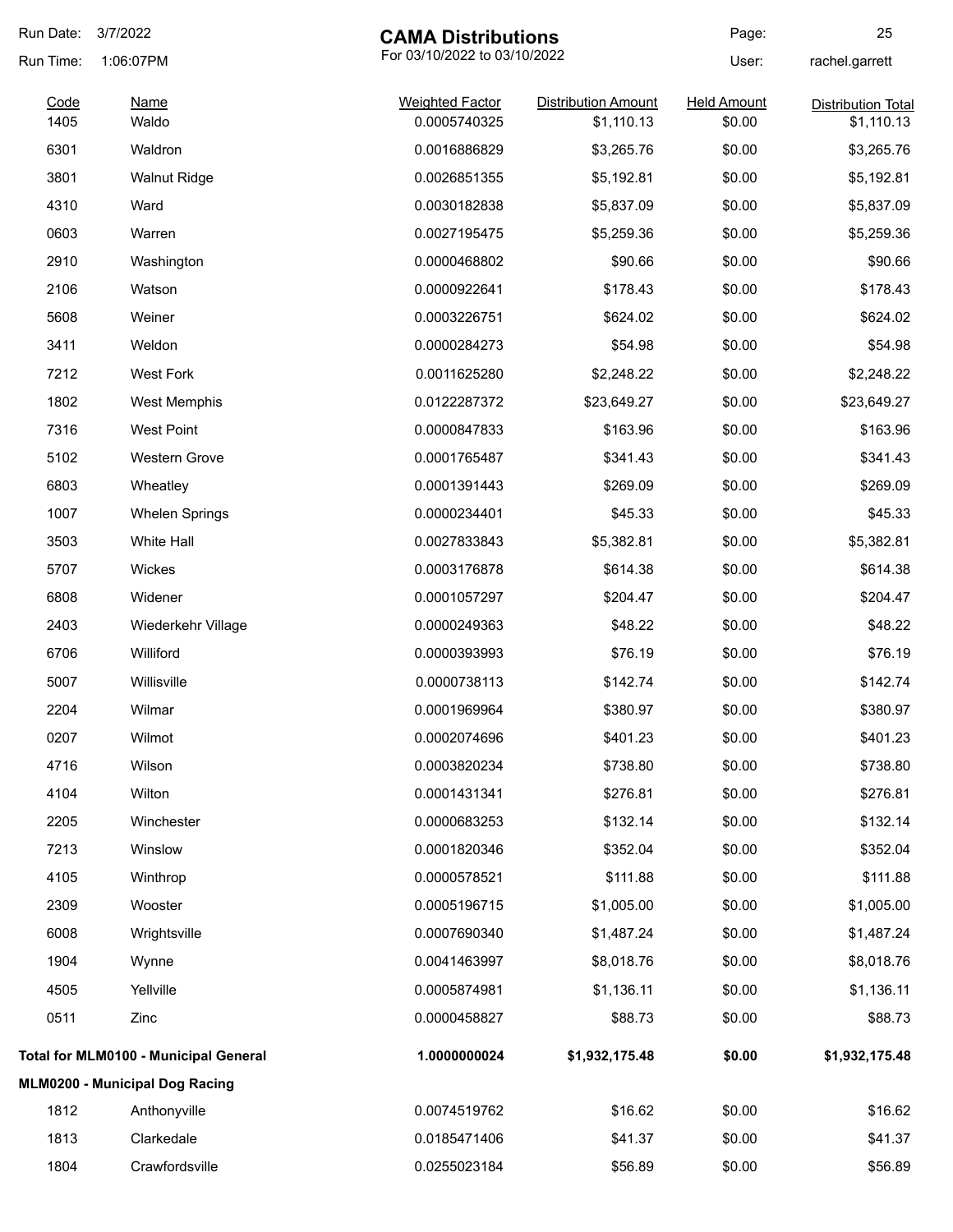| Run Date:    | 3/7/2022                                           | <b>CAMA Distributions</b>              |                                        | Page:                        | 26                                    |
|--------------|----------------------------------------------------|----------------------------------------|----------------------------------------|------------------------------|---------------------------------------|
| Run Time:    | 1:06:07PM                                          |                                        | For 03/10/2022 to 03/10/2022           |                              | rachel.garrett                        |
| Code<br>1803 | <b>Name</b><br>Earle                               | <b>Weighted Factor</b><br>0.1010708766 | <b>Distribution Amount</b><br>\$225.46 | <b>Held Amount</b><br>\$0.00 | <b>Distribution Total</b><br>\$225.46 |
| 1805         | Edmondson                                          | 0.0134135571                           | \$29.92                                | \$0.00                       | \$29.92                               |
| 1806         | Gilmore                                            | 0.0097151689                           | \$21.67                                | \$0.00                       | \$21.67                               |
| 1807         | Horseshoe Lake                                     | 0.0145727534                           | \$32.51                                | \$0.00                       | \$32.51                               |
| 1808         | Jennette                                           | 0.0065135792                           | \$14.53                                | \$0.00                       | \$14.53                               |
| 1809         | Jericho                                            | 0.0054095827                           | \$12.07                                | \$0.00                       | \$12.07                               |
| 1801         | Marion                                             | 0.7591079709                           | \$1,693.38                             | \$0.00                       | \$1,693.38                            |
| 1810         | Sunset                                             | 0.0101567675                           | \$22.66                                | \$0.00                       | \$22.66                               |
| 1811         | Turrell                                            | 0.0285383087                           | \$63.66                                | \$0.00                       | \$63.66                               |
|              | Total for MLM0200 - Municipal Dog Racing           | 1.0000000002                           | \$2,230.74                             | \$0.00                       | \$2,230.74                            |
|              | MLM0200 - Municipal Four Lane Highway Construction |                                        |                                        |                              |                                       |
| 5301         | Adona                                              | 0.0000743100                           | \$294.31                               | \$0.00                       | \$294.31                              |
| 6207         | Alexander                                          | 0.0016881842                           | \$6,686.21                             | \$0.00                       | \$6,686.21                            |
| 3802         | Alicia                                             | 0.0000713177                           | \$282.46                               | \$0.00                       | \$282.46                              |
| 1701         | Alma                                               | 0.0029050732                           | \$11,505.82                            | \$0.00                       | \$11,505.82                           |
| 0105         | Almyra                                             | 0.0001276736                           | \$505.66                               | \$0.00                       | \$505.66                              |
| 0502         | Alpena                                             | 0.0001865232                           | \$738.74                               | \$0.00                       | \$738.74                              |
| 3505         | Altheimer                                          | 0.0003471126                           | \$1,374.77                             | \$0.00                       | \$1,374.77                            |
| 2404         | Altus                                              | 0.0003316521                           | \$1,313.54                             | \$0.00                       | \$1,313.54                            |
| 3404         | Amagon                                             | 0.0000344120                           | \$136.29                               | \$0.00                       | \$136.29                              |
| 1004         | Amity                                              | 0.0003396317                           | \$1,345.14                             | \$0.00                       | \$1,345.14                            |
| 1812         | Anthonyville                                       | 0.0000673279                           | \$266.66                               | \$0.00                       | \$266.66                              |
| 5501         | Antoine                                            | 0.0000563559                           | \$223.20                               | \$0.00                       | \$223.20                              |
| 1002         | Arkadelphia                                        | 0.0051767656                           | \$20,503.07                            | \$0.00                       | \$20,503.07                           |
| 2102         | Arkansas City                                      | 0.0001875206                           | \$742.69                               | \$0.00                       | \$742.69                              |
| 6702         | Ash Flat                                           | 0.0005670503                           | \$2,245.86                             | \$0.00                       | \$2,245.86                            |
| 4101         | Ashdown                                            | 0.0021250673                           | \$8,416.53                             | \$0.00                       | \$8,416.53                            |
| 5802         | Atkins                                             | 0.0014258548                           | \$5,647.23                             | \$0.00                       | \$5,647.23                            |
| 3902         | Aubrey                                             | 0.0000538623                           | \$213.33                               | \$0.00                       | \$213.33                              |
| 7402         | Augusta                                            | 0.0009964526                           | \$3,946.54                             | \$0.00                       | \$3,946.54                            |
| 4302         | Austin                                             | 0.0017255885                           | \$6,834.36                             | \$0.00                       | \$6,834.36                            |
| 0413         | Avoca                                              | 0.0002428791                           | \$961.95                               | \$0.00                       | \$961.95                              |
| 7317         | <b>Bald Knob</b>                                   | 0.0012577845                           | \$4,981.57                             | \$0.00                       | \$4,981.57                            |
| 0601         | Banks                                              | 0.0000433891                           | \$171.85                               | \$0.00                       | \$171.85                              |
| 6504         | Barling                                            | 0.0023849030                           | \$9,445.63                             | \$0.00                       | \$9,445.63                            |
| 4703         | <b>Bassett</b>                                     | 0.0000618419                           | \$244.93                               | \$0.00                       | \$244.93                              |
| 3201         | Batesville                                         | 0.0055812316                           | \$22,104.99                            | \$0.00                       | \$22,104.99                           |
| 6204         | Bauxite                                            | 0.0003136980                           | \$1,242.43                             | \$0.00                       | \$1,242.43                            |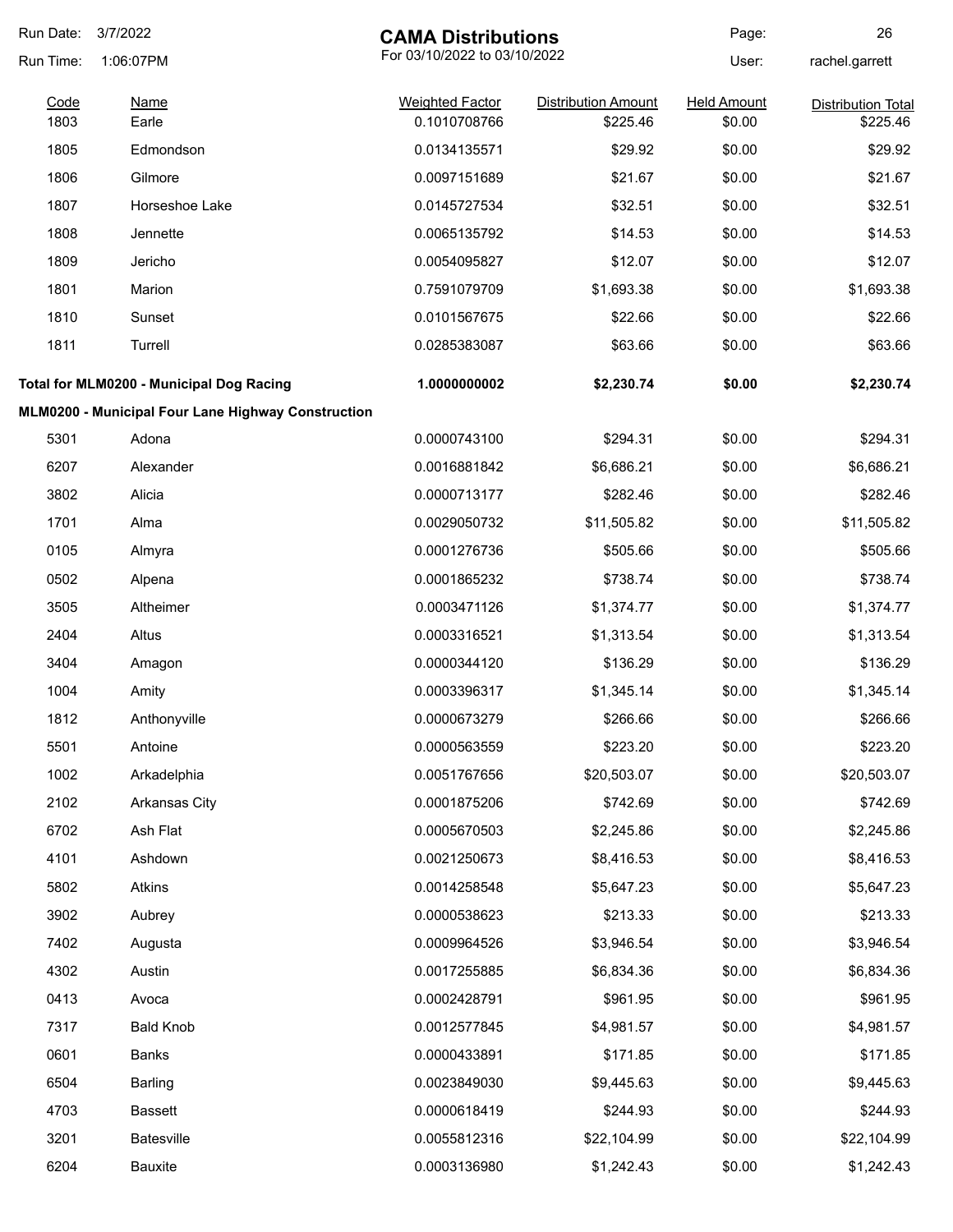| Run Date:    | 3/7/2022             | <b>CAMA Distributions</b>              |                                          | Page:                        | 27                                      |
|--------------|----------------------|----------------------------------------|------------------------------------------|------------------------------|-----------------------------------------|
| Run Time:    | 1:06:07PM            | For 03/10/2022 to 03/10/2022           |                                          | User:                        | rachel.garrett                          |
| Code<br>1601 | Name<br>Bay          | <b>Weighted Factor</b><br>0.0009356081 | <b>Distribution Amount</b><br>\$3,705.56 | <b>Held Amount</b><br>\$0.00 | <b>Distribution Total</b><br>\$3,705.56 |
| 5204         | Bearden              | 0.0003870106                           | \$1,532.79                               | \$0.00                       | \$1,532.79                              |
| 0804         | <b>Beaver</b>        | 0.0000334146                           | \$132.34                                 | \$0.00                       | \$132.34                                |
| 7302         | Beebe                | 0.0042077429                           | \$16,665.16                              | \$0.00                       | \$16,665.16                             |
| 3405         | <b>Beedeville</b>    | 0.0000418929                           | \$165.92                                 | \$0.00                       | \$165.92                                |
| 0423         | <b>Bella Vista</b>   | 0.0150136177                           | \$59,462.85                              | \$0.00                       | \$59,462.85                             |
| 0503         | <b>Bellefonte</b>    | 0.0002049760                           | \$811.83                                 | \$0.00                       | \$811.83                                |
| 7506         | <b>Belleville</b>    | 0.0001556022                           | \$616.28                                 | \$0.00                       | \$616.28                                |
| 6602         | Ben Lomond           | 0.0000698215                           | \$276.53                                 | \$0.00                       | \$276.53                                |
| 6203         | Benton               | 0.0174623575                           | \$69,161.32                              | \$0.00                       | \$69,161.32                             |
| 0403         | Bentonville          | 0.0270129414                           | \$106,987.31                             | \$0.00                       | \$106,987.31                            |
| 0504         | Bergman              | 0.0002124569                           | \$841.46                                 | \$0.00                       | \$841.46                                |
| 0802         | Berryville           | 0.0028337555                           | \$11,223.36                              | \$0.00                       | \$11,223.36                             |
| 0306         | <b>Big Flat</b>      | 0.0000438878                           | \$173.82                                 | \$0.00                       | \$173.82                                |
| 5302         | <b>Bigelow</b>       | 0.0001755512                           | \$695.29                                 | \$0.00                       | \$695.29                                |
| 6101         | <b>Biggers</b>       | 0.0001521111                           | \$602.45                                 | \$0.00                       | \$602.45                                |
| 4704         | Birdsong             | 0.0000159592                           | \$63.21                                  | \$0.00                       | \$63.21                                 |
| 5902         | <b>Biscoe</b>        | 0.0001521111                           | \$602.45                                 | \$0.00                       | \$602.45                                |
| 1602         | <b>Black Oak</b>     | 0.0001162029                           | \$460.23                                 | \$0.00                       | \$460.23                                |
| 3803         | <b>Black Rock</b>    | 0.0002942478                           | \$1,165.40                               | \$0.00                       | \$1,165.40                              |
| 4901         | <b>Black Springs</b> | 0.0000478776                           | \$189.62                                 | \$0.00                       | \$189.62                                |
| 2902         | <b>Blevins</b>       | 0.0001436328                           | \$568.87                                 | \$0.00                       | \$568.87                                |
| 0805         | <b>Blue Eye</b>      | 0.0000229414                           | \$90.86                                  | \$0.00                       | \$90.86                                 |
| 4201         | <b>Blue Mountain</b> | 0.0000438878                           | \$173.82                                 | \$0.00                       | \$173.82                                |
| 5002         | <b>Bluff City</b>    | 0.0000588496                           | \$233.08                                 | \$0.00                       | \$233.08                                |
| 4705         | <b>Blytheville</b>   | 0.0066859075                           | \$26,480.17                              | \$0.00                       | \$26,480.17                             |
| 5003         | <b>Bodcaw</b>        | 0.0000603457                           | \$239.00                                 | \$0.00                       | \$239.00                                |
| 6506         | Bonanza              | 0.0002927516                           | \$1,159.47                               | \$0.00                       | \$1,159.47                              |
| 1603         | Bono                 | 0.0012014285                           | \$4,758.37                               | \$0.00                       | \$4,758.37                              |
| 4210         | Booneville           | 0.0018996436                           | \$7,523.72                               | \$0.00                       | \$7,523.72                              |
| 7303         | <b>Bradford</b>      | 0.0003381356                           | \$1,339.22                               | \$0.00                       | \$1,339.22                              |
| 3701         | <b>Bradley</b>       | 0.0002019836                           | \$799.98                                 | \$0.00                       | \$799.98                                |
| 2402         | Branch               | 0.0001476226                           | \$584.67                                 | \$0.00                       | \$584.67                                |
| 0309         | <b>Briarcliff</b>    | 0.0001176991                           | \$466.16                                 | \$0.00                       | \$466.16                                |
| 4802         | <b>Brinkley</b>      | 0.0013465575                           | \$5,333.17                               | \$0.00                       | \$5,333.17                              |
| 1604         | Brookland            | 0.0020268184                           | \$8,027.41                               | \$0.00                       | \$8,027.41                              |
| 6201         | <b>Bryant</b>        | 0.0103051549                           | \$40,814.54                              | \$0.00                       | \$40,814.54                             |
| 3703         | <b>Buckner</b>       | 0.0000822896                           | \$325.92                                 | \$0.00                       | \$325.92                                |
| 4501         | <b>Bull Shoals</b>   | 0.0009735112                           | \$3,855.68                               | \$0.00                       | \$3,855.68                              |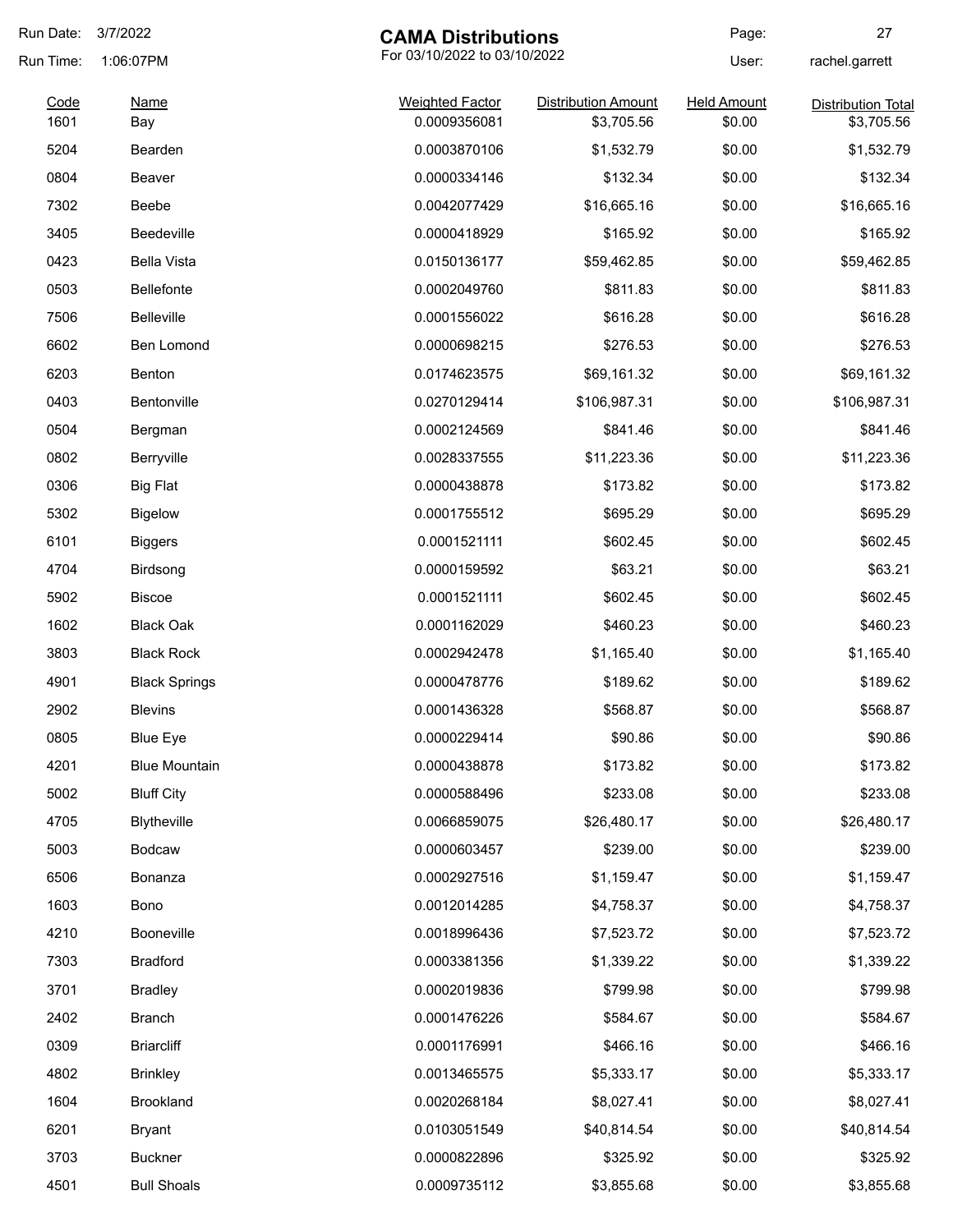| Run Date:    | 3/7/2022                | <b>CAMA Distributions</b>              |                                        | Page:                        | 28                                    |
|--------------|-------------------------|----------------------------------------|----------------------------------------|------------------------------|---------------------------------------|
| Run Time:    | 1:06:07PM               |                                        | For 03/10/2022 to 03/10/2022           |                              | rachel.garrett                        |
| Code<br>4706 | Name<br><b>Burdette</b> | <b>Weighted Factor</b><br>0.0000698215 | <b>Distribution Amount</b><br>\$276.53 | <b>Held Amount</b><br>\$0.00 | <b>Distribution Total</b><br>\$276.53 |
| 4311         | Cabot                   | 0.0132506248                           | \$52,480.35                            | \$0.00                       | \$52,480.35                           |
| 1001         | Caddo Valley            | 0.0002967414                           | \$1,175.27                             | \$0.00                       | \$1,175.27                            |
| 6806         | Caldwell                | 0.0002249250                           | \$890.84                               | \$0.00                       | \$890.84                              |
| 5004         | Cale                    | 0.0000364069                           | \$144.19                               | \$0.00                       | \$144.19                              |
| 3303         | Calico Rock             | 0.0004428678                           | \$1,754.02                             | \$0.00                       | \$1,754.02                            |
| 7001         | Calion                  | 0.0002139530                           | \$847.38                               | \$0.00                       | \$847.38                              |
| 5201         | Camden                  | 0.0052924698                           | \$20,961.33                            | \$0.00                       | \$20,961.33                           |
| 6003         | Cammack Village         | 0.0003880081                           | \$1,536.74                             | \$0.00                       | \$1,536.74                            |
| 3406         | <b>Campbell Station</b> | 0.0001157042                           | \$458.26                               | \$0.00                       | \$458.26                              |
| 1605         | Caraway                 | 0.0005650554                           | \$2,237.96                             | \$0.00                       | \$2,237.96                            |
| 4304         | Carlisle                | 0.0010139079                           | \$4,015.68                             | \$0.00                       | \$4,015.68                            |
| 2003         | Carthage                | 0.0001107170                           | \$438.50                               | \$0.00                       | \$438.50                              |
| 5303         | Casa                    | 0.0000598470                           | \$237.03                               | \$0.00                       | \$237.03                              |
| 1606         | Cash                    | 0.0001396430                           | \$553.07                               | \$0.00                       | \$553.07                              |
| 4203         | Caulksville             | 0.0000768037                           | \$304.19                               | \$0.00                       | \$304.19                              |
| 6703         | Cave City               | 0.0009585495                           | \$3,796.43                             | \$0.00                       | \$3,796.43                            |
| 0411         | Cave Springs            | 0.0027404939                           | \$10,853.98                            | \$0.00                       | \$10,853.98                           |
| 1710         | Cedarville              | 0.0007101844                           | \$2,812.75                             | \$0.00                       | \$2,812.75                            |
| 0409         | Centerton               | 0.0088733154                           | \$35,143.60                            | \$0.00                       | \$35,143.60                           |
| 6507         | <b>Central City</b>     | 0.0002299122                           | \$910.59                               | \$0.00                       | \$910.59                              |
| 2405         | Charleston              | 0.0012907003                           | \$5,111.94                             | \$0.00                       | \$5,111.94                            |
| 6708         | Cherokee Village        | 0.0023839055                           | \$9,441.68                             | \$0.00                       | \$9,441.68                            |
| 1901         | <b>Cherry Valley</b>    | 0.0002867669                           | \$1,135.77                             | \$0.00                       | \$1,135.77                            |
| 1708         | Chester                 | 0.0000718164                           | \$284.44                               | \$0.00                       | \$284.44                              |
| 5205         | Chidester               | 0.0001261774                           | \$499.74                               | \$0.00                       | \$499.74                              |
| 4801         | Clarendon               | 0.0007610544                           | \$3,014.23                             | \$0.00                       | \$3,014.23                            |
| 1813         | Clarkedale              | 0.0001675716                           | \$663.68                               | \$0.00                       | \$663.68                              |
| 3601         | Clarksville             | 0.0046785393                           | \$18,529.80                            | \$0.00                       | \$18,529.80                           |
| 7103         | Clinton                 | 0.0012513010                           | \$4,955.90                             | \$0.00                       | \$4,955.90                            |
| 3602         | Coal Hill               | 0.0004089545                           | \$1,619.70                             | \$0.00                       | \$1,619.70                            |
| 6807         | Colt                    | 0.0001461264                           | \$578.75                               | \$0.00                       | \$578.75                              |
| 1201         | Concord                 | 0.0000947578                           | \$375.30                               | \$0.00                       | \$375.30                              |
| 2301         | Conway                  | 0.0319852298                           | \$126,680.52                           | \$0.00                       | \$126,680.52                          |
| 1101         | Corning                 | 0.0016093856                           | \$6,374.12                             | \$0.00                       | \$6,374.12                            |
| 0302         | Cotter                  | 0.0004418704                           | \$1,750.07                             | \$0.00                       | \$1,750.07                            |
| 7401         | <b>Cotton Plant</b>     | 0.0002638255                           | \$1,044.91                             | \$0.00                       | \$1,044.91                            |
| 5702         | Cove                    | 0.0001590933                           | \$630.10                               | \$0.00                       | \$630.10                              |
| 4305         | Coy                     | 0.0000433891                           | \$171.85                               | \$0.00                       | \$171.85                              |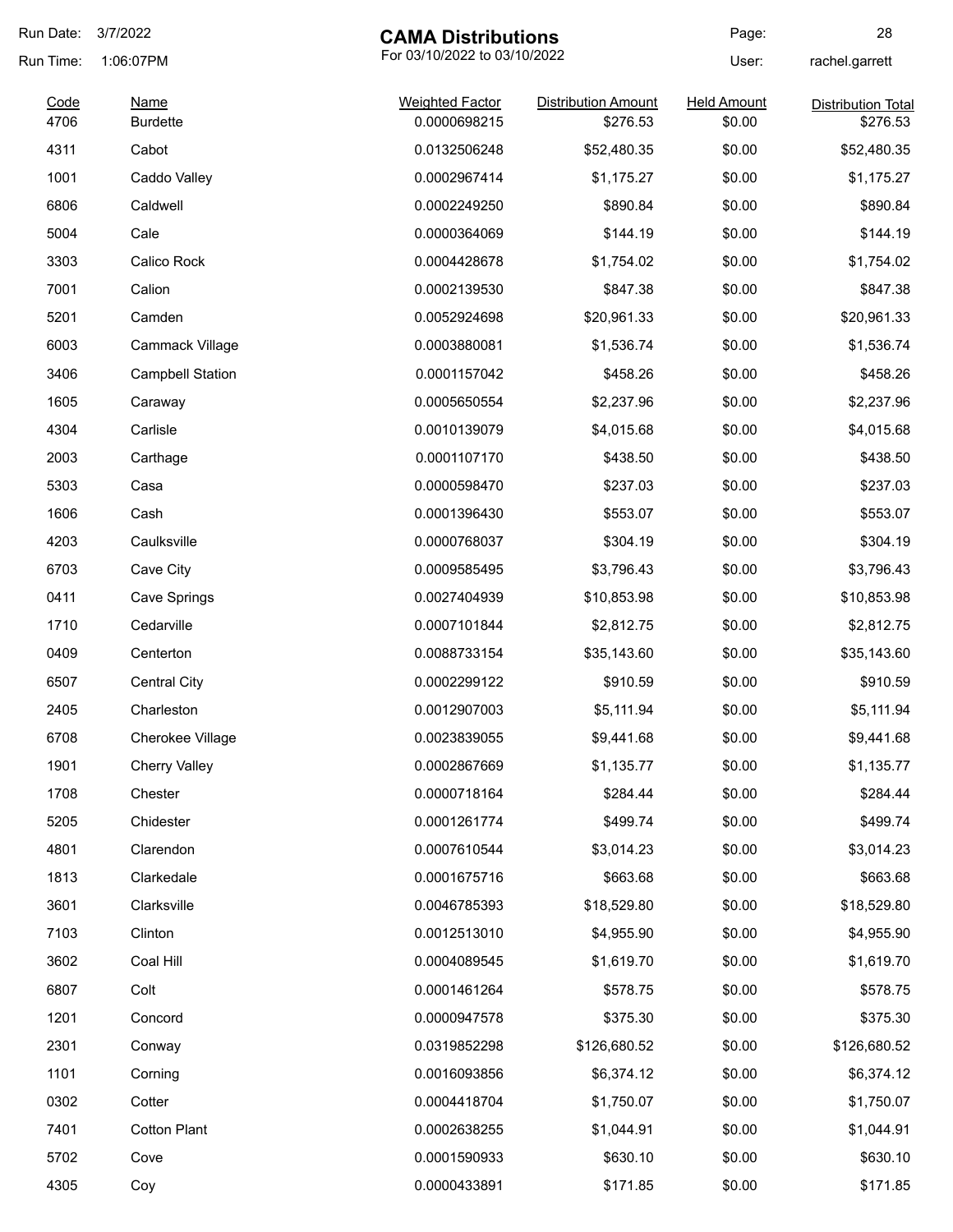| Run Date: | 3/7/2022<br><b>CAMA Distributions</b> |                              | Page:                      | 29                 |                           |
|-----------|---------------------------------------|------------------------------|----------------------------|--------------------|---------------------------|
| Run Time: | 1:06:07PM                             | For 03/10/2022 to 03/10/2022 |                            | User:              | rachel.garrett            |
| Code      | <b>Name</b>                           | <b>Weighted Factor</b>       | <b>Distribution Amount</b> | <b>Held Amount</b> | <b>Distribution Total</b> |
| 1804      | Crawfordsville                        | 0.0002304110                 | \$912.56                   | \$0.00             | \$912.56                  |
| 0201      | Crossett                              | 0.0024048520                 | \$9,524.64                 | \$0.00             | \$9,524.64                |
| 3203      | Cushman                               | 0.0002159479                 | \$855.28                   | \$0.00             | \$855.28                  |
| 5502      | Daisy                                 | 0.0000438878                 | \$173.82                   | \$0.00             | \$173.82                  |
| 7102      | Damascus                              | 0.0001905130                 | \$754.54                   | \$0.00             | \$754.54                  |
| 7504      | Danville                              | 0.0010114143                 | \$4,005.80                 | \$0.00             | \$4,005.80                |
| 7502      | Dardanelle                            | 0.0022527409                 | \$8,922.19                 | \$0.00             | \$8,922.19                |
| 1104      | Datto                                 | 0.0000324171                 | \$128.39                   | \$0.00             | \$128.39                  |
| 0405      | Decatur                               | 0.0008842394                 | \$3,502.11                 | \$0.00             | \$3,502.11                |
| 2801      | Delaplaine                            | 0.0000319184                 | \$126.42                   | \$0.00             | \$126.42                  |
| 5503      | Delight                               | 0.0001436328                 | \$568.87                   | \$0.00             | \$568.87                  |
| 4707      | Dell                                  | 0.0000967527                 | \$383.20                   | \$0.00             | \$383.20                  |
| 2406      | Denning                               | 0.0000997450                 | \$395.05                   | \$0.00             | \$395.05                  |
| 6601      | DeQueen                               | 0.0030447162                 | \$12,058.89                | \$0.00             | \$12,058.89               |
| 0903      | Dermott                               | 0.0010079232                 | \$3,991.98                 | \$0.00             | \$3,991.98                |
| 5903      | Des Arc                               | 0.0009500711                 | \$3,762.85                 | \$0.00             | \$3,762.85                |
| 5904      | DeValls Bluff                         | 0.0002593370                 | \$1,027.13                 | \$0.00             | \$1,027.13                |
| 0102      | DeWitt                                | 0.0015241036                 | \$6,036.36                 | \$0.00             | \$6,036.36                |
| 0515      | Diamond City                          | 0.0003775348                 | \$1,495.26                 | \$0.00             | \$1,495.26                |
| 3407      | Diaz                                  | 0.0006104394                 | \$2,417.70                 | \$0.00             | \$2,417.70                |
| 3102      | <b>Dierks</b>                         | 0.0004568321                 | \$1,809.33                 | \$0.00             | \$1,809.33                |
| 3004      | Donaldson                             | 0.0001371494                 | \$543.19                   | \$0.00             | \$543.19                  |
| 5803      | Dover                                 | 0.0006667953                 | \$2,640.91                 | \$0.00             | \$2,640.91                |
| 2103      | Dumas                                 | 0.0019953988                 | \$7,902.97                 | \$0.00             | \$7,902.97                |
| 1707      | Dyer                                  | 0.0003850157                 | \$1,524.89                 | \$0.00             | \$1,524.89                |
| 4708      | <b>Dyess</b>                          | 0.0001690678                 | \$669.61                   | \$0.00             | \$669.61                  |
| 1803      | Earle                                 | 0.0009131655                 | \$3,616.68                 | \$0.00             | \$3,616.68                |
| 5203      | East Camden                           | 0.0003979826                 | \$1,576.25                 | \$0.00             | \$1,576.25                |
| 1805      | Edmondson                             | 0.0001211902                 | \$479.99                   | \$0.00             | \$479.99                  |
| 1607      | Egypt                                 | 0.0000563559                 | \$223.20                   | \$0.00             | \$223.20                  |
| 7002      | El Dorado                             | 0.0088553613                 | \$35,072.49                | \$0.00             | \$35,072.49               |
| 5401      | Elaine                                | 0.0002538510                 | \$1,005.40                 | \$0.00             | \$1,005.40                |
| 7202      | <b>Elkins</b>                         | 0.0017964075                 | \$7,114.84                 | \$0.00             | \$7,114.84                |
| 7203      | Elm Springs                           | 0.0011774897                 | \$4,663.56                 | \$0.00             | \$4,663.56                |
| 1401      | Emerson                               | 0.0001461264                 | \$578.75                   | \$0.00             | \$578.75                  |
| 5005      | Emmet                                 | 0.0002069709                 | \$819.73                   | \$0.00             | \$819.73                  |
| 4306      | England                               | 0.0012353418                 | \$4,892.69                 | \$0.00             | \$4,892.69                |
| 2306      | Enola                                 | 0.0001585946                 | \$628.13                   | \$0.00             | \$628.13                  |
|           |                                       |                              |                            |                    |                           |
| 4717      | Etowah                                | 0.0001266762                 | \$501.71                   | \$0.00             | \$501.71                  |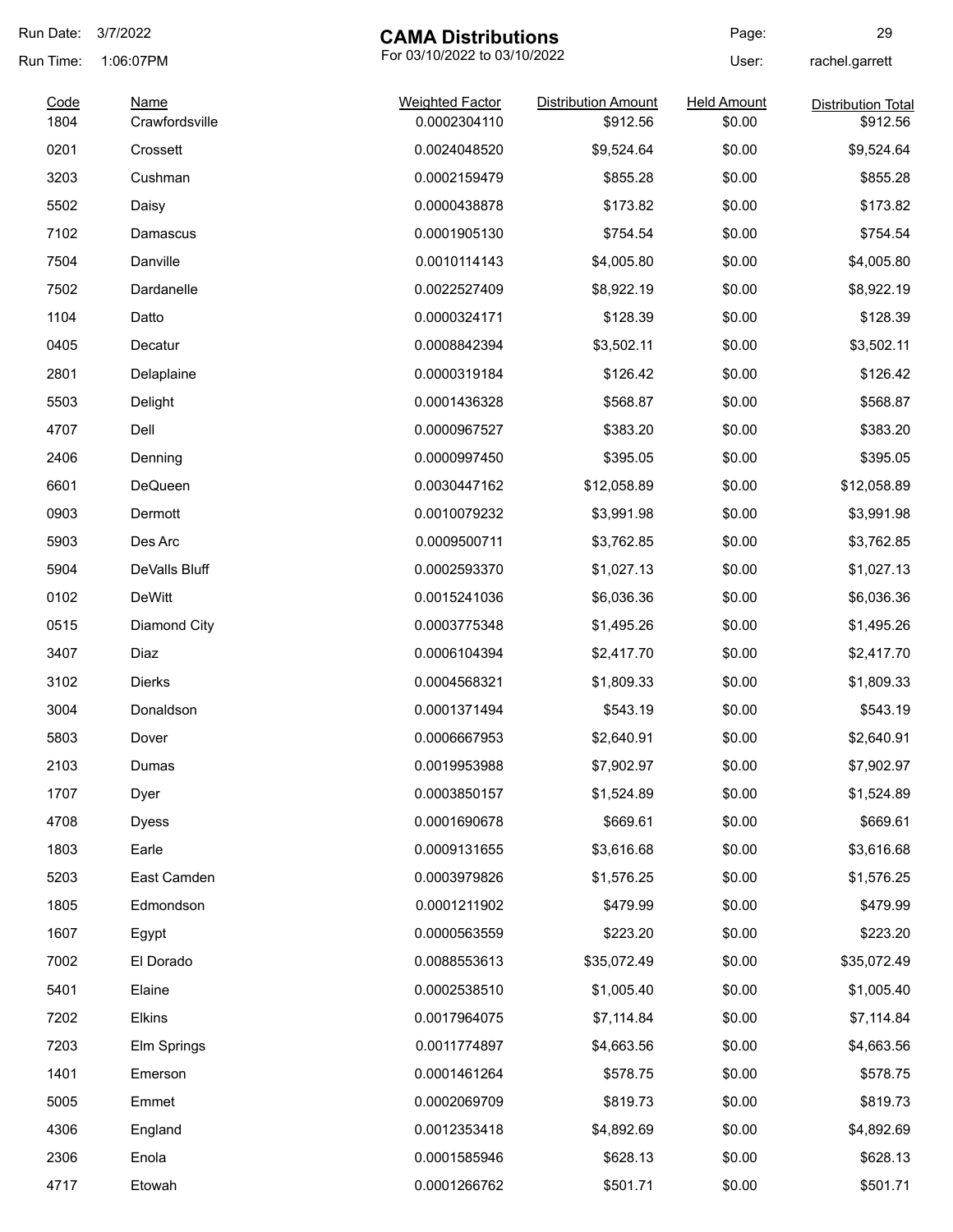| Run Date: | 3/7/2022<br><b>CAMA Distributions</b>     |                        | Page:                      | 30                 |                           |
|-----------|-------------------------------------------|------------------------|----------------------------|--------------------|---------------------------|
| Run Time: | For 03/10/2022 to 03/10/2022<br>1:06:07PM |                        |                            | User:              | rachel.garrett            |
| Code      | <b>Name</b>                               | <b>Weighted Factor</b> | <b>Distribution Amount</b> | <b>Held Amount</b> | <b>Distribution Total</b> |
| 0902      | Eudora                                    | 0.0008617968           | \$3,413.23                 | \$0.00             | \$3,413.23                |
| 0801      | Eureka Springs                            | 0.0010802384           | \$4,278.39                 | \$0.00             | \$4,278.39                |
| 6704      | <b>Evening Shade</b>                      | 0.0002094645           | \$829.60                   | \$0.00             | \$829.60                  |
| 0506      | Everton                                   | 0.0000518674           | \$205.43                   | \$0.00             | \$205.43                  |
| 7104      | <b>Fairfield Bay</b>                      | 0.0010513123           | \$4,163.82                 | \$0.00             | \$4,163.82                |
| 4806      | Fargo                                     | 0.0000284273           | \$112.59                   | \$0.00             | \$112.59                  |
| 7216      | Farmington                                | 0.0037823305           | \$14,980.28                | \$0.00             | \$14,980.28               |
| 7214      | Fayetteville                              | 0.0468547159           | \$185,572.53               | \$0.00             | \$185,572.53              |
| 7003      | Felsenthal                                | 0.0000423916           | \$167.90                   | \$0.00             | \$167.90                  |
| 6902      | <b>Fifty Six</b>                          | 0.0000787986           | \$312.09                   | \$0.00             | \$312.09                  |
| 5602      | Fisher                                    | 0.0000897705           | \$355.54                   | \$0.00             | \$355.54                  |
| 4502      | Flippin                                   | 0.0006707851           | \$2,656.71                 | \$0.00             | \$2,656.71                |
| 2002      | Fordyce                                   | 0.0016936701           | \$6,707.94                 | \$0.00             | \$6,707.94                |
| 4107      | Foreman                                   | 0.0004872543           | \$1,929.82                 | \$0.00             | \$1,929.82                |
| 6802      | <b>Forrest City</b>                       | 0.0064909060           | \$25,707.85                | \$0.00             | \$25,707.85               |
| 6501      | Fort Smith                                | 0.0444573448           | \$176,077.51               | \$0.00             | \$176,077.51              |
| 4602      | Fouke                                     | 0.0004029698           | \$1,596.00                 | \$0.00             | \$1,596.00                |
| 0202      | Fountain Hill                             | 0.0000538623           | \$213.33                   | \$0.00             | \$213.33                  |
| 2605      | <b>Fountain Lake</b>                      | 0.0002368944           | \$938.24                   | \$0.00             | \$938.24                  |
| 5304      | Fourche                                   | 0.0000279286           | \$110.61                   | \$0.00             | \$110.61                  |
| 3305      | Franklin                                  | 0.0000952565           | \$377.27                   | \$0.00             | \$377.27                  |
| 3005      | Friendship                                | 0.0000787986           | \$312.09                   | \$0.00             | \$312.09                  |
| 2904      | Fulton                                    | 0.0000573534           | \$227.15                   | \$0.00             | \$227.15                  |
| 0414      | Garfield                                  | 0.0002957439           | \$1,171.32                 | \$0.00             | \$1,171.32                |
| 4601      | Garland                                   | 0.0000972514           | \$385.17                   | \$0.00             | \$385.17                  |
| 7306      | Garner                                    | 0.0001052310           | \$416.78                   | \$0.00             | \$416.78                  |
| 0303      | Gassville                                 | 0.0010827320           | \$4,288.26                 | \$0.00             | \$4,288.26                |
| 0415      | Gateway                                   | 0.0002174441           | \$861.21                   | \$0.00             | \$861.21                  |
| 0406      | Gentry                                    | 0.0018901678           | \$7,486.19                 | \$0.00             | \$7,486.19                |
| 7307      | Georgetown                                | 0.0000403967           | \$160.00                   | \$0.00             | \$160.00                  |
| 6401      | Gilbert                                   | 0.0000129669           | \$51.36                    | \$0.00             | \$51.36                   |
| 0104      | Gillett                                   | 0.0002812809           | \$1,114.04                 | \$0.00             | \$1,114.04                |
| 6603      | Gillham                                   | 0.0000782998           | \$310.11                   | \$0.00             | \$310.11                  |
| 1806      | Gilmore                                   | 0.0000877756           | \$0.00                     | \$0.00             | \$0.00                    |
| 5504      | Glenwood                                  | 0.0010313633           | \$4,084.81                 | \$0.00             | \$4,084.81                |
| 7205      | Goshen                                    | 0.0010483200           | \$4,151.97                 | \$0.00             | \$4,151.97                |
| 4709      | Gosnell                                   | 0.0014512898           | \$5,747.97                 | \$0.00             | \$5,747.97                |
| 4002      | Gould                                     | 0.0003306547           | \$1,309.59                 | \$0.00             | \$1,309.59                |
| 4003      | Grady                                     | 0.0001521111           | \$602.45                   | \$0.00             | \$602.45                  |
|           |                                           |                        |                            |                    |                           |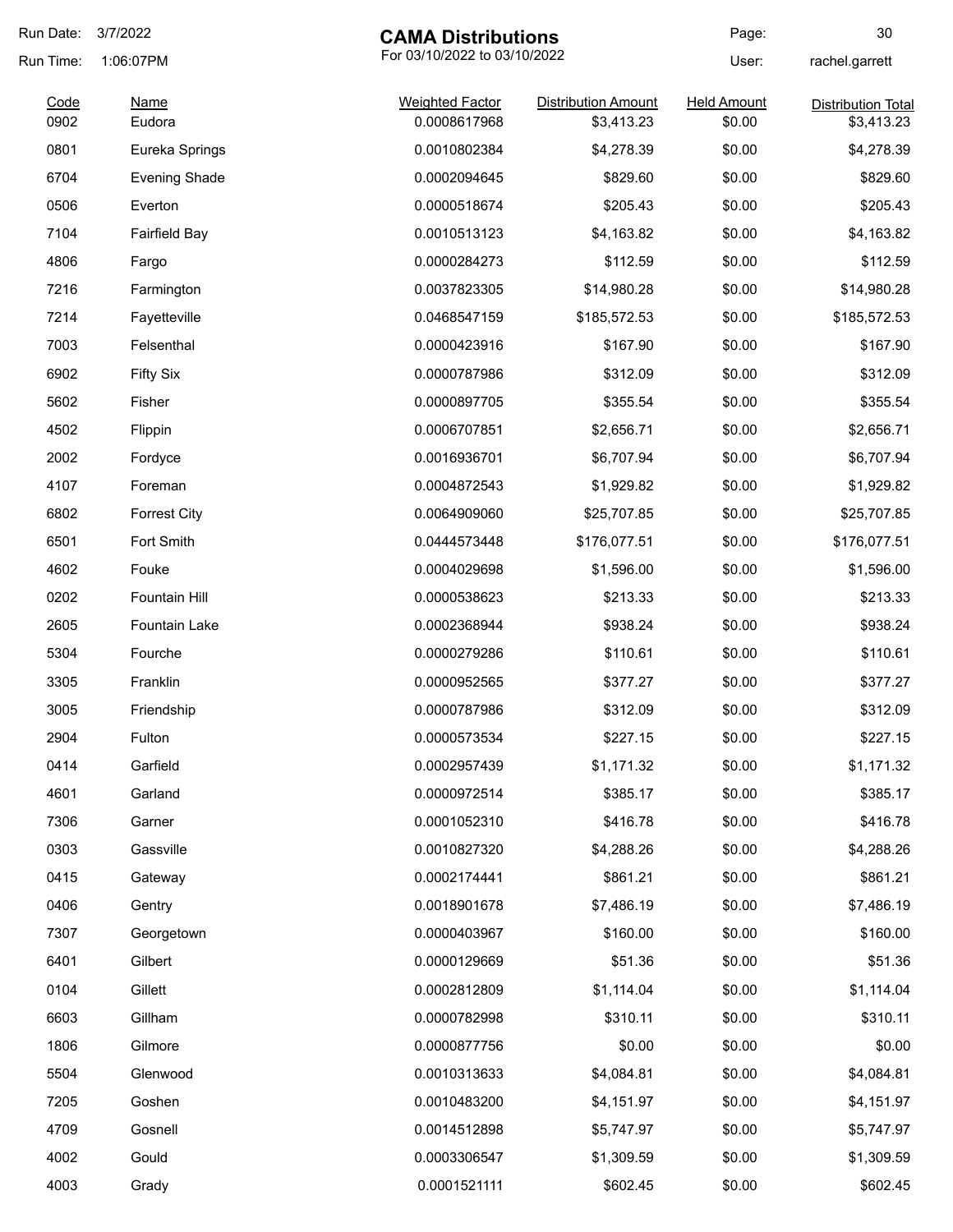| Run Date: | 3/7/2022<br><b>CAMA Distributions</b>     |                        | Page:                      | 31                 |                           |
|-----------|-------------------------------------------|------------------------|----------------------------|--------------------|---------------------------|
| Run Time: | For 03/10/2022 to 03/10/2022<br>1:06:07PM |                        | User:                      | rachel.garrett     |                           |
| Code      | <b>Name</b>                               | <b>Weighted Factor</b> | <b>Distribution Amount</b> | <b>Held Amount</b> | <b>Distribution Total</b> |
| 5703      | Grannis                                   | 0.0002473676           | \$979.72                   | \$0.00             | \$979.72                  |
| 0407      | Gravette                                  | 0.0017689776           | \$7,006.20                 | \$0.00             | \$7,006.20                |
| 0803      | <b>Green Forest</b>                       | 0.0014822107           | \$5,870.44                 | \$0.00             | \$5,870.44                |
| 2303      | Greenbrier                                | 0.0028462236           | \$11,272.74                | \$0.00             | \$11,272.74               |
| 7206      | Greenland                                 | 0.0006049534           | \$2,395.98                 | \$0.00             | \$2,395.98                |
| 1105      | Greenway                                  | 0.0000867782           | \$343.69                   | \$0.00             | \$343.69                  |
| 6505      | Greenwood                                 | 0.0047458672           | \$18,796.46                | \$0.00             | \$18,796.46               |
| 1202      | <b>Greers Ferry</b>                       | 0.0004094532           | \$1,621.68                 | \$0.00             | \$1,621.68                |
| 7308      | Griffithville                             | 0.0000773024           | \$306.16                   | \$0.00             | \$306.16                  |
| 3403      | Grubbs                                    | 0.0001501162           | \$594.55                   | \$0.00             | \$594.55                  |
| 3307      | Guion                                     | 0.0000339133           | \$134.32                   | \$0.00             | \$134.32                  |
| 1005      | <b>Gum Springs</b>                        | 0.0000453840           | \$179.75                   | \$0.00             | \$179.75                  |
| 1003      | Gurdon                                    | 0.0009176540           | \$3,634.46                 | \$0.00             | \$3,634.46                |
| 2307      | Guy                                       | 0.0003750412           | \$1,485.39                 | \$0.00             | \$1,485.39                |
| 6509      | Hackett                                   | 0.0003910004           | \$1,548.59                 | \$0.00             | \$1,548.59                |
| 0203      | Hamburg                                   | 0.0012647666           | \$5,009.23                 | \$0.00             | \$5,009.23                |
| 0701      | Hampton                                   | 0.0005889942           | \$2,332.77                 | \$0.00             | \$2,332.77                |
| 6701      | Hardy                                     | 0.0003705527           | \$1,467.61                 | \$0.00             | \$1,467.61                |
| 0702      | Harrell                                   | 0.0001047323           | \$414.80                   | \$0.00             | \$414.80                  |
| 5603      | Harrisburg                                | 0.0011031797           | \$4,369.25                 | \$0.00             | \$4,369.25                |
| 0512      | Harrison                                  | 0.0065178371           | \$25,814.51                | \$0.00             | \$25,814.51               |
| 6510      | Hartford                                  | 0.0002488638           | \$985.65                   | \$0.00             | \$985.65                  |
| 3603      | Hartman                                   | 0.0002573421           | \$1,019.23                 | \$0.00             | \$1,019.23                |
| 6205      | Haskell                                   | 0.0019729561           | \$7,814.08                 | \$0.00             | \$7,814.08                |
| 5704      | Hatfield                                  | 0.0001720601           | \$681.46                   | \$0.00             | \$681.46                  |
| 7507      | Havana                                    | 0.0001191953           | \$472.08                   | \$0.00             | \$472.08                  |
| 3903      | Haynes                                    | 0.0000608445           | \$240.98                   | \$0.00             | \$240.98                  |
| 5901      |                                           | 0.0007386117           | \$2,925.34                 | \$0.00             |                           |
|           | Hazen                                     |                        |                            |                    | \$2,925.34                |
| 1203      | <b>Heber Springs</b>                      | 0.0034756146           | \$13,765.50                | \$0.00             | \$13,765.50               |
| 5804      | Hector                                    | 0.0002049760           | \$811.83                   | \$0.00             | \$811.83                  |
| 5407      | Helena-West Helena                        | 0.0047473634           | \$18,802.38                | \$0.00             | \$18,802.38               |
| 0602      | Hermitage                                 | 0.0002618306           | \$1,037.00                 | \$0.00             | \$1,037.00                |
| 1902      | <b>Hickory Ridge</b>                      | 0.0001137093           | \$450.36                   | \$0.00             | \$450.36                  |
| 1204      | Higden                                    | 0.0000568547           | \$225.18                   | \$0.00             | \$225.18                  |
| 7309      | Higginson                                 | 0.0003516011           | \$1,392.55                 | \$0.00             | \$1,392.55                |
| 0416      | Highfill                                  | 0.0007914766           | \$3,134.72                 | \$0.00             | \$3,134.72                |
| 6709      | Highland                                  | 0.0004897480           | \$1,939.69                 | \$0.00             | \$1,939.69                |
| 4402      | Hindsville                                | 0.0000448853           | \$177.77                   | \$0.00             | \$177.77                  |
| 0814      | Holiday Island                            | 0.0011964413           | \$4,738.62                 | \$0.00             | \$4,738.62                |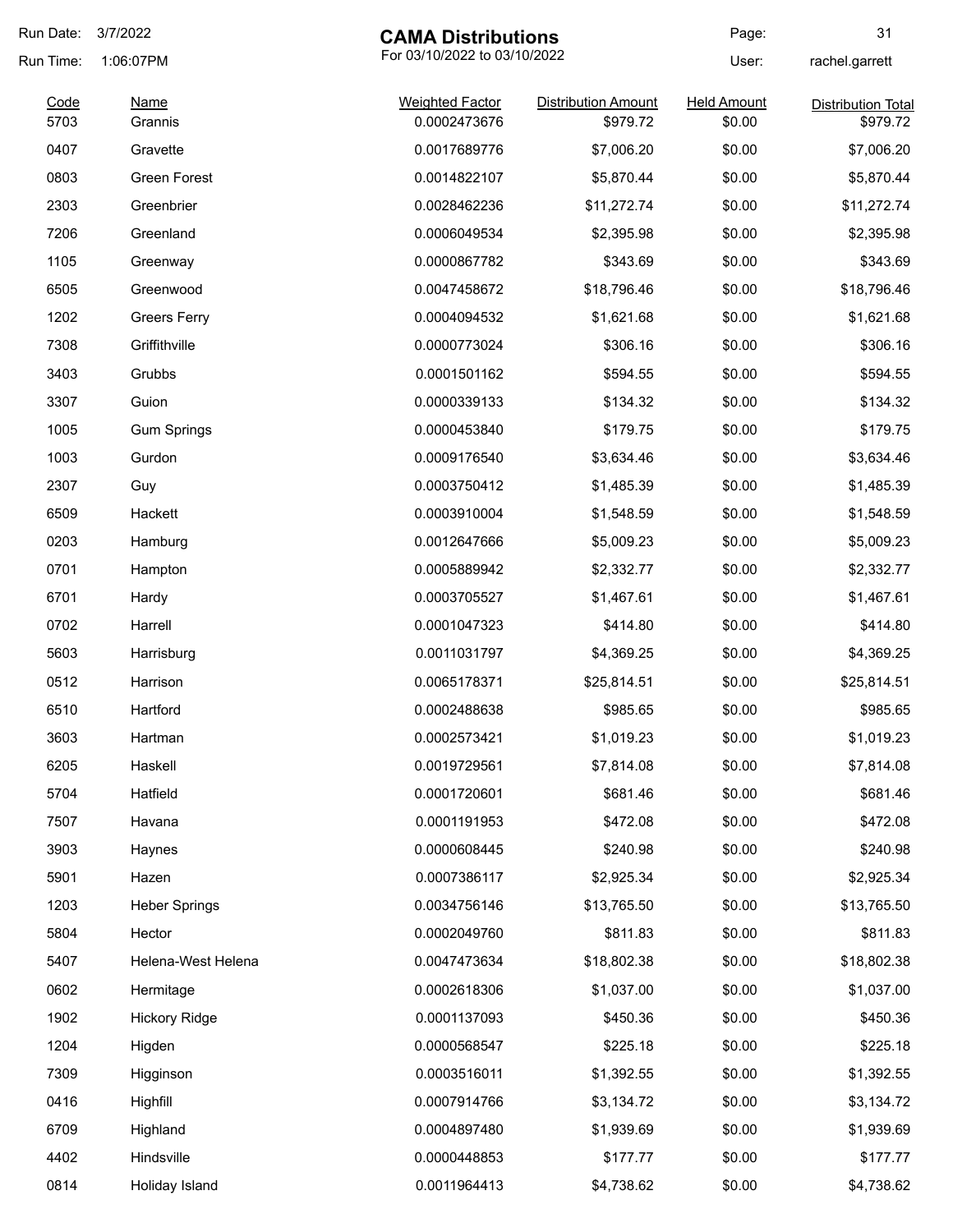| Run Date: | 3/7/2022<br><b>CAMA Distributions</b> |                              |                            | Page:              | 32                        |
|-----------|---------------------------------------|------------------------------|----------------------------|--------------------|---------------------------|
| Run Time: | 1:06:07PM                             | For 03/10/2022 to 03/10/2022 |                            | User:              | rachel.garrett            |
| Code      | <b>Name</b>                           | <b>Weighted Factor</b>       | <b>Distribution Amount</b> | <b>Held Amount</b> | <b>Distribution Total</b> |
| 2313      | Holland                               | 0.0002922529                 | \$1,157.50                 | \$0.00             | \$1,157.50                |
| 4803      | <b>Holly Grove</b>                    | 0.0002294135                 | \$908.61                   | \$0.00             | \$908.61                  |
| 2901      | Hope                                  | 0.0044645863                 | \$17,682.42                | \$0.00             | \$17,682.42               |
| 6604      | Horatio                               | 0.0004588270                 | \$1,817.23                 | \$0.00             | \$1,817.23                |
| 3301      | Horseshoe Bend                        | 0.0012168890                 | \$4,819.60                 | \$0.00             | \$4,819.60                |
| 1807      | Horseshoe Lake                        | 0.0001316634                 | \$521.47                   | \$0.00             | \$521.47                  |
| 2601      | <b>Hot Springs</b>                    | 0.0189166396                 | \$74,921.14                | \$0.00             | \$74,921.14               |
| 5305      | Houston                               | 0.0000713177                 | \$282.46                   | \$0.00             | \$282.46                  |
| 3805      | Hoxie                                 | 0.0012956876                 | \$5,131.69                 | \$0.00             | \$5,131.69                |
| 6801      | Hughes                                | 0.0005266536                 | \$2,085.86                 | \$0.00             | \$2,085.86                |
| 4307      | Humnoke                               | 0.0001092208                 | \$432.58                   | \$0.00             | \$432.58                  |
| 0103      | Humphrey                              | 0.0002309097                 | \$914.54                   | \$0.00             | \$914.54                  |
| 7403      | Hunter                                | 0.0000513687                 | \$203.45                   | \$0.00             | \$203.45                  |
| 6502      | Huntington                            | 0.0002443753                 | \$967.87                   | \$0.00             | \$967.87                  |
| 4401      | Huntsville                            | 0.0014358293                 | \$5,686.74                 | \$0.00             | \$5,686.74                |
| 7004      | Huttig                                | 0.0002234288                 | \$884.91                   | \$0.00             | \$884.91                  |
| 3806      | Imboden                               | 0.0003191840                 | \$1,264.16                 | \$0.00             | \$1,264.16                |
| 3408      | Jacksonport                           | 0.0000748088                 | \$296.29                   | \$0.00             | \$296.29                  |
| 6004      | Jacksonville                          | 0.0147009171                 | \$58,224.37                | \$0.00             | \$58,224.37               |
| 5101      | Jasper                                | 0.0002728026                 | \$1,080.46                 | \$0.00             | \$1,080.46                |
| 1808      | Jennette                              | 0.0000588496                 | \$233.08                   | \$0.00             | \$233.08                  |
| 1809      | Jericho                               | 0.0000488751                 | \$193.57                   | \$0.00             | \$193.57                  |
| 7207      | Johnson                               | 0.0017998986                 | \$7,128.67                 | \$0.00             | \$7,128.67                |
| 4710      | Joiner                                | 0.0002483651                 | \$983.67                   | \$0.00             | \$983.67                  |
| 1611      | Jonesboro                             | 0.0391878163                 | \$155,207.05               | \$0.00             | \$155,207.05              |
| 7310      | Judsonia                              | 0.0009246362                 | \$3,662.11                 | \$0.00             | \$3,662.11                |
| 7005      | Junction City                         | 0.0002508587                 | \$993.55                   | \$0.00             | \$993.55                  |
| 4702      | Keiser                                | 0.0003745425                 | \$1,483.41                 | \$0.00             | \$1,483.41                |
| 7305      | Kensett                               | 0.0006982150                 | \$2,765.35                 | \$0.00             | \$2,765.35                |
| 4308      | Keo                                   | 0.0001032361                 | \$408.88                   | \$0.00             | \$408.88                  |
| 1705      | Kibler                                | 0.0005012186                 | \$1,985.12                 | \$0.00             | \$1,985.12                |
| 1302      | Kingsland                             | 0.0001730576                 | \$685.41                   | \$0.00             | \$685.41                  |
| 1106      | Knobel                                | 0.0000733126                 | \$290.36                   | \$0.00             | \$290.36                  |
| 3604      | Knoxville                             |                              | \$1,303.66                 | \$0.00             | \$1,303.66                |
|           |                                       | 0.0003291585                 |                            |                    |                           |
| 2802      | Lafe                                  | 0.0002084671                 | \$825.65                   | \$0.00             | \$825.65                  |
| 3904      | LaGrange                              | 0.0000259337                 | \$102.71                   | \$0.00             | \$102.71                  |
| 1609      | Lake City                             | 0.0011600344                 | \$4,594.43                 | \$0.00             | \$4,594.43                |
| 5403      | Lake View                             | 0.0001630831                 | \$645.91                   | \$0.00             | \$645.91                  |
| 0901      | Lake Village                          | 0.0010298671                 | \$4,078.89                 | \$0.00             | \$4,078.89                |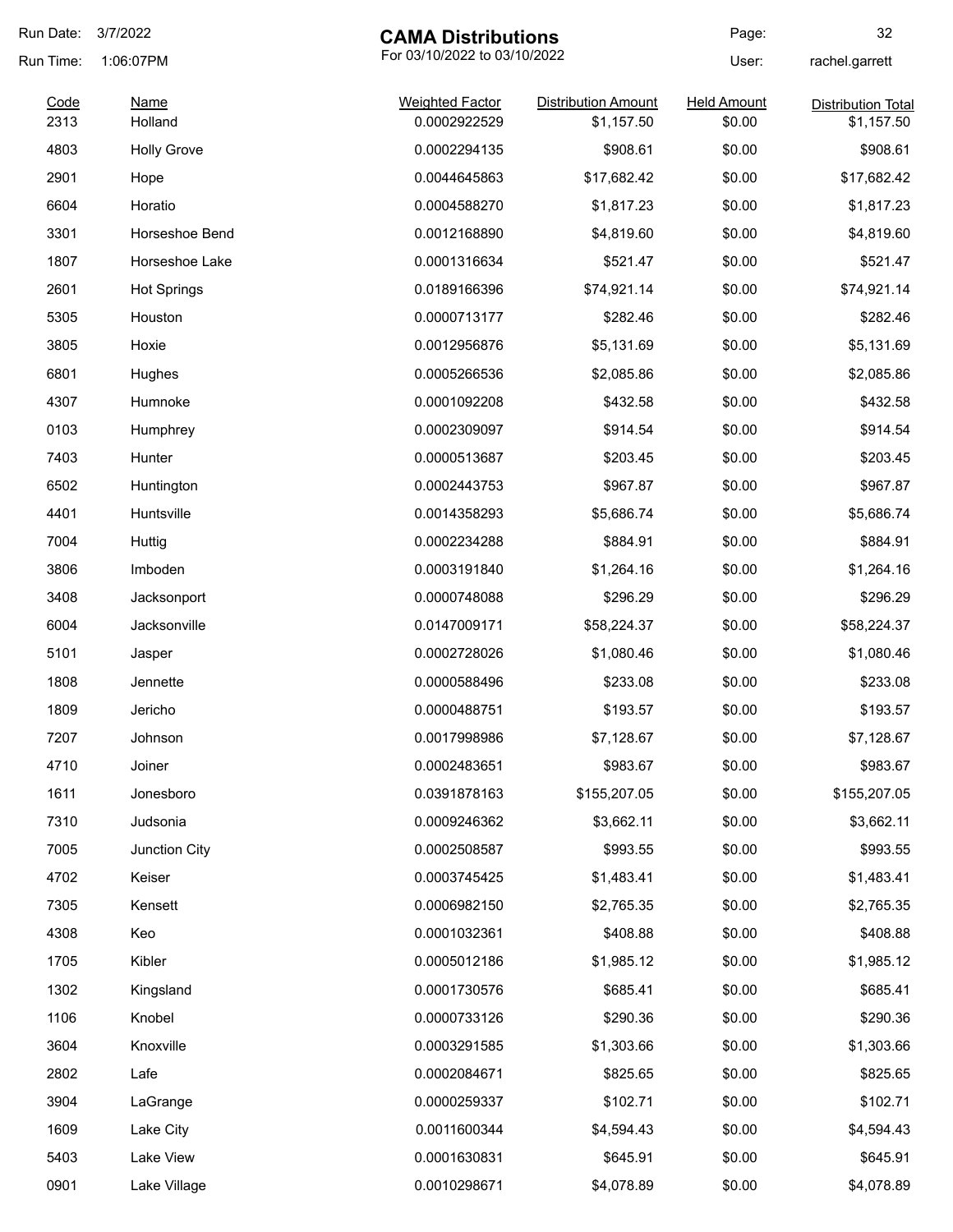| Run Date:    | 3/7/2022                                  | <b>CAMA Distributions</b>              |                                          | Page:                        | 33                                      |
|--------------|-------------------------------------------|----------------------------------------|------------------------------------------|------------------------------|-----------------------------------------|
| Run Time:    | For 03/10/2022 to 03/10/2022<br>1:06:07PM |                                        |                                          | User:                        | rachel.garrett                          |
| Code<br>0305 | <b>Name</b><br>Lakeview                   | <b>Weighted Factor</b><br>0.0003865119 | <b>Distribution Amount</b><br>\$1,530.82 | <b>Held Amount</b><br>\$0.00 | <b>Distribution Total</b><br>\$1,530.82 |
| 3605         | Lamar                                     | 0.0008573083                           | \$3,395.45                               | \$0.00                       | \$3,395.45                              |
| 6511         | Lavaca                                    | 0.0012218763                           | \$4,839.36                               | \$0.00                       | \$4,839.36                              |
| 4711         | Leachville                                | 0.0010169003                           | \$4,027.53                               | \$0.00                       | \$4,027.53                              |
| 0507         | Lead Hill                                 | 0.0001366507                           | \$541.22                                 | \$0.00                       | \$541.22                                |
| 2703         | Leola                                     | 0.0002294135                           | \$908.61                                 | \$0.00                       | \$908.61                                |
| 5601         | Lepanto                                   | 0.0008637917                           | \$3,421.13                               | \$0.00                       | \$3,421.13                              |
| 6402         | Leslie                                    | 0.0001870219                           | \$740.72                                 | \$0.00                       | \$740.72                                |
| 7311         | Letona                                    | 0.0001196940                           | \$474.06                                 | \$0.00                       | \$474.06                                |
| 3704         | Lewisville                                | 0.0004563334                           | \$1,807.35                               | \$0.00                       | \$1,807.35                              |
| 5404         | Lexa                                      | 0.0001032361                           | \$408.88                                 | \$0.00                       | \$408.88                                |
| 7215         | Lincoln                                   | 0.0011440752                           | \$4,531.22                               | \$0.00                       | \$4,531.22                              |
| 0417         | <b>Little Flock</b>                       | 0.0015236049                           | \$6,034.38                               | \$0.00                       | \$6,034.38                              |
| 6005         | Little Rock                               | 0.1010371984                           | \$400,167.37                             | \$0.00                       | \$400,167.37                            |
| 6605         | Lockesburg                                | 0.0002962427                           | \$1,173.30                               | \$0.00                       | \$1,173.30                              |
| 5805         | London                                    | 0.0004668066                           | \$1,848.83                               | \$0.00                       | \$1,848.83                              |
| 4309         | Lonoke                                    | 0.0021325481                           | \$8,446.16                               | \$0.00                       | \$8,446.16                              |
| 2602         | Lonsdale                                  | 0.0000513687                           | \$203.45                                 | \$0.00                       | \$203.45                                |
| 5206         | Louann                                    | 0.0000763049                           | \$302.21                                 | \$0.00                       | \$302.21                                |
| 0408         | Lowell                                    | 0.0049069554                           | \$19,434.46                              | \$0.00                       | \$19,434.46                             |
| 4712         | Luxora                                    | 0.0004697990                           | \$1,860.68                               | \$0.00                       | \$1,860.68                              |
| 3807         | Lynn                                      | 0.0001286711                           | \$509.61                                 | \$0.00                       | \$509.61                                |
| 6805         | Madison                                   | 0.0003785323                           | \$1,499.21                               | \$0.00                       | \$1,499.21                              |
| 4204         | Magazine                                  | 0.0003690565                           | \$1,461.68                               | \$0.00                       | \$1,461.68                              |
| 3204         | Magness                                   | 0.0001097195                           | \$434.55                                 | \$0.00                       | \$434.55                                |
| 1403         | Magnolia                                  | 0.0055667686                           | \$22,047.71                              | \$0.00                       | \$22,047.71                             |
| 3001         | Malvern                                   | 0.0054196447                           | \$21,465.01                              | \$0.00                       | \$21,465.01                             |
| 2501         | <b>Mammoth Spring</b>                     | 0.0004633155                           | \$1,835.00                               | \$0.00                       | \$1,835.00                              |
| 4713         | Manila                                    | 0.0018363055                           | \$7,272.86                               | \$0.00                       | \$7,272.86                              |
| 6503         | Mansfield                                 | 0.0005251574                           | \$2,079.94                               | \$0.00                       | \$2,079.94                              |
| 3901         | Marianna                                  | 0.0017829419                           | \$7,061.51                               | \$0.00                       | \$7,061.51                              |
| 4714         | Marie                                     | 0.0000538623                           | \$213.33                                 | \$0.00                       | \$213.33                                |
| 1801         | Marion                                    | 0.0068584663                           | \$27,163.60                              | \$0.00                       | \$27,163.60                             |
| 5604         | <b>Marked Tree</b>                        | 0.0011400854                           | \$4,515.42                               | \$0.00                       | \$4,515.42                              |
| 2803         | Marmaduke                                 | 0.0006044547                           | \$2,394.00                               | \$0.00                       | \$2,394.00                              |
| 6403         | Marshall                                  | 0.0006628055                           | \$2,625.10                               | \$0.00                       | \$2,625.10                              |
| 5405         | Marvell                                   | 0.0004264099                           | \$1,688.84                               | \$0.00                       | \$1,688.84                              |
| 6006         | Maumelle                                  | 0.0096009552                           | \$38,025.49                              | \$0.00                       | \$38,025.49                             |
| 2302         | Mayflower                                 | 0.0009894704                           | \$3,918.89                               | \$0.00                       | \$3,918.89                              |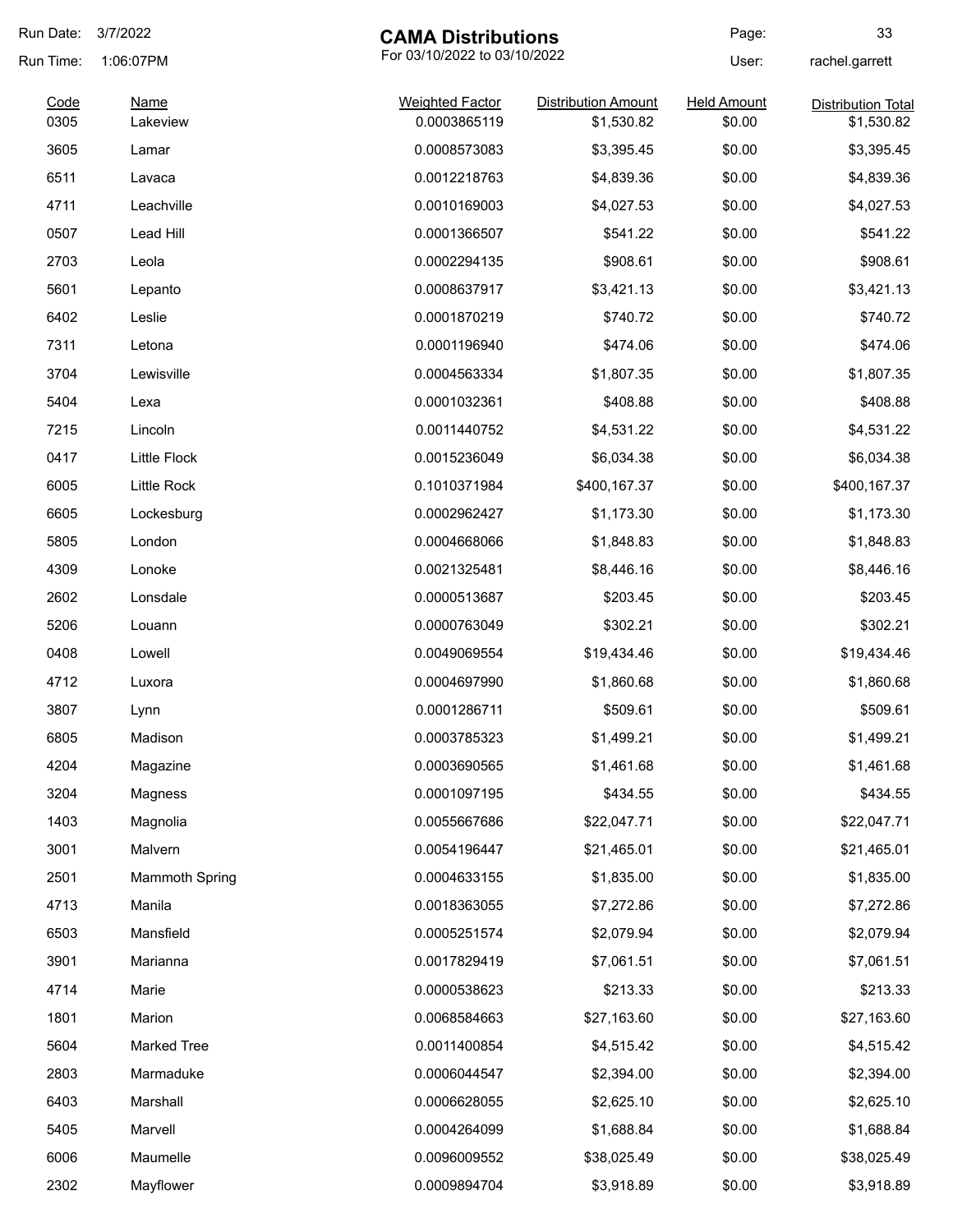| Run Date:    | 3/7/2022                                  | <b>CAMA Distributions</b>              |                                        | Page:                        | 34                                    |
|--------------|-------------------------------------------|----------------------------------------|----------------------------------------|------------------------------|---------------------------------------|
| Run Time:    | For 03/10/2022 to 03/10/2022<br>1:06:07PM |                                        |                                        | User:                        | rachel.garrett                        |
| Code<br>6102 | <b>Name</b><br>Maynard                    | <b>Weighted Factor</b><br>0.0001890168 | <b>Distribution Amount</b><br>\$748.62 | <b>Held Amount</b><br>\$0.00 | <b>Distribution Total</b><br>\$748.62 |
| 2905         | McCaskill                                 | 0.0000284273                           | \$112.59                               | \$0.00                       | \$112.59                              |
| 7404         | McCrory                                   | 0.0007894817                           | \$3,126.82                             | \$0.00                       | \$3,126.82                            |
| 1107         | McDougal                                  | 0.0000668292                           | \$264.68                               | \$0.00                       | \$264.68                              |
| 2101         | McGehee                                   | 0.0019195926                           | \$7,602.73                             | \$0.00                       | \$7,602.73                            |
| 2911         | McNab                                     | 0.0000149618                           | \$59.26                                | \$0.00                       | \$59.26                               |
| 1402         | McNeil                                    | 0.0001900142                           | \$752.57                               | \$0.00                       | \$752.57                              |
| 7312         | McRae                                     | 0.0003072146                           | \$1,216.75                             | \$0.00                       | \$1,216.75                            |
| 3302         | Melbourne                                 | 0.0009126668                           | \$3,614.70                             | \$0.00                       | \$3,614.70                            |
| 5701         | Mena                                      | 0.0027873741                           | \$11,039.66                            | \$0.00                       | \$11,039.66                           |
| 1502         | Menifee                                   | 0.0001366507                           | \$541.22                               | \$0.00                       | \$541.22                              |
| 6512         | Midland                                   | 0.0001132106                           | \$448.38                               | \$0.00                       | \$448.38                              |
| 3007         | Midway                                    | 0.0001880193                           | \$744.67                               | \$0.00                       | \$744.67                              |
| 3103         | <b>Mineral Springs</b>                    | 0.0005411166                           | \$2,143.14                             | \$0.00                       | \$2,143.14                            |
| 3808         | Minturn                                   | 0.0000433891                           | \$171.85                               | \$0.00                       | \$171.85                              |
| 2104         | Mitchellville                             | 0.0001461264                           | \$578.75                               | \$0.00                       | \$578.75                              |
| 1610         | Monette                                   | 0.0007510799                           | \$2,974.72                             | \$0.00                       | \$2,974.72                            |
| 2201         | Monticello                                | 0.0042102365                           | \$16,675.04                            | \$0.00                       | \$16,675.04                           |
| 0204         | Montrose                                  | 0.0001211902                           | \$479.99                               | \$0.00                       | \$479.99                              |
| 3205         | Moorefield                                | 0.0000628394                           | \$248.88                               | \$0.00                       | \$248.88                              |
| 3905         | Moro                                      | 0.0000882743                           | \$349.62                               | \$0.00                       | \$349.62                              |
| 1501         | Morrilton                                 | 0.0034870853                           | \$13,810.93                            | \$0.00                       | \$13,810.93                           |
| 4205         | Morrison Bluff                            | 0.0000389006                           | \$154.07                               | \$0.00                       | \$154.07                              |
| 4905         | Mount Ida                                 | 0.0004967301                           | \$1,967.35                             | \$0.00                       | \$1,967.35                            |
| 3309         | Mount Pleasant                            | 0.0001760499                           | \$697.26                               | \$0.00                       | \$697.26                              |
| 2308         | Mount Vernon                              | 0.0000718164                           | \$284.44                               | \$0.00                       | \$284.44                              |
| 0301         | Mountain Home                             | 0.0063961482                           | \$25,332.55                            | \$0.00                       | \$25,332.55                           |
| 2603         | <b>Mountain Pine</b>                      | 0.0002917541                           | \$1,155.52                             | \$0.00                       | \$1,155.52                            |
| 6901         | Mountain View                             | 0.0014348319                           | \$5,682.79                             | \$0.00                       | \$5,682.79                            |
| 1704         | Mountainburg                              | 0.0002633268                           | \$1,042.93                             | \$0.00                       | \$1,042.93                            |
| 1703         | Mulberry                                  | 0.0007695327                           | \$3,047.81                             | \$0.00                       | \$3,047.81                            |
| 5505         | Murfreesboro                              | 0.0007455939                           | \$2,953.00                             | \$0.00                       | \$2,953.00                            |
| 3101         | Nashville                                 | 0.0020712050                           | \$8,203.20                             | \$0.00                       | \$8,203.20                            |
| 3206         | <b>Newark</b>                             | 0.0005884955                           | \$2,330.79                             | \$0.00                       | \$2,330.79                            |
| 3401         | Newport                                   | 0.0039922937                           | \$15,811.86                            | \$0.00                       | \$15,811.86                           |
| 1108         | <b>Nimmons</b>                            | 0.0000344120                           | \$136.29                               | \$0.00                       | \$136.29                              |
| 0304         | Norfork                                   | 0.0002319071                           | \$918.49                               | \$0.00                       | \$918.49                              |
| 4903         | Norman                                    | 0.0001511137                           | \$598.50                               | \$0.00                       | \$598.50                              |
| 7006         | Norphlet                                  | 0.0003820234                           | \$1,513.04                             | \$0.00                       | \$1,513.04                            |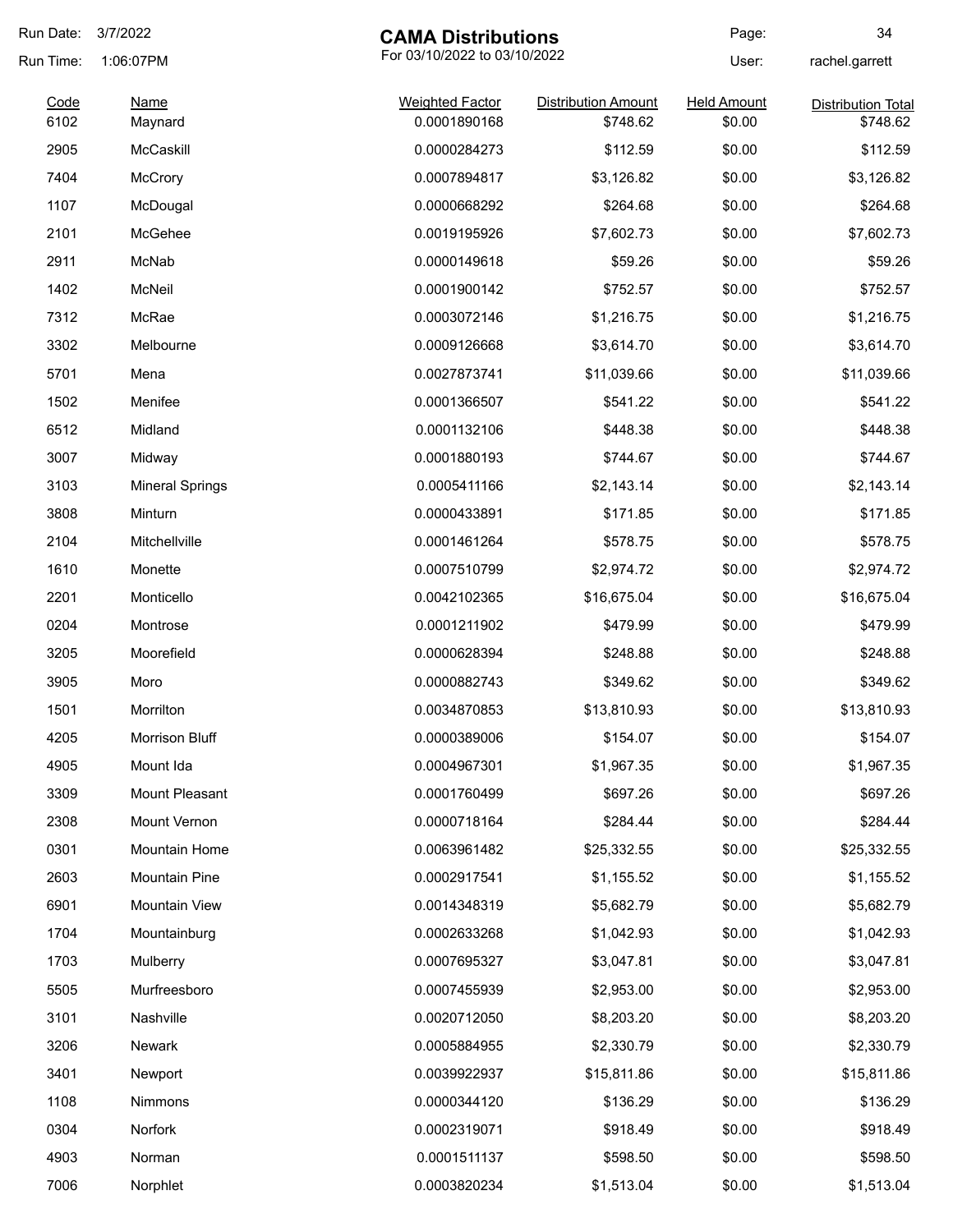| Run Date:    | 3/7/2022<br><b>CAMA Distributions</b>     |                                        | Page:                                      | 35                           |                                           |
|--------------|-------------------------------------------|----------------------------------------|--------------------------------------------|------------------------------|-------------------------------------------|
| Run Time:    | For 03/10/2022 to 03/10/2022<br>1:06:07PM |                                        |                                            | User:                        | rachel.garrett                            |
| Code<br>6001 | <b>Name</b><br>North Little Rock          | <b>Weighted Factor</b><br>0.0322131471 | <b>Distribution Amount</b><br>\$127,583.21 | <b>Held Amount</b><br>\$0.00 | <b>Distribution Total</b><br>\$127,583.21 |
| 0813         | Oak Grove                                 | 0.0001925079                           | \$762.45                                   | \$0.00                       | \$762.45                                  |
| 2804         | Oak Grove Heights                         | 0.0005505924                           | \$2,180.67                                 | \$0.00                       | \$2,180.67                                |
| 2906         | Oakhaven                                  | 0.0000324171                           | \$128.39                                   | \$0.00                       | \$128.39                                  |
| 4904         | Oden                                      | 0.0000897705                           | \$355.54                                   | \$0.00                       | \$355.54                                  |
| 4103         | Ogden                                     | 0.0000653330                           | \$258.76                                   | \$0.00                       | \$258.76                                  |
| 3207         | Oil Trough                                | 0.0001127119                           | \$446.41                                   | \$0.00                       | \$446.41                                  |
| 6103         | O'Kean                                    | 0.0000957552                           | \$379.25                                   | \$0.00                       | \$379.25                                  |
| 1006         | Okolona                                   | 0.0000483763                           | \$191.60                                   | \$0.00                       | \$191.60                                  |
| 7503         | Ola                                       | 0.0004658092                           | \$1,844.88                                 | \$0.00                       | \$1,844.88                                |
| 0508         | Omaha                                     | 0.0000638368                           | \$252.83                                   | \$0.00                       | \$252.83                                  |
| 1503         | Oppelo                                    | 0.0003675603                           | \$1,455.76                                 | \$0.00                       | \$1,455.76                                |
| 4701         | Osceola                                   | 0.0034791057                           | \$13,779.33                                | \$0.00                       | \$13,779.33                               |
| 3306         | Oxford                                    | 0.0002857694                           | \$1,131.82                                 | \$0.00                       | \$1,131.82                                |
| 2907         | Ozan                                      | 0.0000249363                           | \$98.76                                    | \$0.00                       | \$98.76                                   |
| 2407         | Ozark                                     | 0.0017664840                           | \$6,996.33                                 | \$0.00                       | \$6,996.33                                |
| 6804         | Palestine                                 | 0.0002523549                           | \$999.48                                   | \$0.00                       | \$999.48                                  |
| 7313         | Pangburn                                  | 0.0002493625                           | \$987.62                                   | \$0.00                       | \$987.62                                  |
| 2805         | Paragould                                 | 0.0147308406                           | \$58,342.89                                | \$0.00                       | \$58,342.89                               |
| 4206         | Paris                                     | 0.0015839506                           | \$6,273.39                                 | \$0.00                       | \$6,273.39                                |
| 0205         | Parkdale                                  | 0.0000857807                           | \$339.74                                   | \$0.00                       | \$339.74                                  |
| 1903         | Parkin                                    | 0.0003959877                           | \$1,568.35                                 | \$0.00                       | \$1,568.35                                |
| 2908         | Patmos                                    | 0.0000284273                           | \$112.59                                   | \$0.00                       | \$112.59                                  |
| 7405         | Patterson                                 | 0.0001546048                           | \$612.33                                   | \$0.00                       | \$612.33                                  |
| 0410         | Pea Ridge                                 | 0.0032711373                           | \$12,955.65                                | \$0.00                       | \$12,955.65                               |
| 1109         | Peach Orchard                             | 0.0000523661                           | \$207.40                                   | \$0.00                       | \$207.40                                  |
| 3002         | Perla                                     | 0.0001281723                           | \$507.64                                   | \$0.00                       | \$507.64                                  |
| 5306         | Perry                                     | 0.0001306660                           | \$517.51                                   | \$0.00                       | \$517.51                                  |
| 2909         | Perrytown                                 | 0.0001157042                           | \$458.26                                   | \$0.00                       | \$458.26                                  |
| 5307         | Perryville                                | 0.0006847494                           | \$2,712.01                                 | \$0.00                       | \$2,712.01                                |
| 1103         | Piggott                                   | 0.0018063820                           | \$7,154.35                                 | \$0.00                       | \$7,154.35                                |
| 6404         | Pindall                                   | 0.0000473789                           | \$187.65                                   | \$0.00                       | \$187.65                                  |
| 3501         | Pine Bluff                                | 0.0205739028                           | \$81,484.88                                | \$0.00                       | \$81,484.88                               |
| 3304         | Pineville                                 | 0.0000768037                           | \$304.19                                   | \$0.00                       | \$304.19                                  |
| 7501         | Plainview                                 | 0.0002329046                           | \$922.44                                   | \$0.00                       | \$922.44                                  |
| 3208         | <b>Pleasant Plains</b>                    | 0.0001755512                           | \$695.29                                   | \$0.00                       | \$695.29                                  |
| 1504         | Plumerville                               | 0.0003660642                           | \$1,449.83                                 | \$0.00                       | \$1,449.83                                |
| 6104         | Pocahontas                                | 0.0036761020                           | \$14,559.55                                | \$0.00                       | \$14,559.55                               |
| 1110         | Pollard                                   | 0.0000962539                           | \$381.22                                   | \$0.00                       | \$381.22                                  |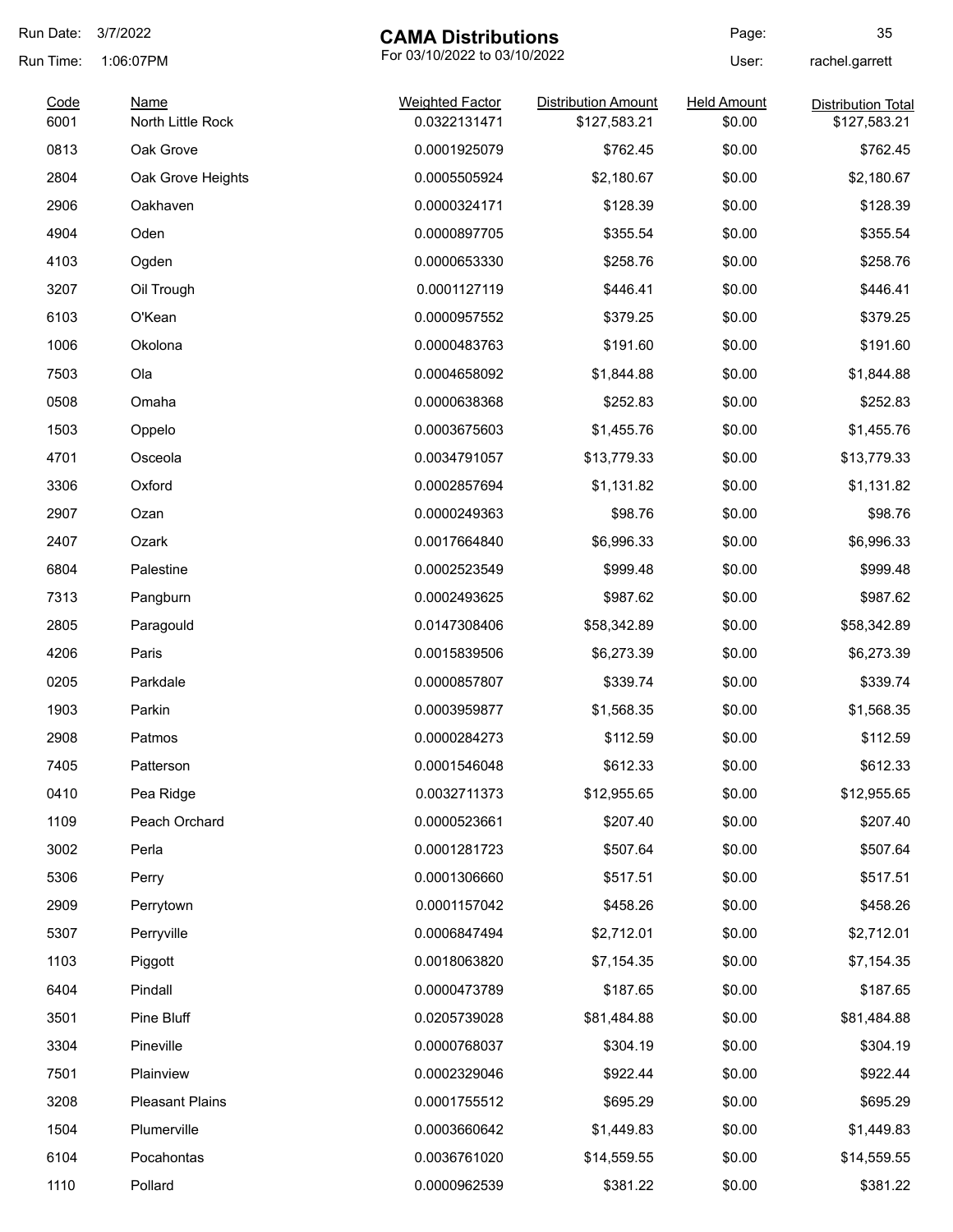| Run Date:    | 3/7/2022                                  | <b>CAMA Distributions</b>              |                                        | Page:                        | 36                                    |
|--------------|-------------------------------------------|----------------------------------------|----------------------------------------|------------------------------|---------------------------------------|
| Run Time:    | For 03/10/2022 to 03/10/2022<br>1:06:07PM |                                        |                                        | User:                        | rachel.garrett                        |
| Code<br>3809 | <b>Name</b><br>Portia                     | <b>Weighted Factor</b><br>0.0002114594 | <b>Distribution Amount</b><br>\$837.50 | <b>Held Amount</b><br>\$0.00 | <b>Distribution Total</b><br>\$837.50 |
| 0206         | Portland                                  | 0.0001620856                           | \$641.96                               | \$0.00                       | \$641.96                              |
| 5806         | Pottsville                                | 0.0015659965                           | \$6,202.28                             | \$0.00                       | \$6,202.28                            |
| 3810         | Powhatan                                  | 0.0000518674                           | \$205.43                               | \$0.00                       | \$205.43                              |
| 2704         | Poyen                                     | 0.0001311647                           | \$519.49                               | \$0.00                       | \$519.49                              |
| 7209         | <b>Prairie Grove</b>                      | 0.0035135177                           | \$13,915.62                            | \$0.00                       | \$13,915.62                           |
| 2705         | Prattsville                               | 0.0001441315                           | \$570.85                               | \$0.00                       | \$570.85                              |
| 5001         | Prescott                                  | 0.0015465463                           | \$6,125.24                             | \$0.00                       | \$6,125.24                            |
| 4503         | Pyatt                                     | 0.0000902692                           | \$357.52                               | \$0.00                       | \$357.52                              |
| 1205         | Quitman                                   | 0.0003461152                           | \$1,370.82                             | \$0.00                       | \$1,370.82                            |
| 4207         | Ratcliff                                  | 0.0000832871                           | \$329.87                               | \$0.00                       | \$329.87                              |
| 3811         | Ravenden                                  | 0.0002124569                           | \$841.46                               | \$0.00                       | \$841.46                              |
| 6105         | Ravenden Springs                          | 0.0000593483                           | \$235.05                               | \$0.00                       | \$235.05                              |
| 1102         | Rector                                    | 0.0009286260                           | \$3,677.91                             | \$0.00                       | \$3,677.91                            |
| 3504         | Redfield                                  | 0.0007505811                           | \$2,972.75                             | \$0.00                       | \$2,972.75                            |
| 2105         | Reed                                      | 0.0000648343                           | \$256.78                               | \$0.00                       | \$256.78                              |
| 6106         | Reyno                                     | 0.0001950015                           | \$772.32                               | \$0.00                       | \$772.32                              |
| 1301         | Rison                                     | 0.0004822671                           | \$1,910.06                             | \$0.00                       | \$1,910.06                            |
| 3003         | Rockport                                  | 0.0003371381                           | \$1,335.27                             | \$0.00                       | \$1,335.27                            |
| 4804         | Roe                                       | 0.0000339133                           | \$134.32                               | \$0.00                       | \$134.32                              |
| 0402         | Rogers                                    | 0.0348648680                           | \$138,085.60                           | \$0.00                       | \$138,085.60                          |
| 3906         | Rondo                                     | 0.0000812922                           | \$321.97                               | \$0.00                       | \$321.97                              |
| 7301         | Rose Bud                                  | 0.0002463702                           | \$975.77                               | \$0.00                       | \$975.77                              |
| 5006         | Rosston                                   | 0.0001356532                           | \$537.27                               | \$0.00                       | \$537.27                              |
| 1709         | Rudy                                      | 0.0000648343                           | \$256.78                               | \$0.00                       | \$256.78                              |
| 7314         | Russell                                   | 0.0000917654                           | \$363.45                               | \$0.00                       | \$363.45                              |
| 5801         | Russellville                              | 0.0144331018                           | \$57,163.66                            | \$0.00                       | \$57,163.66                           |
| 2502         | Salem                                     | 0.0007810034                           | \$3,093.24                             | \$0.00                       | \$3,093.24                            |
| 0307         | Salesville                                | 0.0002358969                           | \$934.29                               | \$0.00                       | \$934.29                              |
| 4208         | Scranton                                  | 0.0001221876                           | \$483.94                               | \$0.00                       | \$483.94                              |
| 7315         | Searcy                                    | 0.0114392555                           | \$45,306.25                            | \$0.00                       | \$45,306.25                           |
| 3812         | Sedgwick                                  | 0.0000812922                           | \$321.97                               | \$0.00                       | \$321.97                              |
| 6202         | Shannon Hills                             | 0.0022392753                           | \$8,868.86                             | \$0.00                       | \$8,868.86                            |
| 2701         | Sheridan                                  | 0.0024537270                           | \$9,718.22                             | \$0.00                       | \$9,718.22                            |
| 3507         | Sherrill                                  | 0.0000264324                           | \$104.69                               | \$0.00                       | \$104.69                              |
| 6007         | Sherwood                                  | 0.0163237683                           | \$64,651.83                            | \$0.00                       | \$64,651.83                           |
| 7101         | Shirley                                   | 0.0001236838                           | \$489.86                               | \$0.00                       | \$489.86                              |
| 6705         | Sidney                                    | 0.0000957552                           | \$379.25                               | \$0.00                       | \$379.25                              |
| 0401         | Siloam Springs                            | 0.0086214592                           | \$34,146.10                            | \$0.00                       | \$34,146.10                           |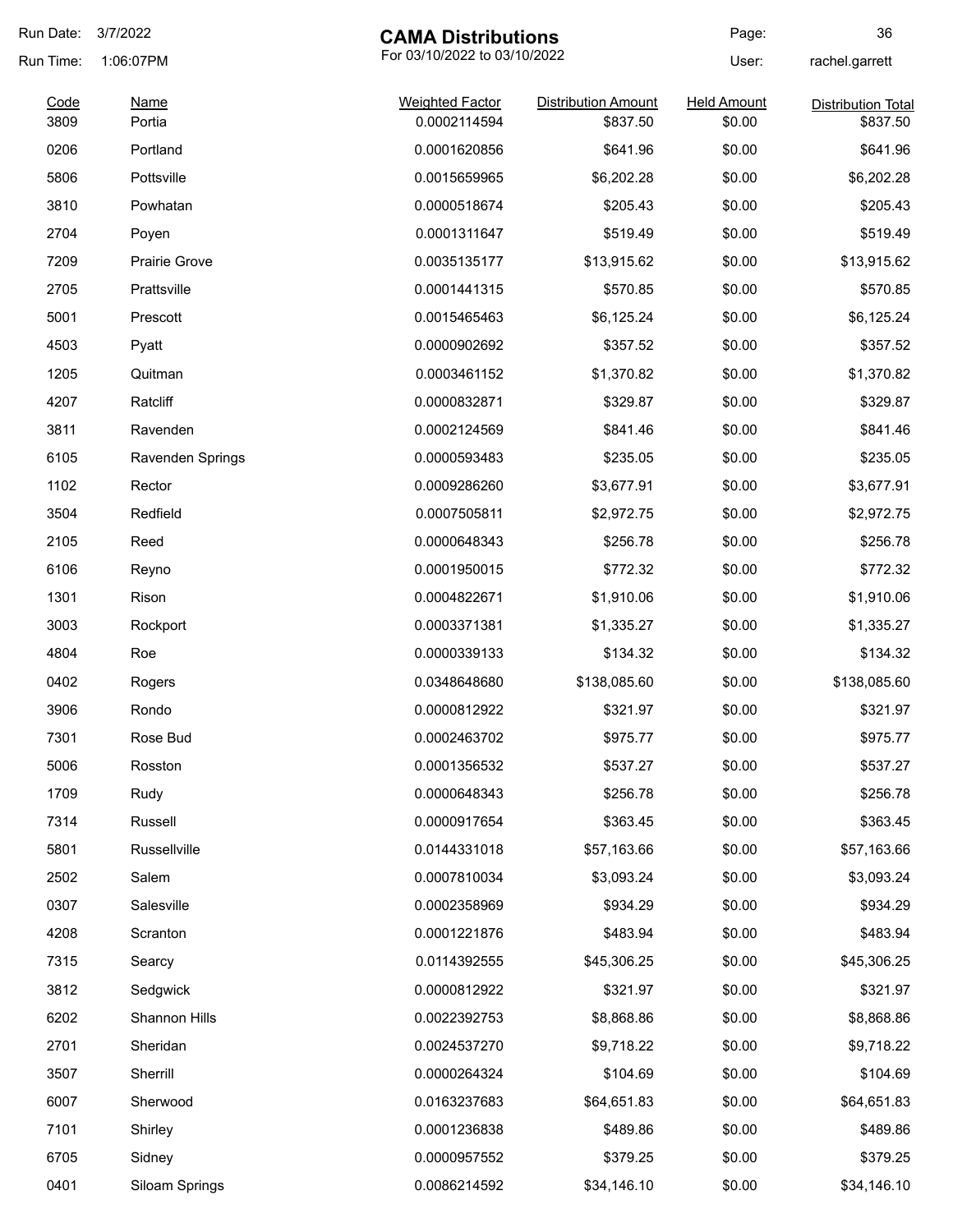| Run Date:    | 3/7/2022<br><b>CAMA Distributions</b> |                                        | Page:                                    | 37                           |                                         |
|--------------|---------------------------------------|----------------------------------------|------------------------------------------|------------------------------|-----------------------------------------|
| Run Time:    | 1:06:07PM                             |                                        | For 03/10/2022 to 03/10/2022             |                              | rachel.garrett                          |
| Code<br>7007 | <b>Name</b><br>Smackover              | <b>Weighted Factor</b><br>0.0008129218 | <b>Distribution Amount</b><br>\$3,219.65 | <b>Held Amount</b><br>\$0.00 | <b>Distribution Total</b><br>\$3,219.65 |
| 3813         | Smithville                            | 0.0000433891                           | \$171.85                                 | \$0.00                       | \$171.85                                |
| 0509         | South Lead Hill                       | 0.0000428904                           | \$169.87                                 | \$0.00                       | \$169.87                                |
| 3210         | Southside                             | 0.0021340443                           | \$8,452.08                               | \$0.00                       | \$8,452.08                              |
| 2001         | Sparkman                              | 0.0001770474                           | \$701.21                                 | \$0.00                       | \$701.21                                |
| 7210         | Springdale                            | 0.0434768514                           | \$172,194.18                             | \$0.00                       | \$172,194.18                            |
| 0421         | Springtown                            | 0.0000413942                           | \$163.95                                 | \$0.00                       | \$163.95                                |
| 0106         | St. Charles                           | 0.0001032361                           | \$408.88                                 | \$0.00                       | \$408.88                                |
| 1113         | St. Francis                           | 0.0001087221                           | \$430.60                                 | \$0.00                       | \$430.60                                |
| 6405         | St. Joe                               | 0.0000643355                           | \$254.81                                 | \$0.00                       | \$254.81                                |
| 4403         | St. Paul                              | 0.0000553585                           | \$219.25                                 | \$0.00                       | \$219.25                                |
| 3702         | Stamps                                | 0.0006273961                           | \$2,484.86                               | \$0.00                       | \$2,484.86                              |
| 4001         | <b>Star City</b>                      | 0.0010837294                           | \$4,292.21                               | \$0.00                       | \$4,292.21                              |
| 5202         | Stephens                              | 0.0003840183                           | \$1,520.94                               | \$0.00                       | \$1,520.94                              |
| 3814         | Strawberry                            | 0.0001336583                           | \$529.37                                 | \$0.00                       | \$529.37                                |
| 7008         | Strong                                | 0.0002044773                           | \$809.85                                 | \$0.00                       | \$809.85                                |
| 0101         | Stuttgart                             | 0.0041214635                           | \$16,323.45                              | \$0.00                       | \$16,323.45                             |
| 4209         | Subiaco                               | 0.0001999887                           | \$792.07                                 | \$0.00                       | \$792.07                                |
| 1112         | <b>Success</b>                        | 0.0000488751                           | \$193.57                                 | \$0.00                       | \$193.57                                |
| 3209         | Sulphur Rock                          | 0.0003037235                           | \$1,202.93                               | \$0.00                       | \$1,202.93                              |
| 0412         | <b>Sulphur Springs</b>                | 0.0002398867                           | \$950.09                                 | \$0.00                       | \$950.09                                |
| 4504         | Summit                                | 0.0002713064                           | \$1,074.53                               | \$0.00                       | \$1,074.53                              |
| 1810         | Sunset                                | 0.0000917654                           | \$363.45                                 | \$0.00                       | \$363.45                                |
| 3409         | Swifton                               | 0.0003655654                           | \$1,447.86                               | \$0.00                       | \$1,447.86                              |
| 1404         | Taylor                                | 0.0002887618                           | \$1,143.67                               | \$0.00                       | \$1,143.67                              |
| 4610         | Texarkana                             | 0.0146560319                           | \$58,046.60                              | \$0.00                       | \$58,046.60                             |
| 0703         | Thornton                              | 0.0001690678                           | \$669.61                                 | \$0.00                       | \$669.61                                |
| 2203         | Tillar                                | 0.0000857807                           | \$339.74                                 | \$0.00                       | \$339.74                                |
| 0704         | Tinsman                               | 0.0000249363                           | \$98.76                                  | \$0.00                       | \$98.76                                 |
| 3104         | Tollette                              | 0.0000922641                           | \$365.42                                 | \$0.00                       | \$365.42                                |
| 7211         | Tontitown                             | 0.0021450163                           | \$8,495.54                               | \$0.00                       | \$8,495.54                              |
| 6206         | Traskwood                             | 0.0002468689                           | \$977.75                                 | \$0.00                       | \$977.75                                |
| 5605         | Trumann                               | 0.0036900663                           | \$14,614.86                              | \$0.00                       | \$14,614.86                             |
| 3402         | Tuckerman                             | 0.0008513236                           | \$3,371.75                               | \$0.00                       | \$3,371.75                              |
| 2706         | Tull                                  | 0.0002413829                           | \$956.02                                 | \$0.00                       | \$956.02                                |
| 3410         | Tupelo                                | 0.0000349108                           | \$138.27                                 | \$0.00                       | \$138.27                                |
| 1811         | Turrell                               | 0.0002578408                           | \$1,021.20                               | \$0.00                       | \$1,021.20                              |
| 2311         | <b>Twin Groves</b>                    | 0.0001580958                           | \$626.15                                 | \$0.00                       | \$626.15                                |
| 5606         | Tyronza                               | 0.0003570871                           | \$1,414.28                               | \$0.00                       | \$1,414.28                              |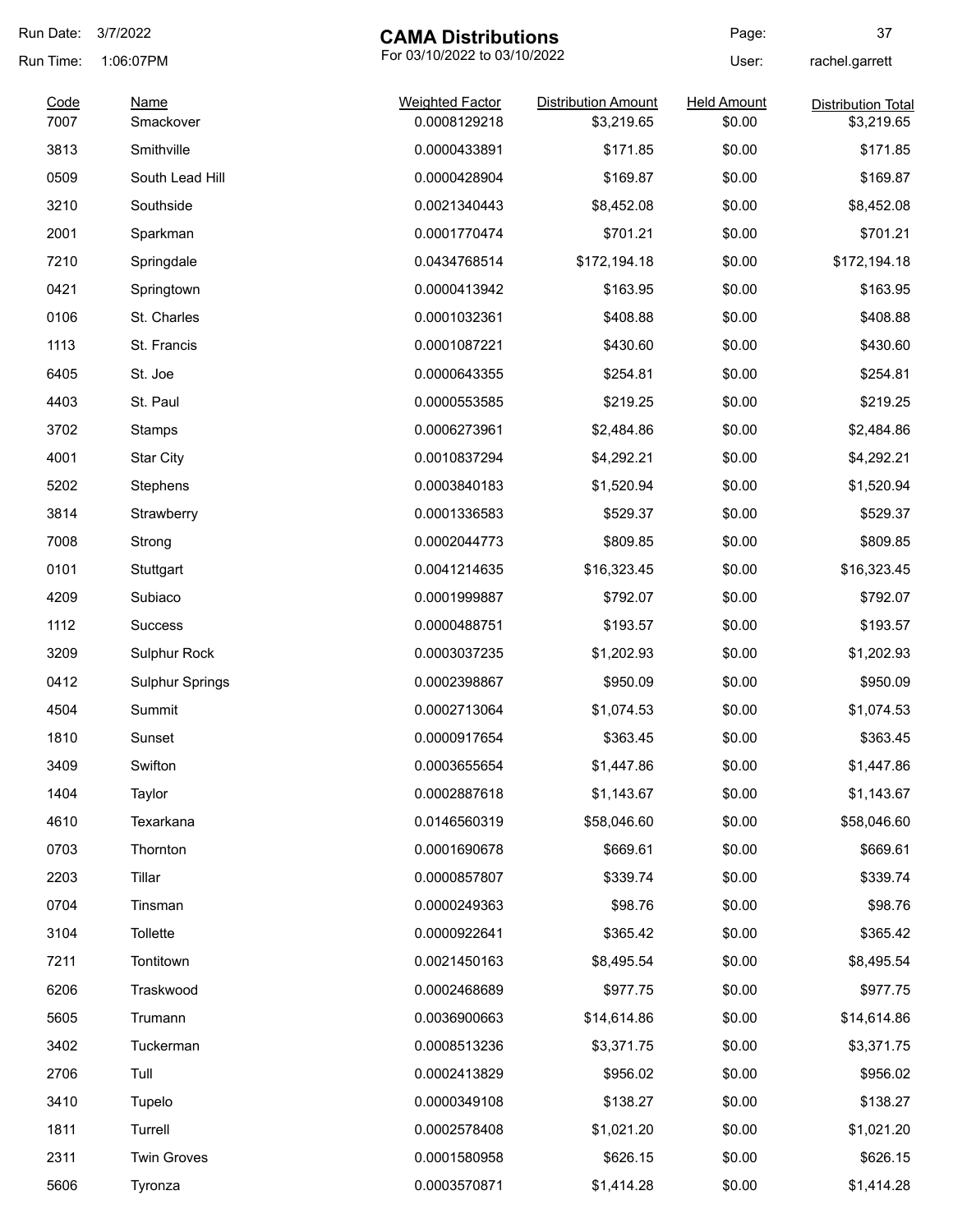| Run Date: | 3/7/2022              | <b>CAMA Distributions</b>              |                            | Page:              | 38                        |
|-----------|-----------------------|----------------------------------------|----------------------------|--------------------|---------------------------|
| Run Time: | 1:06:07PM             | For 03/10/2022 to 03/10/2022           |                            | User:              | rachel.garrett            |
| Code      | <b>Name</b>           | <b>Weighted Factor</b><br>0.0000872769 | <b>Distribution Amount</b> | <b>Held Amount</b> | <b>Distribution Total</b> |
| 5905      | Ulm                   |                                        | \$345.67                   | \$0.00             | \$345.67                  |
| 0510      | <b>Valley Springs</b> | 0.0000912667                           | \$361.47                   | \$0.00             | \$361.47                  |
| 1702      | Van Buren             | 0.0115793973                           | \$45,861.30                | \$0.00             | \$45,861.30               |
| 5705      | Vandervoort           | 0.0000573534                           | \$227.15                   | \$0.00             | \$227.15                  |
| 4715      | Victoria              | 0.0000099745                           | \$39.50                    | \$0.00             | \$39.50                   |
| 2304      | Vilonia               | 0.0021385328                           | \$8,469.86                 | \$0.00             | \$8,469.86                |
| 2503      | Viola                 | 0.0001785436                           | \$707.14                   | \$0.00             | \$707.14                  |
| 3502      | Wabbaseka             | 0.0000897705                           | \$355.54                   | \$0.00             | \$355.54                  |
| 5609      | Waldenburg            | 0.0000264324                           | \$104.69                   | \$0.00             | \$104.69                  |
| 1405      | Waldo                 | 0.0005740325                           | \$2,273.51                 | \$0.00             | \$2,273.51                |
| 6301      | Waldron               | 0.0016886829                           | \$6,688.19                 | \$0.00             | \$6,688.19                |
| 3801      | <b>Walnut Ridge</b>   | 0.0026851355                           | \$10,634.73                | \$0.00             | \$10,634.73               |
| 4310      | Ward                  | 0.0030182838                           | \$11,954.20                | \$0.00             | \$11,954.20               |
| 0603      | Warren                | 0.0027195475                           | \$10,771.02                | \$0.00             | \$10,771.02               |
| 2910      | Washington            | 0.0000468802                           | \$185.67                   | \$0.00             | \$185.67                  |
| 2106      | Watson                | 0.0000922641                           | \$365.42                   | \$0.00             | \$365.42                  |
| 5608      | Weiner                | 0.0003226751                           | \$1,277.99                 | \$0.00             | \$1,277.99                |
| 3411      | Weldon                | 0.0000284273                           | \$112.59                   | \$0.00             | \$112.59                  |
| 7212      | <b>West Fork</b>      | 0.0011625280                           | \$4,604.30                 | \$0.00             | \$4,604.30                |
| 1802      | West Memphis          | 0.0122287372                           | \$48,433.07                | \$0.00             | \$48,433.07               |
| 7316      | <b>West Point</b>     | 0.0000847833                           | \$335.79                   | \$0.00             | \$335.79                  |
| 5102      | <b>Western Grove</b>  | 0.0001765487                           | \$699.24                   | \$0.00             | \$699.24                  |
| 6803      | Wheatley              | 0.0001391443                           | \$551.09                   | \$0.00             | \$551.09                  |
| 1007      | <b>Whelen Springs</b> | 0.0000234401                           | \$92.84                    | \$0.00             | \$92.84                   |
| 3503      | White Hall            | 0.0027833843                           | \$11,023.86                | \$0.00             | \$11,023.86               |
| 5707      | Wickes                | 0.0003176878                           | \$1,258.23                 | \$0.00             | \$1,258.23                |
| 6808      | Widener               | 0.0001057297                           | \$418.75                   | \$0.00             | \$418.75                  |
| 2403      | Wiederkehr Village    | 0.0000249363                           | \$98.76                    | \$0.00             | \$98.76                   |
| 6706      | Williford             | 0.0000393993                           | \$156.04                   | \$0.00             | \$156.04                  |
| 5007      | Willisville           | 0.0000738113                           | \$292.34                   | \$0.00             | \$292.34                  |
| 2204      | Wilmar                | 0.0001969964                           | \$780.22                   | \$0.00             | \$780.22                  |
| 0207      | Wilmot                | 0.0002074696                           | \$821.70                   | \$0.00             | \$821.70                  |
| 4716      | Wilson                | 0.0003820234                           | \$1,513.04                 | \$0.00             | \$1,513.04                |
|           |                       |                                        |                            |                    |                           |
| 4104      | Wilton                | 0.0001431341                           | \$566.90                   | \$0.00             | \$566.90                  |
| 2205      | Winchester            | 0.0000683253                           | \$270.61                   | \$0.00             | \$270.61                  |
| 7213      | Winslow               | 0.0001820346                           | \$720.97                   | \$0.00             | \$720.97                  |
| 4105      | Winthrop              | 0.0000578521                           | \$229.13                   | \$0.00             | \$229.13                  |
| 2309      | Wooster               | 0.0005196715                           | \$2,058.21                 | \$0.00             | \$2,058.21                |
| 6008      | Wrightsville          | 0.0007690340                           | \$3,045.83                 | \$0.00             | \$3,045.83                |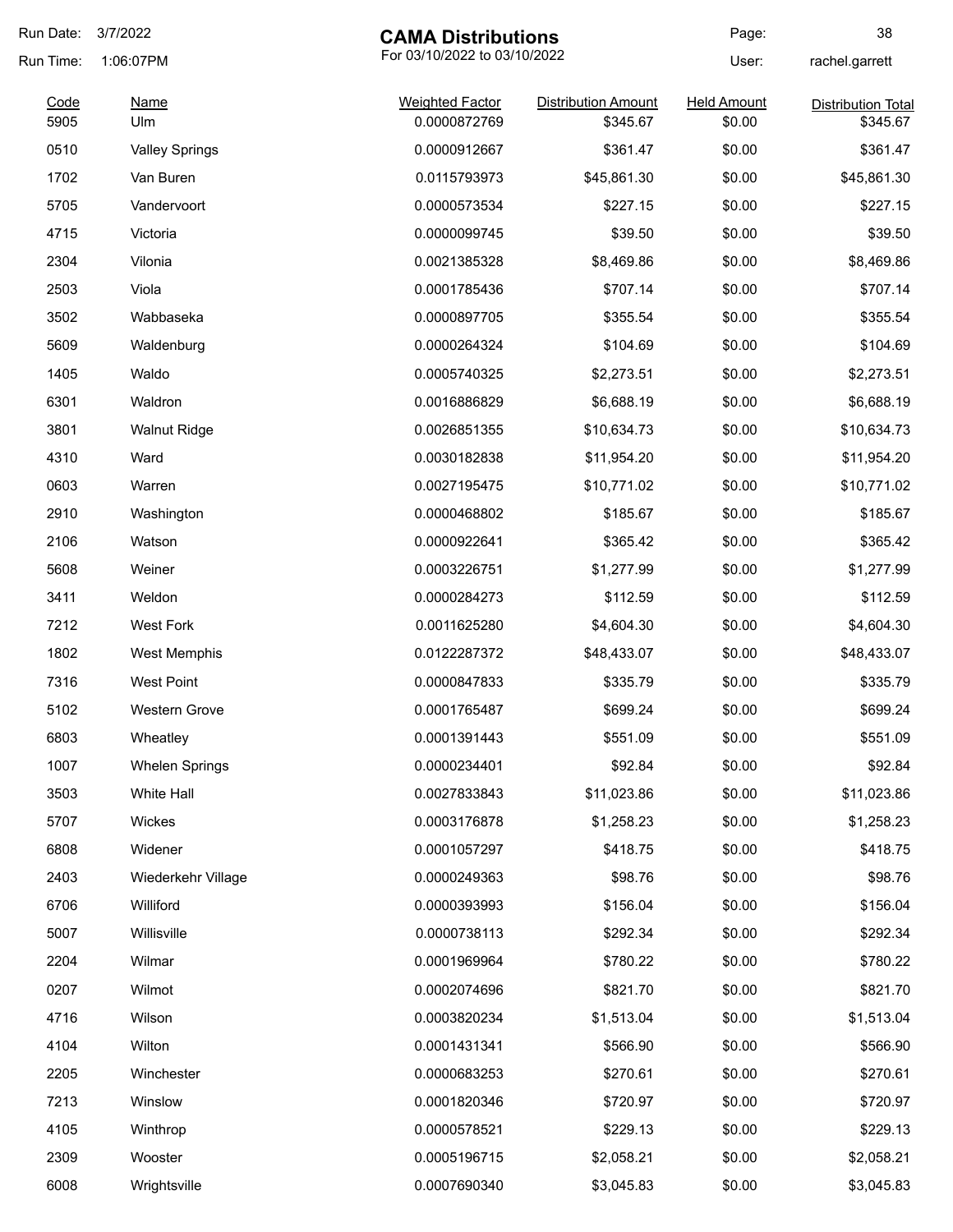| Run Date:    | 3/7/2022<br><b>CAMA Distributions</b>                          |                                        | Page:                                     | 39                           |                                          |
|--------------|----------------------------------------------------------------|----------------------------------------|-------------------------------------------|------------------------------|------------------------------------------|
| Run Time:    | 1:06:07PM                                                      | For 03/10/2022 to 03/10/2022           |                                           | User:                        | rachel.garrett                           |
| Code<br>1904 | Name<br>Wynne                                                  | <b>Weighted Factor</b><br>0.0041463997 | <b>Distribution Amount</b><br>\$16,422.21 | <b>Held Amount</b><br>\$0.00 | <b>Distribution Total</b><br>\$16,422.21 |
| 4505         | Yellville                                                      | 0.0005874981                           | \$2,326.72                                | \$0.00                       | \$2,326.72                               |
| 0511         | Zinc                                                           | 0.0000458827                           | \$181.72                                  | \$0.00                       | \$181.72                                 |
|              | Total for MLM0200 - Municipal Four Lane                        | 1.0000000024                           | \$3,960,246.79                            | \$0.00                       | \$3,960,246.79                           |
|              | Llinhway Canatruatian<br>MLM0200 - Municipal Highway Severance |                                        |                                           |                              |                                          |
| 5301         | Adona                                                          | 0.0000743100                           | \$61.31                                   | \$0.00                       | \$61.31                                  |
| 6207         | Alexander                                                      | 0.0016881842                           | \$1,392.85                                | \$0.00                       | \$1,392.85                               |
| 3802         | Alicia                                                         | 0.0000713177                           | \$58.84                                   | \$0.00                       | \$58.84                                  |
| 1701         | Alma                                                           | 0.0029050732                           | \$2,396.85                                | \$0.00                       | \$2,396.85                               |
| 0105         | Almyra                                                         | 0.0001276736                           | \$105.34                                  | \$0.00                       | \$105.34                                 |
| 0502         | Alpena                                                         | 0.0001865232                           | \$153.89                                  | \$0.00                       | \$153.89                                 |
| 3505         | Altheimer                                                      | 0.0003471126                           | \$286.39                                  | \$0.00                       | \$286.39                                 |
| 2404         | Altus                                                          | 0.0003316521                           | \$273.63                                  | \$0.00                       | \$273.63                                 |
| 3404         | Amagon                                                         | 0.0000344120                           | \$28.39                                   | \$0.00                       | \$28.39                                  |
| 1004         | Amity                                                          | 0.0003396317                           | \$280.22                                  | \$0.00                       | \$280.22                                 |
| 1812         | Anthonyville                                                   | 0.0000673279                           | \$55.55                                   | \$0.00                       | \$55.55                                  |
| 5501         | Antoine                                                        | 0.0000563559                           | \$46.50                                   | \$0.00                       | \$46.50                                  |
| 1002         | Arkadelphia                                                    | 0.0051767656                           | \$4,271.13                                | \$0.00                       | \$4,271.13                               |
| 2102         | <b>Arkansas City</b>                                           | 0.0001875206                           | \$154.72                                  | \$0.00                       | \$154.72                                 |
| 6702         | Ash Flat                                                       | 0.0005670503                           | \$467.85                                  | \$0.00                       | \$467.85                                 |
| 4101         | Ashdown                                                        | 0.0021250673                           | \$1,753.30                                | \$0.00                       | \$1,753.30                               |
| 5802         | Atkins                                                         | 0.0014258548                           | \$1,176.41                                | \$0.00                       | \$1,176.41                               |
| 3902         | Aubrey                                                         | 0.0000538623                           | \$44.44                                   | \$0.00                       | \$44.44                                  |
| 7402         | Augusta                                                        | 0.0009964526                           | \$822.13                                  | \$0.00                       | \$822.13                                 |
| 4302         | Austin                                                         | 0.0017255885                           | \$1,423.71                                | \$0.00                       | \$1,423.71                               |
| 0413         | Avoca                                                          | 0.0002428791                           | \$200.39                                  | \$0.00                       | \$200.39                                 |
| 7317         | <b>Bald Knob</b>                                               | 0.0012577845                           | \$1,037.75                                | \$0.00                       | \$1,037.75                               |
| 0601         | <b>Banks</b>                                                   | 0.0000433891                           | \$35.80                                   | \$0.00                       | \$35.80                                  |
| 6504         | <b>Barling</b>                                                 | 0.0023849030                           | \$1,967.68                                | \$0.00                       | \$1,967.68                               |
| 4703         | <b>Bassett</b>                                                 | 0.0000618419                           | \$51.02                                   | \$0.00                       | \$51.02                                  |
| 3201         | <b>Batesville</b>                                              | 0.0055812316                           | \$4,604.84                                | \$0.00                       | \$4,604.84                               |
| 6204         | <b>Bauxite</b>                                                 | 0.0003136980                           | \$258.82                                  | \$0.00                       | \$258.82                                 |
| 1601         | Bay                                                            | 0.0009356081                           | \$771.93                                  | \$0.00                       | \$771.93                                 |
| 5204         | Bearden                                                        | 0.0003870106                           | \$319.31                                  | \$0.00                       | \$319.31                                 |
| 0804         | Beaver                                                         | 0.0000334146                           | \$27.57                                   | \$0.00                       | \$27.57                                  |
| 7302         | Beebe                                                          | 0.0042077429                           | \$3,471.63                                | \$0.00                       | \$3,471.63                               |
| 3405         | Beedeville                                                     | 0.0000418929                           | \$34.56                                   | \$0.00                       | \$34.56                                  |
| 0423         | <b>Bella Vista</b>                                             | 0.0150136177                           | \$12,387.11                               | \$0.00                       | \$12,387.11                              |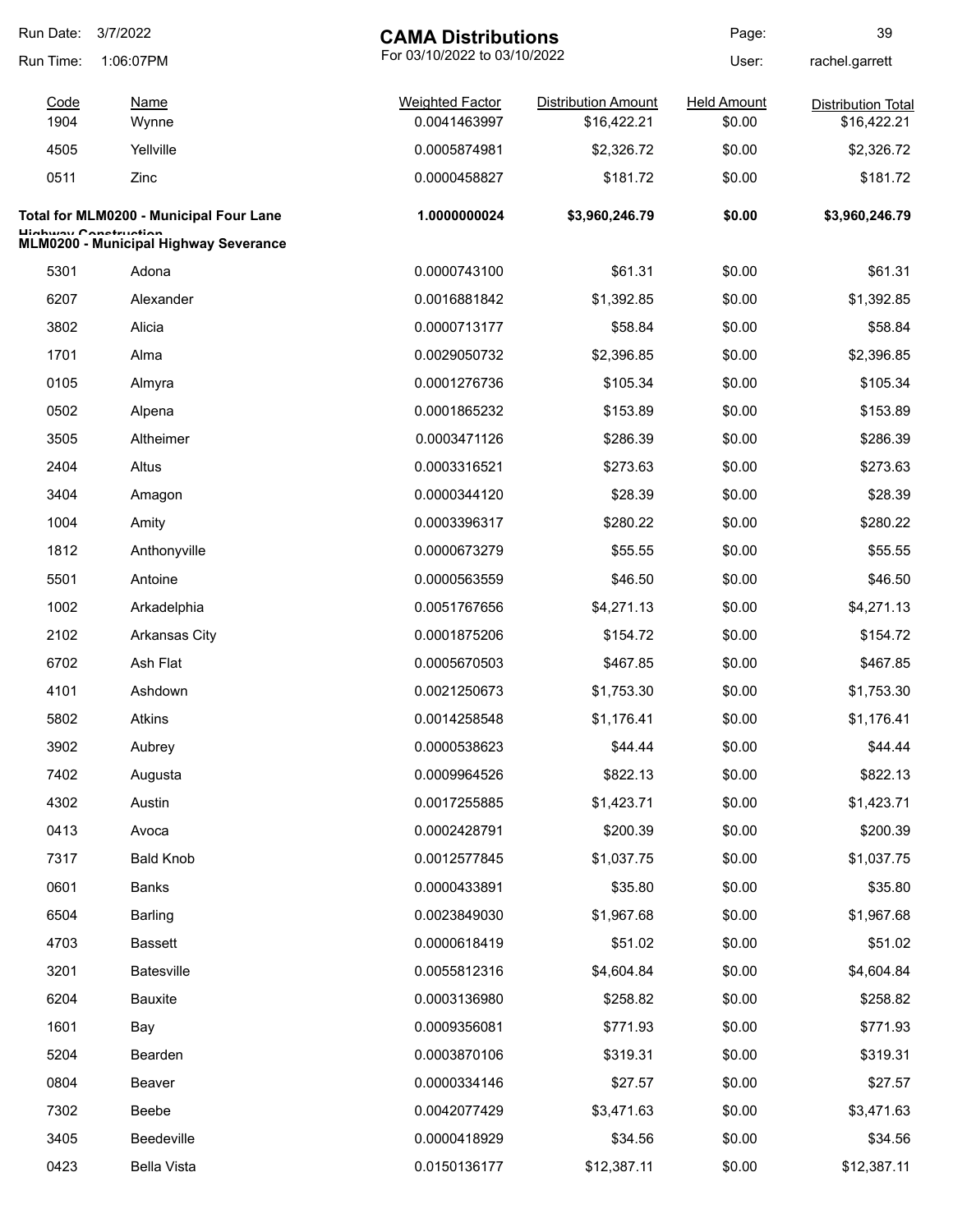| Run Date:    | 3/7/2022<br><b>CAMA Distributions</b>     |                                        | Page:                                  | 40                           |                           |
|--------------|-------------------------------------------|----------------------------------------|----------------------------------------|------------------------------|---------------------------|
| Run Time:    | For 03/10/2022 to 03/10/2022<br>1:06:07PM |                                        |                                        | User:                        | rachel.garrett            |
| Code<br>0503 | <b>Name</b><br>Bellefonte                 | <b>Weighted Factor</b><br>0.0002049760 | <b>Distribution Amount</b><br>\$169.12 | <b>Held Amount</b><br>\$0.00 | <b>Distribution Total</b> |
| 7506         | <b>Belleville</b>                         | 0.0001556022                           | \$128.38                               | \$0.00                       | \$169.12<br>\$128.38      |
|              | <b>Ben Lomond</b>                         |                                        | \$57.61                                | \$0.00                       | \$57.61                   |
| 6602<br>6203 |                                           | 0.0000698215                           | \$14,407.46                            | \$0.00                       |                           |
|              | Benton                                    | 0.0174623575                           |                                        |                              | \$14,407.46               |
| 0403         | Bentonville                               | 0.0270129414                           | \$22,287.24                            | \$0.00                       | \$22,287.24               |
| 0504         | Bergman                                   | 0.0002124569                           | \$175.29                               | \$0.00                       | \$175.29                  |
| 0802         | Berryville                                | 0.0028337555                           | \$2,338.01                             | \$0.00                       | \$2,338.01                |
| 0306         | <b>Big Flat</b>                           | 0.0000438878                           | \$36.21                                | \$0.00                       | \$36.21                   |
| 5302         | <b>Bigelow</b>                            | 0.0001755512                           | \$144.84                               | \$0.00                       | \$144.84                  |
| 6101         | <b>Biggers</b>                            | 0.0001521111                           | \$125.50                               | \$0.00                       | \$125.50                  |
| 4704         | Birdsong                                  | 0.0000159592                           | \$13.17                                | \$0.00                       | \$13.17                   |
| 5902         | <b>Biscoe</b>                             | 0.0001521111                           | \$125.50                               | \$0.00                       | \$125.50                  |
| 1602         | <b>Black Oak</b>                          | 0.0001162029                           | \$95.87                                | \$0.00                       | \$95.87                   |
| 3803         | <b>Black Rock</b>                         | 0.0002942478                           | \$242.77                               | \$0.00                       | \$242.77                  |
| 4901         | <b>Black Springs</b>                      | 0.0000478776                           | \$39.50                                | \$0.00                       | \$39.50                   |
| 2902         | <b>Blevins</b>                            | 0.0001436328                           | \$118.51                               | \$0.00                       | \$118.51                  |
| 0805         | <b>Blue Eye</b>                           | 0.0000229414                           | \$18.93                                | \$0.00                       | \$18.93                   |
| 4201         | <b>Blue Mountain</b>                      | 0.0000438878                           | \$36.21                                | \$0.00                       | \$36.21                   |
| 5002         | <b>Bluff City</b>                         | 0.0000588496                           | \$48.55                                | \$0.00                       | \$48.55                   |
| 4705         | Blytheville                               | 0.0066859075                           | \$5,516.26                             | \$0.00                       | \$5,516.26                |
| 5003         | <b>Bodcaw</b>                             | 0.0000603457                           | \$49.79                                | \$0.00                       | \$49.79                   |
| 6506         | Bonanza                                   | 0.0002927516                           | \$241.54                               | \$0.00                       | \$241.54                  |
| 1603         | Bono                                      | 0.0012014285                           | \$991.25                               | \$0.00                       | \$991.25                  |
| 4210         | Booneville                                | 0.0018996436                           | \$1,567.32                             | \$0.00                       | \$1,567.32                |
| 7303         | <b>Bradford</b>                           | 0.0003381356                           | \$278.98                               | \$0.00                       | \$278.98                  |
| 3701         | <b>Bradley</b>                            | 0.0002019836                           | \$166.65                               | \$0.00                       | \$166.65                  |
| 2402         | <b>Branch</b>                             | 0.0001476226                           | \$121.80                               | \$0.00                       | \$121.80                  |
| 0309         | <b>Briarcliff</b>                         | 0.0001176991                           | \$97.11                                | \$0.00                       | \$97.11                   |
| 4802         | <b>Brinkley</b>                           | 0.0013465575                           | \$1,110.99                             | \$0.00                       | \$1,110.99                |
| 1604         | <b>Brookland</b>                          | 0.0020268184                           | \$1,672.24                             | \$0.00                       | \$1,672.24                |
| 6201         | <b>Bryant</b>                             | 0.0103051549                           | \$8,502.35                             | \$0.00                       | \$8,502.35                |
| 3703         | <b>Buckner</b>                            | 0.0000822896                           | \$67.89                                | \$0.00                       | \$67.89                   |
|              | <b>Bull Shoals</b>                        |                                        |                                        |                              |                           |
| 4501         |                                           | 0.0009735112                           | \$803.20                               | \$0.00                       | \$803.20                  |
| 4706         | <b>Burdette</b>                           | 0.0000698215                           | \$57.61                                | \$0.00                       | \$57.61                   |
| 4311         | Cabot                                     | 0.0132506248                           | \$10,932.53                            | \$0.00                       | \$10,932.53               |
| 1001         | Caddo Valley                              | 0.0002967414                           | \$244.83                               | \$0.00                       | \$244.83                  |
| 6806         | Caldwell                                  | 0.0002249250                           | \$185.58                               | \$0.00                       | \$185.58                  |
| 5004         | Cale                                      | 0.0000364069                           | \$30.04                                | \$0.00                       | \$30.04                   |
| 3303         | Calico Rock                               | 0.0004428678                           | \$365.39                               | \$0.00                       | \$365.39                  |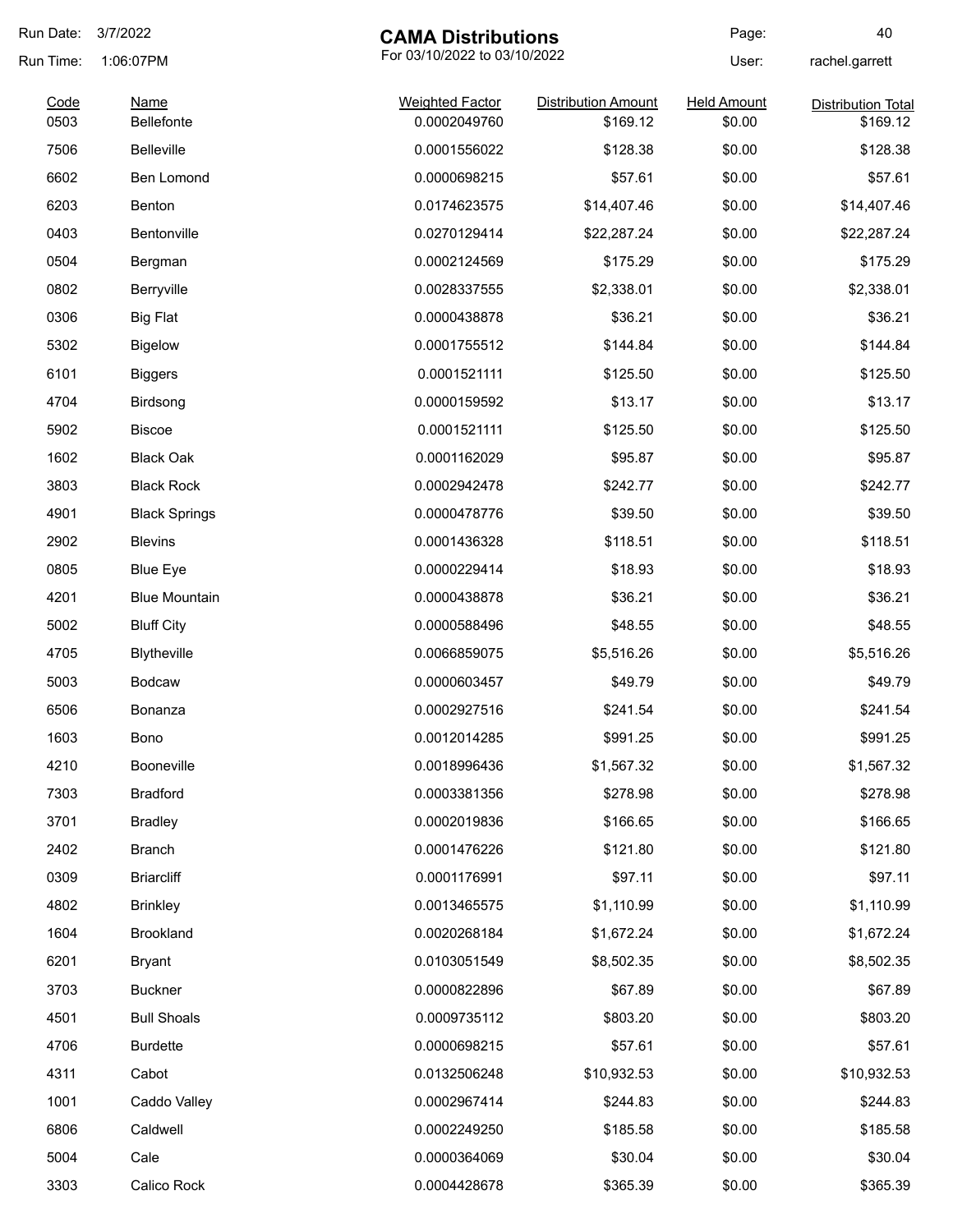| Run Date:    | 3/7/2022                | <b>CAMA Distributions</b>              |                                        | Page:                        | 41                                    |
|--------------|-------------------------|----------------------------------------|----------------------------------------|------------------------------|---------------------------------------|
| Run Time:    | 1:06:07PM               | For 03/10/2022 to 03/10/2022           |                                        | User:                        | rachel.garrett                        |
| Code<br>7001 | <b>Name</b><br>Calion   | <b>Weighted Factor</b><br>0.0002139530 | <b>Distribution Amount</b><br>\$176.52 | <b>Held Amount</b><br>\$0.00 | <b>Distribution Total</b><br>\$176.52 |
| 5201         | Camden                  | 0.0052924698                           | \$4,366.59                             | \$0.00                       | \$4,366.59                            |
| 6003         | Cammack Village         | 0.0003880081                           | \$320.13                               | \$0.00                       | \$320.13                              |
| 3406         | <b>Campbell Station</b> | 0.0001157042                           | \$95.46                                | \$0.00                       | \$95.46                               |
| 1605         | Caraway                 | 0.0005650554                           | \$466.20                               | \$0.00                       | \$466.20                              |
| 4304         | Carlisle                | 0.0010139079                           | \$836.53                               | \$0.00                       | \$836.53                              |
| 2003         | Carthage                | 0.0001107170                           | \$91.35                                | \$0.00                       | \$91.35                               |
| 5303         | Casa                    | 0.0000598470                           | \$49.38                                | \$0.00                       | \$49.38                               |
| 1606         | Cash                    | 0.0001396430                           | \$115.21                               | \$0.00                       | \$115.21                              |
| 4203         | Caulksville             | 0.0000768037                           | \$63.37                                | \$0.00                       | \$63.37                               |
| 6703         | Cave City               | 0.0009585495                           | \$790.86                               | \$0.00                       | \$790.86                              |
| 0411         | Cave Springs            | 0.0027404939                           | \$2,261.07                             | \$0.00                       | \$2,261.07                            |
| 1710         | Cedarville              | 0.0007101844                           | \$585.94                               | \$0.00                       | \$585.94                              |
| 0409         | Centerton               | 0.0088733154                           | \$7,321.00                             | \$0.00                       | \$7,321.00                            |
| 6507         | <b>Central City</b>     | 0.0002299122                           | \$189.69                               | \$0.00                       | \$189.69                              |
| 2405         | Charleston              | 0.0012907003                           | \$1,064.90                             | \$0.00                       | \$1,064.90                            |
| 6708         | <b>Cherokee Village</b> | 0.0023839055                           | \$1,966.86                             | \$0.00                       | \$1,966.86                            |
| 1901         | <b>Cherry Valley</b>    | 0.0002867669                           | \$236.60                               | \$0.00                       | \$236.60                              |
| 1708         | Chester                 | 0.0000718164                           | \$59.25                                | \$0.00                       | \$59.25                               |
| 5205         | Chidester               | 0.0001261774                           | \$104.10                               | \$0.00                       | \$104.10                              |
| 4801         | Clarendon               | 0.0007610544                           | \$627.91                               | \$0.00                       | \$627.91                              |
| 1813         | Clarkedale              | 0.0001675716                           | \$138.26                               | \$0.00                       | \$138.26                              |
| 3601         | Clarksville             | 0.0046785393                           | \$3,860.07                             | \$0.00                       | \$3,860.07                            |
| 7103         | Clinton                 | 0.0012513010                           | \$1,032.40                             | \$0.00                       | \$1,032.40                            |
| 3602         | Coal Hill               | 0.0004089545                           | \$337.41                               | \$0.00                       | \$337.41                              |
| 6807         | Colt                    | 0.0001461264                           | \$120.56                               | \$0.00                       | \$120.56                              |
| 1201         | Concord                 | 0.0000947578                           | \$78.18                                | \$0.00                       | \$78.18                               |
| 2301         | Conway                  | 0.0319852298                           | \$26,389.67                            | \$0.00                       | \$26,389.67                           |
| 1101         | Corning                 | 0.0016093856                           | \$1,327.84                             | \$0.00                       | \$1,327.84                            |
| 0302         | Cotter                  | 0.0004418704                           | \$364.57                               | \$0.00                       | \$364.57                              |
| 7401         | <b>Cotton Plant</b>     | 0.0002638255                           | \$217.67                               | \$0.00                       | \$217.67                              |
| 5702         | Cove                    | 0.0001590933                           | \$131.26                               | \$0.00                       | \$131.26                              |
| 4305         | Coy                     | 0.0000433891                           | \$35.80                                | \$0.00                       | \$35.80                               |
| 1804         | Crawfordsville          | 0.0002304110                           | \$190.10                               | \$0.00                       | \$190.10                              |
| 0201         | Crossett                | 0.0024048520                           | \$1,984.14                             | \$0.00                       | \$1,984.14                            |
| 3203         | Cushman                 | 0.0002159479                           | \$178.17                               | \$0.00                       | \$178.17                              |
| 5502         | Daisy                   | 0.0000438878                           | \$36.21                                | \$0.00                       | \$36.21                               |
| 7102         | Damascus                | 0.0001905130                           | \$157.18                               | \$0.00                       | \$157.18                              |
| 7504         | Danville                | 0.0010114143                           | \$834.48                               | \$0.00                       | \$834.48                              |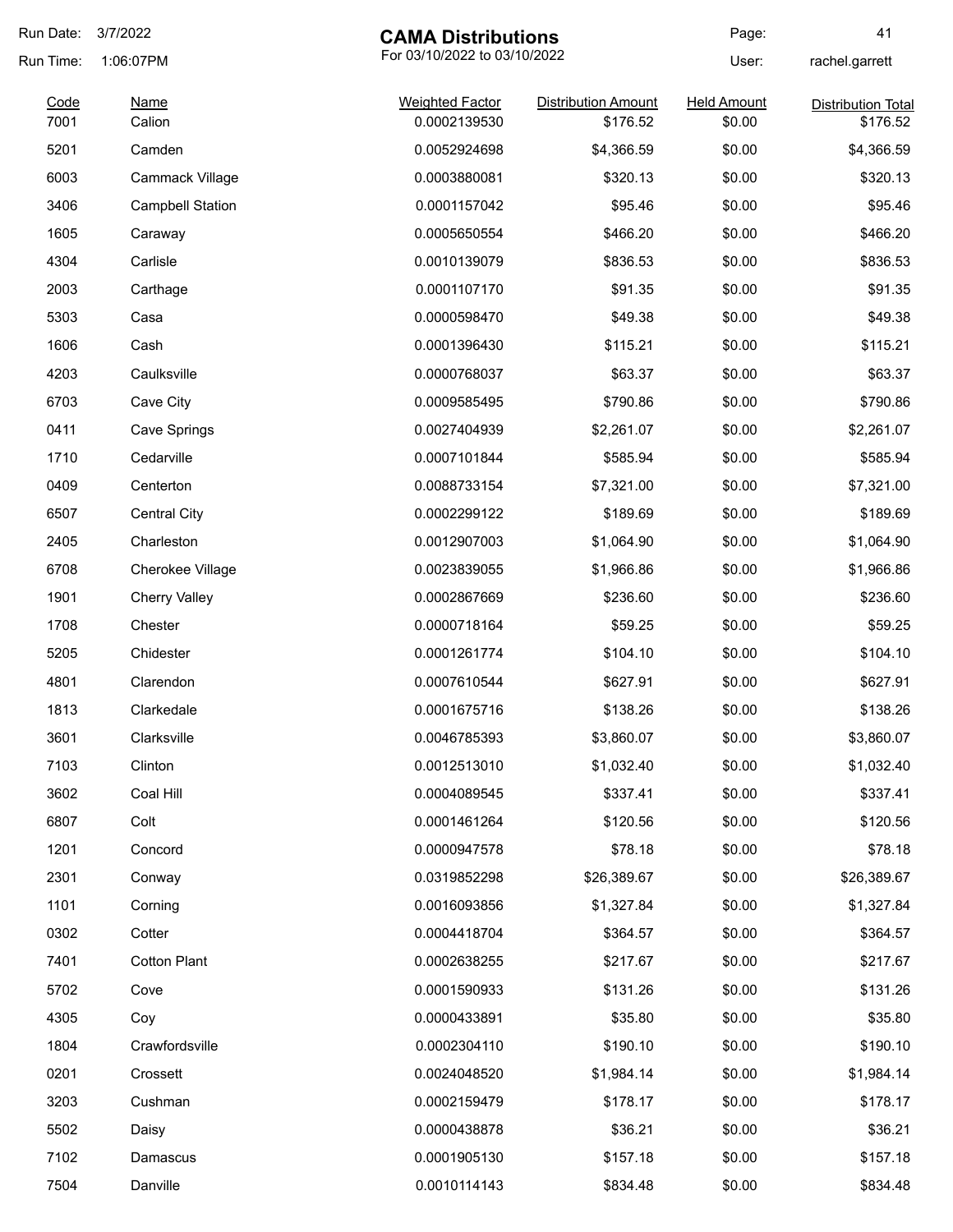| Run Date:    | 3/7/2022                  | <b>CAMA Distributions</b>              |                                          | Page:                        | 42                                      |
|--------------|---------------------------|----------------------------------------|------------------------------------------|------------------------------|-----------------------------------------|
| Run Time:    | 1:06:07PM                 | For 03/10/2022 to 03/10/2022           |                                          | User:                        | rachel.garrett                          |
| Code<br>7502 | <b>Name</b><br>Dardanelle | <b>Weighted Factor</b><br>0.0022527409 | <b>Distribution Amount</b><br>\$1,858.64 | <b>Held Amount</b><br>\$0.00 | <b>Distribution Total</b><br>\$1,858.64 |
| 1104         | Datto                     | 0.0000324171                           | \$26.75                                  | \$0.00                       | \$26.75                                 |
| 0405         | Decatur                   | 0.0008842394                           | \$729.55                                 | \$0.00                       | \$729.55                                |
| 2801         | Delaplaine                | 0.0000319184                           | \$26.33                                  | \$0.00                       | \$26.33                                 |
| 5503         | Delight                   | 0.0001436328                           | \$118.51                                 | \$0.00                       | \$118.51                                |
| 4707         | Dell                      | 0.0000967527                           | \$79.83                                  | \$0.00                       | \$79.83                                 |
| 2406         | Denning                   | 0.0000997450                           | \$82.30                                  | \$0.00                       | \$82.30                                 |
| 6601         | DeQueen                   | 0.0030447162                           | \$2,512.07                               | \$0.00                       | \$2,512.07                              |
| 0903         | Dermott                   | 0.0010079232                           | \$831.60                                 | \$0.00                       | \$831.60                                |
| 5903         | Des Arc                   | 0.0009500711                           | \$783.86                                 | \$0.00                       | \$783.86                                |
| 5904         | DeValls Bluff             | 0.0002593370                           | \$213.97                                 | \$0.00                       | \$213.97                                |
| 0102         | <b>DeWitt</b>             | 0.0015241036                           | \$1,257.47                               | \$0.00                       | \$1,257.47                              |
| 0515         | Diamond City              | 0.0003775348                           | \$311.49                                 | \$0.00                       | \$311.49                                |
| 3407         | Diaz                      | 0.0006104394                           | \$503.65                                 | \$0.00                       | \$503.65                                |
| 3102         | <b>Dierks</b>             | 0.0004568321                           | \$376.91                                 | \$0.00                       | \$376.91                                |
| 3004         | Donaldson                 | 0.0001371494                           | \$113.16                                 | \$0.00                       | \$113.16                                |
| 5803         | Dover                     | 0.0006667953                           | \$550.14                                 | \$0.00                       | \$550.14                                |
| 2103         | Dumas                     | 0.0019953988                           | \$1,646.32                               | \$0.00                       | \$1,646.32                              |
| 1707         | Dyer                      | 0.0003850157                           | \$317.66                                 | \$0.00                       | \$317.66                                |
| 4708         | <b>Dyess</b>              | 0.0001690678                           | \$139.49                                 | \$0.00                       | \$139.49                                |
| 1803         | Earle                     | 0.0009131655                           | \$753.41                                 | \$0.00                       | \$753.41                                |
| 5203         | East Camden               | 0.0003979826                           | \$328.36                                 | \$0.00                       | \$328.36                                |
| 1805         | Edmondson                 | 0.0001211902                           | \$99.99                                  | \$0.00                       | \$99.99                                 |
| 1607         | Egypt                     | 0.0000563559                           | \$46.50                                  | \$0.00                       | \$46.50                                 |
| 7002         | El Dorado                 | 0.0088553613                           | \$7,306.19                               | \$0.00                       | \$7,306.19                              |
| 5401         | Elaine                    | 0.0002538510                           | \$209.44                                 | \$0.00                       | \$209.44                                |
| 7202         | <b>Elkins</b>             | 0.0017964075                           | \$1,482.14                               | \$0.00                       | \$1,482.14                              |
| 7203         | Elm Springs               | 0.0011774897                           | \$971.50                                 | \$0.00                       | \$971.50                                |
| 1401         | Emerson                   | 0.0001461264                           | \$120.56                                 | \$0.00                       | \$120.56                                |
| 5005         | Emmet                     | 0.0002069709                           | \$170.76                                 | \$0.00                       | \$170.76                                |
| 4306         | England                   | 0.0012353418                           | \$1,019.23                               | \$0.00                       | \$1,019.23                              |
| 2306         | Enola                     | 0.0001585946                           | \$130.85                                 | \$0.00                       | \$130.85                                |
| 4717         | Etowah                    | 0.0001266762                           | \$104.52                                 | \$0.00                       | \$104.52                                |
| 0902         | Eudora                    | 0.0008617968                           | \$711.03                                 | \$0.00                       | \$711.03                                |
| 0801         | Eureka Springs            | 0.0010802384                           | \$891.26                                 | \$0.00                       | \$891.26                                |
| 6704         | <b>Evening Shade</b>      | 0.0002094645                           | \$172.82                                 | \$0.00                       | \$172.82                                |
| 0506         | Everton                   | 0.0000518674                           | \$42.79                                  | \$0.00                       | \$42.79                                 |
| 7104         | <b>Fairfield Bay</b>      | 0.0010513123                           | \$867.39                                 | \$0.00                       | \$867.39                                |
| 4806         | Fargo                     | 0.0000284273                           | \$23.45                                  | \$0.00                       | \$23.45                                 |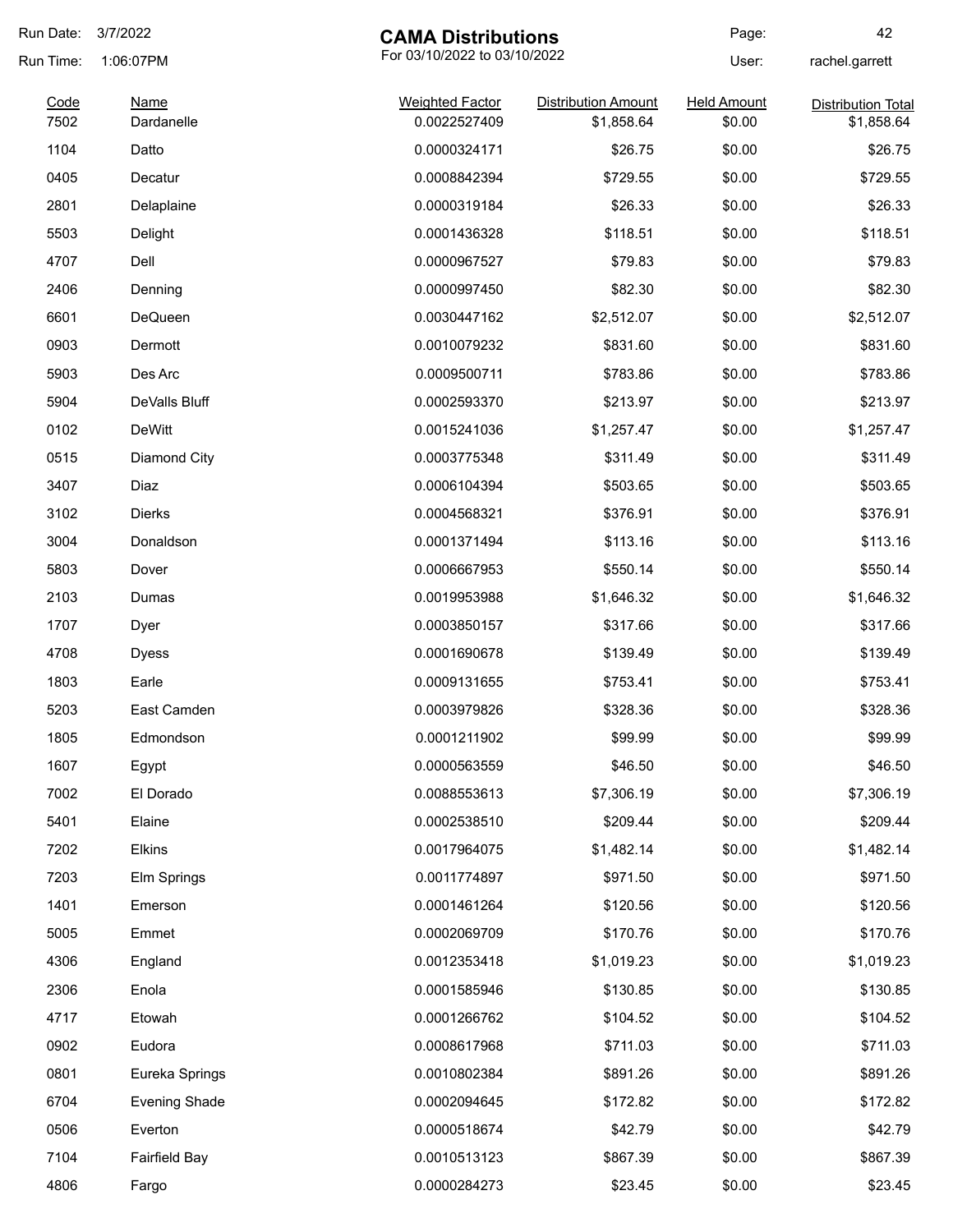| Run Date:    | 3/7/2022                  | <b>CAMA Distributions</b>              |                                          | Page:                        | 43                                      |
|--------------|---------------------------|----------------------------------------|------------------------------------------|------------------------------|-----------------------------------------|
| Run Time:    | 1:06:07PM                 | For 03/10/2022 to 03/10/2022           |                                          | User:                        | rachel.garrett                          |
| Code<br>7216 | <b>Name</b><br>Farmington | <b>Weighted Factor</b><br>0.0037823305 | <b>Distribution Amount</b><br>\$3,120.64 | <b>Held Amount</b><br>\$0.00 | <b>Distribution Total</b><br>\$3,120.64 |
| 7214         | Fayetteville              | 0.0468547159                           | \$38,657.86                              | \$0.00                       | \$38,657.86                             |
| 7003         | Felsenthal                | 0.0000423916                           | \$34.98                                  | \$0.00                       | \$34.98                                 |
| 6902         | <b>Fifty Six</b>          | 0.0000787986                           | \$65.01                                  | \$0.00                       | \$65.01                                 |
| 5602         | Fisher                    | 0.0000897705                           | \$74.07                                  | \$0.00                       | \$74.07                                 |
| 4502         | Flippin                   | 0.0006707851                           | \$553.44                                 | \$0.00                       | \$553.44                                |
| 2002         | Fordyce                   | 0.0016936701                           | \$1,397.38                               | \$0.00                       | \$1,397.38                              |
| 4107         | Foreman                   | 0.0004872543                           | \$402.01                                 | \$0.00                       | \$402.01                                |
| 6802         | <b>Forrest City</b>       | 0.0064909060                           | \$5,355.37                               | \$0.00                       | \$5,355.37                              |
| 6501         | Fort Smith                | 0.0444573448                           | \$36,679.89                              | \$0.00                       | \$36,679.89                             |
| 4602         | Fouke                     | 0.0004029698                           | \$332.47                                 | \$0.00                       | \$332.47                                |
| 0202         | Fountain Hill             | 0.0000538623                           | \$44.44                                  | \$0.00                       | \$44.44                                 |
| 2605         | <b>Fountain Lake</b>      | 0.0002368944                           | \$195.45                                 | \$0.00                       | \$195.45                                |
| 5304         | Fourche                   | 0.0000279286                           | \$23.04                                  | \$0.00                       | \$23.04                                 |
| 3305         | Franklin                  | 0.0000952565                           | \$78.59                                  | \$0.00                       | \$78.59                                 |
| 3005         | Friendship                | 0.0000787986                           | \$65.01                                  | \$0.00                       | \$65.01                                 |
| 2904         | Fulton                    | 0.0000573534                           | \$47.32                                  | \$0.00                       | \$47.32                                 |
| 0414         | Garfield                  | 0.0002957439                           | \$244.01                                 | \$0.00                       | \$244.01                                |
| 4601         | Garland                   | 0.0000972514                           | \$80.24                                  | \$0.00                       | \$80.24                                 |
| 7306         | Garner                    | 0.0001052310                           | \$86.82                                  | \$0.00                       | \$86.82                                 |
| 0303         | Gassville                 | 0.0010827320                           | \$893.32                                 | \$0.00                       | \$893.32                                |
| 0415         | Gateway                   | 0.0002174441                           | \$179.40                                 | \$0.00                       | \$179.40                                |
| 0406         | Gentry                    | 0.0018901678                           | \$1,559.50                               | \$0.00                       | \$1,559.50                              |
| 7307         | Georgetown                | 0.0000403967                           | \$33.33                                  | \$0.00                       | \$33.33                                 |
| 6401         | Gilbert                   | 0.0000129669                           | \$10.70                                  | \$0.00                       | \$10.70                                 |
| 0104         | Gillett                   | 0.0002812809                           | \$232.07                                 | \$0.00                       | \$232.07                                |
| 6603         | Gillham                   | 0.0000782998                           | \$64.60                                  | \$0.00                       | \$64.60                                 |
| 1806         | Gilmore                   | 0.0000877756                           | \$0.00                                   | \$0.00                       | \$0.00                                  |
| 5504         | Glenwood                  | 0.0010313633                           | \$850.93                                 | \$0.00                       | \$850.93                                |
| 7205         | Goshen                    | 0.0010483200                           | \$864.92                                 | \$0.00                       | \$864.92                                |
| 4709         | Gosnell                   | 0.0014512898                           | \$1,197.40                               | \$0.00                       | \$1,197.40                              |
| 4002         | Gould                     | 0.0003306547                           | \$272.81                                 | \$0.00                       | \$272.81                                |
| 4003         | Grady                     | 0.0001521111                           | \$125.50                                 | \$0.00                       | \$125.50                                |
| 5703         | Grannis                   | 0.0002473676                           | \$204.09                                 | \$0.00                       | \$204.09                                |
| 0407         | Gravette                  | 0.0017689776                           | \$1,459.51                               | \$0.00                       | \$1,459.51                              |
| 0803         | Green Forest              | 0.0014822107                           | \$1,222.91                               | \$0.00                       | \$1,222.91                              |
| 2303         | Greenbrier                | 0.0028462236                           | \$2,348.30                               | \$0.00                       | \$2,348.30                              |
| 7206         | Greenland                 | 0.0006049534                           | \$499.12                                 | \$0.00                       | \$499.12                                |
| 1105         | Greenway                  | 0.0000867782                           | \$71.60                                  | \$0.00                       | \$71.60                                 |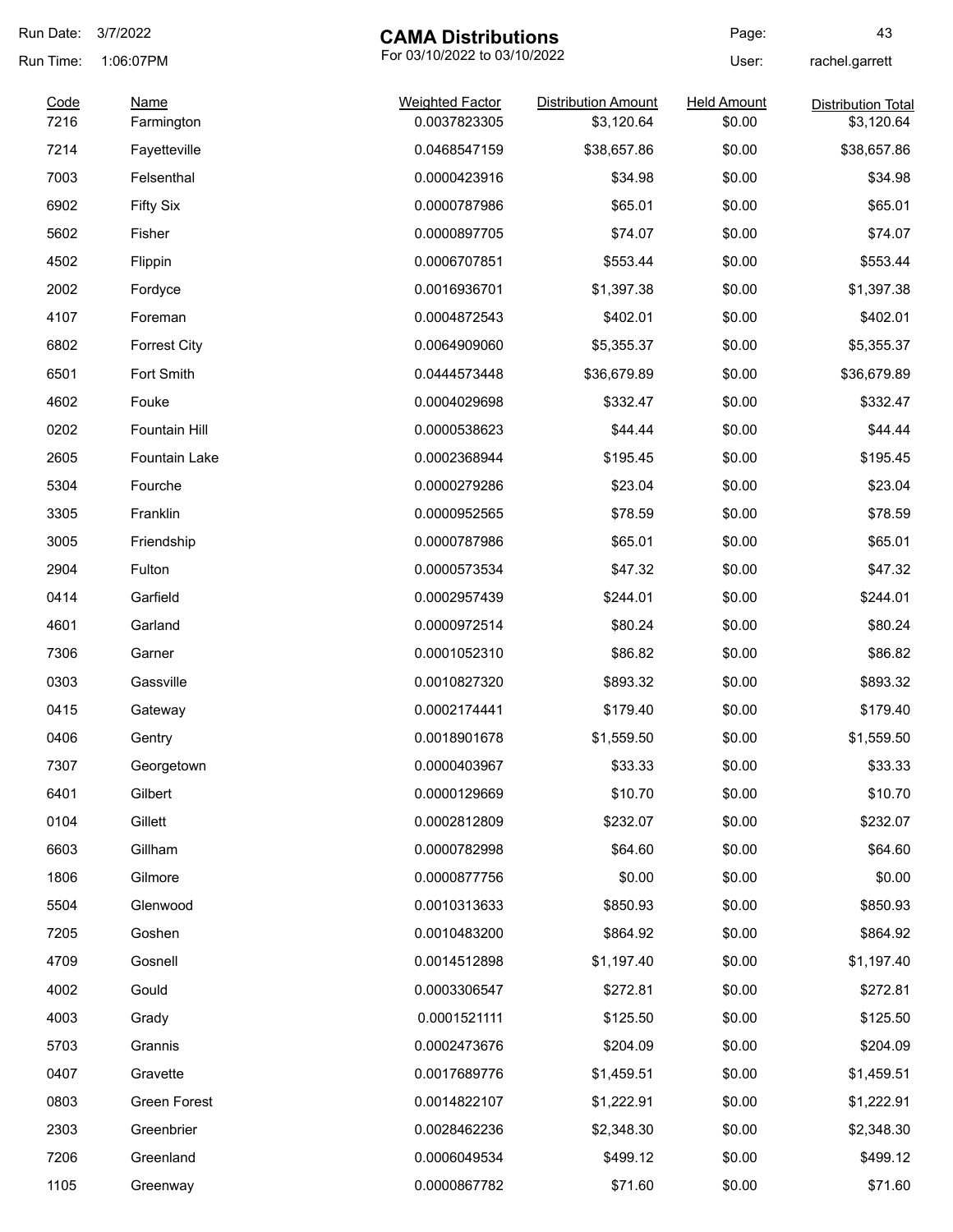| Run Date:    | 3/7/2022<br><b>CAMA Distributions</b> |                                        | Page:                        | 44                           |                                         |
|--------------|---------------------------------------|----------------------------------------|------------------------------|------------------------------|-----------------------------------------|
| Run Time:    | 1:06:07PM                             |                                        | For 03/10/2022 to 03/10/2022 |                              | rachel.garrett                          |
| Code<br>6505 | Name<br>Greenwood                     | <b>Weighted Factor</b><br>0.0047458672 | <b>Distribution Amount</b>   | <b>Held Amount</b><br>\$0.00 | <b>Distribution Total</b><br>\$3,915.62 |
| 1202         |                                       | 0.0004094532                           | \$3,915.62<br>\$337.82       | \$0.00                       | \$337.82                                |
|              | <b>Greers Ferry</b>                   |                                        |                              |                              |                                         |
| 7308         | Griffithville                         | 0.0000773024                           | \$63.78                      | \$0.00                       | \$63.78                                 |
| 3403         | Grubbs                                | 0.0001501162                           | \$123.85                     | \$0.00                       | \$123.85                                |
| 3307         | Guion                                 | 0.0000339133                           | \$27.98                      | \$0.00                       | \$27.98                                 |
| 1005         | <b>Gum Springs</b>                    | 0.0000453840                           | \$37.44                      | \$0.00                       | \$37.44                                 |
| 1003         | Gurdon                                | 0.0009176540                           | \$757.12                     | \$0.00                       | \$757.12                                |
| 2307         | Guy                                   | 0.0003750412                           | \$309.43                     | \$0.00                       | \$309.43                                |
| 6509         | Hackett                               | 0.0003910004                           | \$322.60                     | \$0.00                       | \$322.60                                |
| 0203         | Hamburg                               | 0.0012647666                           | \$1,043.51                   | \$0.00                       | \$1,043.51                              |
| 0701         | Hampton                               | 0.0005889942                           | \$485.95                     | \$0.00                       | \$485.95                                |
| 6701         | Hardy                                 | 0.0003705527                           | \$305.73                     | \$0.00                       | \$305.73                                |
| 0702         | Harrell                               | 0.0001047323                           | \$86.41                      | \$0.00                       | \$86.41                                 |
| 5603         | Harrisburg                            | 0.0011031797                           | \$910.19                     | \$0.00                       | \$910.19                                |
| 0512         | Harrison                              | 0.0065178371                           | \$5,377.59                   | \$0.00                       | \$5,377.59                              |
| 6510         | Hartford                              | 0.0002488638                           | \$205.33                     | \$0.00                       | \$205.33                                |
| 3603         | Hartman                               | 0.0002573421                           | \$212.32                     | \$0.00                       | \$212.32                                |
| 6205         | Haskell                               | 0.0019729561                           | \$1,627.80                   | \$0.00                       | \$1,627.80                              |
| 5704         | Hatfield                              | 0.0001720601                           | \$141.96                     | \$0.00                       | \$141.96                                |
| 7507         | Havana                                | 0.0001191953                           | \$98.34                      | \$0.00                       | \$98.34                                 |
| 3903         | Haynes                                | 0.0000608445                           | \$50.20                      | \$0.00                       | \$50.20                                 |
| 5901         | Hazen                                 | 0.0007386117                           | \$609.40                     | \$0.00                       | \$609.40                                |
| 1203         | <b>Heber Springs</b>                  | 0.0034756146                           | \$2,867.58                   | \$0.00                       | \$2,867.58                              |
| 5804         | Hector                                | 0.0002049760                           | \$169.12                     | \$0.00                       | \$169.12                                |
| 5407         | Helena-West Helena                    | 0.0047473634                           | \$3,916.85                   | \$0.00                       | \$3,916.85                              |
| 0602         | Hermitage                             | 0.0002618306                           | \$216.03                     | \$0.00                       | \$216.03                                |
| 1902         | <b>Hickory Ridge</b>                  | 0.0001137093                           | \$93.82                      | \$0.00                       | \$93.82                                 |
| 1204         | Higden                                | 0.0000568547                           | \$46.91                      | \$0.00                       | \$46.91                                 |
| 7309         | Higginson                             | 0.0003516011                           | \$290.09                     | \$0.00                       | \$290.09                                |
| 0416         | Highfill                              | 0.0007914766                           | \$653.01                     | \$0.00                       | \$653.01                                |
| 6709         | Highland                              | 0.0004897480                           | \$404.07                     | \$0.00                       | \$404.07                                |
| 4402         | Hindsville                            | 0.0000448853                           | \$37.03                      | \$0.00                       | \$37.03                                 |
| 0814         | Holiday Island                        | 0.0011964413                           | \$987.13                     | \$0.00                       | \$987.13                                |
| 2313         | Holland                               | 0.0002922529                           | \$241.13                     | \$0.00                       | \$241.13                                |
| 4803         | <b>Holly Grove</b>                    | 0.0002294135                           | \$189.28                     | \$0.00                       | \$189.28                                |
| 2901         | Hope                                  | 0.0044645863                           | \$3,683.54                   | \$0.00                       | \$3,683.54                              |
| 6604         | Horatio                               | 0.0004588270                           | \$378.56                     | \$0.00                       | \$378.56                                |
| 3301         | Horseshoe Bend                        | 0.0012168890                           | \$1,004.00                   | \$0.00                       | \$1,004.00                              |
| 1807         | Horseshoe Lake                        | 0.0001316634                           | \$108.63                     | \$0.00                       | \$108.63                                |
|              |                                       |                                        |                              |                              |                                         |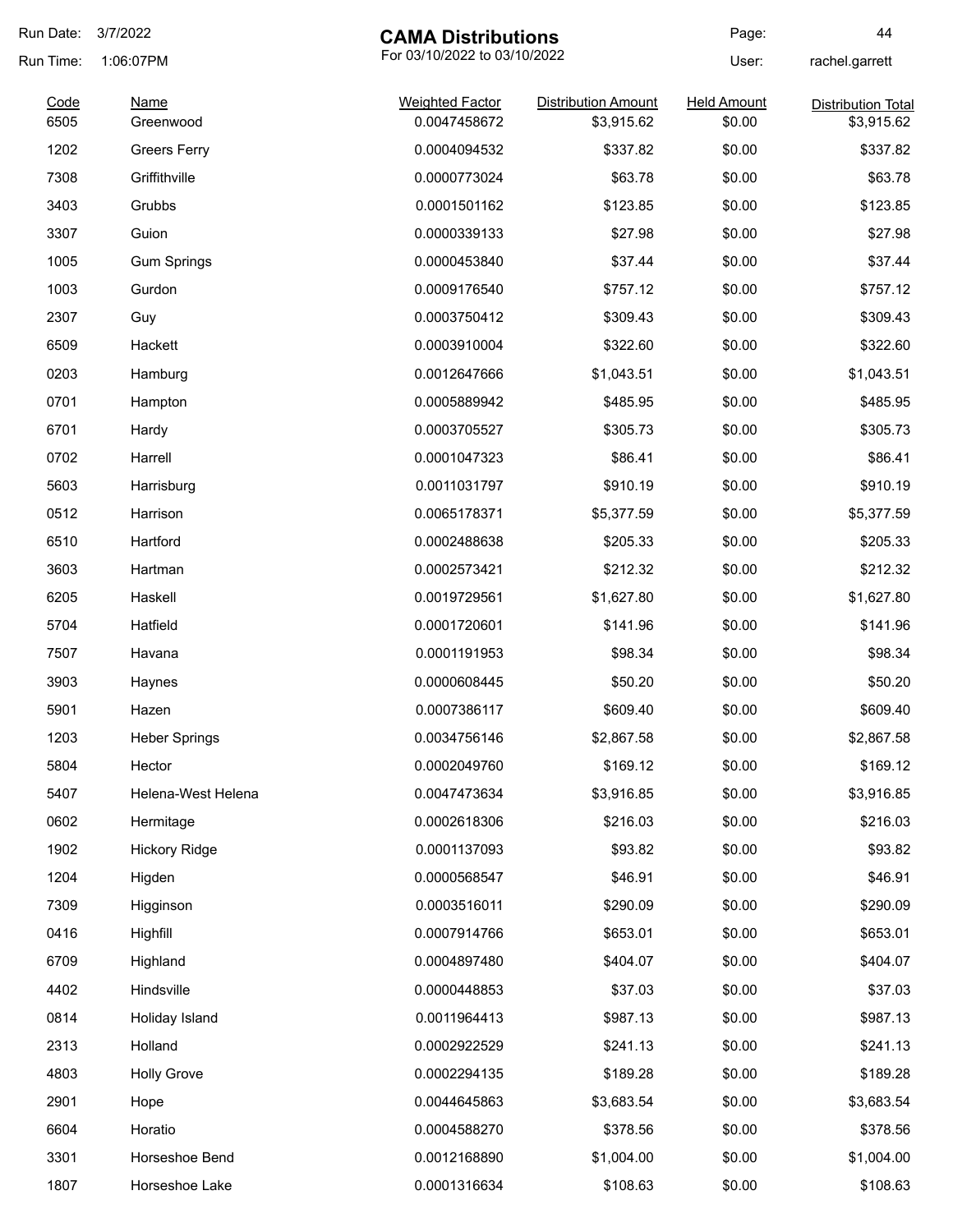| Run Date:    | 3/7/2022                          | <b>CAMA Distributions</b>              |                                           | Page:                        | 45                                       |
|--------------|-----------------------------------|----------------------------------------|-------------------------------------------|------------------------------|------------------------------------------|
| Run Time:    | 1:06:07PM                         | For 03/10/2022 to 03/10/2022           |                                           | User:                        | rachel.garrett                           |
| Code<br>2601 | <b>Name</b><br><b>Hot Springs</b> | <b>Weighted Factor</b><br>0.0189166396 | <b>Distribution Amount</b><br>\$15,607.32 | <b>Held Amount</b><br>\$0.00 | <b>Distribution Total</b><br>\$15,607.32 |
| 5305         | Houston                           | 0.0000713177                           | \$58.84                                   | \$0.00                       | \$58.84                                  |
| 3805         | Hoxie                             | 0.0012956876                           | \$1,069.02                                | \$0.00                       | \$1,069.02                               |
| 6801         | Hughes                            | 0.0005266536                           | \$434.52                                  | \$0.00                       | \$434.52                                 |
| 4307         | Humnoke                           | 0.0001092208                           | \$90.11                                   | \$0.00                       | \$90.11                                  |
| 0103         | Humphrey                          | 0.0002309097                           | \$190.51                                  | \$0.00                       | \$190.51                                 |
| 7403         | Hunter                            | 0.0000513687                           | \$42.38                                   | \$0.00                       | \$42.38                                  |
| 6502         | Huntington                        | 0.0002443753                           | \$201.62                                  | \$0.00                       | \$201.62                                 |
| 4401         | Huntsville                        | 0.0014358293                           | \$1,184.64                                | \$0.00                       | \$1,184.64                               |
| 7004         | Huttig                            | 0.0002234288                           | \$184.34                                  | \$0.00                       | \$184.34                                 |
| 3806         | Imboden                           | 0.0003191840                           | \$263.35                                  | \$0.00                       | \$263.35                                 |
| 3408         | Jacksonport                       | 0.0000748088                           | \$61.72                                   | \$0.00                       | \$61.72                                  |
| 6004         | Jacksonville                      | 0.0147009171                           | \$12,129.11                               | \$0.00                       | \$12,129.11                              |
| 5101         | Jasper                            | 0.0002728026                           | \$225.08                                  | \$0.00                       | \$225.08                                 |
| 1808         | Jennette                          | 0.0000588496                           | \$48.55                                   | \$0.00                       | \$48.55                                  |
| 1809         | Jericho                           | 0.0000488751                           | \$40.32                                   | \$0.00                       | \$40.32                                  |
| 7207         | Johnson                           | 0.0017998986                           | \$1,485.02                                | \$0.00                       | \$1,485.02                               |
| 4710         | Joiner                            | 0.0002483651                           | \$204.92                                  | \$0.00                       | \$204.92                                 |
| 1611         | Jonesboro                         | 0.0391878163                           | \$32,332.22                               | \$0.00                       | \$32,332.22                              |
| 7310         | Judsonia                          | 0.0009246362                           | \$762.88                                  | \$0.00                       | \$762.88                                 |
| 7005         | Junction City                     | 0.0002508587                           | \$206.97                                  | \$0.00                       | \$206.97                                 |
| 4702         | Keiser                            | 0.0003745425                           | \$309.02                                  | \$0.00                       | \$309.02                                 |
| 7305         | Kensett                           | 0.0006982150                           | \$576.07                                  | \$0.00                       | \$576.07                                 |
| 4308         | Keo                               | 0.0001032361                           | \$85.18                                   | \$0.00                       | \$85.18                                  |
| 1705         | Kibler                            | 0.0005012186                           | \$413.53                                  | \$0.00                       | \$413.53                                 |
| 1302         | Kingsland                         | 0.0001730576                           | \$142.78                                  | \$0.00                       | \$142.78                                 |
| 1106         | Knobel                            | 0.0000733126                           | \$60.49                                   | \$0.00                       | \$60.49                                  |
| 3604         | Knoxville                         | 0.0003291585                           | \$271.57                                  | \$0.00                       | \$271.57                                 |
| 2802         | Lafe                              | 0.0002084671                           | \$172.00                                  | \$0.00                       | \$172.00                                 |
| 3904         | LaGrange                          | 0.0000259337                           | \$21.40                                   | \$0.00                       | \$21.40                                  |
| 1609         | Lake City                         | 0.0011600344                           | \$957.10                                  | \$0.00                       | \$957.10                                 |
| 5403         | Lake View                         | 0.0001630831                           | \$134.55                                  | \$0.00                       | \$134.55                                 |
| 0901         | Lake Village                      | 0.0010298671                           | \$849.70                                  | \$0.00                       | \$849.70                                 |
| 0305         | Lakeview                          | 0.0003865119                           | \$318.89                                  | \$0.00                       | \$318.89                                 |
| 3605         | Lamar                             | 0.0008573083                           | \$707.33                                  | \$0.00                       | \$707.33                                 |
| 6511         | Lavaca                            | 0.0012218763                           | \$1,008.12                                | \$0.00                       | \$1,008.12                               |
| 4711         | Leachville                        | 0.0010169003                           | \$839.00                                  | \$0.00                       | \$839.00                                 |
| 0507         | Lead Hill                         | 0.0001366507                           | \$112.74                                  | \$0.00                       | \$112.74                                 |
| 2703         | Leola                             | 0.0002294135                           | \$189.28                                  | \$0.00                       | \$189.28                                 |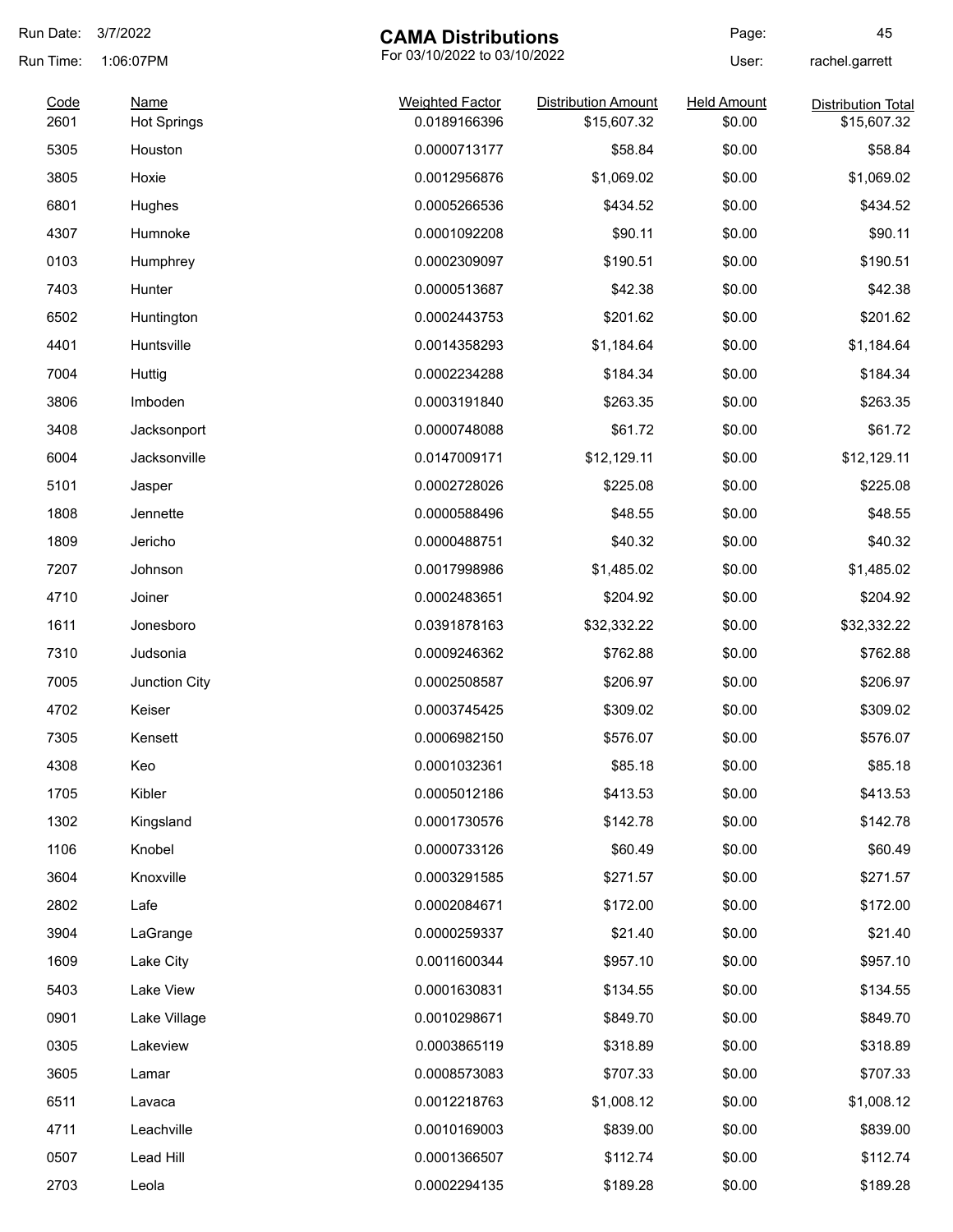| Run Date: | 3/7/2022<br><b>CAMA Distributions</b> |                              | Page:                      | 46                 |                           |
|-----------|---------------------------------------|------------------------------|----------------------------|--------------------|---------------------------|
| Run Time: | 1:06:07PM                             | For 03/10/2022 to 03/10/2022 |                            | User:              | rachel.garrett            |
| Code      | <b>Name</b>                           | <b>Weighted Factor</b>       | <b>Distribution Amount</b> | <b>Held Amount</b> | <b>Distribution Total</b> |
| 5601      | Lepanto                               | 0.0008637917                 | \$712.68                   | \$0.00             | \$712.68                  |
| 6402      | Leslie                                | 0.0001870219                 | \$154.30                   | \$0.00             | \$154.30                  |
| 7311      | Letona                                | 0.0001196940                 | \$98.75                    | \$0.00             | \$98.75                   |
| 3704      | Lewisville                            | 0.0004563334                 | \$376.50                   | \$0.00             | \$376.50                  |
| 5404      | Lexa                                  | 0.0001032361                 | \$85.18                    | \$0.00             | \$85.18                   |
| 7215      | Lincoln                               | 0.0011440752                 | \$943.93                   | \$0.00             | \$943.93                  |
| 0417      | <b>Little Flock</b>                   | 0.0015236049                 | \$1,257.06                 | \$0.00             | \$1,257.06                |
| 6005      | Little Rock                           | 0.1010371984                 | \$83,361.55                | \$0.00             | \$83,361.55               |
| 6605      | Lockesburg                            | 0.0002962427                 | \$244.42                   | \$0.00             | \$244.42                  |
| 5805      | London                                | 0.0004668066                 | \$385.14                   | \$0.00             | \$385.14                  |
| 4309      | Lonoke                                | 0.0021325481                 | \$1,759.48                 | \$0.00             | \$1,759.48                |
| 2602      | Lonsdale                              | 0.0000513687                 | \$42.38                    | \$0.00             | \$42.38                   |
| 5206      | Louann                                | 0.0000763049                 | \$62.96                    | \$0.00             | \$62.96                   |
| 0408      | Lowell                                | 0.0049069554                 | \$4,048.52                 | \$0.00             | \$4,048.52                |
| 4712      | Luxora                                | 0.0004697990                 | \$387.61                   | \$0.00             | \$387.61                  |
| 3807      | Lynn                                  | 0.0001286711                 | \$106.16                   | \$0.00             | \$106.16                  |
| 6805      | Madison                               | 0.0003785323                 | \$312.31                   | \$0.00             | \$312.31                  |
| 4204      | Magazine                              | 0.0003690565                 | \$304.49                   | \$0.00             | \$304.49                  |
| 3204      | Magness                               | 0.0001097195                 | \$90.52                    | \$0.00             | \$90.52                   |
| 1403      | Magnolia                              | 0.0055667686                 | \$4,592.91                 | \$0.00             | \$4,592.91                |
| 3001      | Malvern                               | 0.0054196447                 | \$4,471.52                 | \$0.00             | \$4,471.52                |
| 2501      | <b>Mammoth Spring</b>                 | 0.0004633155                 | \$382.26                   | \$0.00             | \$382.26                  |
| 4713      | Manila                                | 0.0018363055                 | \$1,515.06                 | \$0.00             | \$1,515.06                |
| 6503      | Mansfield                             | 0.0005251574                 | \$433.29                   | \$0.00             | \$433.29                  |
| 3901      | Marianna                              | 0.0017829419                 | \$1,471.03                 | \$0.00             | \$1,471.03                |
| 4714      | Marie                                 | 0.0000538623                 | \$44.44                    | \$0.00             | \$44.44                   |
| 1801      | Marion                                | 0.0068584663                 | \$5,658.63                 | \$0.00             | \$5,658.63                |
| 5604      | <b>Marked Tree</b>                    | 0.0011400854                 | \$940.64                   | \$0.00             | \$940.64                  |
| 2803      | Marmaduke                             | 0.0006044547                 | \$498.71                   | \$0.00             | \$498.71                  |
|           |                                       |                              |                            |                    |                           |
| 6403      | Marshall                              | 0.0006628055                 | \$546.85                   | \$0.00             | \$546.85                  |
| 5405      | Marvell                               | 0.0004264099                 | \$351.81                   | \$0.00             | \$351.81                  |
| 6006      | Maumelle                              | 0.0096009552                 | \$7,921.34                 | \$0.00             | \$7,921.34                |
| 2302      | Mayflower                             | 0.0009894704                 | \$816.37                   | \$0.00             | \$816.37                  |
| 6102      | Maynard                               | 0.0001890168                 | \$155.95                   | \$0.00             | \$155.95                  |
| 2905      | McCaskill                             | 0.0000284273                 | \$23.45                    | \$0.00             | \$23.45                   |
| 7404      | <b>McCrory</b>                        | 0.0007894817                 | \$651.37                   | \$0.00             | \$651.37                  |
| 1107      | McDougal                              | 0.0000668292                 | \$55.14                    | \$0.00             | \$55.14                   |
| 2101      | McGehee                               | 0.0019195926                 | \$1,583.78                 | \$0.00             | \$1,583.78                |
| 2911      | McNab                                 | 0.0000149618                 | \$12.34                    | \$0.00             | \$12.34                   |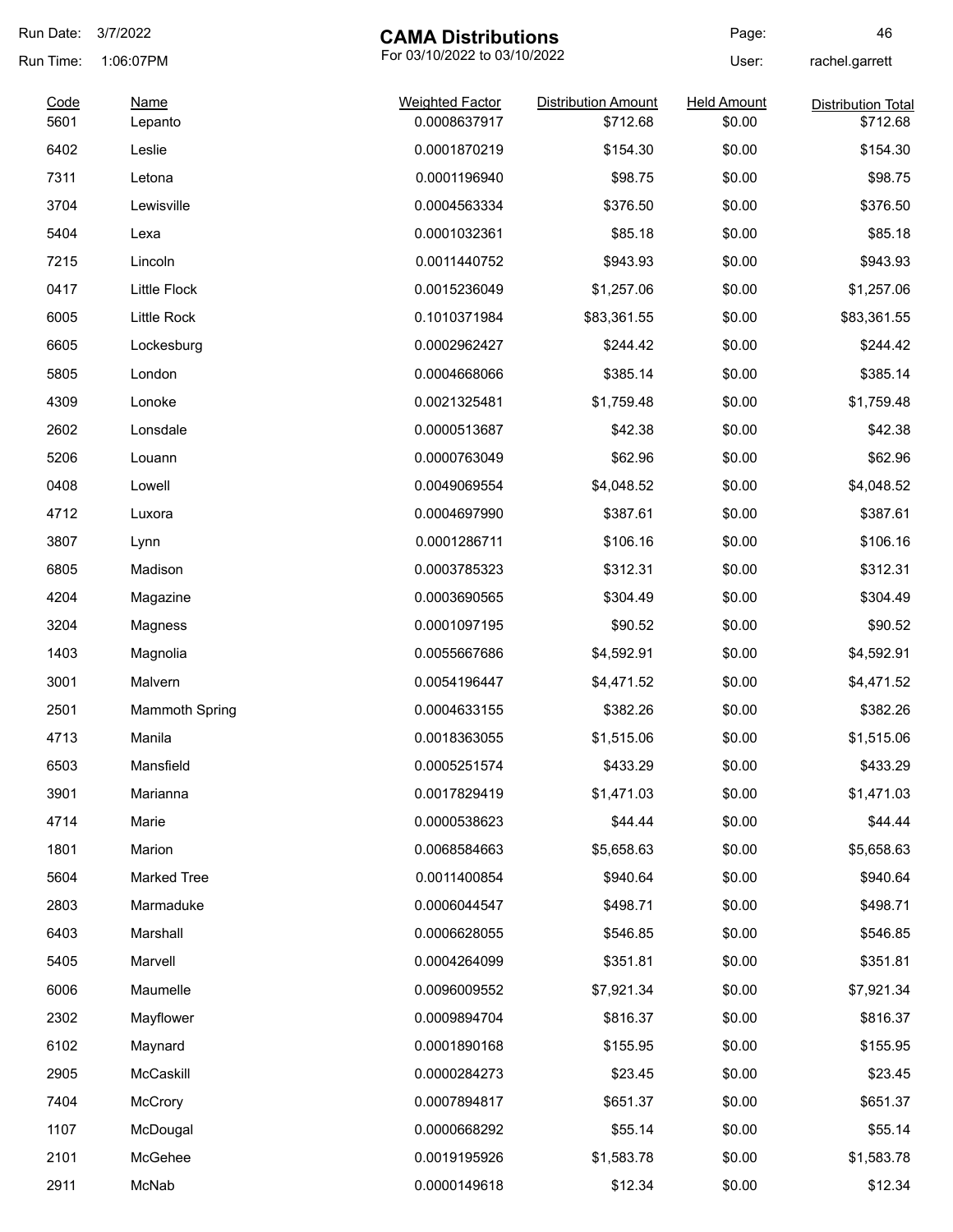| Run Date:    | 3/7/2022<br><b>CAMA Distributions</b> |                                        | Page:                        | 47                           |                                       |
|--------------|---------------------------------------|----------------------------------------|------------------------------|------------------------------|---------------------------------------|
| Run Time:    | 1:06:07PM                             |                                        | For 03/10/2022 to 03/10/2022 |                              | rachel.garrett                        |
| Code<br>1402 | <b>Name</b><br>McNeil                 | <b>Weighted Factor</b><br>0.0001900142 | <b>Distribution Amount</b>   | <b>Held Amount</b><br>\$0.00 | <b>Distribution Total</b><br>\$156.77 |
| 7312         | McRae                                 |                                        | \$156.77                     |                              | \$253.47                              |
|              | Melbourne                             | 0.0003072146<br>0.0009126668           | \$253.47                     | \$0.00                       | \$753.00                              |
| 3302         |                                       |                                        | \$753.00                     | \$0.00                       |                                       |
| 5701         | Mena                                  | 0.0027873741                           | \$2,299.75                   | \$0.00                       | \$2,299.75                            |
| 1502         | Menifee                               | 0.0001366507                           | \$112.74                     | \$0.00                       | \$112.74                              |
| 6512         | Midland                               | 0.0001132106                           | \$93.41                      | \$0.00                       | \$93.41                               |
| 3007         | Midway                                | 0.0001880193                           | \$155.13                     | \$0.00                       | \$155.13                              |
| 3103         | <b>Mineral Springs</b>                | 0.0005411166                           | \$446.45                     | \$0.00                       | \$446.45                              |
| 3808         | Minturn                               | 0.0000433891                           | \$35.80                      | \$0.00                       | \$35.80                               |
| 2104         | Mitchellville                         | 0.0001461264                           | \$120.56                     | \$0.00                       | \$120.56                              |
| 1610         | Monette                               | 0.0007510799                           | \$619.68                     | \$0.00                       | \$619.68                              |
| 2201         | Monticello                            | 0.0042102365                           | \$3,473.69                   | \$0.00                       | \$3,473.69                            |
| 0204         | Montrose                              | 0.0001211902                           | \$99.99                      | \$0.00                       | \$99.99                               |
| 3205         | Moorefield                            | 0.0000628394                           | \$51.85                      | \$0.00                       | \$51.85                               |
| 3905         | Moro                                  | 0.0000882743                           | \$72.83                      | \$0.00                       | \$72.83                               |
| 1501         | Morrilton                             | 0.0034870853                           | \$2,877.05                   | \$0.00                       | \$2,877.05                            |
| 4205         | <b>Morrison Bluff</b>                 | 0.0000389006                           | \$32.10                      | \$0.00                       | \$32.10                               |
| 4905         | Mount Ida                             | 0.0004967301                           | \$409.83                     | \$0.00                       | \$409.83                              |
| 3309         | Mount Pleasant                        | 0.0001760499                           | \$145.25                     | \$0.00                       | \$145.25                              |
| 2308         | Mount Vernon                          | 0.0000718164                           | \$59.25                      | \$0.00                       | \$59.25                               |
| 0301         | <b>Mountain Home</b>                  | 0.0063961482                           | \$5,277.19                   | \$0.00                       | \$5,277.19                            |
| 2603         | <b>Mountain Pine</b>                  | 0.0002917541                           | \$240.71                     | \$0.00                       | \$240.71                              |
| 6901         | Mountain View                         | 0.0014348319                           | \$1,183.82                   | \$0.00                       | \$1,183.82                            |
| 1704         | Mountainburg                          | 0.0002633268                           | \$217.26                     | \$0.00                       | \$217.26                              |
| 1703         | Mulberry                              | 0.0007695327                           | \$634.91                     | \$0.00                       | \$634.91                              |
| 5505         | Murfreesboro                          | 0.0007455939                           | \$615.16                     | \$0.00                       | \$615.16                              |
| 3101         | Nashville                             | 0.0020712050                           | \$1,708.86                   | \$0.00                       | \$1,708.86                            |
| 3206         | <b>Newark</b>                         | 0.0005884955                           | \$485.54                     | \$0.00                       | \$485.54                              |
| 3401         | Newport                               | 0.0039922937                           | \$3,293.87                   | \$0.00                       | \$3,293.87                            |
| 1108         | <b>Nimmons</b>                        | 0.0000344120                           | \$28.39                      | \$0.00                       | \$28.39                               |
| 0304         | Norfork                               | 0.0002319071                           | \$191.34                     | \$0.00                       | \$191.34                              |
| 4903         | Norman                                | 0.0001511137                           | \$124.68                     | \$0.00                       | \$124.68                              |
| 7006         | Norphlet                              | 0.0003820234                           | \$315.19                     | \$0.00                       | \$315.19                              |
| 6001         | North Little Rock                     | 0.0322131471                           | \$26,577.71                  | \$0.00                       | \$26,577.71                           |
| 0813         | Oak Grove                             | 0.0001925079                           | \$158.83                     | \$0.00                       | \$158.83                              |
| 2804         | Oak Grove Heights                     | 0.0005505924                           | \$454.27                     | \$0.00                       | \$454.27                              |
| 2906         | Oakhaven                              | 0.0000324171                           | \$26.75                      | \$0.00                       | \$26.75                               |
| 4904         |                                       |                                        | \$74.07                      | \$0.00                       | \$74.07                               |
|              | Oden                                  | 0.0000897705                           |                              |                              |                                       |
| 4103         | Ogden                                 | 0.0000653330                           | \$53.90                      | \$0.00                       | \$53.90                               |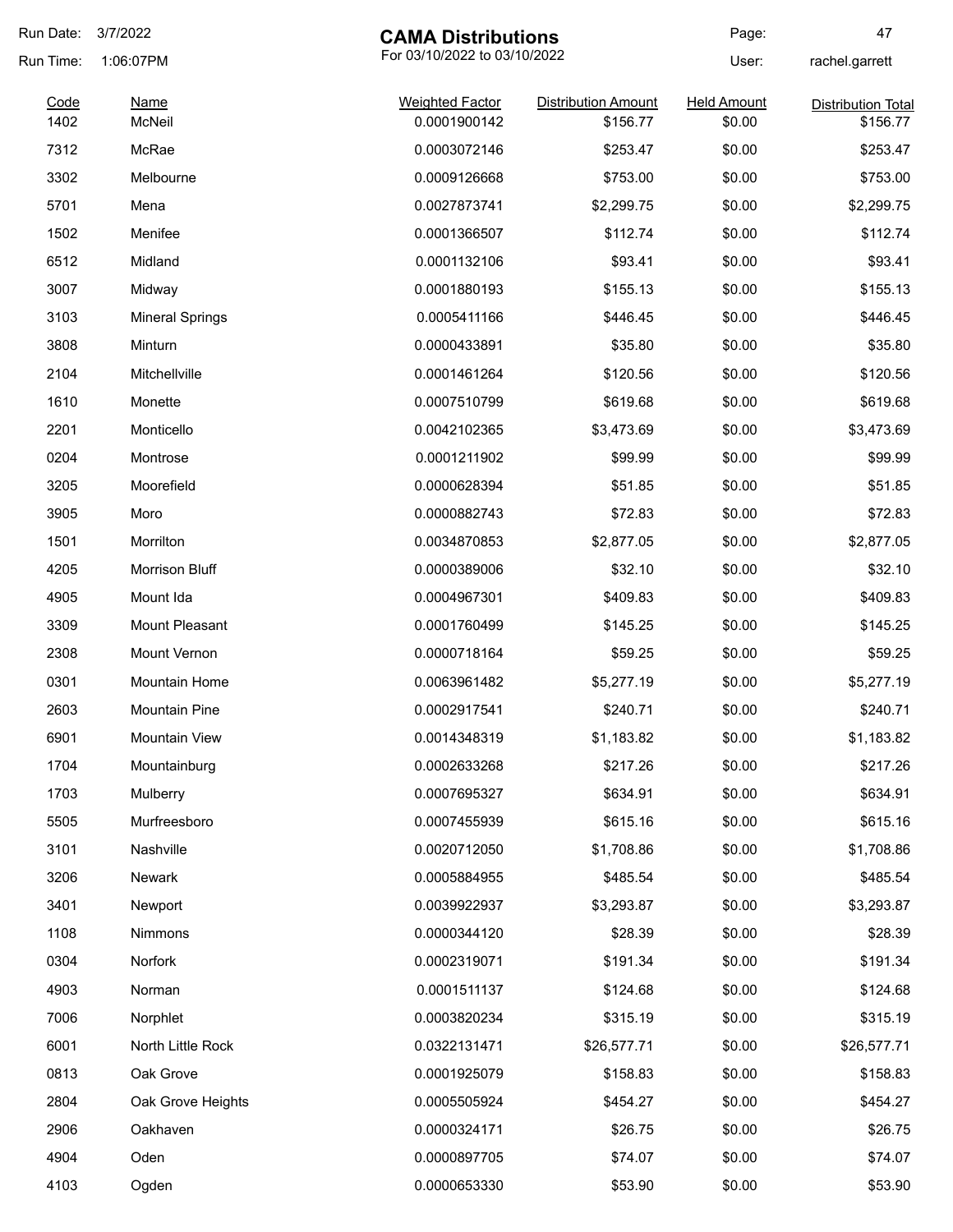| Run Date:    | 3/7/2022                  | <b>CAMA Distributions</b>              |                                       | Page:                        | 48                                   |
|--------------|---------------------------|----------------------------------------|---------------------------------------|------------------------------|--------------------------------------|
| Run Time:    | 1:06:07PM                 | For 03/10/2022 to 03/10/2022           |                                       | User:                        | rachel.garrett                       |
| Code<br>3207 | <b>Name</b><br>Oil Trough | <b>Weighted Factor</b><br>0.0001127119 | <b>Distribution Amount</b><br>\$92.99 | <b>Held Amount</b><br>\$0.00 | <b>Distribution Total</b><br>\$92.99 |
| 6103         | O'Kean                    | 0.0000957552                           | \$79.00                               | \$0.00                       | \$79.00                              |
| 1006         | Okolona                   | 0.0000483763                           | \$39.91                               | \$0.00                       | \$39.91                              |
| 7503         | Ola                       | 0.0004658092                           | \$384.32                              | \$0.00                       | \$384.32                             |
| 0508         | Omaha                     | 0.0000638368                           | \$52.67                               | \$0.00                       | \$52.67                              |
| 1503         | Oppelo                    | 0.0003675603                           | \$303.26                              | \$0.00                       | \$303.26                             |
| 4701         | Osceola                   | 0.0034791057                           | \$2,870.46                            | \$0.00                       | \$2,870.46                           |
| 3306         | Oxford                    | 0.0002857694                           | \$235.78                              | \$0.00                       | \$235.78                             |
| 2907         | Ozan                      | 0.0000249363                           | \$20.57                               | \$0.00                       | \$20.57                              |
| 2407         | Ozark                     | 0.0017664840                           | \$1,457.45                            | \$0.00                       | \$1,457.45                           |
| 6804         | Palestine                 | 0.0002523549                           | \$208.21                              | \$0.00                       | \$208.21                             |
| 7313         | Pangburn                  | 0.0002493625                           | \$205.74                              | \$0.00                       | \$205.74                             |
| 2805         | Paragould                 | 0.0147308406                           | \$12,153.80                           | \$0.00                       | \$12,153.80                          |
| 4206         | Paris                     | 0.0015839506                           | \$1,306.85                            | \$0.00                       | \$1,306.85                           |
| 0205         | Parkdale                  | 0.0000857807                           | \$70.77                               | \$0.00                       | \$70.77                              |
| 1903         | Parkin                    | 0.0003959877                           | \$326.71                              | \$0.00                       | \$326.71                             |
| 2908         | Patmos                    | 0.0000284273                           | \$23.45                               | \$0.00                       | \$23.45                              |
| 7405         | Patterson                 | 0.0001546048                           | \$127.56                              | \$0.00                       | \$127.56                             |
| 0410         | Pea Ridge                 | 0.0032711373                           | \$2,698.88                            | \$0.00                       | \$2,698.88                           |
| 1109         | Peach Orchard             | 0.0000523661                           | \$43.21                               | \$0.00                       | \$43.21                              |
| 3002         | Perla                     | 0.0001281723                           | \$105.75                              | \$0.00                       | \$105.75                             |
| 5306         | Perry                     | 0.0001306660                           | \$107.81                              | \$0.00                       | \$107.81                             |
| 2909         | Perrytown                 | 0.0001157042                           | \$95.46                               | \$0.00                       | \$95.46                              |
| 5307         | Perryville                | 0.0006847494                           | \$564.96                              | \$0.00                       | \$564.96                             |
| 1103         | Piggott                   | 0.0018063820                           | \$1,490.37                            | \$0.00                       | \$1,490.37                           |
| 6404         | Pindall                   | 0.0000473789                           | \$39.09                               | \$0.00                       | \$39.09                              |
| 3501         | Pine Bluff                | 0.0205739028                           | \$16,974.66                           | \$0.00                       | \$16,974.66                          |
| 3304         | Pineville                 | 0.0000768037                           | \$63.37                               | \$0.00                       | \$63.37                              |
| 7501         | Plainview                 | 0.0002329046                           | \$192.16                              | \$0.00                       | \$192.16                             |
| 3208         | <b>Pleasant Plains</b>    | 0.0001755512                           | \$144.84                              | \$0.00                       | \$144.84                             |
| 1504         | Plumerville               | 0.0003660642                           | \$302.02                              | \$0.00                       | \$302.02                             |
| 6104         | Pocahontas                | 0.0036761020                           | \$3,033.00                            | \$0.00                       | \$3,033.00                           |
| 1110         | Pollard                   | 0.0000962539                           | \$79.42                               | \$0.00                       | \$79.42                              |
| 3809         | Portia                    | 0.0002114594                           | \$174.47                              | \$0.00                       | \$174.47                             |
| 0206         | Portland                  | 0.0001620856                           | \$133.73                              | \$0.00                       | \$133.73                             |
| 5806         | Pottsville                | 0.0015659965                           | \$1,292.04                            | \$0.00                       | \$1,292.04                           |
| 3810         | Powhatan                  | 0.0000518674                           | \$42.79                               | \$0.00                       | \$42.79                              |
| 2704         | Poyen                     | 0.0001311647                           | \$108.22                              | \$0.00                       | \$108.22                             |
| 7209         | Prairie Grove             | 0.0035135177                           | \$2,898.86                            | \$0.00                       | \$2,898.86                           |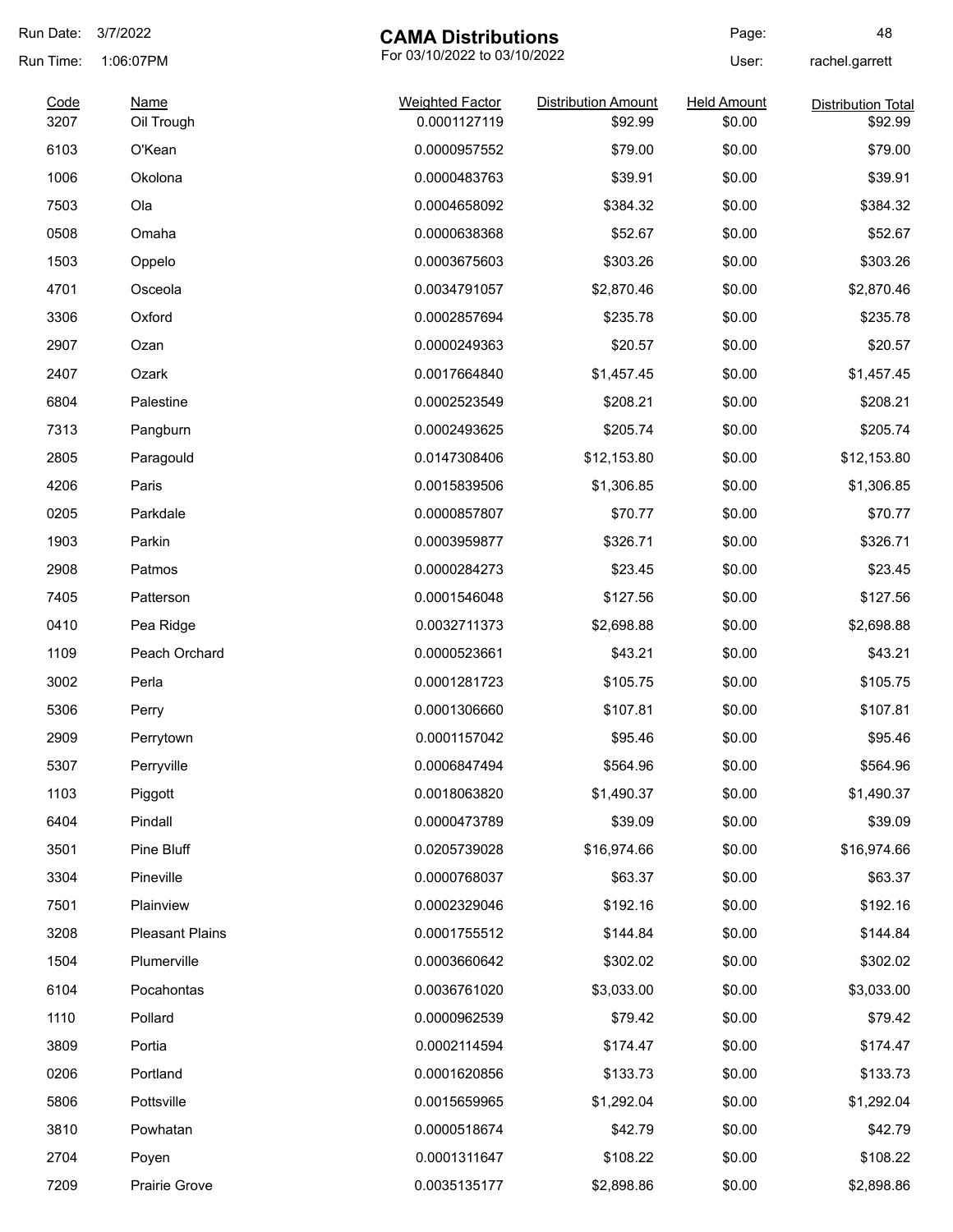| Run Date: | 3/7/2022<br><b>CAMA Distributions</b> |                              | Page:                      | 49                 |                           |
|-----------|---------------------------------------|------------------------------|----------------------------|--------------------|---------------------------|
| Run Time: | 1:06:07PM                             | For 03/10/2022 to 03/10/2022 |                            | User:              | rachel.garrett            |
| Code      | <b>Name</b>                           | <b>Weighted Factor</b>       | <b>Distribution Amount</b> | <b>Held Amount</b> | <b>Distribution Total</b> |
| 2705      | Prattsville                           | 0.0001441315                 | \$118.92                   | \$0.00             | \$118.92                  |
| 5001      | Prescott                              | 0.0015465463                 | \$1,275.99                 | \$0.00             | \$1,275.99                |
| 4503      | Pyatt                                 | 0.0000902692                 | \$74.48                    | \$0.00             | \$74.48                   |
| 1205      | Quitman                               | 0.0003461152                 | \$285.57                   | \$0.00             | \$285.57                  |
| 4207      | Ratcliff                              | 0.0000832871                 | \$68.72                    | \$0.00             | \$68.72                   |
| 3811      | Ravenden                              | 0.0002124569                 | \$175.29                   | \$0.00             | \$175.29                  |
| 6105      | <b>Ravenden Springs</b>               | 0.0000593483                 | \$48.97                    | \$0.00             | \$48.97                   |
| 1102      | Rector                                | 0.0009286260                 | \$766.17                   | \$0.00             | \$766.17                  |
| 3504      | Redfield                              | 0.0007505811                 | \$619.27                   | \$0.00             | \$619.27                  |
| 2105      | Reed                                  | 0.0000648343                 | \$53.49                    | \$0.00             | \$53.49                   |
| 6106      | Reyno                                 | 0.0001950015                 | \$160.89                   | \$0.00             | \$160.89                  |
| 1301      | Rison                                 | 0.0004822671                 | \$397.90                   | \$0.00             | \$397.90                  |
| 3003      | Rockport                              | 0.0003371381                 | \$278.16                   | \$0.00             | \$278.16                  |
| 4804      | Roe                                   | 0.0000339133                 | \$27.98                    | \$0.00             | \$27.98                   |
| 0402      | Rogers                                | 0.0348648680                 | \$28,765.54                | \$0.00             | \$28,765.54               |
| 3906      | Rondo                                 | 0.0000812922                 | \$67.07                    | \$0.00             | \$67.07                   |
| 7301      | Rose Bud                              | 0.0002463702                 | \$203.27                   | \$0.00             | \$203.27                  |
| 5006      | Rosston                               | 0.0001356532                 | \$111.92                   | \$0.00             | \$111.92                  |
| 1709      | Rudy                                  | 0.0000648343                 | \$53.49                    | \$0.00             | \$53.49                   |
| 7314      | Russell                               | 0.0000917654                 | \$75.71                    | \$0.00             | \$75.71                   |
| 5801      | Russellville                          | 0.0144331018                 | \$11,908.15                | \$0.00             | \$11,908.15               |
| 2502      | Salem                                 | 0.0007810034                 | \$644.37                   | \$0.00             | \$644.37                  |
| 0307      | Salesville                            | 0.0002358969                 | \$194.63                   | \$0.00             | \$194.63                  |
| 4208      | Scranton                              | 0.0001221876                 | \$100.81                   | \$0.00             | \$100.81                  |
| 7315      | Searcy                                | 0.0114392555                 | \$9,438.05                 | \$0.00             | \$9,438.05                |
| 3812      | Sedgwick                              | 0.0000812922                 | \$67.07                    | \$0.00             | \$67.07                   |
| 6202      | Shannon Hills                         | 0.0022392753                 | \$1,847.53                 | \$0.00             | \$1,847.53                |
| 2701      | Sheridan                              | 0.0024537270                 | \$2,024.47                 | \$0.00             | \$2,024.47                |
| 3507      | Sherrill                              | 0.0000264324                 | \$21.81                    | \$0.00             | \$21.81                   |
| 6007      | Sherwood                              | 0.0163237683                 | \$13,468.06                | \$0.00             | \$13,468.06               |
| 7101      | Shirley                               | 0.0001236838                 | \$102.05                   | \$0.00             | \$102.05                  |
| 6705      | Sidney                                | 0.0000957552                 | \$79.00                    | \$0.00             | \$79.00                   |
| 0401      | Siloam Springs                        | 0.0086214592                 | \$7,113.20                 | \$0.00             | \$7,113.20                |
| 7007      | Smackover                             | 0.0008129218                 | \$670.71                   | \$0.00             | \$670.71                  |
| 3813      | Smithville                            | 0.0000433891                 | \$35.80                    | \$0.00             | \$35.80                   |
| 0509      | South Lead Hill                       | 0.0000428904                 | \$35.39                    | \$0.00             | \$35.39                   |
| 3210      | Southside                             | 0.0021340443                 | \$1,760.71                 | \$0.00             | \$1,760.71                |
| 2001      | Sparkman                              | 0.0001770474                 | \$146.07                   | \$0.00             | \$146.07                  |
| 7210      | Springdale                            | 0.0434768514                 | \$35,870.92                | \$0.00             | \$35,870.92               |
|           |                                       |                              |                            |                    |                           |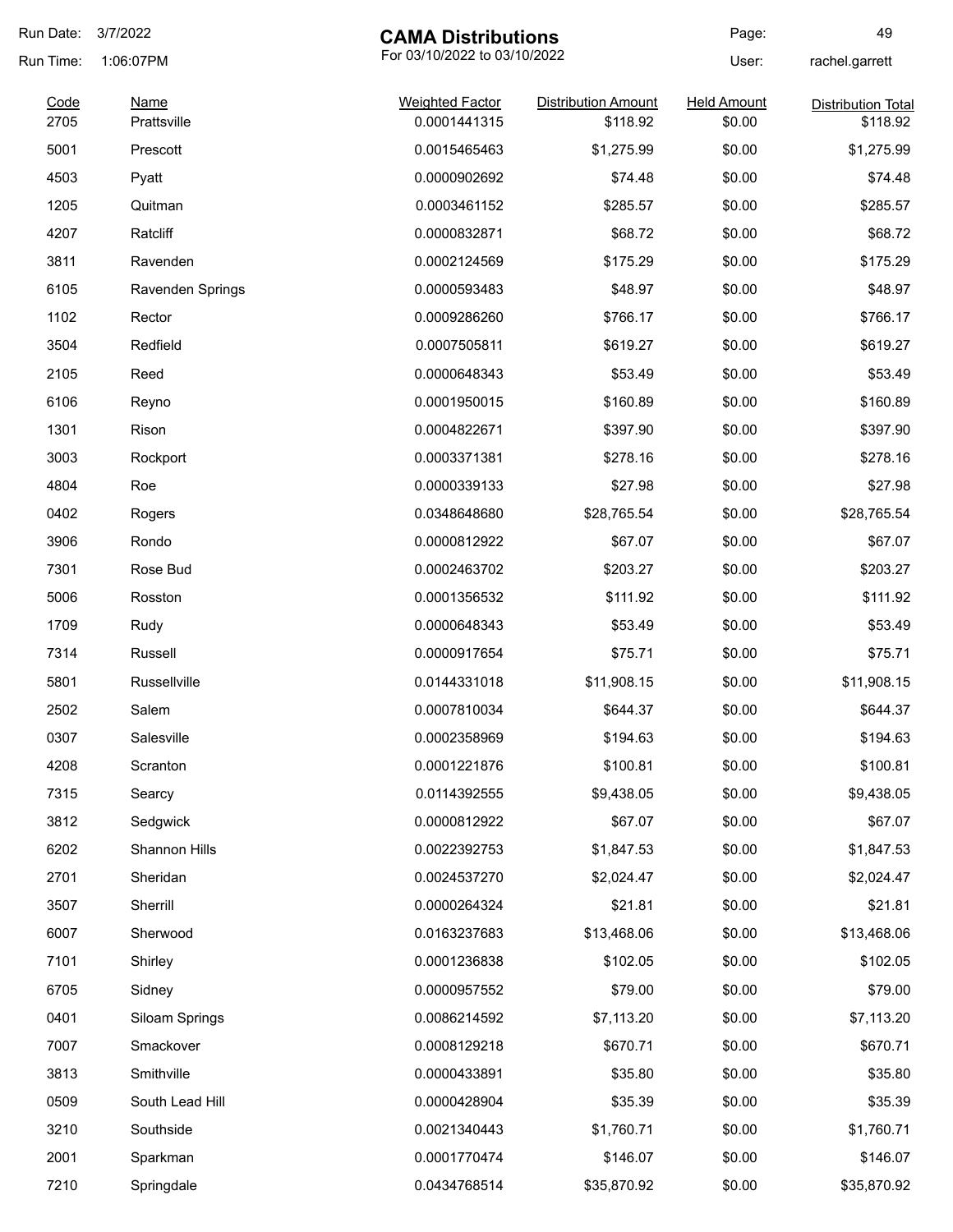| Run Date: | 3/7/2022<br><b>CAMA Distributions</b> |                              | Page:                      | 50                 |                           |
|-----------|---------------------------------------|------------------------------|----------------------------|--------------------|---------------------------|
| Run Time: | 1:06:07PM                             | For 03/10/2022 to 03/10/2022 |                            | User:              | rachel.garrett            |
| Code      | <b>Name</b>                           | <b>Weighted Factor</b>       | <b>Distribution Amount</b> | <b>Held Amount</b> | <b>Distribution Total</b> |
| 0421      | Springtown                            | 0.0000413942                 | \$34.15                    | \$0.00             | \$34.15                   |
| 0106      | St. Charles                           | 0.0001032361                 | \$85.18                    | \$0.00             | \$85.18                   |
| 1113      | St. Francis                           | 0.0001087221                 | \$89.70                    | \$0.00             | \$89.70                   |
| 6405      | St. Joe                               | 0.0000643355                 | \$53.08                    | \$0.00             | \$53.08                   |
| 4403      | St. Paul                              | 0.0000553585                 | \$45.67                    | \$0.00             | \$45.67                   |
| 3702      | Stamps                                | 0.0006273961                 | \$517.64                   | \$0.00             | \$517.64                  |
| 4001      | <b>Star City</b>                      | 0.0010837294                 | \$894.14                   | \$0.00             | \$894.14                  |
| 5202      | Stephens                              | 0.0003840183                 | \$316.84                   | \$0.00             | \$316.84                  |
| 3814      | Strawberry                            | 0.0001336583                 | \$110.28                   | \$0.00             | \$110.28                  |
| 7008      | Strong                                | 0.0002044773                 | \$168.71                   | \$0.00             | \$168.71                  |
| 0101      | Stuttgart                             | 0.0041214635                 | \$3,400.45                 | \$0.00             | \$3,400.45                |
| 4209      | Subiaco                               | 0.0001999887                 | \$165.00                   | \$0.00             | \$165.00                  |
| 1112      | <b>Success</b>                        | 0.0000488751                 | \$40.32                    | \$0.00             | \$40.32                   |
| 3209      | Sulphur Rock                          | 0.0003037235                 | \$250.59                   | \$0.00             | \$250.59                  |
| 0412      | <b>Sulphur Springs</b>                | 0.0002398867                 | \$197.92                   | \$0.00             | \$197.92                  |
| 4504      | Summit                                | 0.0002713064                 | \$223.84                   | \$0.00             | \$223.84                  |
| 1810      | Sunset                                | 0.0000917654                 | \$75.71                    | \$0.00             | \$75.71                   |
| 3409      | Swifton                               | 0.0003655654                 | \$301.61                   | \$0.00             | \$301.61                  |
| 1404      | Taylor                                | 0.0002887618                 | \$238.25                   | \$0.00             | \$238.25                  |
| 4610      | Texarkana                             | 0.0146560319                 | \$12,092.08                | \$0.00             | \$12,092.08               |
| 0703      | Thornton                              | 0.0001690678                 | \$139.49                   | \$0.00             | \$139.49                  |
| 2203      | Tillar                                | 0.0000857807                 | \$70.77                    | \$0.00             | \$70.77                   |
| 0704      | Tinsman                               | 0.0000249363                 | \$20.57                    | \$0.00             | \$20.57                   |
| 3104      | Tollette                              | 0.0000922641                 | \$76.12                    | \$0.00             | \$76.12                   |
| 7211      | Tontitown                             | 0.0021450163                 | \$1,769.76                 | \$0.00             | \$1,769.76                |
| 6206      | Traskwood                             | 0.0002468689                 | \$203.68                   | \$0.00             | \$203.68                  |
| 5605      | Trumann                               | 0.0036900663                 | \$3,044.52                 | \$0.00             | \$3,044.52                |
| 3402      | Tuckerman                             | 0.0008513236                 | \$702.39                   | \$0.00             | \$702.39                  |
| 2706      | Tull                                  | 0.0002413829                 | \$199.15                   | \$0.00             | \$199.15                  |
| 3410      | Tupelo                                | 0.0000349108                 | \$28.80                    | \$0.00             | \$28.80                   |
| 1811      | Turrell                               | 0.0002578408                 | \$212.73                   | \$0.00             | \$212.73                  |
| 2311      | <b>Twin Groves</b>                    | 0.0001580958                 | \$130.44                   | \$0.00             | \$130.44                  |
| 5606      | Tyronza                               | 0.0003570871                 | \$294.62                   | \$0.00             | \$294.62                  |
| 5905      | Ulm                                   | 0.0000872769                 | \$72.01                    | \$0.00             | \$72.01                   |
| 0510      | <b>Valley Springs</b>                 | 0.0000912667                 | \$75.30                    | \$0.00             | \$75.30                   |
| 1702      | Van Buren                             | 0.0115793973                 | \$9,553.67                 | \$0.00             | \$9,553.67                |
|           |                                       |                              |                            |                    |                           |
| 5705      | Vandervoort                           | 0.0000573534                 | \$47.32                    | \$0.00             | \$47.32                   |
| 4715      | Victoria                              | 0.0000099745                 | \$8.23                     | \$0.00             | \$8.23                    |
| 2304      | Vilonia                               | 0.0021385328                 | \$1,764.41                 | \$0.00             | \$1,764.41                |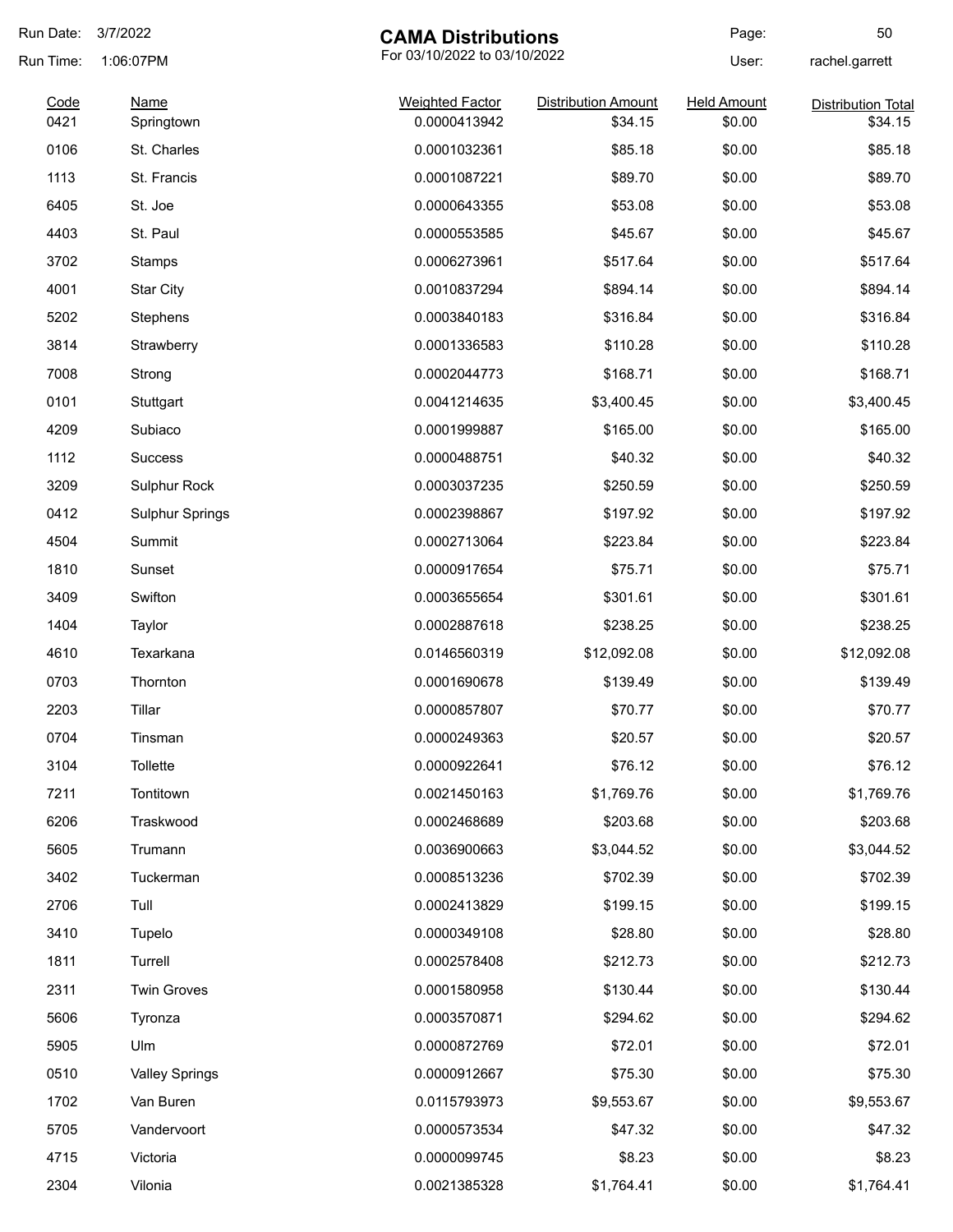| Run Date: | 3/7/2022                              | <b>CAMA Distributions</b> |                              | Page:              | 51                 |
|-----------|---------------------------------------|---------------------------|------------------------------|--------------------|--------------------|
| Run Time: | 1:06:07PM                             |                           | For 03/10/2022 to 03/10/2022 |                    | rachel.garrett     |
| Code      | <b>Name</b>                           | <b>Weighted Factor</b>    | <b>Distribution Amount</b>   | <b>Held Amount</b> | Distribution Total |
| 2503      | Viola                                 | 0.0001785436              | \$147.31                     | \$0.00             | \$147.31           |
| 3502      | Wabbaseka                             | 0.0000897705              | \$74.07                      | \$0.00             | \$74.07            |
| 5609      | Waldenburg                            | 0.0000264324              | \$21.81                      | \$0.00             | \$21.81            |
| 1405      | Waldo                                 | 0.0005740325              | \$473.61                     | \$0.00             | \$473.61           |
| 6301      | Waldron                               | 0.0016886829              | \$1,393.26                   | \$0.00             | \$1,393.26         |
| 3801      | <b>Walnut Ridge</b>                   | 0.0026851355              | \$2,215.39                   | \$0.00             | \$2,215.39         |
| 4310      | Ward                                  | 0.0030182838              | \$2,490.26                   | \$0.00             | \$2,490.26         |
| 0603      | Warren                                | 0.0027195475              | \$2,243.78                   | \$0.00             | \$2,243.78         |
| 2910      | Washington                            | 0.0000468802              | \$38.68                      | \$0.00             | \$38.68            |
| 2106      | Watson                                | 0.0000922641              | \$76.12                      | \$0.00             | \$76.12            |
| 5608      | Weiner                                | 0.0003226751              | \$266.23                     | \$0.00             | \$266.23           |
| 3411      | Weldon                                | 0.0000284273              | \$23.45                      | \$0.00             | \$23.45            |
| 7212      | <b>West Fork</b>                      | 0.0011625280              | \$959.15                     | \$0.00             | \$959.15           |
| 1802      | <b>West Memphis</b>                   | 0.0122287372              | \$10,089.42                  | \$0.00             | \$10,089.42        |
| 7316      | <b>West Point</b>                     | 0.0000847833              | \$69.95                      | \$0.00             | \$69.95            |
| 5102      | <b>Western Grove</b>                  | 0.0001765487              | \$145.66                     | \$0.00             | \$145.66           |
| 6803      | Wheatley                              | 0.0001391443              | \$114.80                     | \$0.00             | \$114.80           |
| 1007      | <b>Whelen Springs</b>                 | 0.0000234401              | \$19.34                      | \$0.00             | \$19.34            |
| 3503      | White Hall                            | 0.0027833843              | \$2,296.45                   | \$0.00             | \$2,296.45         |
| 5707      | Wickes                                | 0.0003176878              | \$262.11                     | \$0.00             | \$262.11           |
| 6808      | Widener                               | 0.0001057297              | \$87.23                      | \$0.00             | \$87.23            |
| 2403      | Wiederkehr Village                    | 0.0000249363              | \$20.57                      | \$0.00             | \$20.57            |
| 6706      | Williford                             | 0.0000393993              | \$32.51                      | \$0.00             | \$32.51            |
| 5007      | Willisville                           | 0.0000738113              | \$60.90                      | \$0.00             | \$60.90            |
| 2204      | Wilmar                                | 0.0001969964              | \$162.53                     | \$0.00             | \$162.53           |
| 0207      | Wilmot                                | 0.0002074696              | \$171.17                     | \$0.00             | \$171.17           |
| 4716      | Wilson                                | 0.0003820234              | \$315.19                     | \$0.00             | \$315.19           |
| 4104      | Wilton                                | 0.0001431341              | \$118.09                     | \$0.00             | \$118.09           |
| 2205      | Winchester                            | 0.0000683253              | \$56.37                      | \$0.00             | \$56.37            |
| 7213      | Winslow                               | 0.0001820346              | \$150.19                     | \$0.00             | \$150.19           |
| 4105      | Winthrop                              | 0.0000578521              | \$47.73                      | \$0.00             | \$47.73            |
| 2309      | Wooster                               | 0.0005196715              | \$428.76                     | \$0.00             | \$428.76           |
| 6008      | Wrightsville                          | 0.0007690340              | \$634.50                     | \$0.00             | \$634.50           |
| 1904      | Wynne                                 | 0.0041463997              | \$3,421.02                   | \$0.00             | \$3,421.02         |
| 4505      | Yellville                             | 0.0005874981              | \$484.82                     | \$0.00             | \$484.82           |
| 0511      | Zinc                                  | 0.0000458827              | \$37.86                      | \$0.00             | \$37.86            |
|           | Total for MLM0200 - Municipal Highway | 1.0000000024              | \$824,985.57                 | \$0.00             | \$824,985.57       |

**Severance MLM0200 - Municipal Special**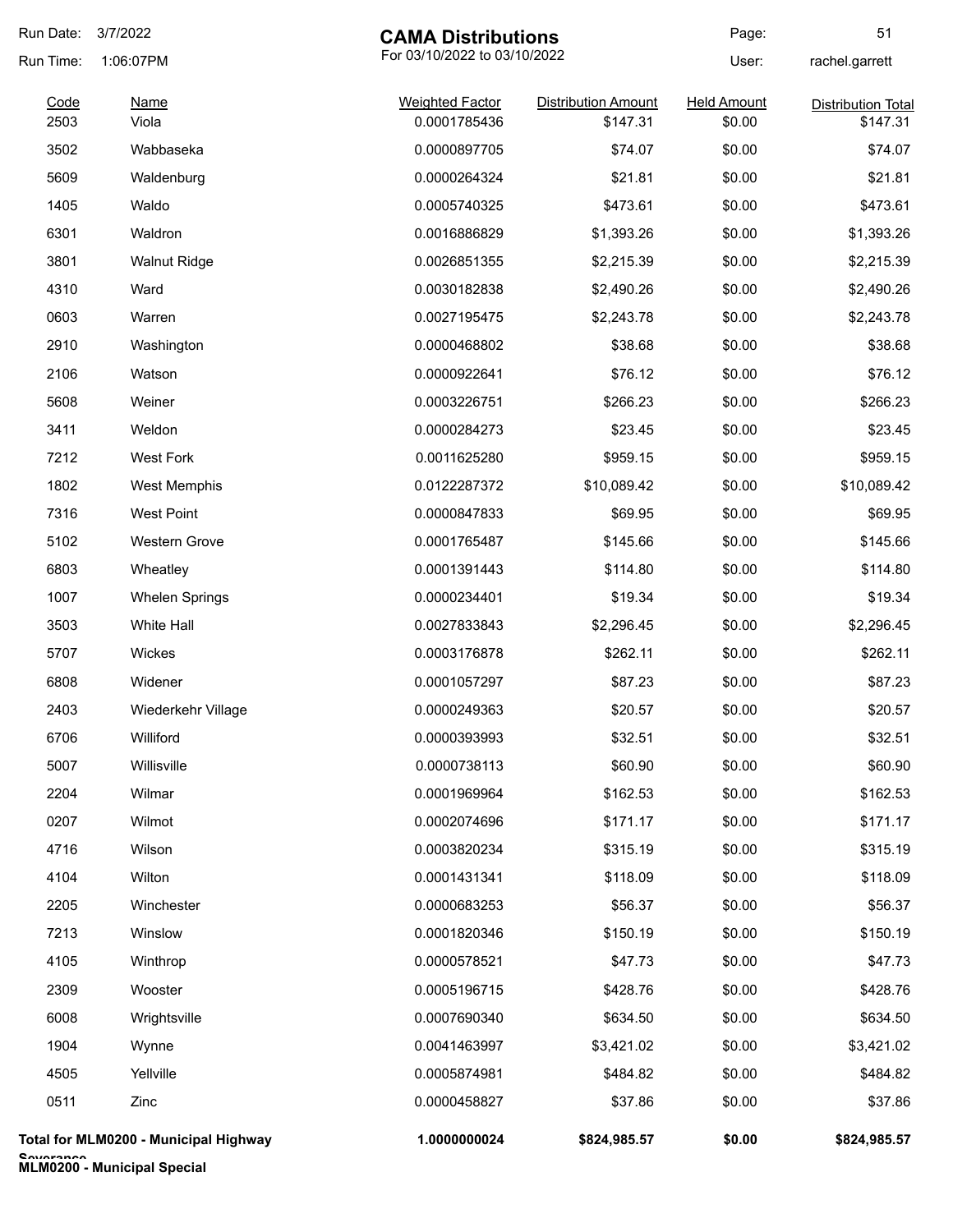| Run Date:    | 3/7/2022<br><b>CAMA Distributions</b> |                                        | Page:                                  | 52                           |                                       |
|--------------|---------------------------------------|----------------------------------------|----------------------------------------|------------------------------|---------------------------------------|
| Run Time:    | 1:06:07PM                             | For 03/10/2022 to 03/10/2022           |                                        | User:                        | rachel.garrett                        |
| Code<br>5301 | Name<br>Adona                         | <b>Weighted Factor</b><br>0.0000743100 | <b>Distribution Amount</b><br>\$465.73 | <b>Held Amount</b><br>\$0.00 | <b>Distribution Total</b><br>\$465.73 |
| 6207         | Alexander                             | 0.0016881842                           | \$10,580.59                            | \$0.00                       | \$10,580.59                           |
| 3802         | Alicia                                | 0.0000713177                           | \$446.98                               | \$0.00                       | \$446.98                              |
| 1701         | Alma                                  | 0.0029050732                           | \$18,207.37                            | \$0.00                       | \$18,207.37                           |
| 0105         | Almyra                                | 0.0001276736                           | \$800.19                               | \$0.00                       | \$800.19                              |
| 0502         | Alpena                                | 0.0001865232                           | \$1,169.02                             | \$0.00                       | \$1,169.02                            |
| 3505         | Altheimer                             | 0.0003471126                           | \$2,175.51                             | \$0.00                       | \$2,175.51                            |
| 2404         | Altus                                 | 0.0003316521                           | \$2,078.61                             | \$0.00                       | \$2,078.61                            |
| 3404         | Amagon                                | 0.0000344120                           | \$215.68                               | \$0.00                       | \$215.68                              |
| 1004         | Amity                                 | 0.0003396317                           | \$2,128.62                             | \$0.00                       | \$2,128.62                            |
| 1812         | Anthonyville                          | 0.0000673279                           | \$421.97                               | \$0.00                       | \$421.97                              |
| 5501         | Antoine                               | 0.0000563559                           | \$353.21                               | \$0.00                       | \$353.21                              |
| 1002         | Arkadelphia                           | 0.0051767656                           | \$32,445.06                            | \$0.00                       | \$32,445.06                           |
| 2102         | Arkansas City                         | 0.0001875206                           | \$1,175.27                             | \$0.00                       | \$1,175.27                            |
| 6702         | Ash Flat                              | 0.0005670503                           | \$3,553.95                             | \$0.00                       | \$3,553.95                            |
| 4101         | Ashdown                               | 0.0021250673                           | \$13,318.73                            | \$0.00                       | \$13,318.73                           |
| 5802         | <b>Atkins</b>                         | 0.0014258548                           | \$8,936.46                             | \$0.00                       | \$8,936.46                            |
| 3902         | Aubrey                                | 0.0000538623                           | \$337.58                               | \$0.00                       | \$337.58                              |
| 7402         | Augusta                               | 0.0009964526                           | \$6,245.21                             | \$0.00                       | \$6,245.21                            |
| 4302         | Austin                                | 0.0017255885                           | \$10,815.02                            | \$0.00                       | \$10,815.02                           |
| 0413         | Avoca                                 | 0.0002428791                           | \$1,522.23                             | \$0.00                       | \$1,522.23                            |
| 7317         | <b>Bald Knob</b>                      | 0.0012577845                           | \$7,883.09                             | \$0.00                       | \$7,883.09                            |
| 0601         | <b>Banks</b>                          | 0.0000433891                           | \$271.94                               | \$0.00                       | \$271.94                              |
| 6504         | Barling                               | 0.0023849030                           | \$14,947.23                            | \$0.00                       | \$14,947.23                           |
| 4703         | <b>Bassett</b>                        | 0.0000618419                           | \$387.59                               | \$0.00                       | \$387.59                              |
| 3201         | <b>Batesville</b>                     | 0.0055812316                           | \$34,980.03                            | \$0.00                       | \$34,980.03                           |
| 6204         | Bauxite                               | 0.0003136980                           | \$1,966.08                             | \$0.00                       | \$1,966.08                            |
| 1601         | Bay                                   | 0.0009356081                           | \$5,863.87                             | \$0.00                       | \$5,863.87                            |
| 5204         | Bearden                               | 0.0003870106                           | \$2,425.57                             | \$0.00                       | \$2,425.57                            |
| 0804         | Beaver                                | 0.0000334146                           | \$209.42                               | \$0.00                       | \$209.42                              |
| 7302         | Beebe                                 | 0.0042077429                           | \$26,371.77                            | \$0.00                       | \$26,371.77                           |
| 3405         | Beedeville                            | 0.0000418929                           | \$262.56                               | \$0.00                       | \$262.56                              |
| 0423         | Bella Vista                           | 0.0150136177                           | \$94,096.93                            | \$0.00                       | \$94,096.93                           |
| 0503         | Bellefonte                            | 0.0002049760                           | \$1,284.67                             | \$0.00                       | \$1,284.67                            |
| 7506         | Belleville                            | 0.0001556022                           | \$975.23                               | \$0.00                       | \$975.23                              |
| 6602         | Ben Lomond                            | 0.0000698215                           | \$437.60                               | \$0.00                       | \$437.60                              |
| 6203         | Benton                                | 0.0174623575                           | \$109,444.26                           | \$0.00                       | \$109,444.26                          |
| 0403         | Bentonville                           | 0.0270129414                           | \$169,301.96                           | \$0.00                       | \$169,301.96                          |
| 0504         | Bergman                               | 0.0002124569                           | \$1,331.56                             | \$0.00                       | \$1,331.56                            |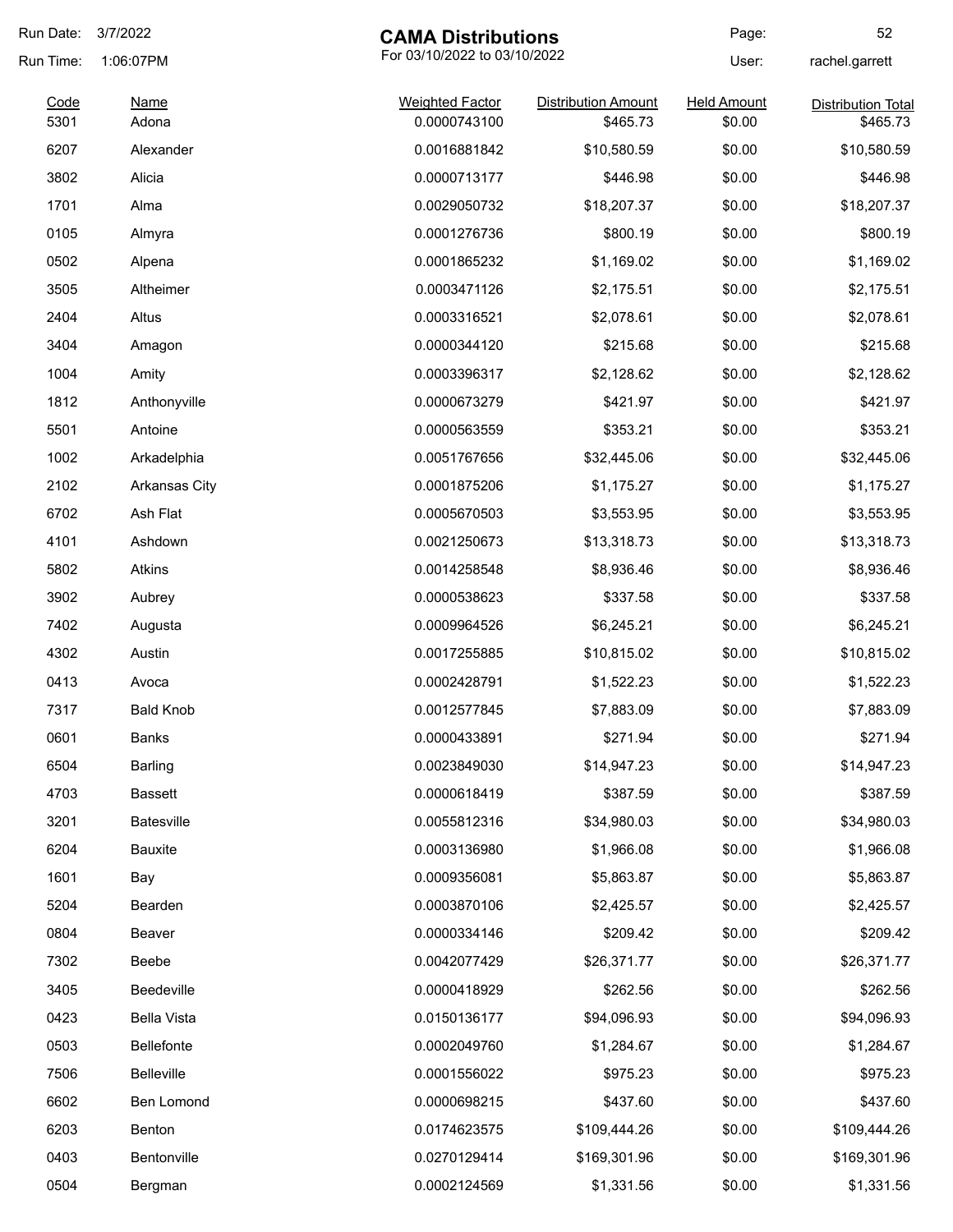| Run Date:    | 3/7/2022                  | <b>CAMA Distributions</b>              |                                           | Page:                        | 53                                       |
|--------------|---------------------------|----------------------------------------|-------------------------------------------|------------------------------|------------------------------------------|
| Run Time:    | 1:06:07PM                 | For 03/10/2022 to 03/10/2022           |                                           | User:                        | rachel.garrett                           |
| Code<br>0802 | <b>Name</b><br>Berryville | <b>Weighted Factor</b><br>0.0028337555 | <b>Distribution Amount</b><br>\$17,760.39 | <b>Held Amount</b><br>\$0.00 | <b>Distribution Total</b><br>\$17,760.39 |
| 0306         | <b>Big Flat</b>           | 0.0000438878                           | \$275.06                                  | \$0.00                       | \$275.06                                 |
| 5302         | <b>Bigelow</b>            | 0.0001755512                           | \$1,100.26                                | \$0.00                       | \$1,100.26                               |
| 6101         | <b>Biggers</b>            | 0.0001521111                           | \$953.35                                  | \$0.00                       | \$953.35                                 |
| 4704         | Birdsong                  | 0.0000159592                           | \$100.02                                  | \$0.00                       | \$100.02                                 |
| 5902         | <b>Biscoe</b>             | 0.0001521111                           | \$953.35                                  | \$0.00                       | \$953.35                                 |
| 1602         | <b>Black Oak</b>          | 0.0001162029                           | \$728.29                                  | \$0.00                       | \$728.29                                 |
| 3803         | <b>Black Rock</b>         | 0.0002942478                           | \$1,844.18                                | \$0.00                       | \$1,844.18                               |
| 4901         | <b>Black Springs</b>      | 0.0000478776                           | \$300.07                                  | \$0.00                       | \$300.07                                 |
| 2902         | <b>Blevins</b>            | 0.0001436328                           | \$900.21                                  | \$0.00                       | \$900.21                                 |
| 0805         | <b>Blue Eye</b>           | 0.0000229414                           | \$143.78                                  | \$0.00                       | \$143.78                                 |
| 4201         | <b>Blue Mountain</b>      | 0.0000438878                           | \$275.06                                  | \$0.00                       | \$275.06                                 |
| 5002         | <b>Bluff City</b>         | 0.0000588496                           | \$368.84                                  | \$0.00                       | \$368.84                                 |
| 4705         | <b>Blytheville</b>        | 0.0066859075                           | \$41,903.52                               | \$0.00                       | \$41,903.52                              |
| 5003         | <b>Bodcaw</b>             | 0.0000603457                           | \$378.21                                  | \$0.00                       | \$378.21                                 |
| 6506         | Bonanza                   | 0.0002927516                           | \$1,834.80                                | \$0.00                       | \$1,834.80                               |
| 1603         | Bono                      | 0.0012014285                           | \$7,529.88                                | \$0.00                       | \$7,529.88                               |
| 4210         | Booneville                | 0.0018996436                           | \$11,905.90                               | \$0.00                       | \$11,905.90                              |
| 7303         | <b>Bradford</b>           | 0.0003381356                           | \$2,119.24                                | \$0.00                       | \$2,119.24                               |
| 3701         | <b>Bradley</b>            | 0.0002019836                           | \$1,265.92                                | \$0.00                       | \$1,265.92                               |
| 2402         | <b>Branch</b>             | 0.0001476226                           | \$925.22                                  | \$0.00                       | \$925.22                                 |
| 0309         | <b>Briarcliff</b>         | 0.0001176991                           | \$737.67                                  | \$0.00                       | \$737.67                                 |
| 4802         | <b>Brinkley</b>           | 0.0013465575                           | \$8,439.47                                | \$0.00                       | \$8,439.47                               |
| 1604         | <b>Brookland</b>          | 0.0020268184                           | \$12,702.96                               | \$0.00                       | \$12,702.96                              |
| 6201         | <b>Bryant</b>             | 0.0103051549                           | \$64,586.93                               | \$0.00                       | \$64,586.93                              |
| 3703         | <b>Buckner</b>            | 0.0000822896                           | \$515.75                                  | \$0.00                       | \$515.75                                 |
| 4501         | <b>Bull Shoals</b>        | 0.0009735112                           | \$6,101.42                                | \$0.00                       | \$6,101.42                               |
| 4706         | <b>Burdette</b>           | 0.0000698215                           | \$437.60                                  | \$0.00                       | \$437.60                                 |
| 4311         | Cabot                     | 0.0132506248                           | \$83,047.48                               | \$0.00                       | \$83,047.48                              |
| 1001         | Caddo Valley              | 0.0002967414                           | \$1,859.81                                | \$0.00                       | \$1,859.81                               |
| 6806         | Caldwell                  | 0.0002249250                           | \$1,409.70                                | \$0.00                       | \$1,409.70                               |
| 5004         | Cale                      | 0.0000364069                           | \$228.18                                  | \$0.00                       | \$228.18                                 |
| 3303         | Calico Rock               | 0.0004428678                           | \$2,775.65                                | \$0.00                       | \$2,775.65                               |
| 7001         | Calion                    | 0.0002139530                           | \$1,340.94                                | \$0.00                       | \$1,340.94                               |
| 5201         | Camden                    | 0.0052924698                           | \$33,170.23                               | \$0.00                       | \$33,170.23                              |
| 6003         | Cammack Village           | 0.0003880081                           | \$2,431.82                                | \$0.00                       | \$2,431.82                               |
| 3406         | <b>Campbell Station</b>   | 0.0001157042                           | \$725.17                                  | \$0.00                       | \$725.17                                 |
| 1605         | Caraway                   | 0.0005650554                           | \$3,541.45                                | \$0.00                       | \$3,541.45                               |
| 4304         | Carlisle                  | 0.0010139079                           | \$6,354.61                                | \$0.00                       | \$6,354.61                               |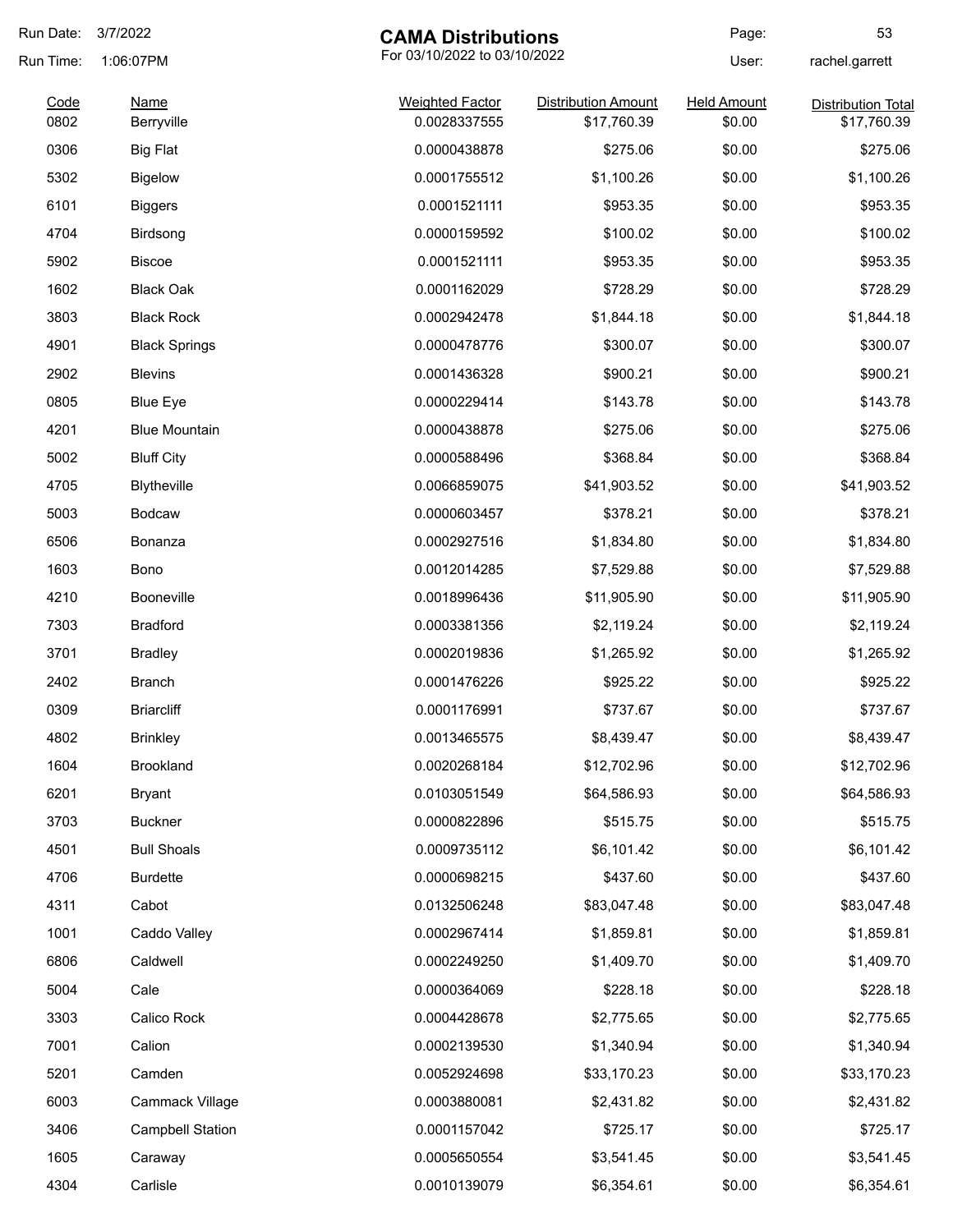| Run Date:    | 3/7/2022<br><b>CAMA Distributions</b> |                                        | Page:                                  | 54                           |                                       |
|--------------|---------------------------------------|----------------------------------------|----------------------------------------|------------------------------|---------------------------------------|
| Run Time:    | 1:06:07PM                             | For 03/10/2022 to 03/10/2022           |                                        | User:                        | rachel.garrett                        |
| Code<br>2003 | <b>Name</b><br>Carthage               | <b>Weighted Factor</b><br>0.0001107170 | <b>Distribution Amount</b><br>\$693.91 | <b>Held Amount</b><br>\$0.00 | <b>Distribution Total</b><br>\$693.91 |
| 5303         |                                       | 0.0000598470                           | \$375.09                               | \$0.00                       | \$375.09                              |
|              | Casa                                  |                                        |                                        |                              |                                       |
| 1606         | Cash                                  | 0.0001396430                           | \$875.20                               | \$0.00                       | \$875.20                              |
| 4203         | Caulksville                           | 0.0000768037                           | \$481.36                               | \$0.00                       | \$481.36                              |
| 6703         | Cave City                             | 0.0009585495                           | \$6,007.65                             | \$0.00                       | \$6,007.65                            |
| 0411         | Cave Springs                          | 0.0027404939                           | \$17,175.88                            | \$0.00                       | \$17,175.88                           |
| 1710         | Cedarville                            | 0.0007101844                           | \$4,451.04                             | \$0.00                       | \$4,451.04                            |
| 0409         | Centerton                             | 0.0088733154                           | \$55,612.96                            | \$0.00                       | \$55,612.96                           |
| 6507         | <b>Central City</b>                   | 0.0002299122                           | \$1,440.96                             | \$0.00                       | \$1,440.96                            |
| 2405         | Charleston                            | 0.0012907003                           | \$8,089.39                             | \$0.00                       | \$8,089.39                            |
| 6708         | Cherokee Village                      | 0.0023839055                           | \$14,940.98                            | \$0.00                       | \$14,940.98                           |
| 1901         | <b>Cherry Valley</b>                  | 0.0002867669                           | \$1,797.29                             | \$0.00                       | \$1,797.29                            |
| 1708         | Chester                               | 0.0000718164                           | \$450.10                               | \$0.00                       | \$450.10                              |
| 5205         | Chidester                             | 0.0001261774                           | \$790.81                               | \$0.00                       | \$790.81                              |
| 4801         | Clarendon                             | 0.0007610544                           | \$4,769.86                             | \$0.00                       | \$4,769.86                            |
| 1813         | Clarkedale                            | 0.0001675716                           | \$1,050.24                             | \$0.00                       | \$1,050.24                            |
| 3601         | Clarksville                           | 0.0046785393                           | \$29,322.46                            | \$0.00                       | \$29,322.46                           |
| 7103         | Clinton                               | 0.0012513010                           | \$7,842.45                             | \$0.00                       | \$7,842.45                            |
| 3602         | Coal Hill                             | 0.0004089545                           | \$2,563.10                             | \$0.00                       | \$2,563.10                            |
| 6807         | Colt                                  | 0.0001461264                           | \$915.84                               | \$0.00                       | \$915.84                              |
| 1201         | Concord                               | 0.0000947578                           | \$593.89                               | \$0.00                       | \$593.89                              |
| 2301         | Conway                                | 0.0319852298                           | \$200.465.47                           | \$0.00                       | \$200,465.47                          |
| 1101         | Corning                               | 0.0016093856                           | \$10,086.73                            | \$0.00                       | \$10,086.73                           |
| 0302         | Cotter                                | 0.0004418704                           | \$2,769.40                             | \$0.00                       | \$2,769.40                            |
| 7401         | <b>Cotton Plant</b>                   | 0.0002638255                           | \$1,653.51                             | \$0.00                       | \$1,653.51                            |
| 5702         | Cove                                  | 0.0001590933                           | \$997.11                               | \$0.00                       | \$997.11                              |
| 4305         | Coy                                   | 0.0000433891                           | \$271.94                               | \$0.00                       | \$271.94                              |
| 1804         | Crawfordsville                        | 0.0002304110                           | \$1,444.09                             | \$0.00                       | \$1,444.09                            |
| 0201         | Crossett                              | 0.0024048520                           | \$15,072.26                            | \$0.00                       | \$15,072.26                           |
| 3203         | Cushman                               | 0.0002159479                           | \$1,353.44                             | \$0.00                       | \$1,353.44                            |
| 5502         | Daisy                                 | 0.0000438878                           | \$275.06                               | \$0.00                       | \$275.06                              |
| 7102         | Damascus                              | 0.0001905130                           | \$1,194.03                             | \$0.00                       | \$1,194.03                            |
| 7504         | Danville                              | 0.0010114143                           | \$6,338.98                             | \$0.00                       | \$6,338.98                            |
| 7502         | Dardanelle                            | 0.0022527409                           | \$14,118.92                            | \$0.00                       | \$14,118.92                           |
| 1104         | Datto                                 | 0.0000324171                           | \$203.17                               | \$0.00                       | \$203.17                              |
| 0405         | Decatur                               | 0.0008842394                           | \$5,541.92                             | \$0.00                       | \$5,541.92                            |
| 2801         | Delaplaine                            | 0.0000319184                           | \$200.05                               | \$0.00                       | \$200.05                              |
| 5503         | Delight                               | 0.0001436328                           | \$900.21                               | \$0.00                       | \$900.21                              |
| 4707         | Dell                                  | 0.0000967527                           | \$606.39                               | \$0.00                       | \$606.39                              |
|              |                                       |                                        |                                        |                              |                                       |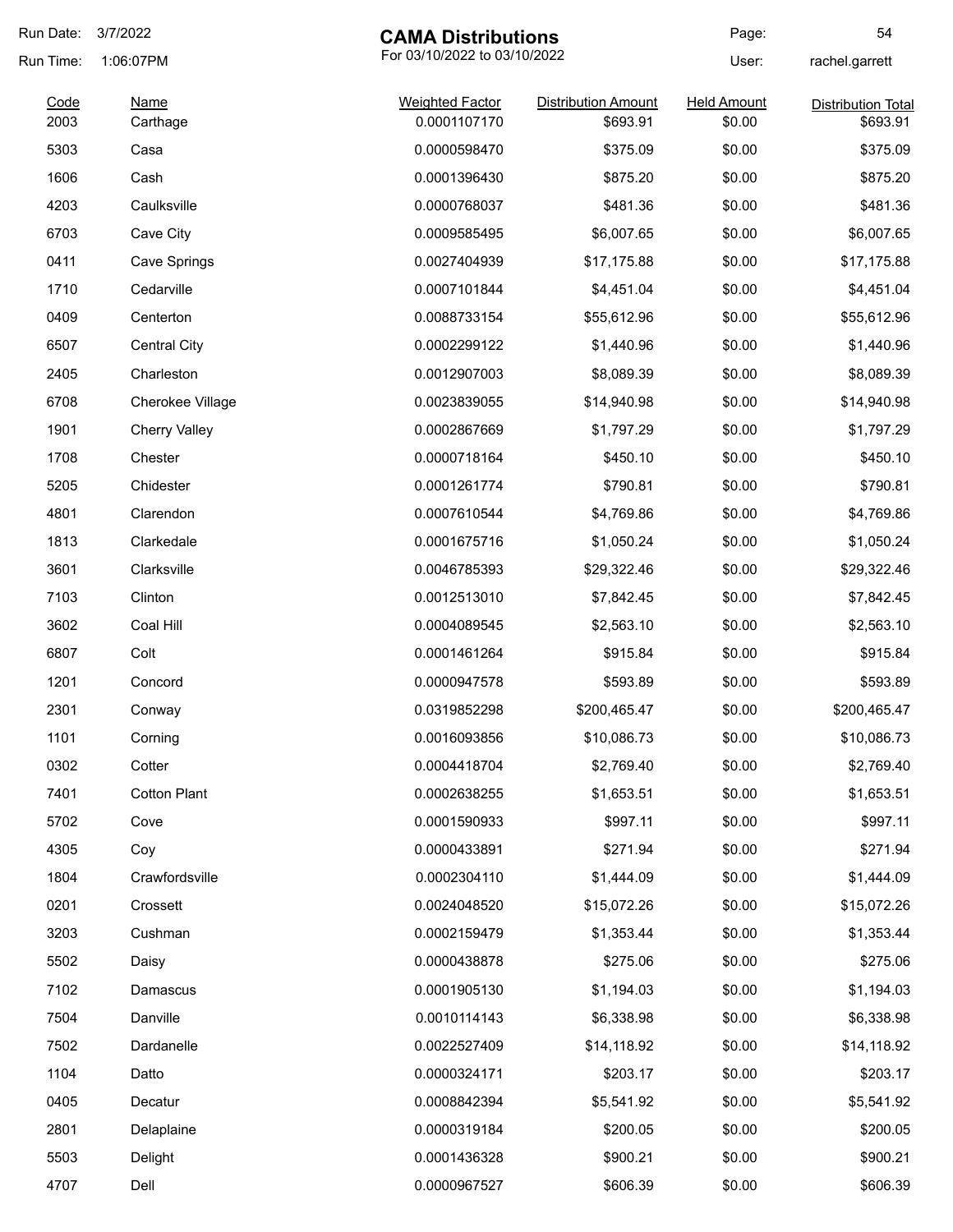| Run Date:    | 3/7/2022               | <b>CAMA Distributions</b>              |                                        | Page:                        | 55                                    |
|--------------|------------------------|----------------------------------------|----------------------------------------|------------------------------|---------------------------------------|
| Run Time:    | 1:06:07PM              |                                        | For 03/10/2022 to 03/10/2022           |                              | rachel.garrett                        |
| Code<br>2406 | <b>Name</b><br>Denning | <b>Weighted Factor</b><br>0.0000997450 | <b>Distribution Amount</b><br>\$625.15 | <b>Held Amount</b><br>\$0.00 | <b>Distribution Total</b><br>\$625.15 |
| 6601         | <b>DeQueen</b>         | 0.0030447162                           | \$19,082.57                            | \$0.00                       | \$19,082.57                           |
| 0903         | Dermott                | 0.0010079232                           | \$6,317.10                             | \$0.00                       | \$6,317.10                            |
| 5903         | Des Arc                | 0.0009500711                           | \$5,954.51                             | \$0.00                       | \$5,954.51                            |
| 5904         | DeValls Bluff          | 0.0002593370                           | \$1,625.38                             | \$0.00                       | \$1,625.38                            |
| 0102         | <b>DeWitt</b>          | 0.0015241036                           | \$9,552.23                             | \$0.00                       | \$9,552.23                            |
| 0515         | Diamond City           | 0.0003775348                           | \$2,366.18                             | \$0.00                       | \$2,366.18                            |
| 3407         | Diaz                   | 0.0006104394                           | \$3,825.89                             | \$0.00                       | \$3,825.89                            |
| 3102         | <b>Dierks</b>          | 0.0004568321                           | \$2,863.17                             | \$0.00                       | \$2,863.17                            |
| 3004         | Donaldson              | 0.0001371494                           | \$859.58                               | \$0.00                       | \$859.58                              |
| 5803         | Dover                  | 0.0006667953                           | \$4,179.10                             | \$0.00                       | \$4,179.10                            |
| 2103         | Dumas                  | 0.0019953988                           | \$12,506.04                            | \$0.00                       | \$12,506.04                           |
| 1707         | Dyer                   | 0.0003850157                           | \$2,413.06                             | \$0.00                       | \$2,413.06                            |
| 4708         | Dyess                  | 0.0001690678                           | \$1,059.62                             | \$0.00                       | \$1,059.62                            |
| 1803         | Earle                  | 0.0009131655                           | \$5,723.21                             | \$0.00                       | \$5,723.21                            |
| 5203         | East Camden            | 0.0003979826                           | \$2,494.33                             | \$0.00                       | \$2,494.33                            |
| 1805         | Edmondson              | 0.0001211902                           | \$759.55                               | \$0.00                       | \$759.55                              |
| 1607         | Egypt                  | 0.0000563559                           | \$353.21                               | \$0.00                       | \$353.21                              |
| 7002         | El Dorado              | 0.0088553613                           | \$55,500.44                            | \$0.00                       | \$55,500.44                           |
| 5401         | Elaine                 | 0.0002538510                           | \$1,591.00                             | \$0.00                       | \$1,591.00                            |
| 7202         | <b>Elkins</b>          | 0.0017964075                           | \$11,258.87                            | \$0.00                       | \$11,258.87                           |
| 7203         | Elm Springs            | 0.0011774897                           | \$7,379.85                             | \$0.00                       | \$7,379.85                            |
| 1401         | Emerson                | 0.0001461264                           | \$915.84                               | \$0.00                       | \$915.84                              |
| 5005         | Emmet                  | 0.0002069709                           | \$1,297.18                             | \$0.00                       | \$1,297.18                            |
| 4306         | England                | 0.0012353418                           | \$7,742.43                             | \$0.00                       | \$7,742.43                            |
| 2306         | Enola                  | 0.0001585946                           | \$993.98                               | \$0.00                       | \$993.98                              |
| 4717         | Etowah                 | 0.0001266762                           | \$793.94                               | \$0.00                       | \$793.94                              |
| 0902         | Eudora                 | 0.0008617968                           | \$5,401.26                             | \$0.00                       | \$5,401.26                            |
| 0801         | Eureka Springs         | 0.0010802384                           | \$6,770.33                             | \$0.00                       | \$6,770.33                            |
| 6704         | <b>Evening Shade</b>   | 0.0002094645                           | \$1,312.81                             | \$0.00                       | \$1,312.81                            |
| 0506         | Everton                | 0.0000518674                           | \$325.08                               | \$0.00                       | \$325.08                              |
| 7104         | <b>Fairfield Bay</b>   | 0.0010513123                           | \$6,589.04                             | \$0.00                       | \$6,589.04                            |
| 4806         | Fargo                  | 0.0000284273                           | \$178.17                               | \$0.00                       | \$178.17                              |
| 7216         | Farmington             | 0.0037823305                           | \$23,705.53                            | \$0.00                       | \$23,705.53                           |
| 7214         | Fayetteville           | 0.0468547159                           | \$293,659.07                           | \$0.00                       | \$293,659.07                          |
| 7003         | Felsenthal             | 0.0000423916                           | \$265.69                               | \$0.00                       | \$265.69                              |
| 6902         | <b>Fifty Six</b>       | 0.0000787986                           | \$493.87                               | \$0.00                       | \$493.87                              |
| 5602         | Fisher                 | 0.0000897705                           | \$562.63                               | \$0.00                       | \$562.63                              |
| 4502         | Flippin                | 0.0006707851                           | \$4,204.10                             | \$0.00                       | \$4,204.10                            |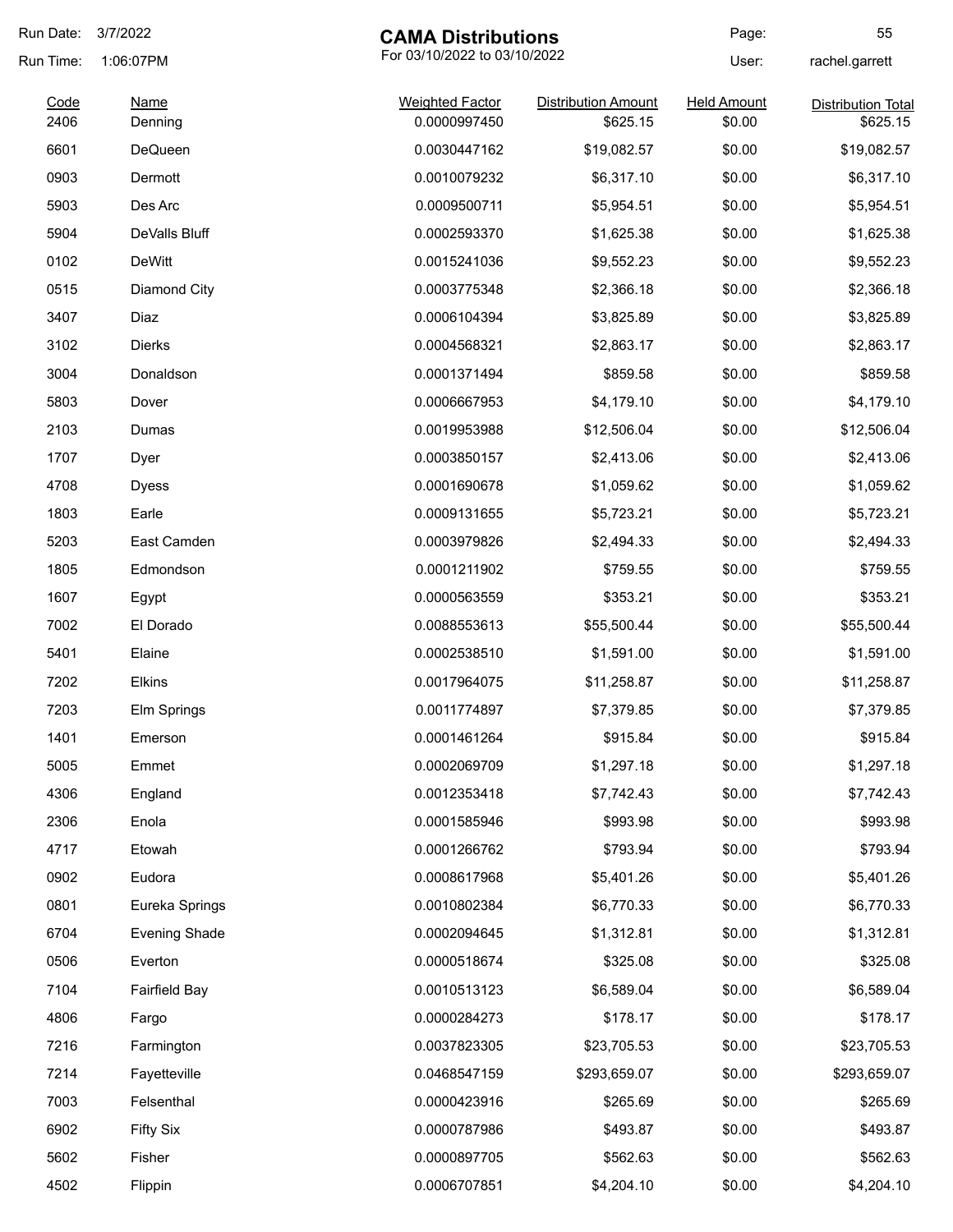| Run Date:    | 3/7/2022<br><b>CAMA Distributions</b> |                                        | Page:                                     | 56                           |                                          |
|--------------|---------------------------------------|----------------------------------------|-------------------------------------------|------------------------------|------------------------------------------|
| Run Time:    | 1:06:07PM                             | For 03/10/2022 to 03/10/2022           |                                           | User:                        | rachel.garrett                           |
| Code<br>2002 | <b>Name</b><br>Fordyce                | <b>Weighted Factor</b><br>0.0016936701 | <b>Distribution Amount</b><br>\$10,614.97 | <b>Held Amount</b><br>\$0.00 | <b>Distribution Total</b><br>\$10,614.97 |
| 4107         | Foreman                               | 0.0004872543                           | \$3,053.84                                | \$0.00                       | \$3,053.84                               |
| 6802         | <b>Forrest City</b>                   | 0.0064909060                           | \$40,681.36                               | \$0.00                       | \$40,681.36                              |
| 6501         | Fort Smith                            | 0.0444573448                           | \$278,633.69                              | \$0.00                       | \$278,633.69                             |
| 4602         | Fouke                                 | 0.0004029698                           | \$2,525.59                                | \$0.00                       | \$2,525.59                               |
| 0202         | Fountain Hill                         | 0.0000538623                           | \$337.58                                  | \$0.00                       | \$337.58                                 |
| 2605         | <b>Fountain Lake</b>                  | 0.0002368944                           | \$1,484.72                                | \$0.00                       | \$1,484.72                               |
| 5304         | Fourche                               | 0.0000279286                           | \$175.04                                  | \$0.00                       | \$175.04                                 |
| 3305         | Franklin                              | 0.0000952565                           | \$597.01                                  | \$0.00                       | \$597.01                                 |
| 3005         | Friendship                            | 0.0000787986                           | \$493.87                                  | \$0.00                       | \$493.87                                 |
| 2904         | Fulton                                | 0.0000573534                           | \$359.46                                  | \$0.00                       | \$359.46                                 |
| 0414         | Garfield                              | 0.0002957439                           | \$1,853.56                                | \$0.00                       | \$1,853.56                               |
| 4601         | Garland                               | 0.0000972514                           | \$609.52                                  | \$0.00                       | \$609.52                                 |
| 7306         |                                       | 0.0001052310                           | \$659.53                                  | \$0.00                       | \$659.53                                 |
| 0303         | Garner<br>Gassville                   | 0.0010827320                           |                                           | \$0.00                       |                                          |
|              |                                       |                                        | \$6,785.96                                |                              | \$6,785.96                               |
| 0415         | Gateway                               | 0.0002174441                           | \$1,362.82                                | \$0.00                       | \$1,362.82                               |
| 0406         | Gentry                                | 0.0018901678                           | \$11,846.51                               | \$0.00                       | \$11,846.51                              |
| 7307         | Georgetown                            | 0.0000403967                           | \$253.18                                  | \$0.00                       | \$253.18                                 |
| 6401         | Gilbert                               | 0.0000129669                           | \$81.27                                   | \$0.00                       | \$81.27                                  |
| 0104         | Gillett                               | 0.0002812809                           | \$1,762.91                                | \$0.00                       | \$1,762.91                               |
| 6603         | Gillham                               | 0.0000782998                           | \$490.74                                  | \$0.00                       | \$490.74                                 |
| 1806         | Gilmore                               | 0.0000877756                           | \$0.00                                    | \$0.00                       | \$0.00                                   |
| 5504         | Glenwood                              | 0.0010313633                           | \$6,464.01                                | \$0.00                       | \$6,464.01                               |
| 7205         | Goshen                                | 0.0010483200                           | \$6,570.28                                | \$0.00                       | \$6,570.28                               |
| 4709         | Gosnell                               | 0.0014512898                           | \$9,095.87                                | \$0.00                       | \$9,095.87                               |
| 4002         | Gould                                 | 0.0003306547                           | \$2,072.36                                | \$0.00                       | \$2,072.36                               |
| 4003         | Grady                                 | 0.0001521111                           | \$953.35                                  | \$0.00                       | \$953.35                                 |
| 5703         | Grannis                               | 0.0002473676                           | \$1,550.36                                | \$0.00                       | \$1,550.36                               |
| 0407         | Gravette                              | 0.0017689776                           | \$11,086.96                               | \$0.00                       | \$11,086.96                              |
| 0803         | Green Forest                          | 0.0014822107                           | \$9,289.67                                | \$0.00                       | \$9,289.67                               |
| 2303         | Greenbrier                            | 0.0028462236                           | \$17,838.53                               | \$0.00                       | \$17,838.53                              |
| 7206         | Greenland                             | 0.0006049534                           | \$3,791.51                                | \$0.00                       | \$3,791.51                               |
| 1105         | Greenway                              | 0.0000867782                           | \$543.88                                  | \$0.00                       | \$543.88                                 |
| 6505         | Greenwood                             | 0.0047458672                           | \$29,744.43                               | \$0.00                       | \$29,744.43                              |
| 1202         | <b>Greers Ferry</b>                   | 0.0004094532                           | \$2,566.22                                | \$0.00                       | \$2,566.22                               |
| 7308         | Griffithville                         | 0.0000773024                           | \$484.49                                  | \$0.00                       | \$484.49                                 |
| 3403         | Grubbs                                | 0.0001501162                           | \$940.84                                  | \$0.00                       | \$940.84                                 |
| 3307         | Guion                                 | 0.0000339133                           | \$212.55                                  | \$0.00                       | \$212.55                                 |
| 1005         | <b>Gum Springs</b>                    | 0.0000453840                           | \$284.44                                  | \$0.00                       | \$284.44                                 |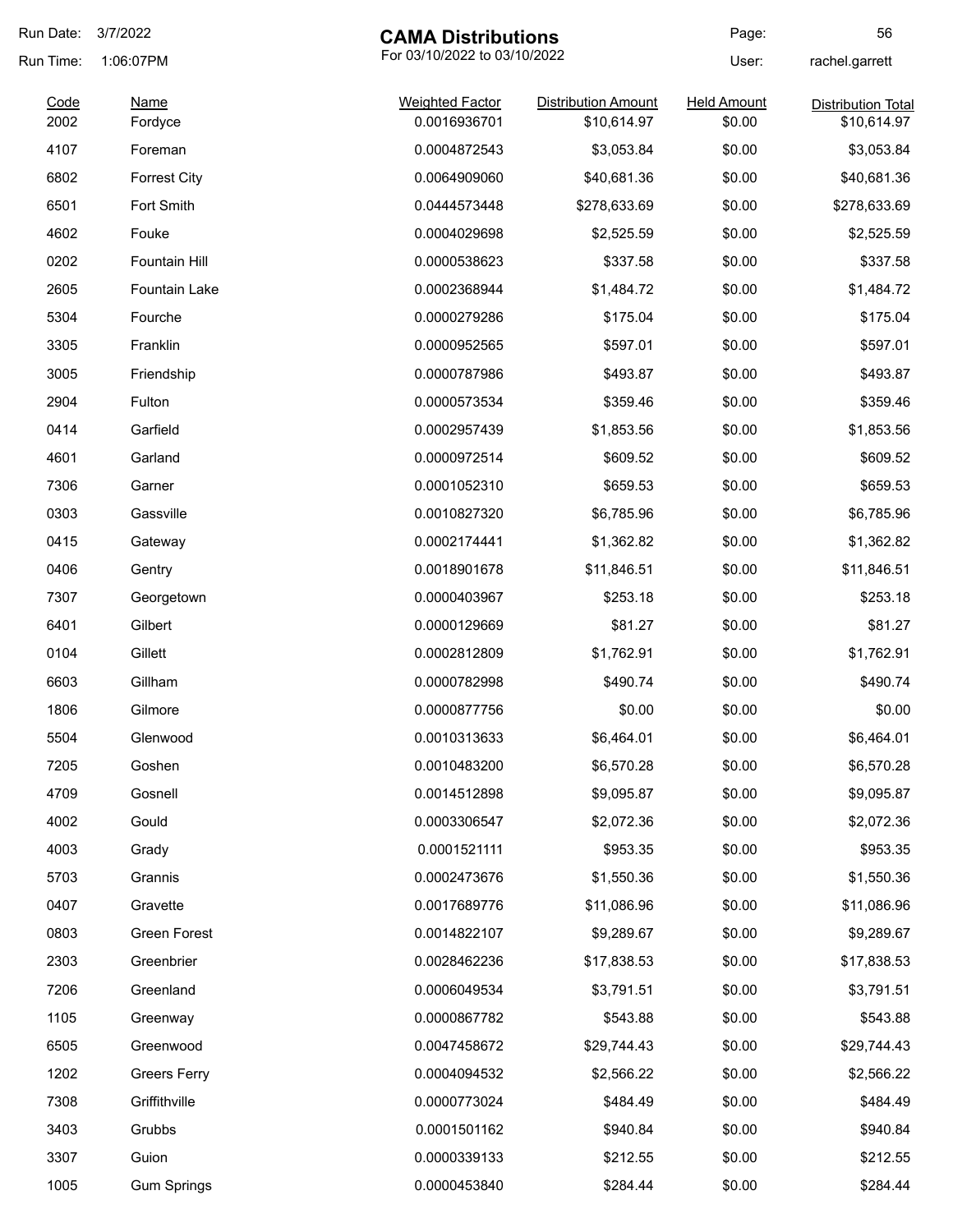| Run Date:    | 3/7/2022                                  | <b>CAMA Distributions</b>              |                                          | Page:                        | 57                                      |
|--------------|-------------------------------------------|----------------------------------------|------------------------------------------|------------------------------|-----------------------------------------|
| Run Time:    | For 03/10/2022 to 03/10/2022<br>1:06:07PM |                                        | User:                                    | rachel.garrett               |                                         |
| Code<br>1003 | Name<br>Gurdon                            | <b>Weighted Factor</b><br>0.0009176540 | <b>Distribution Amount</b><br>\$5,751.34 | <b>Held Amount</b><br>\$0.00 | <b>Distribution Total</b><br>\$5,751.34 |
| 2307         | Guy                                       | 0.0003750412                           | \$2,350.55                               | \$0.00                       | \$2,350.55                              |
| 6509         | Hackett                                   | 0.0003910004                           | \$2,450.57                               | \$0.00                       | \$2,450.57                              |
| 0203         | Hamburg                                   | 0.0012647666                           | \$7,926.85                               | \$0.00                       | \$7,926.85                              |
| 0701         | Hampton                                   | 0.0005889942                           | \$3,691.49                               | \$0.00                       | \$3,691.49                              |
| 6701         | Hardy                                     | 0.0003705527                           | \$2,322.42                               | \$0.00                       | \$2,322.42                              |
| 0702         | Harrell                                   | 0.0001047323                           | \$656.40                                 | \$0.00                       | \$656.40                                |
| 5603         | Harrisburg                                | 0.0011031797                           | \$6,914.11                               | \$0.00                       | \$6,914.11                              |
| 0512         | Harrison                                  | 0.0065178371                           | \$40,850.15                              | \$0.00                       | \$40,850.15                             |
| 6510         | Hartford                                  | 0.0002488638                           | \$1,559.74                               | \$0.00                       | \$1,559.74                              |
| 3603         | Hartman                                   | 0.0002573421                           | \$1,612.88                               | \$0.00                       | \$1,612.88                              |
| 6205         | Haskell                                   | 0.0019729561                           | \$12,365.38                              | \$0.00                       | \$12,365.38                             |
| 5704         | Hatfield                                  | 0.0001720601                           | \$1,078.38                               | \$0.00                       | \$1,078.38                              |
| 7507         | Havana                                    | 0.0001191953                           | \$747.05                                 | \$0.00                       | \$747.05                                |
| 3903         | Haynes                                    | 0.0000608445                           | \$381.34                                 | \$0.00                       | \$381.34                                |
| 5901         | Hazen                                     | 0.0007386117                           | \$4,629.20                               | \$0.00                       | \$4,629.20                              |
| 1203         | <b>Heber Springs</b>                      | 0.0034756146                           | \$21,783.20                              | \$0.00                       | \$21,783.20                             |
| 5804         | Hector                                    | 0.0002049760                           | \$1,284.67                               | \$0.00                       | \$1,284.67                              |
| 5407         | Helena-West Helena                        | 0.0047473634                           | \$29,753.81                              | \$0.00                       | \$29,753.81                             |
| 0602         | Hermitage                                 | 0.0002618306                           | \$1,641.01                               | \$0.00                       | \$1,641.01                              |
| 1902         | <b>Hickory Ridge</b>                      | 0.0001137093                           | \$712.67                                 | \$0.00                       | \$712.67                                |
| 1204         | Higden                                    | 0.0000568547                           | \$356.33                                 | \$0.00                       | \$356.33                                |
| 7309         | Higginson                                 | 0.0003516011                           | \$2,203.64                               | \$0.00                       | \$2,203.64                              |
| 0416         | Highfill                                  | 0.0007914766                           | \$4,960.53                               | \$0.00                       | \$4,960.53                              |
| 6709         | Highland                                  | 0.0004897480                           | \$3,069.47                               | \$0.00                       | \$3,069.47                              |
| 4402         | Hindsville                                | 0.0000448853                           | \$281.32                                 | \$0.00                       | \$281.32                                |
| 0814         | Holiday Island                            | 0.0011964413                           | \$7,498.62                               | \$0.00                       | \$7,498.62                              |
| 2313         | Holland                                   | 0.0002922529                           | \$1,831.68                               | \$0.00                       | \$1,831.68                              |
| 4803         | <b>Holly Grove</b>                        | 0.0002294135                           | \$1,437.84                               | \$0.00                       | \$1,437.84                              |
| 2901         | Hope                                      | 0.0044645863                           | \$27,981.52                              | \$0.00                       | \$27,981.52                             |
| 6604         | Horatio                                   | 0.0004588270                           | \$2,875.67                               | \$0.00                       | \$2,875.67                              |
| 3301         | Horseshoe Bend                            | 0.0012168890                           | \$7,626.78                               | \$0.00                       | \$7,626.78                              |
| 1807         | Horseshoe Lake                            | 0.0001316634                           | \$825.19                                 | \$0.00                       | \$825.19                                |
| 2601         | <b>Hot Springs</b>                        | 0.0189166396                           | \$118,558.88                             | \$0.00                       | \$118,558.88                            |
| 5305         | Houston                                   | 0.0000713177                           | \$446.98                                 | \$0.00                       | \$446.98                                |
| 3805         | Hoxie                                     | 0.0012956876                           | \$8,120.64                               | \$0.00                       | \$8,120.64                              |
| 6801         | Hughes                                    | 0.0005266536                           | \$3,300.77                               | \$0.00                       | \$3,300.77                              |
| 4307         | Humnoke                                   | 0.0001092208                           | \$684.53                                 | \$0.00                       | \$684.53                                |
| 0103         | Humphrey                                  | 0.0002309097                           | \$1,447.21                               | \$0.00                       | \$1,447.21                              |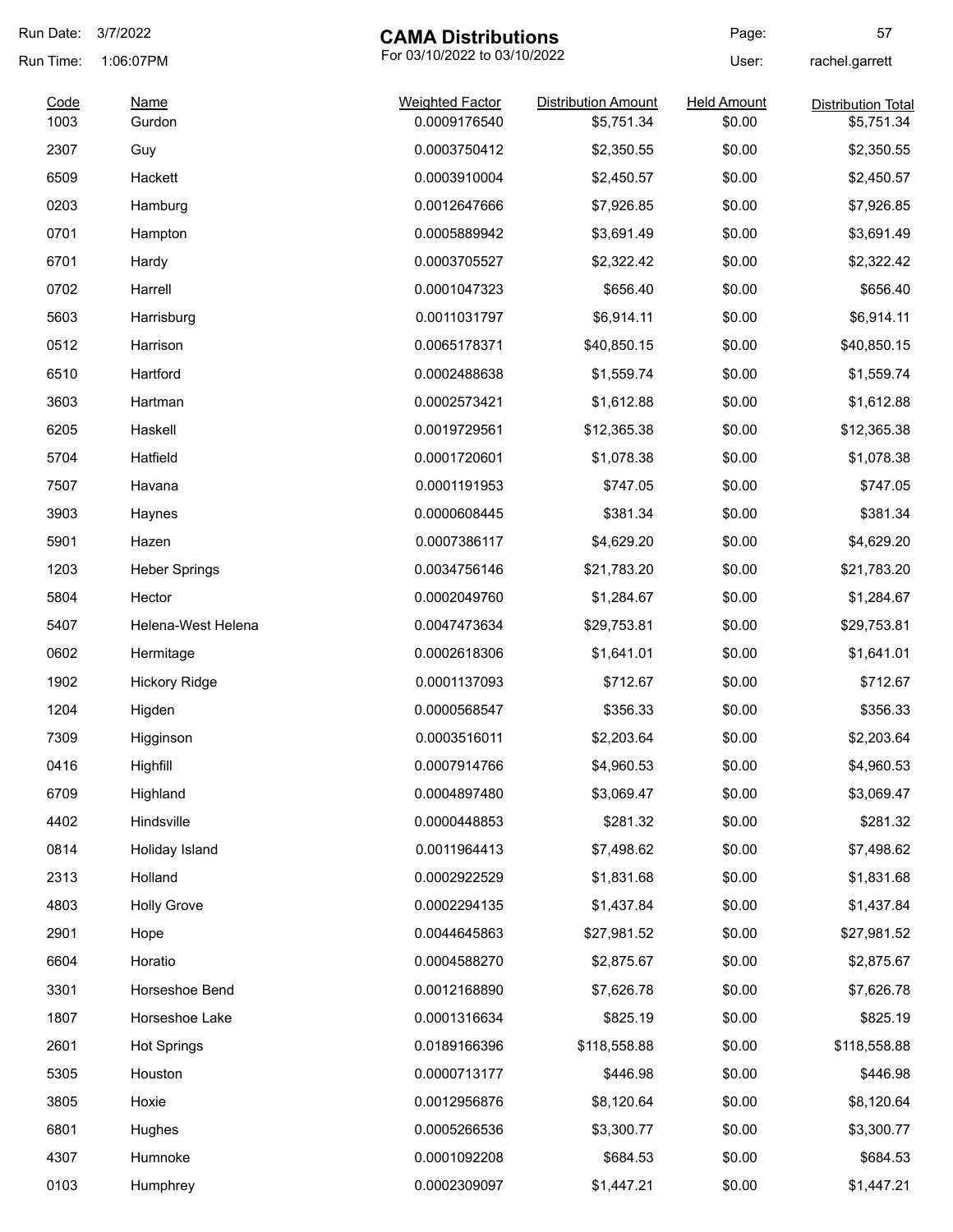| Run Date:    | 3/7/2022              | <b>CAMA Distributions</b>              |                                        | Page:                        | 58                                    |
|--------------|-----------------------|----------------------------------------|----------------------------------------|------------------------------|---------------------------------------|
| Run Time:    | 1:06:07PM             | For 03/10/2022 to 03/10/2022           |                                        | User:                        | rachel.garrett                        |
| Code<br>7403 | <b>Name</b><br>Hunter | <b>Weighted Factor</b><br>0.0000513687 | <b>Distribution Amount</b><br>\$321.95 | <b>Held Amount</b><br>\$0.00 | <b>Distribution Total</b><br>\$321.95 |
| 6502         | Huntington            | 0.0002443753                           | \$1,531.61                             | \$0.00                       | \$1,531.61                            |
| 4401         | Huntsville            | 0.0014358293                           | \$8,998.97                             | \$0.00                       | \$8,998.97                            |
| 7004         | Huttig                | 0.0002234288                           | \$1,400.33                             | \$0.00                       | \$1,400.33                            |
| 3806         | Imboden               | 0.0003191840                           | \$2,000.47                             | \$0.00                       | \$2,000.47                            |
| 3408         | Jacksonport           | 0.0000748088                           | \$468.86                               | \$0.00                       | \$468.86                              |
| 6004         | Jacksonville          | 0.0147009171                           | \$92,137.10                            | \$0.00                       | \$92,137.10                           |
| 5101         | Jasper                | 0.0002728026                           | \$1,709.77                             | \$0.00                       | \$1,709.77                            |
| 1808         | Jennette              | 0.0000588496                           | \$368.84                               | \$0.00                       | \$368.84                              |
| 1809         | Jericho               | 0.0000488751                           | \$306.32                               | \$0.00                       | \$306.32                              |
| 7207         | Johnson               | 0.0017998986                           | \$11,280.75                            | \$0.00                       | \$11,280.75                           |
| 4710         | Joiner                | 0.0002483651                           | \$1,556.61                             | \$0.00                       | \$1,556.61                            |
| 1611         | Jonesboro             | 0.0391878163                           | \$245,607.24                           | \$0.00                       | \$245,607.24                          |
| 7310         | Judsonia              | 0.0009246362                           | \$5,795.10                             | \$0.00                       | \$5,795.10                            |
| 7005         | Junction City         | 0.0002508587                           | \$1,572.24                             | \$0.00                       | \$1,572.24                            |
| 4702         | Keiser                | 0.0003745425                           | \$2,347.42                             | \$0.00                       | \$2,347.42                            |
| 7305         | Kensett               | 0.0006982150                           | \$4,376.02                             | \$0.00                       | \$4,376.02                            |
| 4308         | Keo                   | 0.0001032361                           | \$647.03                               | \$0.00                       | \$647.03                              |
| 1705         | Kibler                | 0.0005012186                           | \$3,141.36                             | \$0.00                       | \$3,141.36                            |
| 1302         | Kingsland             | 0.0001730576                           | \$1,084.63                             | \$0.00                       | \$1,084.63                            |
| 1106         | Knobel                | 0.0000733126                           | \$459.48                               | \$0.00                       | \$459.48                              |
| 3604         | Knoxville             | 0.0003291585                           | \$2,062.98                             | \$0.00                       | \$2,062.98                            |
| 2802         | Lafe                  | 0.0002084671                           | \$1,306.55                             | \$0.00                       | \$1,306.55                            |
| 3904         | LaGrange              | 0.0000259337                           | \$162.54                               | \$0.00                       | \$162.54                              |
| 1609         | Lake City             | 0.0011600344                           | \$7,270.44                             | \$0.00                       | \$7,270.44                            |
| 5403         | Lake View             | 0.0001630831                           | \$1,022.11                             | \$0.00                       | \$1,022.11                            |
| 0901         | Lake Village          | 0.0010298671                           | \$6,454.63                             | \$0.00                       | \$6,454.63                            |
| 0305         | Lakeview              | 0.0003865119                           | \$2,422.44                             | \$0.00                       | \$2,422.44                            |
| 3605         | Lamar                 | 0.0008573083                           | \$5,373.13                             | \$0.00                       | \$5,373.13                            |
| 6511         | Lavaca                | 0.0012218763                           | \$7,658.03                             | \$0.00                       | \$7,658.03                            |
| 4711         | Leachville            | 0.0010169003                           | \$6,373.36                             | \$0.00                       | \$6,373.36                            |
| 0507         | Lead Hill             | 0.0001366507                           | \$856.45                               | \$0.00                       | \$856.45                              |
| 2703         | Leola                 | 0.0002294135                           | \$1,437.84                             | \$0.00                       | \$1,437.84                            |
| 5601         | Lepanto               | 0.0008637917                           | \$5,413.76                             | \$0.00                       | \$5,413.76                            |
| 6402         | Leslie                | 0.0001870219                           | \$1,172.15                             | \$0.00                       | \$1,172.15                            |
| 7311         | Letona                | 0.0001196940                           | \$750.17                               | \$0.00                       | \$750.17                              |
| 3704         | Lewisville            | 0.0004563334                           | \$2,860.04                             | \$0.00                       | \$2,860.04                            |
| 5404         | Lexa                  | 0.0001032361                           | \$647.03                               | \$0.00                       | \$647.03                              |
| 7215         | Lincoln               | 0.0011440752                           | \$7,170.42                             | \$0.00                       | \$7,170.42                            |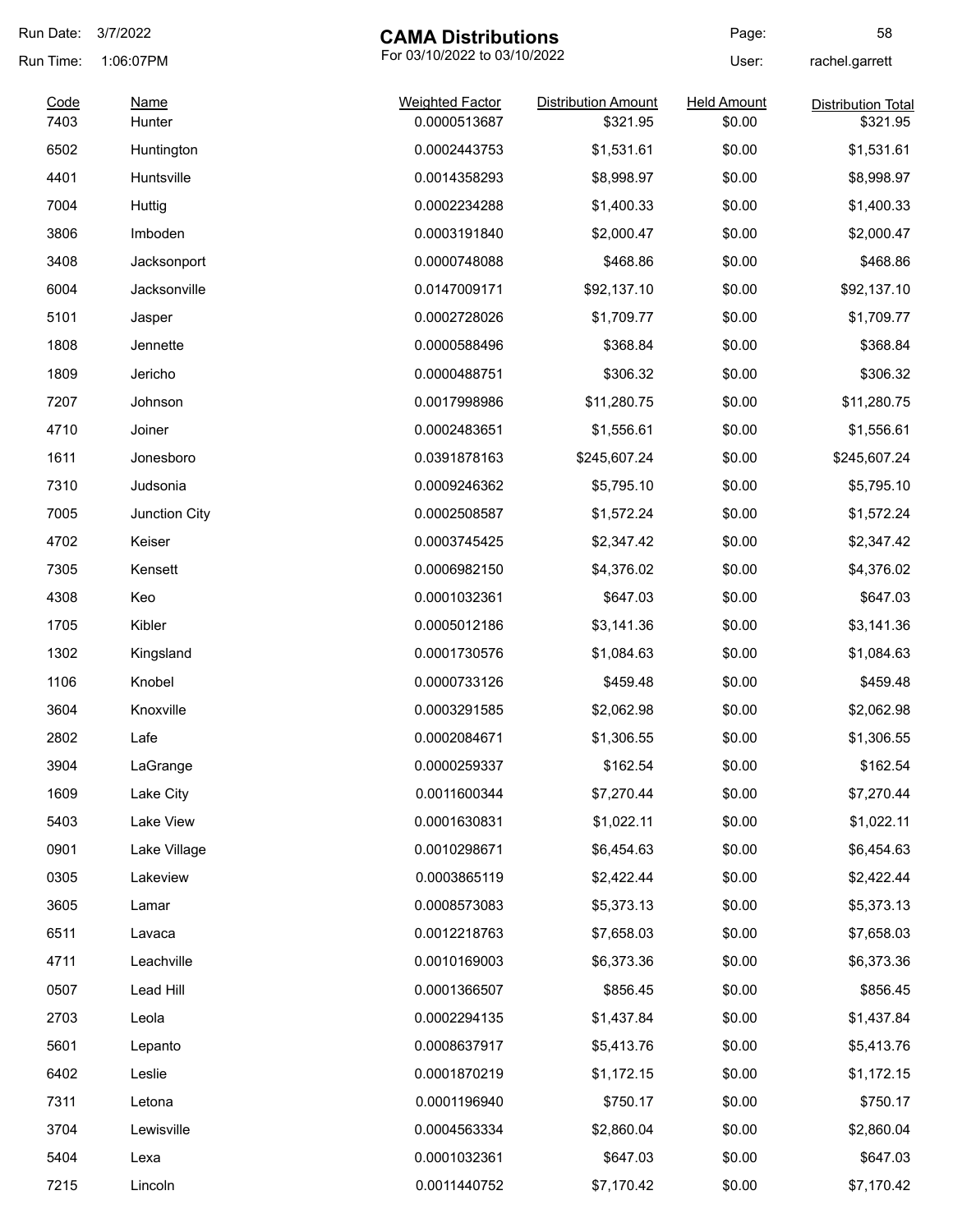| Run Date:    | 3/7/2022                           | <b>CAMA Distributions</b>              |                                          | Page:                        | 59                                      |
|--------------|------------------------------------|----------------------------------------|------------------------------------------|------------------------------|-----------------------------------------|
| Run Time:    | 1:06:07PM                          |                                        | For 03/10/2022 to 03/10/2022             |                              | rachel.garrett                          |
| Code<br>0417 | <b>Name</b><br><b>Little Flock</b> | <b>Weighted Factor</b><br>0.0015236049 | <b>Distribution Amount</b><br>\$9,549.10 | <b>Held Amount</b><br>\$0.00 | <b>Distribution Total</b><br>\$9,549.10 |
| 6005         | Little Rock                        | 0.1010371984                           | \$633,244.46                             | \$0.00                       | \$633,244.46                            |
| 6605         | Lockesburg                         | 0.0002962427                           | \$1,856.68                               | \$0.00                       | \$1,856.68                              |
| 5805         | London                             | 0.0004668066                           | \$2,925.68                               | \$0.00                       | \$2,925.68                              |
| 4309         | Lonoke                             | 0.0021325481                           | \$13,365.62                              | \$0.00                       | \$13,365.62                             |
| 2602         | Lonsdale                           | 0.0000513687                           | \$321.95                                 | \$0.00                       | \$321.95                                |
| 5206         | Louann                             | 0.0000763049                           | \$478.24                                 | \$0.00                       | \$478.24                                |
| 0408         | Lowell                             | 0.0049069554                           | \$30,754.04                              | \$0.00                       | \$30,754.04                             |
| 4712         | Luxora                             | 0.0004697990                           | \$2,944.44                               | \$0.00                       | \$2,944.44                              |
| 3807         | Lynn                               | 0.0001286711                           | \$806.44                                 | \$0.00                       | \$806.44                                |
| 6805         | Madison                            | 0.0003785323                           | \$2,372.43                               | \$0.00                       | \$2,372.43                              |
| 4204         | Magazine                           | 0.0003690565                           | \$2,313.04                               | \$0.00                       | \$2,313.04                              |
| 3204         | Magness                            | 0.0001097195                           | \$687.66                                 | \$0.00                       | \$687.66                                |
| 1403         | Magnolia                           | 0.0055667686                           | \$34,889.38                              | \$0.00                       | \$34,889.38                             |
| 3001         | Malvern                            | 0.0054196447                           | \$33,967.29                              | \$0.00                       | \$33,967.29                             |
| 2501         | <b>Mammoth Spring</b>              | 0.0004633155                           | \$2,903.80                               | \$0.00                       | \$2,903.80                              |
| 4713         | Manila                             | 0.0018363055                           | \$12,263.42                              | \$0.00                       | \$12,263.42                             |
| 6503         | Mansfield                          | 0.0005251574                           | \$3,291.39                               | \$0.00                       | \$3,291.39                              |
| 3901         | Marianna                           | 0.0017829419                           | \$11,174.48                              | \$0.00                       | \$11,174.48                             |
| 4714         | Marie                              | 0.0000538623                           | \$337.58                                 | \$0.00                       | \$337.58                                |
| 1801         | Marion                             | 0.0068584663                           | \$42,985.02                              | \$0.00                       | \$42,985.02                             |
| 5604         | Marked Tree                        | 0.0011400854                           | \$7,145.42                               | \$0.00                       | \$7,145.42                              |
| 2803         | Marmaduke                          | 0.0006044547                           | \$3,788.38                               | \$0.00                       | \$3,788.38                              |
| 6403         | Marshall                           | 0.0006628055                           | \$4,154.09                               | \$0.00                       | \$4,154.09                              |
| 5405         | Marvell                            | 0.0004264099                           | \$2,672.50                               | \$0.00                       | \$2,672.50                              |
| 6006         | Maumelle                           | 0.0096009552                           | \$60,173.40                              | \$0.00                       | \$60,173.40                             |
| 2302         | Mayflower                          | 0.0009894704                           | \$6,201.45                               | \$0.00                       | \$6,201.45                              |
| 6102         | Maynard                            | 0.0001890168                           | \$1,184.65                               | \$0.00                       | \$1,184.65                              |
| 2905         | McCaskill                          | 0.0000284273                           | \$178.17                                 | \$0.00                       | \$178.17                                |
| 7404         | McCrory                            | 0.0007894817                           | \$4,948.03                               | \$0.00                       | \$4,948.03                              |
| 1107         | McDougal                           | 0.0000668292                           | \$418.85                                 | \$0.00                       | \$418.85                                |
| 2101         | McGehee                            | 0.0019195926                           | \$12,030.93                              | \$0.00                       | \$12,030.93                             |
| 2911         | McNab                              | 0.0000149618                           | \$93.77                                  | \$0.00                       | \$93.77                                 |
| 1402         | McNeil                             | 0.0001900142                           | \$1,190.90                               | \$0.00                       | \$1,190.90                              |
| 7312         | McRae                              | 0.0003072146                           | \$1,925.45                               | \$0.00                       | \$1,925.45                              |
| 3302         | Melbourne                          | 0.0009126668                           | \$5,720.08                               | \$0.00                       | \$5,720.08                              |
| 5701         | Mena                               | 0.0027873741                           | \$17,469.70                              | \$0.00                       | \$17,469.70                             |
| 1502         | Menifee                            | 0.0001366507                           | \$856.45                                 | \$0.00                       | \$856.45                                |
| 6512         | Midland                            | 0.0001132106                           | \$709.54                                 | \$0.00                       | \$709.54                                |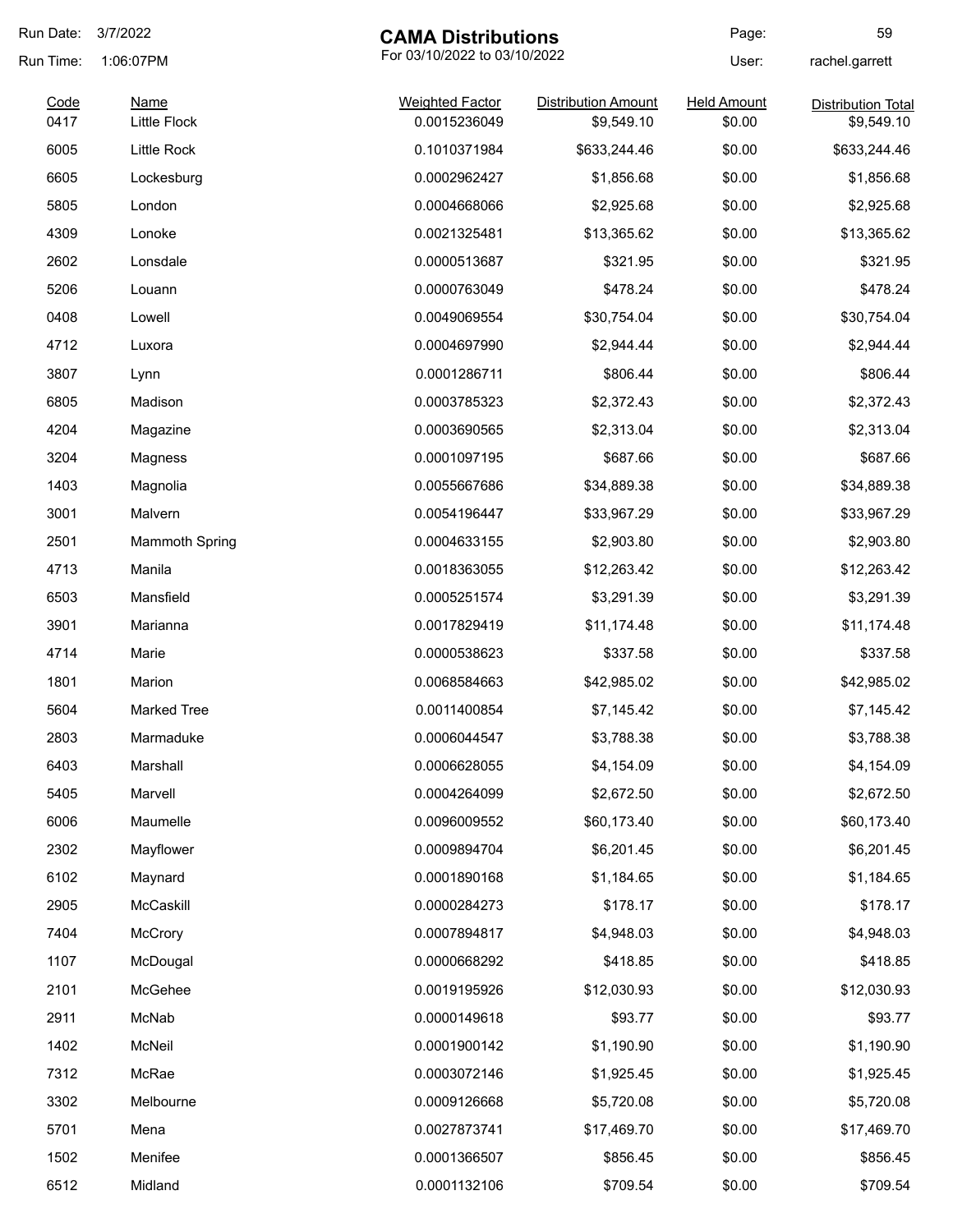| Run Date:    | 3/7/2022<br><b>CAMA Distributions</b>     |                                        | Page:                                    | 60                           |                                         |
|--------------|-------------------------------------------|----------------------------------------|------------------------------------------|------------------------------|-----------------------------------------|
| Run Time:    | For 03/10/2022 to 03/10/2022<br>1:06:07PM |                                        |                                          | User:                        | rachel.garrett                          |
| Code<br>3007 | <b>Name</b><br>Midway                     | <b>Weighted Factor</b><br>0.0001880193 | <b>Distribution Amount</b><br>\$1,178.40 | <b>Held Amount</b><br>\$0.00 | <b>Distribution Total</b><br>\$1,178.40 |
| 3103         | <b>Mineral Springs</b>                    | 0.0005411166                           | \$3,391.42                               | \$0.00                       | \$3,391.42                              |
| 3808         | Minturn                                   | 0.0000433891                           | \$271.94                                 | \$0.00                       | \$271.94                                |
| 2104         | Mitchellville                             | 0.0001461264                           | \$915.84                                 | \$0.00                       | \$915.84                                |
| 1610         | Monette                                   | 0.0007510799                           | \$4,707.35                               | \$0.00                       | \$4,707.35                              |
| 2201         | Monticello                                | 0.0042102365                           | \$26,387.40                              | \$0.00                       | \$26,387.40                             |
| 0204         | Montrose                                  | 0.0001211902                           | \$759.55                                 | \$0.00                       | \$759.55                                |
| 3205         | Moorefield                                | 0.0000628394                           | \$393.84                                 | \$0.00                       | \$393.84                                |
| 3905         | Moro                                      | 0.0000882743                           | \$553.25                                 | \$0.00                       | \$553.25                                |
| 1501         | Morrilton                                 | 0.0034870853                           | \$21,855.09                              | \$0.00                       | \$21,855.09                             |
| 4205         | Morrison Bluff                            | 0.0000389006                           | \$243.81                                 | \$0.00                       | \$243.81                                |
| 4905         | Mount Ida                                 | 0.0004967301                           | \$3,113.23                               | \$0.00                       | \$3,113.23                              |
| 3309         | Mount Pleasant                            | 0.0001760499                           | \$1,103.38                               | \$0.00                       | \$1,103.38                              |
| 2308         | Mount Vernon                              | 0.0000718164                           | \$450.10                                 | \$0.00                       | \$450.10                                |
| 0301         | <b>Mountain Home</b>                      | 0.0063961482                           | \$40,087.47                              | \$0.00                       | \$40,087.47                             |
| 2603         | Mountain Pine                             | 0.0002917541                           | \$1,828.55                               | \$0.00                       | \$1,828.55                              |
| 6901         | <b>Mountain View</b>                      | 0.0014348319                           | \$8,992.72                               | \$0.00                       | \$8,992.72                              |
| 1704         | Mountainburg                              | 0.0002633268                           | \$1,650.38                               | \$0.00                       | \$1,650.38                              |
| 1703         | Mulberry                                  | 0.0007695327                           | \$4,823.00                               | \$0.00                       | \$4,823.00                              |
| 5505         | Murfreesboro                              | 0.0007455939                           | \$4,672.96                               | \$0.00                       | \$4,672.96                              |
| 3101         | Nashville                                 | 0.0020712050                           | \$12,981.15                              | \$0.00                       | \$12,981.15                             |
| 3206         | <b>Newark</b>                             | 0.0005884955                           | \$3,688.36                               | \$0.00                       | \$3,688.36                              |
| 3401         | Newport                                   | 0.0039922937                           | \$25,021.46                              | \$0.00                       | \$25,021.46                             |
| 1108         | Nimmons                                   | 0.0000344120                           | \$215.68                                 | \$0.00                       | \$215.68                                |
| 0304         | Norfork                                   | 0.0002319071                           | \$1,453.46                               | \$0.00                       | \$1,453.46                              |
| 4903         | Norman                                    | 0.0001511137                           | \$947.10                                 | \$0.00                       | \$947.10                                |
| 7006         | Norphlet                                  | 0.0003820234                           | \$2,394.31                               | \$0.00                       | \$2,394.31                              |
| 6001         | North Little Rock                         | 0.0322131471                           | \$201,893.93                             | \$0.00                       | \$201,893.93                            |
| 0813         | Oak Grove                                 | 0.0001925079                           | \$1,206.53                               | \$0.00                       | \$1,206.53                              |
| 2804         | Oak Grove Heights                         | 0.0005505924                           | \$3,450.80                               | \$0.00                       | \$3,450.80                              |
| 2906         | Oakhaven                                  | 0.0000324171                           | \$203.17                                 | \$0.00                       | \$203.17                                |
| 4904         | Oden                                      | 0.0000897705                           | \$562.63                                 | \$0.00                       | \$562.63                                |
| 4103         | Ogden                                     | 0.0000653330                           | \$409.47                                 | \$0.00                       | \$409.47                                |
| 3207         | Oil Trough                                | 0.0001127119                           | \$706.41                                 | \$0.00                       | \$706.41                                |
| 6103         | O'Kean                                    | 0.0000957552                           | \$600.14                                 | \$0.00                       | \$600.14                                |
| 1006         | Okolona                                   | 0.0000483763                           | \$303.20                                 | \$0.00                       | \$303.20                                |
| 7503         | Ola                                       | 0.0004658092                           | \$2,919.43                               | \$0.00                       | \$2,919.43                              |
| 0508         | Omaha                                     | 0.0000638368                           | \$400.09                                 | \$0.00                       | \$400.09                                |
| 1503         | Oppelo                                    | 0.0003675603                           | \$2,303.66                               | \$0.00                       | \$2,303.66                              |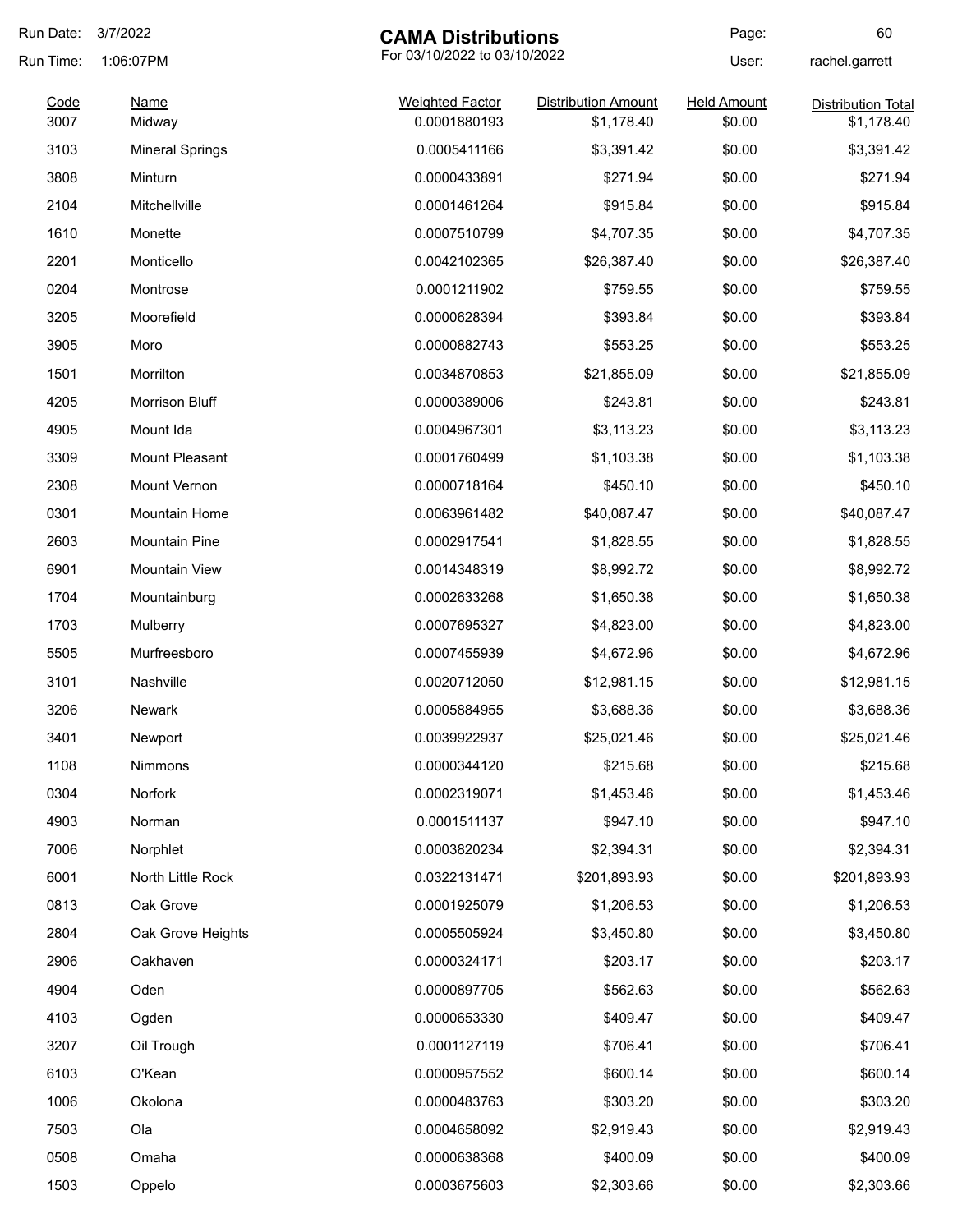| Run Date:    | 3/7/2022               | <b>CAMA Distributions</b>              |                            | Page:                        | 61                                       |
|--------------|------------------------|----------------------------------------|----------------------------|------------------------------|------------------------------------------|
| Run Time:    | 1:06:07PM              | For 03/10/2022 to 03/10/2022           |                            | User:                        | rachel.garrett                           |
| Code<br>4701 | Name<br>Osceola        | <b>Weighted Factor</b><br>0.0034791057 | <b>Distribution Amount</b> | <b>Held Amount</b><br>\$0.00 | <b>Distribution Total</b><br>\$21,805.08 |
| 3306         | Oxford                 | 0.0002857694                           | \$21,805.08<br>\$1,791.04  | \$0.00                       | \$1,791.04                               |
| 2907         |                        | 0.0000249363                           | \$156.29                   | \$0.00                       |                                          |
|              | Ozan                   |                                        | \$11,071.33                |                              | \$156.29                                 |
| 2407         | Ozark                  | 0.0017664840                           |                            | \$0.00                       | \$11,071.33                              |
| 6804         | Palestine              | 0.0002523549                           | \$1,581.62                 | \$0.00                       | \$1,581.62                               |
| 7313         | Pangburn               | 0.0002493625                           | \$1,562.86                 | \$0.00                       | \$1,562.86                               |
| 2805         | Paragould              | 0.0147308406                           | \$92,324.64                | \$0.00                       | \$92,324.64                              |
| 4206         | Paris                  | 0.0015839506                           | \$9,927.31                 | \$0.00                       | \$9,927.31                               |
| 0205         | Parkdale               | 0.0000857807                           | \$537.63                   | \$0.00                       | \$537.63                                 |
| 1903         | Parkin                 | 0.0003959877                           | \$2,481.83                 | \$0.00                       | \$2,481.83                               |
| 2908         | Patmos                 | 0.0000284273                           | \$178.17                   | \$0.00                       | \$178.17                                 |
| 7405         | Patterson              | 0.0001546048                           | \$968.98                   | \$0.00                       | \$968.98                                 |
| 0410         | Pea Ridge              | 0.0032711373                           | \$20,501.65                | \$0.00                       | \$20,501.65                              |
| 1109         | Peach Orchard          | 0.0000523661                           | \$328.20                   | \$0.00                       | \$328.20                                 |
| 3002         | Perla                  | 0.0001281723                           | \$803.31                   | \$0.00                       | \$803.31                                 |
| 5306         | Perry                  | 0.0001306660                           | \$818.94                   | \$0.00                       | \$818.94                                 |
| 2909         | Perrytown              | 0.0001157042                           | \$725.17                   | \$0.00                       | \$725.17                                 |
| 5307         | Perryville             | 0.0006847494                           | \$4,291.63                 | \$0.00                       | \$4,291.63                               |
| 1103         | Piggott                | 0.0018063820                           | \$11,321.39                | \$0.00                       | \$11,321.39                              |
| 6404         | Pindall                | 0.0000473789                           | \$296.94                   | \$0.00                       | \$296.94                                 |
| 3501         | Pine Bluff             | 0.0205739028                           | \$128,945.68               | \$0.00                       | \$128,945.68                             |
| 3304         | Pineville              | 0.0000768037                           | \$481.36                   | \$0.00                       | \$481.36                                 |
| 7501         | Plainview              | 0.0002329046                           | \$1,459.72                 | \$0.00                       | \$1,459.72                               |
| 3208         | <b>Pleasant Plains</b> | 0.0001755512                           | \$1,100.26                 | \$0.00                       | \$1,100.26                               |
| 1504         | Plumerville            | 0.0003660642                           | \$2,294.28                 | \$0.00                       | \$2,294.28                               |
| 6104         | Pocahontas             | 0.0036761020                           | \$23,039.74                | \$0.00                       | \$23,039.74                              |
| 1110         | Pollard                | 0.0000962539                           | \$603.27                   | \$0.00                       | \$603.27                                 |
| 3809         | Portia                 | 0.0002114594                           | \$1,325.31                 | \$0.00                       | \$1,325.31                               |
| 0206         | Portland               | 0.0001620856                           | \$1,015.86                 | \$0.00                       | \$1,015.86                               |
| 5806         | Pottsville             | 0.0015659965                           | \$9,814.79                 | \$0.00                       | \$9,814.79                               |
| 3810         | Powhatan               | 0.0000518674                           | \$325.08                   | \$0.00                       | \$325.08                                 |
| 2704         | Poyen                  | 0.0001311647                           | \$822.07                   | \$0.00                       | \$822.07                                 |
| 7209         | Prairie Grove          | 0.0035135177                           | \$22,020.76                | \$0.00                       | \$22,020.76                              |
| 2705         | Prattsville            | 0.0001441315                           | \$903.34                   | \$0.00                       | \$903.34                                 |
| 5001         | Prescott               | 0.0015465463                           | \$9,692.88                 | \$0.00                       | \$9,692.88                               |
| 4503         | Pyatt                  | 0.0000902692                           | \$565.76                   | \$0.00                       | \$565.76                                 |
| 1205         | Quitman                | 0.0003461152                           | \$2,169.26                 | \$0.00                       | \$2,169.26                               |
| 4207         | Ratcliff               | 0.0000832871                           | \$522.00                   | \$0.00                       | \$522.00                                 |
| 3811         | Ravenden               | 0.0002124569                           | \$1,331.56                 | \$0.00                       | \$1,331.56                               |
|              |                        |                                        |                            |                              |                                          |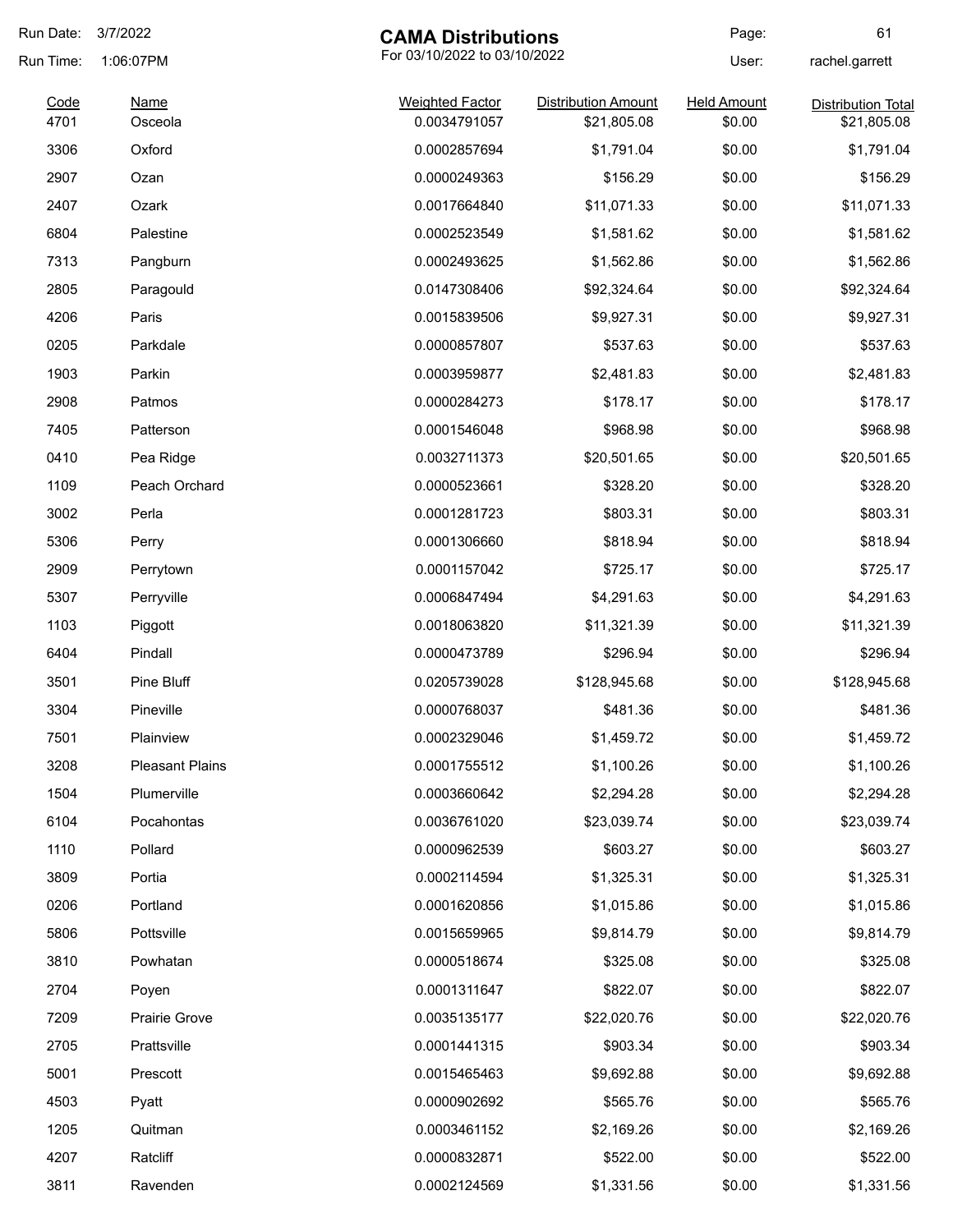| Run Date:    | 3/7/2022                 | <b>CAMA Distributions</b>              |                                        | Page:                        | 62                                    |
|--------------|--------------------------|----------------------------------------|----------------------------------------|------------------------------|---------------------------------------|
| Run Time:    | 1:06:07PM                | For 03/10/2022 to 03/10/2022           |                                        | User:                        | rachel.garrett                        |
| Code<br>6105 | Name<br>Ravenden Springs | <b>Weighted Factor</b><br>0.0000593483 | <b>Distribution Amount</b><br>\$371.96 | <b>Held Amount</b><br>\$0.00 | <b>Distribution Total</b><br>\$371.96 |
| 1102         | Rector                   | 0.0009286260                           | \$5,820.11                             | \$0.00                       | \$5,820.11                            |
| 3504         | Redfield                 | 0.0007505811                           | \$4,704.22                             | \$0.00                       | \$4,704.22                            |
| 2105         | Reed                     | 0.0000648343                           | \$406.34                               | \$0.00                       | \$406.34                              |
| 6106         | Reyno                    | 0.0001950015                           | \$1,222.16                             | \$0.00                       | \$1,222.16                            |
| 1301         | Rison                    | 0.0004822671                           | \$3,022.58                             | \$0.00                       | \$3,022.58                            |
| 3003         | Rockport                 | 0.0003371381                           | \$2,112.99                             | \$0.00                       | \$2,112.99                            |
| 4804         | Roe                      | 0.0000339133                           | \$212.55                               | \$0.00                       | \$212.55                              |
| 0402         | Rogers                   | 0.0348648680                           | \$218,513.43                           | \$0.00                       | \$218,513.43                          |
| 3906         | Rondo                    | 0.0000812922                           | \$509.49                               | \$0.00                       | \$509.49                              |
| 7301         | Rose Bud                 | 0.0002463702                           | \$1,544.11                             | \$0.00                       | \$1,544.11                            |
| 5006         | Rosston                  | 0.0001356532                           | \$850.20                               | \$0.00                       | \$850.20                              |
| 1709         | Rudy                     | 0.0000648343                           | \$406.34                               | \$0.00                       | \$406.34                              |
| 7314         | Russell                  | 0.0000917654                           | \$575.13                               | \$0.00                       | \$575.13                              |
| 5801         | Russellville             | 0.0144331018                           | \$90,458.58                            | \$0.00                       | \$90,458.58                           |
| 2502         | Salem                    | 0.0007810034                           | \$4,894.89                             | \$0.00                       | \$4,894.89                            |
| 0307         | Salesville               | 0.0002358969                           | \$1,478.47                             | \$0.00                       | \$1,478.47                            |
| 4208         | Scranton                 | 0.0001221876                           | \$765.80                               | \$0.00                       | \$765.80                              |
| 7315         | Searcy                   | 0.0114392555                           | \$71,694.83                            | \$0.00                       | \$71,694.83                           |
| 3812         | Sedgwick                 | 0.0000812922                           | \$509.49                               | \$0.00                       | \$509.49                              |
| 6202         | Shannon Hills            | 0.0022392753                           | \$14,034.52                            | \$0.00                       | \$14,034.52                           |
| 2701         | Sheridan                 | 0.0024537270                           | \$15,378.58                            | \$0.00                       | \$15,378.58                           |
| 3507         | Sherrill                 | 0.0000264324                           | \$165.66                               | \$0.00                       | \$165.66                              |
| 6007         | Sherwood                 | 0.0163237683                           | \$102,308.22                           | \$0.00                       | \$102,308.22                          |
| 7101         | Shirley                  | 0.0001236838                           | \$775.18                               | \$0.00                       | \$775.18                              |
| 6705         | Sidney                   | 0.0000957552                           | \$600.14                               | \$0.00                       | \$600.14                              |
| 0401         | Siloam Springs           | 0.0086214592                           | \$54,034.47                            | \$0.00                       | \$54,034.47                           |
| 7007         | Smackover                | 0.0008129218                           | \$5,094.94                             | \$0.00                       | \$5,094.94                            |
| 3813         | Smithville               | 0.0000433891                           | \$271.94                               | \$0.00                       | \$271.94                              |
| 0509         | South Lead Hill          | 0.0000428904                           | \$268.81                               | \$0.00                       | \$268.81                              |
| 3210         | Southside                | 0.0021340443                           | \$13,374.99                            | \$0.00                       | \$13,374.99                           |
| 2001         | Sparkman                 | 0.0001770474                           | \$1,109.63                             | \$0.00                       | \$1,109.63                            |
| 7210         | Springdale               | 0.0434768514                           | \$272,488.51                           | \$0.00                       | \$272,488.51                          |
| 0421         | Springtown               | 0.0000413942                           | \$259.44                               | \$0.00                       | \$259.44                              |
| 0106         | St. Charles              | 0.0001032361                           | \$647.03                               | \$0.00                       | \$647.03                              |
| 1113         | St. Francis              | 0.0001087221                           | \$681.41                               | \$0.00                       | \$681.41                              |
| 6405         | St. Joe                  | 0.0000643355                           | \$403.22                               | \$0.00                       | \$403.22                              |
| 4403         | St. Paul                 | 0.0000553585                           | \$346.96                               | \$0.00                       | \$346.96                              |
| 3702         | Stamps                   | 0.0006273961                           | \$3,932.17                             | \$0.00                       | \$3,932.17                            |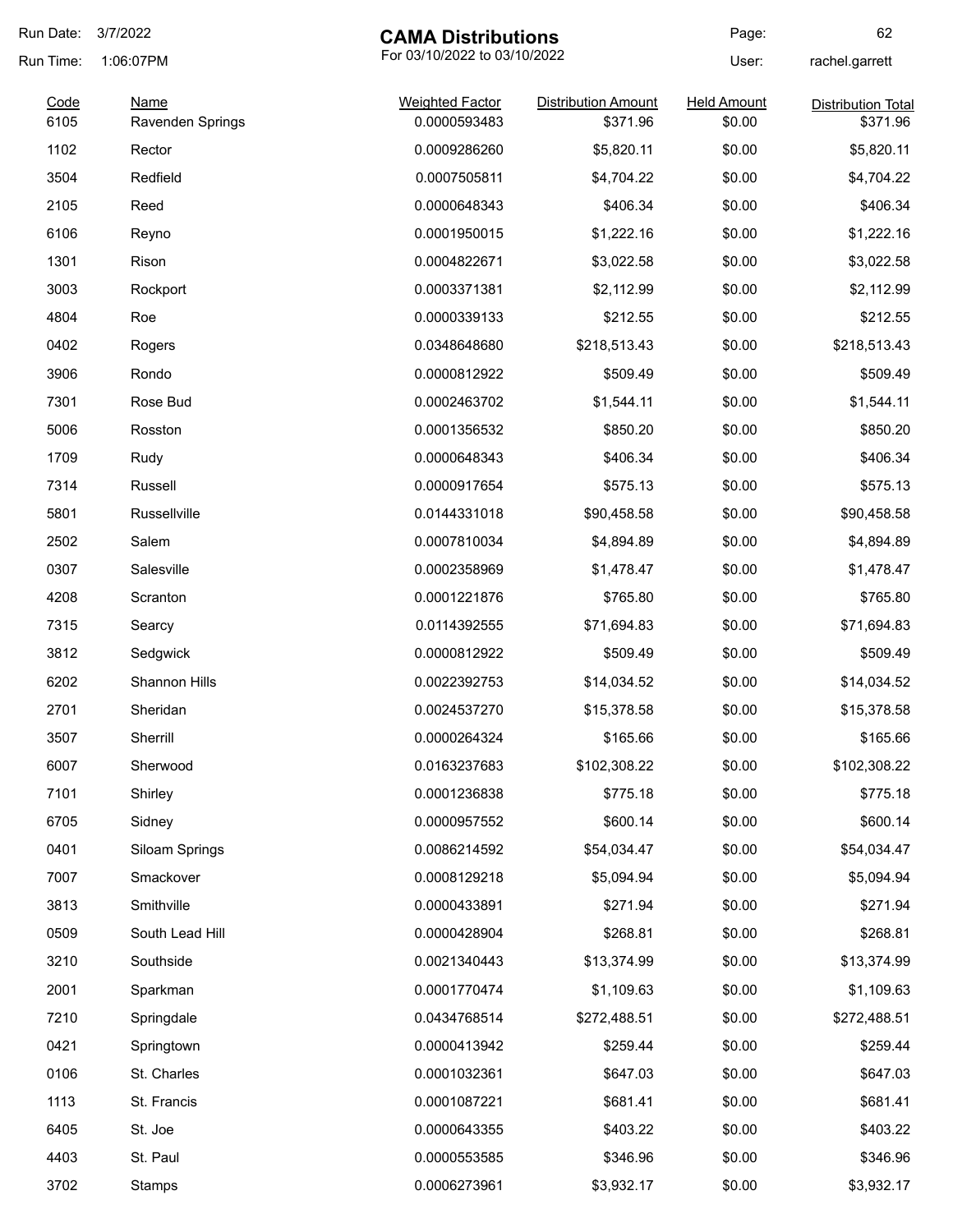| Run Date:    | 3/7/2022                        | <b>CAMA Distributions</b>              |                                          | Page:                        | 63                                      |
|--------------|---------------------------------|----------------------------------------|------------------------------------------|------------------------------|-----------------------------------------|
| Run Time:    | 1:06:07PM                       | For 03/10/2022 to 03/10/2022           |                                          | User:                        | rachel.garrett                          |
| Code<br>4001 | <b>Name</b><br><b>Star City</b> | <b>Weighted Factor</b><br>0.0010837294 | <b>Distribution Amount</b><br>\$6,792.21 | <b>Held Amount</b><br>\$0.00 | <b>Distribution Total</b><br>\$6,792.21 |
| 5202         | Stephens                        | 0.0003840183                           | \$2,406.81                               | \$0.00                       | \$2,406.81                              |
| 3814         | Strawberry                      | 0.0001336583                           | \$837.70                                 | \$0.00                       | \$837.70                                |
| 7008         | Strong                          | 0.0002044773                           | \$1,281.55                               | \$0.00                       | \$1,281.55                              |
| 0101         | Stuttgart                       | 0.0041214635                           | \$25,831.02                              | \$0.00                       | \$25,831.02                             |
| 4209         | Subiaco                         | 0.0001999887                           | \$1,253.42                               | \$0.00                       | \$1,253.42                              |
| 1112         | <b>Success</b>                  | 0.0000488751                           | \$306.32                                 | \$0.00                       | \$306.32                                |
| 3209         | Sulphur Rock                    | 0.0003037235                           | \$1,903.57                               | \$0.00                       | \$1,903.57                              |
| 0412         | <b>Sulphur Springs</b>          | 0.0002398867                           | \$1,503.48                               | \$0.00                       | \$1,503.48                              |
| 4504         | Summit                          | 0.0002713064                           | \$1,700.40                               | \$0.00                       | \$1,700.40                              |
| 1810         | Sunset                          | 0.0000917654                           | \$575.13                                 | \$0.00                       | \$575.13                                |
| 3409         | Swifton                         | 0.0003655654                           | \$2,291.16                               | \$0.00                       | \$2,291.16                              |
| 1404         | Taylor                          | 0.0002887618                           | \$1,809.80                               | \$0.00                       | \$1,809.80                              |
| 4610         | Texarkana                       | 0.0146560319                           | \$91,855.78                              | \$0.00                       | \$91,855.78                             |
| 0703         | Thornton                        | 0.0001690678                           | \$1,059.62                               | \$0.00                       | \$1,059.62                              |
| 2203         | Tillar                          | 0.0000857807                           | \$537.63                                 | \$0.00                       | \$537.63                                |
| 0704         | Tinsman                         | 0.0000249363                           | \$156.29                                 | \$0.00                       | \$156.29                                |
| 3104         | Tollette                        | 0.0000922641                           | \$578.26                                 | \$0.00                       | \$578.26                                |
| 7211         | Tontitown                       | 0.0021450163                           | \$13,443.76                              | \$0.00                       | \$13,443.76                             |
| 6206         | Traskwood                       | 0.0002468689                           | \$1,547.24                               | \$0.00                       | \$1,547.24                              |
| 5605         | Trumann                         | 0.0036900663                           | \$23,127.27                              | \$0.00                       | \$23,127.27                             |
| 3402         | Tuckerman                       | 0.0008513236                           | \$5,335.62                               | \$0.00                       | \$5,335.62                              |
| 2706         | Tull                            | 0.0002413829                           | \$1,512.85                               | \$0.00                       | \$1,512.85                              |
| 3410         | Tupelo                          | 0.0000349108                           | \$218.80                                 | \$0.00                       | \$218.80                                |
| 1811         | Turrell                         | 0.0002578408                           | \$1,616.00                               | \$0.00                       | \$1,616.00                              |
| 2311         | <b>Twin Groves</b>              | 0.0001580958                           | \$990.86                                 | \$0.00                       | \$990.86                                |
| 5606         | Tyronza                         | 0.0003570871                           | \$2,238.02                               | \$0.00                       | \$2,238.02                              |
| 5905         | Ulm                             | 0.0000872769                           | \$547.00                                 | \$0.00                       | \$547.00                                |
| 0510         | <b>Valley Springs</b>           | 0.0000912667                           | \$572.01                                 | \$0.00                       | \$572.01                                |
| 1702         | Van Buren                       | 0.0115793973                           | \$72,573.16                              | \$0.00                       | \$72,573.16                             |
| 5705         | Vandervoort                     | 0.0000573534                           | \$359.46                                 | \$0.00                       | \$359.46                                |
| 4715         | Victoria                        | 0.0000099745                           | \$62.51                                  | \$0.00                       | \$62.51                                 |
| 2304         | Vilonia                         | 0.0021385328                           | \$13,403.12                              | \$0.00                       | \$13,403.12                             |
| 2503         | Viola                           | 0.0001785436                           | \$1,119.01                               | \$0.00                       | \$1,119.01                              |
| 3502         | Wabbaseka                       | 0.0000897705                           | \$562.63                                 | \$0.00                       | \$562.63                                |
| 5609         | Waldenburg                      | 0.0000264324                           | \$165.66                                 | \$0.00                       | \$165.66                                |
| 1405         | Waldo                           | 0.0005740325                           | \$3,597.71                               | \$0.00                       | \$3,597.71                              |
| 6301         | Waldron                         | 0.0016886829                           | \$10,583.72                              | \$0.00                       | \$10,583.72                             |
| 3801         | <b>Walnut Ridge</b>             | 0.0026851355                           | \$16,828.92                              | \$0.00                       | \$16,828.92                             |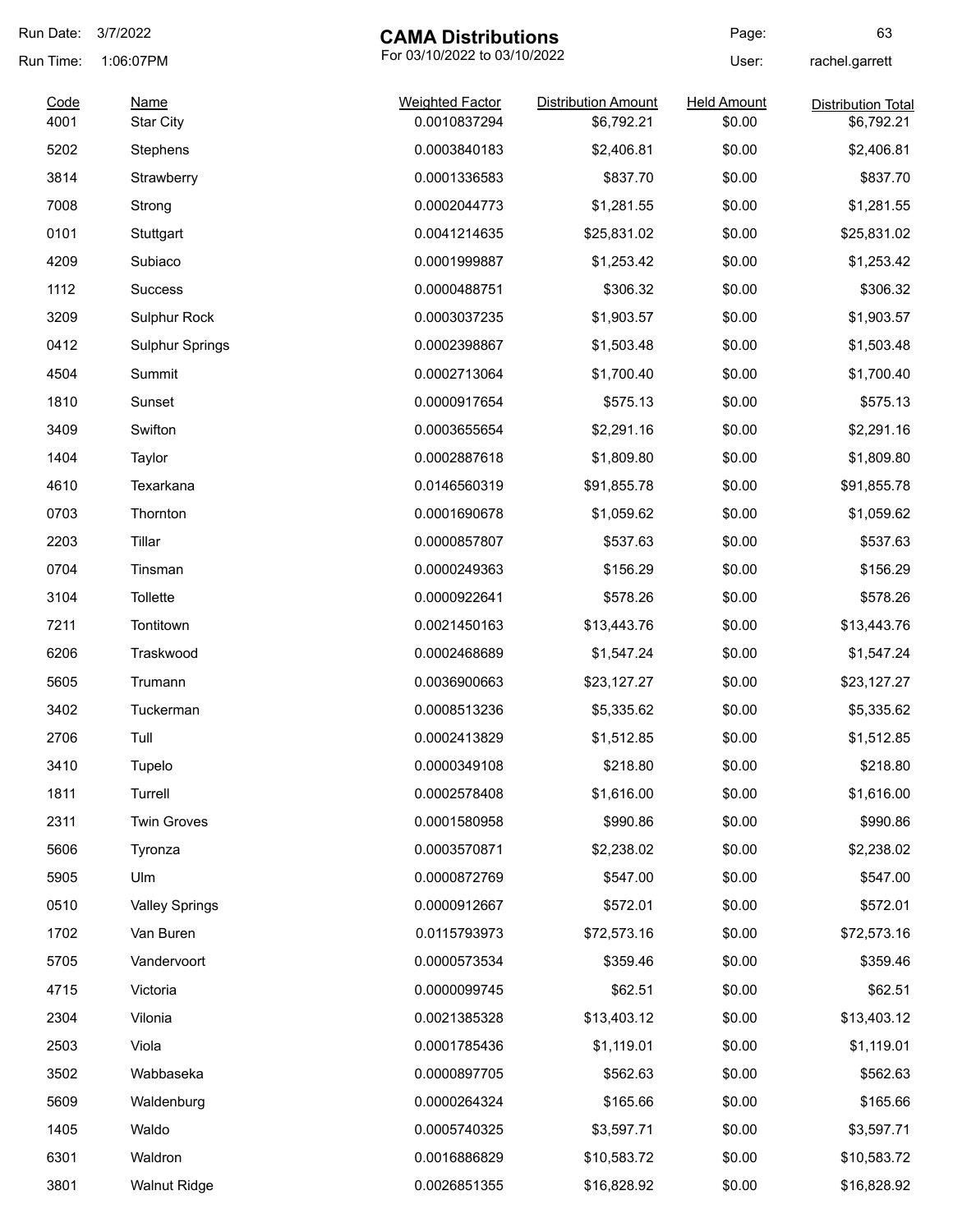| Run Date:    | 3/7/2022                                     | <b>CAMA Distributions</b>              |                                           | Page:                        | 64                                       |
|--------------|----------------------------------------------|----------------------------------------|-------------------------------------------|------------------------------|------------------------------------------|
| Run Time:    | 1:06:07PM                                    | For 03/10/2022 to 03/10/2022           |                                           | User:                        | rachel.garrett                           |
| Code<br>4310 | <b>Name</b><br>Ward                          | <b>Weighted Factor</b><br>0.0030182838 | <b>Distribution Amount</b><br>\$18,916.91 | <b>Held Amount</b><br>\$0.00 | <b>Distribution Total</b><br>\$18,916.91 |
| 0603         | Warren                                       | 0.0027195475                           | \$17,044.60                               | \$0.00                       | \$17,044.60                              |
| 2910         | Washington                                   | 0.0000468802                           | \$293.82                                  | \$0.00                       | \$293.82                                 |
| 2106         | Watson                                       | 0.0000922641                           | \$578.26                                  | \$0.00                       | \$578.26                                 |
| 5608         | Weiner                                       | 0.0003226751                           | \$2,022.35                                | \$0.00                       | \$2,022.35                               |
| 3411         | Weldon                                       | 0.0000284273                           | \$178.17                                  | \$0.00                       | \$178.17                                 |
| 7212         | <b>West Fork</b>                             | 0.0011625280                           | \$7,286.07                                | \$0.00                       | \$7,286.07                               |
| 1802         | West Memphis                                 | 0.0122287372                           | \$76,642.86                               | \$0.00                       | \$76,642.86                              |
| 7316         | <b>West Point</b>                            | 0.0000847833                           | \$531.37                                  | \$0.00                       | \$531.37                                 |
| 5102         | Western Grove                                | 0.0001765487                           | \$1,106.51                                | \$0.00                       | \$1,106.51                               |
| 6803         | Wheatley                                     | 0.0001391443                           | \$872.08                                  | \$0.00                       | \$872.08                                 |
| 1007         | <b>Whelen Springs</b>                        | 0.0000234401                           | \$146.91                                  | \$0.00                       | \$146.91                                 |
| 3503         | White Hall                                   | 0.0027833843                           | \$17,444.69                               | \$0.00                       | \$17,444.69                              |
| 5707         | Wickes                                       | 0.0003176878                           | \$1,991.09                                | \$0.00                       | \$1,991.09                               |
| 6808         | Widener                                      | 0.0001057297                           | \$662.65                                  | \$0.00                       | \$662.65                                 |
| 2403         | Wiederkehr Village                           | 0.0000249363                           | \$156.29                                  | \$0.00                       | \$156.29                                 |
| 6706         | Williford                                    | 0.0000393993                           | \$246.93                                  | \$0.00                       | \$246.93                                 |
| 5007         | Willisville                                  | 0.0000738113                           | \$462.61                                  | \$0.00                       | \$462.61                                 |
| 2204         | Wilmar                                       | 0.0001969964                           | \$1,234.66                                | \$0.00                       | \$1,234.66                               |
| 0207         | Wilmot                                       | 0.0002074696                           | \$1,300.30                                | \$0.00                       | \$1,300.30                               |
| 4716         | Wilson                                       | 0.0003820234                           | \$2,394.31                                | \$0.00                       | \$2,394.31                               |
| 4104         | Wilton                                       | 0.0001431341                           | \$897.08                                  | \$0.00                       | \$897.08                                 |
| 2205         | Winchester                                   | 0.0000683253                           | \$428.22                                  | \$0.00                       | \$428.22                                 |
| 7213         | Winslow                                      | 0.0001820346                           | \$1,140.89                                | \$0.00                       | \$1,140.89                               |
| 4105         | Winthrop                                     | 0.0000578521                           | \$362.58                                  | \$0.00                       | \$362.58                                 |
| 2309         | Wooster                                      | 0.0005196715                           | \$3,257.01                                | \$0.00                       | \$3,257.01                               |
| 6008         | Wrightsville                                 | 0.0007690340                           | \$4,819.87                                | \$0.00                       | \$4,819.87                               |
| 1904         | Wynne                                        | 0.0041463997                           | \$25,987.31                               | \$0.00                       | \$25,987.31                              |
| 4505         | Yellville                                    | 0.0005874981                           | \$3,682.01                                | \$0.00                       | \$3,682.01                               |
| 0511         | Zinc                                         | 0.0000458827                           | \$287.57                                  | \$0.00                       | \$287.57                                 |
|              | <b>Total for MLM0200 - Municipal Special</b> | 1.0000000024                           | \$6,267,643.23                            | \$0.00                       | \$6,267,643.23                           |
|              | MLM0200 - Municipal Wholesale Fuel Tax       |                                        |                                           |                              |                                          |
| 5301         | Adona                                        | 0.0000743100                           | \$70.53                                   | \$0.00                       | \$70.53                                  |
| 6207         | Alexander                                    | 0.0016881842                           | \$1,602.39                                | \$0.00                       | \$1,602.39                               |
| 3802         | Alicia                                       | 0.0000713177                           | \$67.69                                   | \$0.00                       | \$67.69                                  |
| 1701         | Alma                                         | 0.0029050732                           | \$2,757.44                                | \$0.00                       | \$2,757.44                               |
| 0105         | Almyra                                       | 0.0001276736                           | \$121.19                                  | \$0.00                       | \$121.19                                 |
| 0502         | Alpena                                       | 0.0001865232                           | \$177.04                                  | \$0.00                       | \$177.04                                 |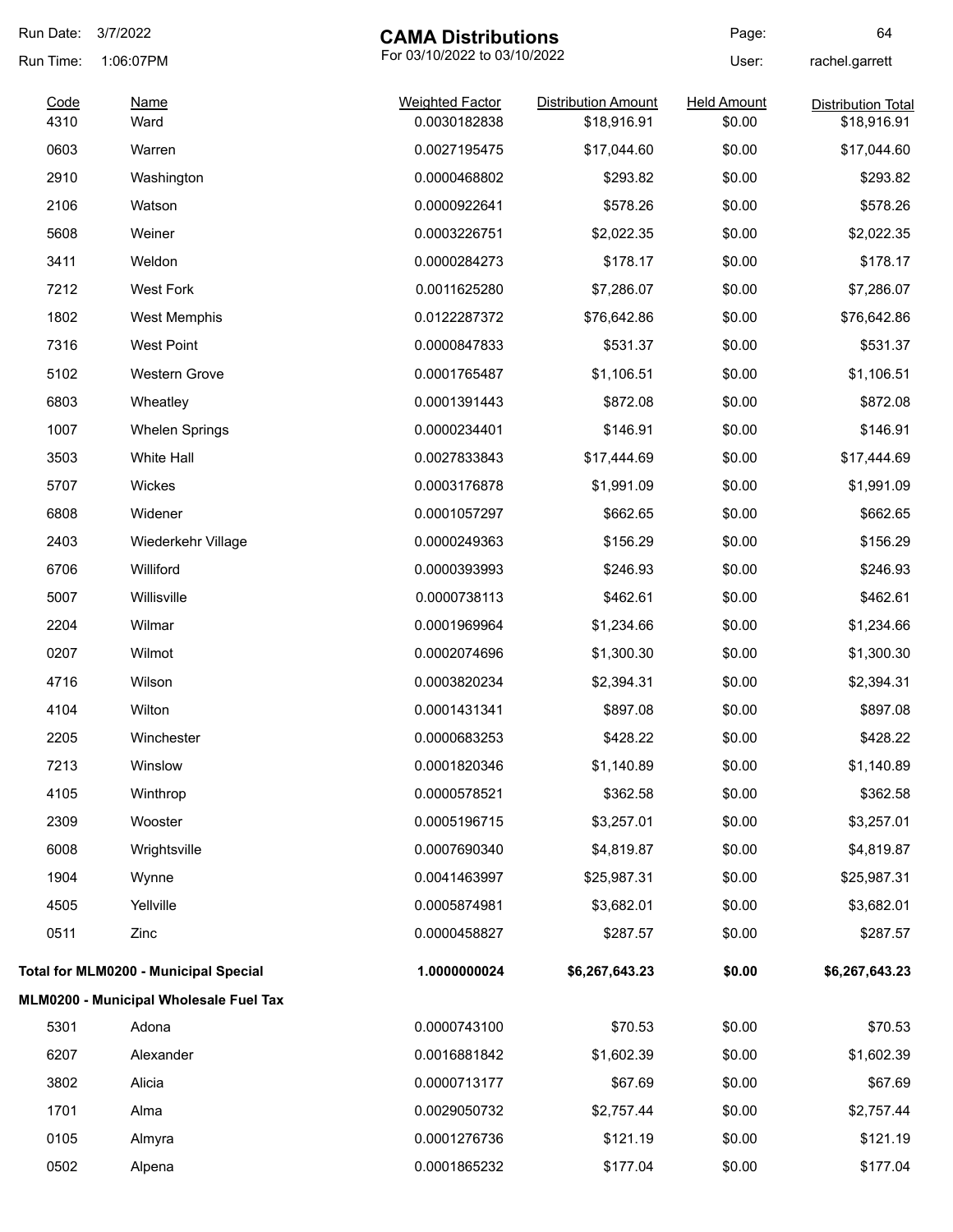| Run Date: | 3/7/2022                 | <b>CAMA Distributions</b>    |                            | Page:              | 65                        |
|-----------|--------------------------|------------------------------|----------------------------|--------------------|---------------------------|
| Run Time: | 1:06:07PM                | For 03/10/2022 to 03/10/2022 |                            | User:              | rachel.garrett            |
| Code      | <b>Name</b><br>Altheimer | <b>Weighted Factor</b>       | <b>Distribution Amount</b> | <b>Held Amount</b> | <b>Distribution Total</b> |
| 3505      |                          | 0.0003471126                 | \$329.47                   | \$0.00             | \$329.47                  |
| 2404      | Altus                    | 0.0003316521                 | \$314.80                   | \$0.00             | \$314.80                  |
| 3404      | Amagon                   | 0.0000344120                 | \$32.66                    | \$0.00             | \$32.66                   |
| 1004      | Amity                    | 0.0003396317                 | \$322.37                   | \$0.00             | \$322.37                  |
| 1812      | Anthonyville             | 0.0000673279                 | \$63.91                    | \$0.00             | \$63.91                   |
| 5501      | Antoine                  | 0.0000563559                 | \$53.49                    | \$0.00             | \$53.49                   |
| 1002      | Arkadelphia              | 0.0051767656                 | \$4,913.69                 | \$0.00             | \$4,913.69                |
| 2102      | Arkansas City            | 0.0001875206                 | \$177.99                   | \$0.00             | \$177.99                  |
| 6702      | Ash Flat                 | 0.0005670503                 | \$538.23                   | \$0.00             | \$538.23                  |
| 4101      | Ashdown                  | 0.0021250673                 | \$2,017.07                 | \$0.00             | \$2,017.07                |
| 5802      | <b>Atkins</b>            | 0.0014258548                 | \$1,353.39                 | \$0.00             | \$1,353.39                |
| 3902      | Aubrey                   | 0.0000538623                 | \$51.13                    | \$0.00             | \$51.13                   |
| 7402      | Augusta                  | 0.0009964526                 | \$945.81                   | \$0.00             | \$945.81                  |
| 4302      | Austin                   | 0.0017255885                 | \$1,637.90                 | \$0.00             | \$1,637.90                |
| 0413      | Avoca                    | 0.0002428791                 | \$230.54                   | \$0.00             | \$230.54                  |
| 7317      | <b>Bald Knob</b>         | 0.0012577845                 | \$1,193.87                 | \$0.00             | \$1,193.87                |
| 0601      | Banks                    | 0.0000433891                 | \$41.18                    | \$0.00             | \$41.18                   |
| 6504      | Barling                  | 0.0023849030                 | \$2,263.71                 | \$0.00             | \$2,263.71                |
| 4703      | <b>Bassett</b>           | 0.0000618419                 | \$58.70                    | \$0.00             | \$58.70                   |
| 3201      | <b>Batesville</b>        | 0.0055812316                 | \$5,297.60                 | \$0.00             | \$5,297.60                |
| 6204      | <b>Bauxite</b>           | 0.0003136980                 | \$297.76                   | \$0.00             | \$297.76                  |
| 1601      | Bay                      | 0.0009356081                 | \$888.06                   | \$0.00             | \$888.06                  |
| 5204      | Bearden                  | 0.0003870106                 | \$367.34                   | \$0.00             | \$367.34                  |
| 0804      | Beaver                   | 0.0000334146                 | \$31.72                    | \$0.00             | \$31.72                   |
| 7302      | Beebe                    | 0.0042077429                 | \$3,993.91                 | \$0.00             | \$3,993.91                |
| 3405      | Beedeville               | 0.0000418929                 | \$39.76                    | \$0.00             | \$39.76                   |
| 0423      | Bella Vista              | 0.0150136177                 | \$14,250.65                | \$0.00             | \$14,250.65               |
| 0503      | Bellefonte               | 0.0002049760                 | \$194.56                   | \$0.00             | \$194.56                  |
| 7506      | Belleville               | 0.0001556022                 | \$147.69                   | \$0.00             | \$147.69                  |
| 6602      | Ben Lomond               | 0.0000698215                 | \$66.27                    | \$0.00             | \$66.27                   |
| 6203      | Benton                   | 0.0174623575                 | \$16,574.94                | \$0.00             | \$16,574.94               |
| 0403      | Bentonville              | 0.0270129414                 | \$25,640.18                | \$0.00             | \$25,640.18               |
| 0504      | Bergman                  | 0.0002124569                 | \$201.66                   | \$0.00             | \$201.66                  |
| 0802      | Berryville               | 0.0028337555                 | \$2,689.75                 | \$0.00             | \$2,689.75                |
| 0306      | <b>Big Flat</b>          | 0.0000438878                 | \$41.66                    | \$0.00             | \$41.66                   |
| 5302      | <b>Bigelow</b>           | 0.0001755512                 | \$166.63                   | \$0.00             | \$166.63                  |
| 6101      | <b>Biggers</b>           | 0.0001521111                 | \$144.38                   | \$0.00             | \$144.38                  |
| 4704      | Birdsong                 | 0.0000159592                 | \$15.15                    | \$0.00             | \$15.15                   |
| 5902      | Biscoe                   | 0.0001521111                 | \$144.38                   | \$0.00             | \$144.38                  |
|           |                          |                              |                            |                    |                           |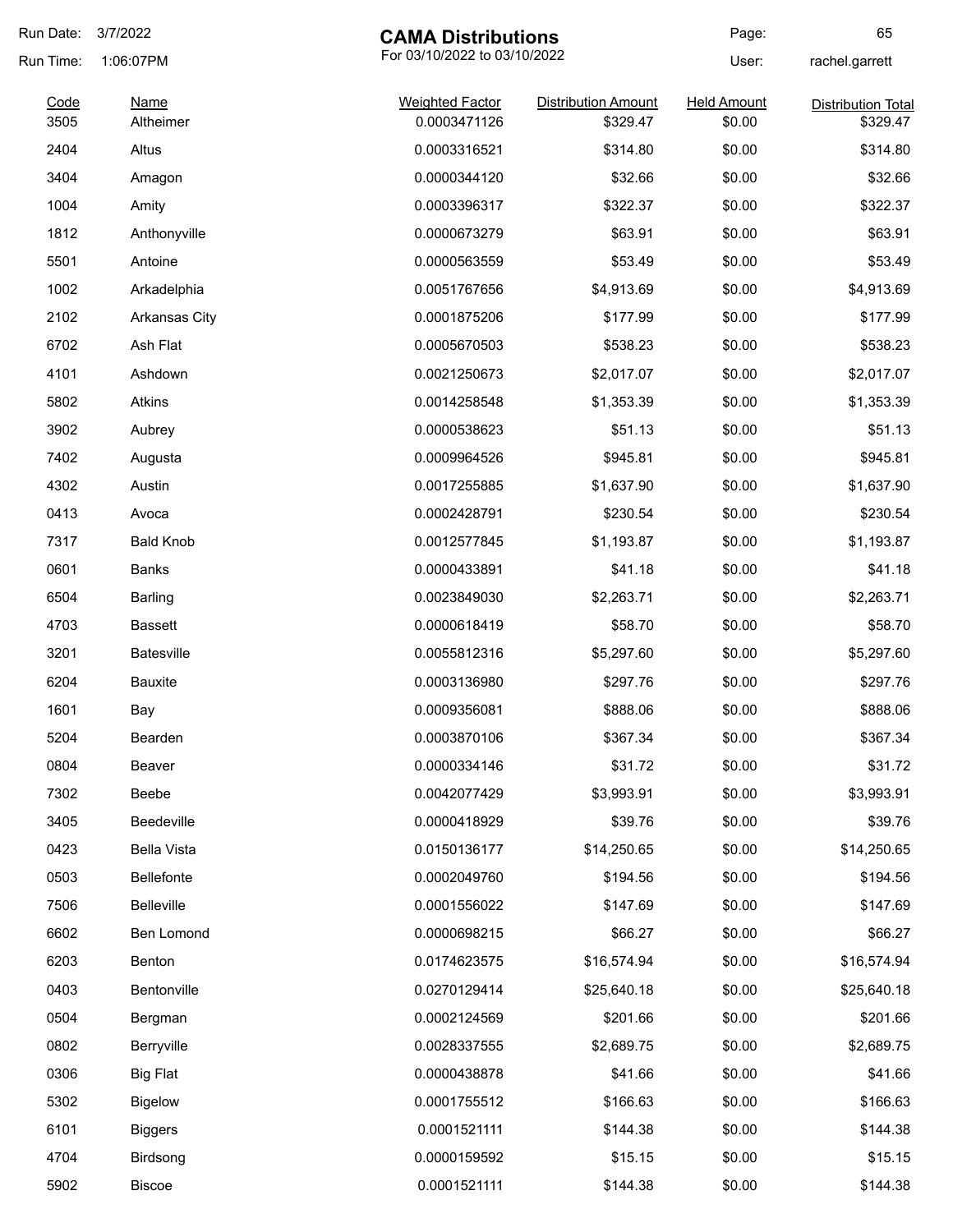| Run Date:    | 3/7/2022                        | <b>CAMA Distributions</b>              |                                        | Page:                        | 66                                    |
|--------------|---------------------------------|----------------------------------------|----------------------------------------|------------------------------|---------------------------------------|
| Run Time:    | 1:06:07PM                       | For 03/10/2022 to 03/10/2022           |                                        | User:                        | rachel.garrett                        |
| Code<br>1602 | <b>Name</b><br><b>Black Oak</b> | <b>Weighted Factor</b><br>0.0001162029 | <b>Distribution Amount</b><br>\$110.30 | <b>Held Amount</b><br>\$0.00 | <b>Distribution Total</b><br>\$110.30 |
| 3803         | <b>Black Rock</b>               | 0.0002942478                           | \$279.29                               | \$0.00                       | \$279.29                              |
| 4901         | <b>Black Springs</b>            | 0.0000478776                           | \$45.44                                | \$0.00                       | \$45.44                               |
| 2902         | <b>Blevins</b>                  | 0.0001436328                           | \$136.33                               | \$0.00                       | \$136.33                              |
| 0805         | <b>Blue Eye</b>                 | 0.0000229414                           | \$21.78                                | \$0.00                       | \$21.78                               |
| 4201         | <b>Blue Mountain</b>            | 0.0000438878                           | \$41.66                                | \$0.00                       | \$41.66                               |
| 5002         | <b>Bluff City</b>               | 0.0000588496                           | \$55.86                                | \$0.00                       | \$55.86                               |
| 4705         | Blytheville                     | 0.0066859075                           | \$6,346.14                             | \$0.00                       | \$6,346.14                            |
| 5003         | <b>Bodcaw</b>                   | 0.0000603457                           | \$57.28                                | \$0.00                       | \$57.28                               |
| 6506         | Bonanza                         | 0.0002927516                           | \$277.87                               | \$0.00                       | \$277.87                              |
| 1603         | Bono                            | 0.0012014285                           | \$1,140.37                             | \$0.00                       | \$1,140.37                            |
| 4210         | Booneville                      | 0.0018996436                           | \$1,803.11                             | \$0.00                       | \$1,803.11                            |
| 7303         | <b>Bradford</b>                 | 0.0003381356                           | \$320.95                               | \$0.00                       | \$320.95                              |
| 3701         | <b>Bradley</b>                  | 0.0002019836                           | \$191.72                               | \$0.00                       | \$191.72                              |
| 2402         | <b>Branch</b>                   | 0.0001476226                           | \$140.12                               | \$0.00                       | \$140.12                              |
| 0309         | <b>Briarcliff</b>               | 0.0001176991                           | \$111.72                               | \$0.00                       | \$111.72                              |
| 4802         | <b>Brinkley</b>                 | 0.0013465575                           | \$1,278.13                             | \$0.00                       | \$1,278.13                            |
| 1604         | <b>Brookland</b>                | 0.0020268184                           | \$1,923.82                             | \$0.00                       | \$1,923.82                            |
| 6201         | Bryant                          | 0.0103051549                           | \$9,781.46                             | \$0.00                       | \$9,781.46                            |
| 3703         | <b>Buckner</b>                  | 0.0000822896                           | \$78.11                                | \$0.00                       | \$78.11                               |
| 4501         | <b>Bull Shoals</b>              | 0.0009735112                           | \$924.04                               | \$0.00                       | \$924.04                              |
| 4706         | <b>Burdette</b>                 | 0.0000698215                           | \$66.27                                | \$0.00                       | \$66.27                               |
| 4311         | Cabot                           | 0.0132506248                           | \$12,577.25                            | \$0.00                       | \$12,577.25                           |
| 1001         | Caddo Valley                    | 0.0002967414                           | \$281.66                               | \$0.00                       | \$281.66                              |
| 6806         | Caldwell                        | 0.0002249250                           | \$213.49                               | \$0.00                       | \$213.49                              |
| 5004         | Cale                            | 0.0000364069                           | \$34.56                                | \$0.00                       | \$34.56                               |
| 3303         | Calico Rock                     | 0.0004428678                           | \$420.36                               | \$0.00                       | \$420.36                              |
| 7001         | Calion                          | 0.0002139530                           | \$203.08                               | \$0.00                       | \$203.08                              |
| 5201         | Camden                          | 0.0052924698                           | \$5,023.51                             | \$0.00                       | \$5,023.51                            |
| 6003         | Cammack Village                 | 0.0003880081                           | \$368.29                               | \$0.00                       | \$368.29                              |
| 3406         | <b>Campbell Station</b>         | 0.0001157042                           | \$109.82                               | \$0.00                       | \$109.82                              |
| 1605         | Caraway                         | 0.0005650554                           | \$536.34                               | \$0.00                       | \$536.34                              |
| 4304         | Carlisle                        | 0.0010139079                           | \$962.38                               | \$0.00                       | \$962.38                              |
| 2003         | Carthage                        | 0.0001107170                           | \$105.09                               | \$0.00                       | \$105.09                              |
| 5303         | Casa                            | 0.0000598470                           | \$56.81                                | \$0.00                       | \$56.81                               |
| 1606         | Cash                            | 0.0001396430                           | \$132.55                               | \$0.00                       | \$132.55                              |
| 4203         | Caulksville                     | 0.0000768037                           | \$72.90                                | \$0.00                       | \$72.90                               |
| 6703         | Cave City                       | 0.0009585495                           | \$909.84                               | \$0.00                       | \$909.84                              |
| 0411         | Cave Springs                    | 0.0027404939                           | \$2,601.23                             | \$0.00                       | \$2,601.23                            |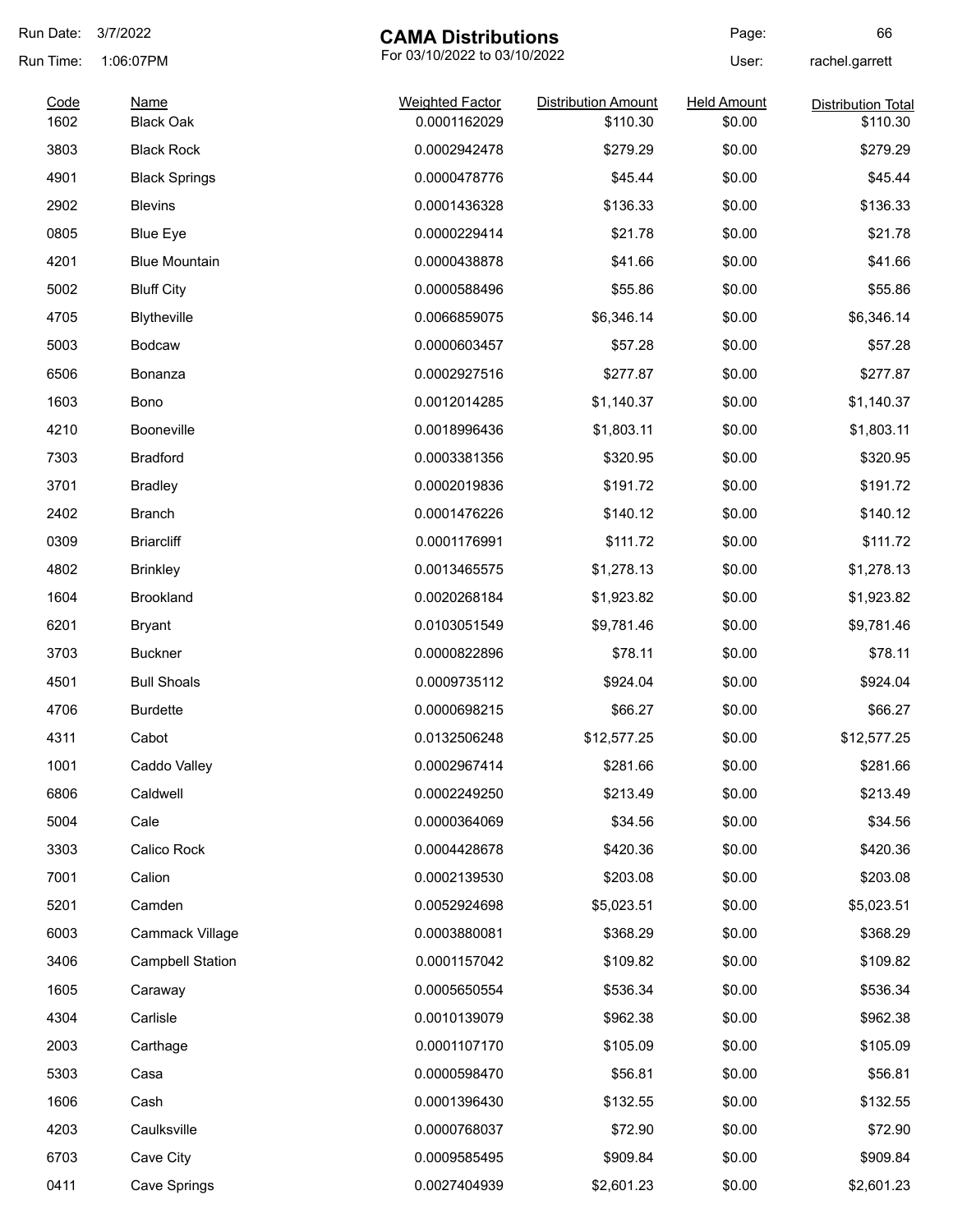| Run Date:    | 3/7/2022                  | <b>CAMA Distributions</b>              |                            | Page:                        | 67                        |
|--------------|---------------------------|----------------------------------------|----------------------------|------------------------------|---------------------------|
| Run Time:    | 1:06:07PM                 | For 03/10/2022 to 03/10/2022           |                            | User:                        | rachel.garrett            |
| Code<br>1710 | <b>Name</b><br>Cedarville | <b>Weighted Factor</b><br>0.0007101844 | <b>Distribution Amount</b> | <b>Held Amount</b><br>\$0.00 | <b>Distribution Total</b> |
|              |                           |                                        | \$674.09                   |                              | \$674.09                  |
| 0409         | Centerton                 | 0.0088733154                           | \$8,422.39                 | \$0.00                       | \$8,422.39                |
| 6507         | <b>Central City</b>       | 0.0002299122                           | \$218.23                   | \$0.00                       | \$218.23                  |
| 2405         | Charleston                | 0.0012907003                           | \$1,225.11                 | \$0.00                       | \$1,225.11                |
| 6708         | Cherokee Village          | 0.0023839055                           | \$2,262.76                 | \$0.00                       | \$2,262.76                |
| 1901         | <b>Cherry Valley</b>      | 0.0002867669                           | \$272.19                   | \$0.00                       | \$272.19                  |
| 1708         | Chester                   | 0.0000718164                           | \$68.17                    | \$0.00                       | \$68.17                   |
| 5205         | Chidester                 | 0.0001261774                           | \$119.77                   | \$0.00                       | \$119.77                  |
| 4801         | Clarendon                 | 0.0007610544                           | \$722.38                   | \$0.00                       | \$722.38                  |
| 1813         | Clarkedale                | 0.0001675716                           | \$159.06                   | \$0.00                       | \$159.06                  |
| 3601         | Clarksville               | 0.0046785393                           | \$4,440.78                 | \$0.00                       | \$4,440.78                |
| 7103         | Clinton                   | 0.0012513010                           | \$1,187.71                 | \$0.00                       | \$1,187.71                |
| 3602         | Coal Hill                 | 0.0004089545                           | \$388.17                   | \$0.00                       | \$388.17                  |
| 6807         | Colt                      | 0.0001461264                           | \$138.70                   | \$0.00                       | \$138.70                  |
| 1201         | Concord                   | 0.0000947578                           | \$89.94                    | \$0.00                       | \$89.94                   |
| 2301         | Conway                    | 0.0319852298                           | \$30,359.78                | \$0.00                       | \$30,359.78               |
| 1101         | Corning                   | 0.0016093856                           | \$1,527.60                 | \$0.00                       | \$1,527.60                |
| 0302         | Cotter                    | 0.0004418704                           | \$419.42                   | \$0.00                       | \$419.42                  |
| 7401         | <b>Cotton Plant</b>       | 0.0002638255                           | \$250.42                   | \$0.00                       | \$250.42                  |
| 5702         | Cove                      | 0.0001590933                           | \$151.01                   | \$0.00                       | \$151.01                  |
| 4305         | Coy                       | 0.0000433891                           | \$41.18                    | \$0.00                       | \$41.18                   |
| 1804         | Crawfordsville            | 0.0002304110                           | \$218.70                   | \$0.00                       | \$218.70                  |
| 0201         | Crossett                  | 0.0024048520                           | \$2,282.64                 | \$0.00                       | \$2,282.64                |
| 3203         | Cushman                   | 0.0002159479                           | \$204.97                   | \$0.00                       | \$204.97                  |
| 5502         | Daisy                     | 0.0000438878                           | \$41.66                    | \$0.00                       | \$41.66                   |
| 7102         | Damascus                  | 0.0001905130                           | \$180.83                   | \$0.00                       | \$180.83                  |
| 7504         | Danville                  | 0.0010114143                           | \$960.02                   | \$0.00                       | \$960.02                  |
| 7502         | Dardanelle                | 0.0022527409                           | \$2,138.26                 | \$0.00                       | \$2,138.26                |
| 1104         | Datto                     | 0.0000324171                           | \$30.77                    | \$0.00                       | \$30.77                   |
|              |                           |                                        |                            |                              |                           |
| 0405         | Decatur                   | 0.0008842394                           | \$839.30                   | \$0.00                       | \$839.30                  |
| 2801         | Delaplaine                | 0.0000319184                           | \$30.30                    | \$0.00                       | \$30.30                   |
| 5503         | Delight                   | 0.0001436328                           | \$136.33                   | \$0.00                       | \$136.33                  |
| 4707         | Dell                      | 0.0000967527                           | \$91.84                    | \$0.00                       | \$91.84                   |
| 2406         | Denning                   | 0.0000997450                           | \$94.68                    | \$0.00                       | \$94.68                   |
| 6601         | DeQueen                   | 0.0030447162                           | \$2,889.99                 | \$0.00                       | \$2,889.99                |
| 0903         | Dermott                   | 0.0010079232                           | \$956.70                   | \$0.00                       | \$956.70                  |
| 5903         | Des Arc                   | 0.0009500711                           | \$901.79                   | \$0.00                       | \$901.79                  |
| 5904         | DeValls Bluff             | 0.0002593370                           | \$246.16                   | \$0.00                       | \$246.16                  |
| 0102         | DeWitt                    | 0.0015241036                           | \$1,446.65                 | \$0.00                       | \$1,446.65                |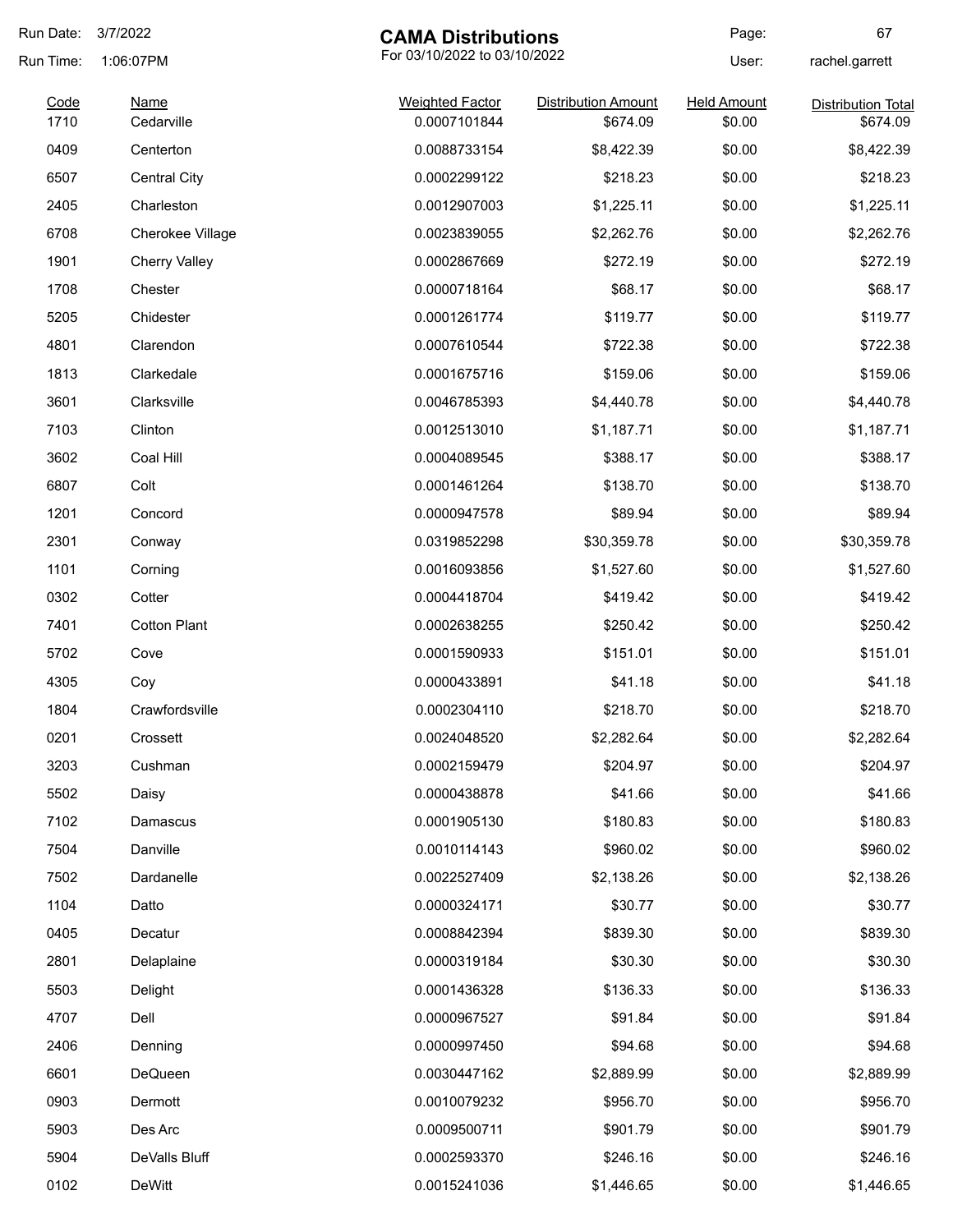| Run Date:    | 3/7/2022                    | <b>CAMA Distributions</b>              |                                        | Page:                        | 68                                    |
|--------------|-----------------------------|----------------------------------------|----------------------------------------|------------------------------|---------------------------------------|
| Run Time:    | 1:06:07PM                   | For 03/10/2022 to 03/10/2022           |                                        | User:                        | rachel.garrett                        |
| Code<br>0515 | <b>Name</b><br>Diamond City | <b>Weighted Factor</b><br>0.0003775348 | <b>Distribution Amount</b><br>\$358.35 | <b>Held Amount</b><br>\$0.00 | <b>Distribution Total</b><br>\$358.35 |
| 3407         | Diaz                        | 0.0006104394                           | \$579.42                               | \$0.00                       | \$579.42                              |
| 3102         | <b>Dierks</b>               | 0.0004568321                           | \$433.62                               | \$0.00                       | \$433.62                              |
| 3004         | Donaldson                   | 0.0001371494                           | \$130.18                               | \$0.00                       | \$130.18                              |
| 5803         | Dover                       | 0.0006667953                           | \$632.91                               | \$0.00                       | \$632.91                              |
| 2103         | Dumas                       | 0.0019953988                           | \$1,894.00                             | \$0.00                       | \$1,894.00                            |
| 1707         | Dyer                        | 0.0003850157                           | \$365.45                               | \$0.00                       | \$365.45                              |
| 4708         | <b>Dyess</b>                | 0.0001690678                           | \$160.48                               | \$0.00                       | \$160.48                              |
| 1803         | Earle                       | 0.0009131655                           | \$866.76                               | \$0.00                       | \$866.76                              |
| 5203         | East Camden                 | 0.0003979826                           | \$377.76                               | \$0.00                       | \$377.76                              |
| 1805         | Edmondson                   | 0.0001211902                           | \$115.03                               | \$0.00                       | \$115.03                              |
| 1607         | Egypt                       | 0.0000563559                           | \$53.49                                | \$0.00                       | \$53.49                               |
| 7002         | El Dorado                   | 0.0088553613                           | \$8,405.34                             | \$0.00                       | \$8,405.34                            |
| 5401         | Elaine                      | 0.0002538510                           | \$240.95                               | \$0.00                       | \$240.95                              |
| 7202         | Elkins                      | 0.0017964075                           | \$1,705.12                             | \$0.00                       | \$1,705.12                            |
| 7203         | Elm Springs                 | 0.0011774897                           | \$1,117.65                             | \$0.00                       | \$1,117.65                            |
| 1401         | Emerson                     | 0.0001461264                           | \$138.70                               | \$0.00                       | \$138.70                              |
| 5005         | Emmet                       | 0.0002069709                           | \$196.45                               | \$0.00                       | \$196.45                              |
| 4306         | England                     | 0.0012353418                           | \$1,172.56                             | \$0.00                       | \$1,172.56                            |
| 2306         | Enola                       | 0.0001585946                           | \$150.53                               | \$0.00                       | \$150.53                              |
| 4717         | Etowah                      | 0.0001266762                           | \$120.24                               | \$0.00                       | \$120.24                              |
| 0902         | Eudora                      | 0.0008617968                           | \$818.00                               | \$0.00                       | \$818.00                              |
| 0801         | Eureka Springs              | 0.0010802384                           | \$1,025.34                             | \$0.00                       | \$1,025.34                            |
| 6704         | <b>Evening Shade</b>        | 0.0002094645                           | \$198.82                               | \$0.00                       | \$198.82                              |
| 0506         | Everton                     | 0.0000518674                           | \$49.23                                | \$0.00                       | \$49.23                               |
| 7104         | <b>Fairfield Bay</b>        | 0.0010513123                           | \$997.89                               | \$0.00                       | \$997.89                              |
| 4806         | Fargo                       | 0.0000284273                           | \$26.98                                | \$0.00                       | \$26.98                               |
| 7216         | Farmington                  | 0.0037823305                           | \$3,590.12                             | \$0.00                       | \$3,590.12                            |
| 7214         | Fayetteville                | 0.0468547159                           | \$44,473.62                            | \$0.00                       | \$44,473.62                           |
| 7003         | Felsenthal                  | 0.0000423916                           | \$40.24                                | \$0.00                       | \$40.24                               |
| 6902         | <b>Fifty Six</b>            | 0.0000787986                           | \$74.79                                | \$0.00                       | \$74.79                               |
| 5602         | Fisher                      | 0.0000897705                           | \$85.21                                | \$0.00                       | \$85.21                               |
| 4502         | Flippin                     | 0.0006707851                           | \$636.70                               | \$0.00                       | \$636.70                              |
| 2002         | Fordyce                     | 0.0016936701                           | \$1,607.60                             | \$0.00                       | \$1,607.60                            |
| 4107         | Foreman                     | 0.0004872543                           | \$462.49                               | \$0.00                       | \$462.49                              |
| 6802         | <b>Forrest City</b>         | 0.0064909060                           | \$6,161.05                             | \$0.00                       | \$6,161.05                            |
| 6501         | Fort Smith                  | 0.0444573448                           | \$42,198.08                            | \$0.00                       | \$42,198.08                           |
| 4602         | Fouke                       | 0.0004029698                           | \$382.49                               | \$0.00                       | \$382.49                              |
| 0202         | Fountain Hill               | 0.0000538623                           | \$51.13                                | \$0.00                       | \$51.13                               |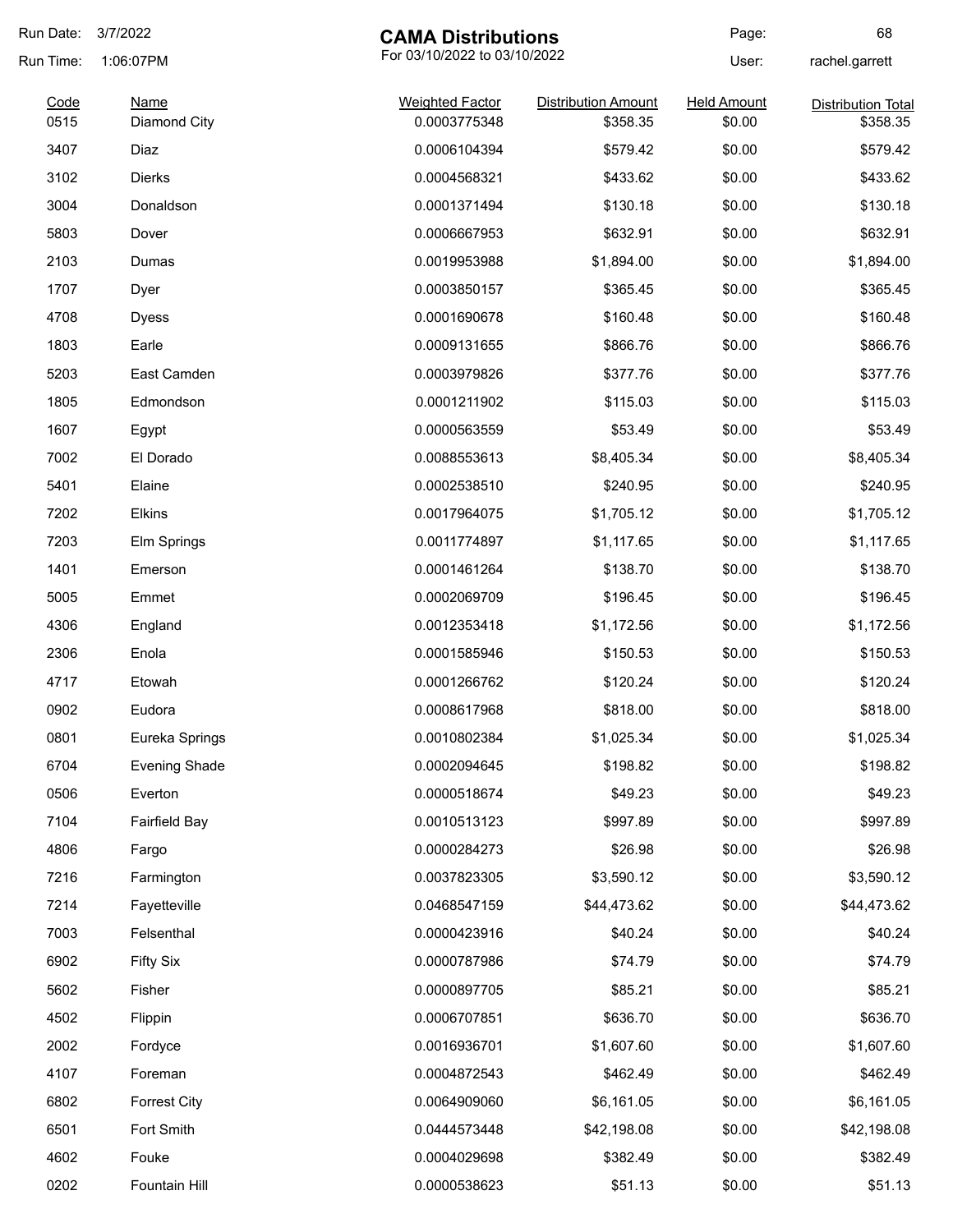| Run Date:    | 3/7/2022                            | <b>CAMA Distributions</b>              |                                        | Page:                        | 69                                    |
|--------------|-------------------------------------|----------------------------------------|----------------------------------------|------------------------------|---------------------------------------|
| Run Time:    | 1:06:07PM                           | For 03/10/2022 to 03/10/2022           |                                        | User:                        | rachel.garrett                        |
| Code<br>2605 | <b>Name</b><br><b>Fountain Lake</b> | <b>Weighted Factor</b><br>0.0002368944 | <b>Distribution Amount</b><br>\$224.86 | <b>Held Amount</b><br>\$0.00 | <b>Distribution Total</b><br>\$224.86 |
| 5304         | Fourche                             | 0.0000279286                           | \$26.51                                | \$0.00                       | \$26.51                               |
| 3305         | Franklin                            | 0.0000952565                           | \$90.42                                | \$0.00                       | \$90.42                               |
| 3005         | Friendship                          | 0.0000787986                           | \$74.79                                | \$0.00                       | \$74.79                               |
| 2904         | Fulton                              | 0.0000573534                           | \$54.44                                | \$0.00                       | \$54.44                               |
| 0414         | Garfield                            | 0.0002957439                           | \$280.71                               | \$0.00                       | \$280.71                              |
| 4601         | Garland                             | 0.0000972514                           | \$92.31                                | \$0.00                       | \$92.31                               |
| 7306         | Garner                              | 0.0001052310                           | \$99.88                                | \$0.00                       | \$99.88                               |
| 0303         | Gassville                           | 0.0010827320                           | \$1,027.71                             | \$0.00                       | \$1,027.71                            |
| 0415         | Gateway                             | 0.0002174441                           | \$206.39                               | \$0.00                       | \$206.39                              |
| 0406         | Gentry                              | 0.0018901678                           | \$1,794.11                             | \$0.00                       | \$1,794.11                            |
| 7307         | Georgetown                          | 0.0000403967                           | \$38.34                                | \$0.00                       | \$38.34                               |
| 6401         | Gilbert                             | 0.0000129669                           | \$12.31                                | \$0.00                       | \$12.31                               |
| 0104         | Gillett                             | 0.0002812809                           | \$266.99                               | \$0.00                       | \$266.99                              |
| 6603         | Gillham                             | 0.0000782998                           | \$74.32                                | \$0.00                       | \$74.32                               |
| 1806         | Gilmore                             | 0.0000877756                           | \$0.00                                 | \$0.00                       | \$0.00                                |
| 5504         | Glenwood                            | 0.0010313633                           | \$978.95                               | \$0.00                       | \$978.95                              |
| 7205         | Goshen                              | 0.0010483200                           | \$995.05                               | \$0.00                       | \$995.05                              |
| 4709         | Gosnell                             | 0.0014512898                           | \$1,377.54                             | \$0.00                       | \$1,377.54                            |
| 4002         | Gould                               | 0.0003306547                           | \$313.85                               | \$0.00                       | \$313.85                              |
| 4003         | Grady                               | 0.0001521111                           | \$144.38                               | \$0.00                       | \$144.38                              |
| 5703         | Grannis                             | 0.0002473676                           | \$234.80                               | \$0.00                       | \$234.80                              |
| 0407         | Gravette                            | 0.0017689776                           | \$1,679.08                             | \$0.00                       | \$1,679.08                            |
| 0803         | Green Forest                        | 0.0014822107                           | \$1,406.89                             | \$0.00                       | \$1,406.89                            |
| 2303         | Greenbrier                          | 0.0028462236                           | \$2,701.58                             | \$0.00                       | \$2,701.58                            |
| 7206         | Greenland                           | 0.0006049534                           | \$574.21                               | \$0.00                       | \$574.21                              |
| 1105         | Greenway                            | 0.0000867782                           | \$82.37                                | \$0.00                       | \$82.37                               |
| 6505         | Greenwood                           | 0.0047458672                           | \$4,504.69                             | \$0.00                       | \$4,504.69                            |
| 1202         | <b>Greers Ferry</b>                 | 0.0004094532                           | \$388.65                               | \$0.00                       | \$388.65                              |
| 7308         | Griffithville                       | 0.0000773024                           | \$73.37                                | \$0.00                       | \$73.37                               |
| 3403         | Grubbs                              | 0.0001501162                           | \$142.49                               | \$0.00                       | \$142.49                              |
| 3307         | Guion                               | 0.0000339133                           | \$32.19                                | \$0.00                       | \$32.19                               |
| 1005         | <b>Gum Springs</b>                  | 0.0000453840                           | \$43.08                                | \$0.00                       | \$43.08                               |
| 1003         | Gurdon                              | 0.0009176540                           | \$871.02                               | \$0.00                       | \$871.02                              |
| 2307         | Guy                                 | 0.0003750412                           | \$355.98                               | \$0.00                       | \$355.98                              |
| 6509         | Hackett                             | 0.0003910004                           | \$371.13                               | \$0.00                       | \$371.13                              |
| 0203         | Hamburg                             | 0.0012647666                           | \$1,200.49                             | \$0.00                       | \$1,200.49                            |
| 0701         | Hampton                             | 0.0005889942                           | \$559.06                               | \$0.00                       | \$559.06                              |
| 6701         | Hardy                               | 0.0003705527                           | \$351.72                               | \$0.00                       | \$351.72                              |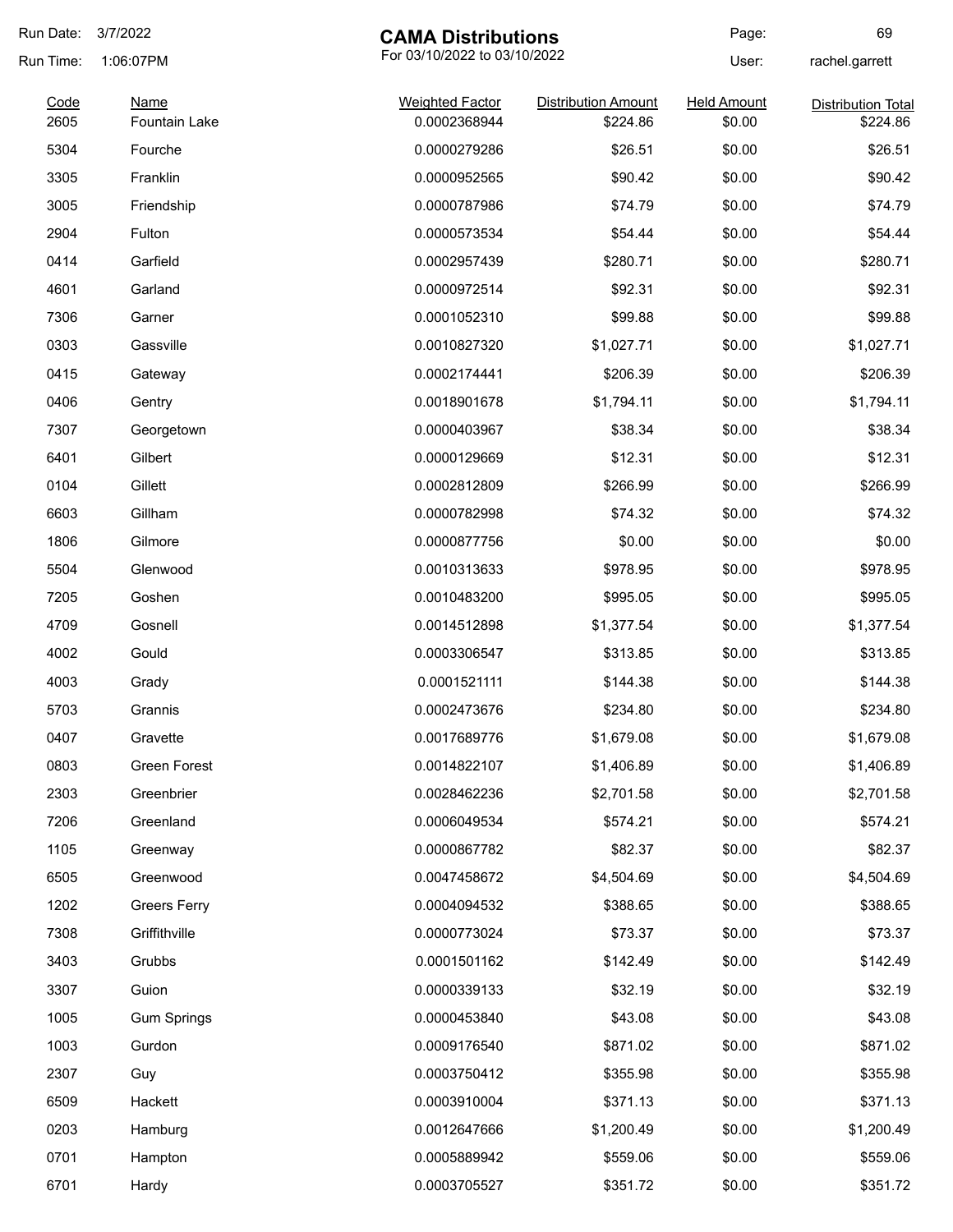| Run Date:    | 3/7/2022               | <b>CAMA Distributions</b>              |                                       | Page:                        | 70                                   |
|--------------|------------------------|----------------------------------------|---------------------------------------|------------------------------|--------------------------------------|
| Run Time:    | 1:06:07PM              | For 03/10/2022 to 03/10/2022           |                                       | User:                        | rachel.garrett                       |
| Code<br>0702 | <b>Name</b><br>Harrell | <b>Weighted Factor</b><br>0.0001047323 | <b>Distribution Amount</b><br>\$99.41 | <b>Held Amount</b><br>\$0.00 | <b>Distribution Total</b><br>\$99.41 |
| 5603         |                        | 0.0011031797                           | \$1,047.12                            | \$0.00                       | \$1,047.12                           |
|              | Harrisburg             |                                        |                                       |                              |                                      |
| 0512         | Harrison               | 0.0065178371                           | \$6,186.61                            | \$0.00                       | \$6,186.61                           |
| 6510         | Hartford               | 0.0002488638                           | \$236.22                              | \$0.00                       | \$236.22                             |
| 3603         | Hartman                | 0.0002573421                           | \$244.26                              | \$0.00                       | \$244.26                             |
| 6205         | Haskell                | 0.0019729561                           | \$1,872.69                            | \$0.00                       | \$1,872.69                           |
| 5704         | Hatfield               | 0.0001720601                           | \$163.32                              | \$0.00                       | \$163.32                             |
| 7507         | Havana                 | 0.0001191953                           | \$113.14                              | \$0.00                       | \$113.14                             |
| 3903         | Haynes                 | 0.0000608445                           | \$57.75                               | \$0.00                       | \$57.75                              |
| 5901         | Hazen                  | 0.0007386117                           | \$701.08                              | \$0.00                       | \$701.08                             |
| 1203         | <b>Heber Springs</b>   | 0.0034756146                           | \$3,298.99                            | \$0.00                       | \$3,298.99                           |
| 5804         | Hector                 | 0.0002049760                           | \$194.56                              | \$0.00                       | \$194.56                             |
| 5407         | Helena-West Helena     | 0.0047473634                           | \$4,506.11                            | \$0.00                       | \$4,506.11                           |
| 0602         | Hermitage              | 0.0002618306                           | \$248.52                              | \$0.00                       | \$248.52                             |
| 1902         | <b>Hickory Ridge</b>   | 0.0001137093                           | \$107.93                              | \$0.00                       | \$107.93                             |
| 1204         | Higden                 | 0.0000568547                           | \$53.97                               | \$0.00                       | \$53.97                              |
| 7309         | Higginson              | 0.0003516011                           | \$333.73                              | \$0.00                       | \$333.73                             |
| 0416         | Highfill               | 0.0007914766                           | \$751.25                              | \$0.00                       | \$751.25                             |
| 6709         | Highland               | 0.0004897480                           | \$464.86                              | \$0.00                       | \$464.86                             |
| 4402         | Hindsville             | 0.0000448853                           | \$42.60                               | \$0.00                       | \$42.60                              |
| 0814         | Holiday Island         | 0.0011964413                           | \$1,135.64                            | \$0.00                       | \$1,135.64                           |
| 2313         | Holland                | 0.0002922529                           | \$277.40                              | \$0.00                       | \$277.40                             |
| 4803         | <b>Holly Grove</b>     | 0.0002294135                           | \$217.76                              | \$0.00                       | \$217.76                             |
| 2901         | Hope                   | 0.0044645863                           | \$4,237.70                            | \$0.00                       | \$4,237.70                           |
| 6604         | Horatio                | 0.0004588270                           | \$435.51                              | \$0.00                       | \$435.51                             |
| 3301         | Horseshoe Bend         | 0.0012168890                           | \$1,155.05                            | \$0.00                       | \$1,155.05                           |
| 1807         | Horseshoe Lake         | 0.0001316634                           | \$124.97                              | \$0.00                       | \$124.97                             |
| 2601         | <b>Hot Springs</b>     | 0.0189166396                           | \$17,955.32                           | \$0.00                       | \$17,955.32                          |
| 5305         | Houston                | 0.0000713177                           | \$67.69                               | \$0.00                       | \$67.69                              |
| 3805         | Hoxie                  | 0.0012956876                           | \$1,229.84                            | \$0.00                       | \$1,229.84                           |
| 6801         | Hughes                 | 0.0005266536                           | \$499.89                              | \$0.00                       | \$499.89                             |
| 4307         | Humnoke                | 0.0001092208                           | \$103.67                              | \$0.00                       | \$103.67                             |
| 0103         | Humphrey               | 0.0002309097                           | \$219.18                              | \$0.00                       | \$219.18                             |
| 7403         | Hunter                 | 0.0000513687                           | \$48.76                               | \$0.00                       | \$48.76                              |
| 6502         |                        | 0.0002443753                           | \$231.96                              | \$0.00                       | \$231.96                             |
|              | Huntington             |                                        |                                       |                              |                                      |
| 4401         | Huntsville             | 0.0014358293                           | \$1,362.86                            | \$0.00                       | \$1,362.86                           |
| 7004         | Huttig                 | 0.0002234288                           | \$212.07                              | \$0.00                       | \$212.07                             |
| 3806         | Imboden                | 0.0003191840                           | \$302.96                              | \$0.00                       | \$302.96                             |
| 3408         | Jacksonport            | 0.0000748088                           | \$71.01                               | \$0.00                       | \$71.01                              |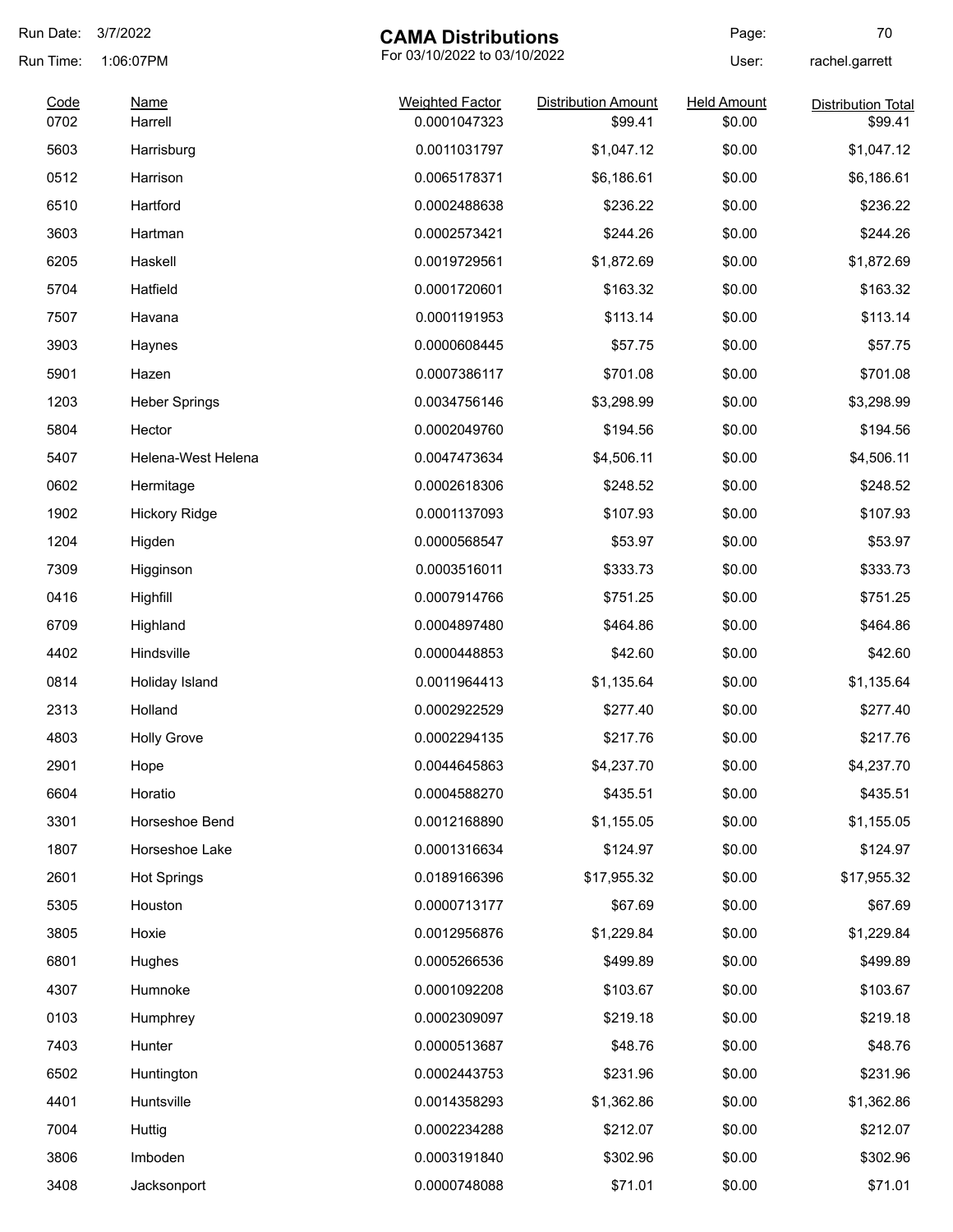| Run Date:    | 3/7/2022             | <b>CAMA Distributions</b>              |                                           | Page:                        | 71                                       |
|--------------|----------------------|----------------------------------------|-------------------------------------------|------------------------------|------------------------------------------|
| Run Time:    | 1:06:07PM            | For 03/10/2022 to 03/10/2022           |                                           | User:                        | rachel.garrett                           |
| Code<br>6004 | Name<br>Jacksonville | <b>Weighted Factor</b><br>0.0147009171 | <b>Distribution Amount</b><br>\$13,953.84 | <b>Held Amount</b><br>\$0.00 | <b>Distribution Total</b><br>\$13,953.84 |
| 5101         | Jasper               | 0.0002728026                           | \$258.94                                  | \$0.00                       | \$258.94                                 |
| 1808         | Jennette             | 0.0000588496                           | \$55.86                                   | \$0.00                       | \$55.86                                  |
| 1809         | Jericho              | 0.0000488751                           | \$46.39                                   | \$0.00                       | \$46.39                                  |
| 7207         | Johnson              | 0.0017998986                           | \$1,708.43                                | \$0.00                       | \$1,708.43                               |
| 4710         | Joiner               | 0.0002483651                           | \$235.74                                  | \$0.00                       | \$235.74                                 |
| 1611         | Jonesboro            | 0.0391878163                           | \$37,196.34                               | \$0.00                       | \$37,196.34                              |
| 7310         | Judsonia             | 0.0009246362                           | \$877.65                                  | \$0.00                       | \$877.65                                 |
| 7005         | Junction City        | 0.0002508587                           | \$238.11                                  | \$0.00                       | \$238.11                                 |
| 4702         | Keiser               | 0.0003745425                           | \$355.51                                  | \$0.00                       | \$355.51                                 |
| 7305         | Kensett              | 0.0006982150                           | \$662.73                                  | \$0.00                       | \$662.73                                 |
| 4308         | Keo                  | 0.0001032361                           | \$97.99                                   | \$0.00                       | \$97.99                                  |
| 1705         | Kibler               | 0.0005012186                           | \$475.75                                  | \$0.00                       | \$475.75                                 |
| 1302         | Kingsland            | 0.0001730576                           | \$164.26                                  | \$0.00                       | \$164.26                                 |
| 1106         | Knobel               | 0.0000733126                           | \$69.59                                   | \$0.00                       | \$69.59                                  |
| 3604         | Knoxville            | 0.0003291585                           | \$312.43                                  | \$0.00                       | \$312.43                                 |
| 2802         | Lafe                 | 0.0002084671                           | \$197.87                                  | \$0.00                       | \$197.87                                 |
| 3904         | LaGrange             | 0.0000259337                           | \$24.62                                   | \$0.00                       | \$24.62                                  |
| 1609         | Lake City            | 0.0011600344                           | \$1,101.08                                | \$0.00                       | \$1,101.08                               |
| 5403         | Lake View            | 0.0001630831                           | \$154.80                                  | \$0.00                       | \$154.80                                 |
| 0901         | Lake Village         | 0.0010298671                           | \$977.53                                  | \$0.00                       | \$977.53                                 |
| 0305         | Lakeview             | 0.0003865119                           | \$366.87                                  | \$0.00                       | \$366.87                                 |
| 3605         | Lamar                | 0.0008573083                           | \$813.74                                  | \$0.00                       | \$813.74                                 |
| 6511         | Lavaca               | 0.0012218763                           | \$1,159.78                                | \$0.00                       | \$1,159.78                               |
| 4711         | Leachville           | 0.0010169003                           | \$965.22                                  | \$0.00                       | \$965.22                                 |
| 0507         | Lead Hill            | 0.0001366507                           | \$129.71                                  | \$0.00                       | \$129.71                                 |
| 2703         | Leola                | 0.0002294135                           | \$217.76                                  | \$0.00                       | \$217.76                                 |
| 5601         | Lepanto              | 0.0008637917                           | \$819.89                                  | \$0.00                       | \$819.89                                 |
| 6402         | Leslie               | 0.0001870219                           | \$177.52                                  | \$0.00                       | \$177.52                                 |
| 7311         | Letona               | 0.0001196940                           | \$113.61                                  | \$0.00                       | \$113.61                                 |
| 3704         | Lewisville           | 0.0004563334                           | \$433.14                                  | \$0.00                       | \$433.14                                 |
| 5404         | Lexa                 | 0.0001032361                           | \$97.99                                   | \$0.00                       | \$97.99                                  |
| 7215         | Lincoln              | 0.0011440752                           | \$1,085.93                                | \$0.00                       | \$1,085.93                               |
| 0417         | Little Flock         | 0.0015236049                           | \$1,446.18                                | \$0.00                       | \$1,446.18                               |
| 6005         | Little Rock          | 0.1010371984                           | \$95,902.62                               | \$0.00                       | \$95,902.62                              |
| 6605         | Lockesburg           | 0.0002962427                           | \$281.19                                  | \$0.00                       | \$281.19                                 |
| 5805         | London               | 0.0004668066                           | \$443.08                                  | \$0.00                       | \$443.08                                 |
| 4309         | Lonoke               | 0.0021325481                           | \$2,024.17                                | \$0.00                       | \$2,024.17                               |
| 2602         | Lonsdale             | 0.0000513687                           | \$48.76                                   | \$0.00                       | \$48.76                                  |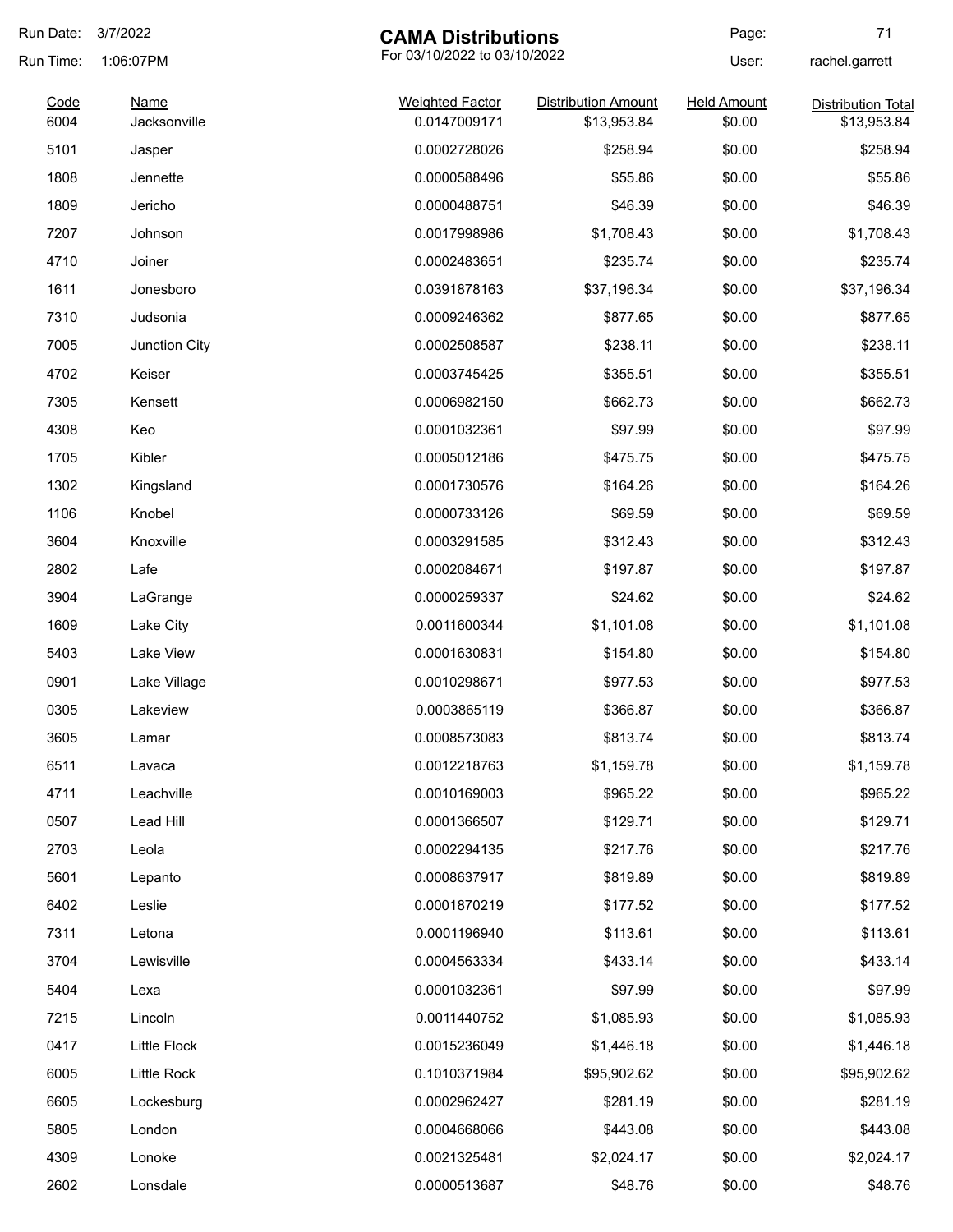| Run Date: | 3/7/2022                                  | <b>CAMA Distributions</b> |                            | Page:              | 72                        |
|-----------|-------------------------------------------|---------------------------|----------------------------|--------------------|---------------------------|
| Run Time: | For 03/10/2022 to 03/10/2022<br>1:06:07PM |                           |                            | User:              | rachel.garrett            |
| Code      | <b>Name</b>                               | <b>Weighted Factor</b>    | <b>Distribution Amount</b> | <b>Held Amount</b> | <b>Distribution Total</b> |
| 5206      | Louann                                    | 0.0000763049              | \$72.43                    | \$0.00             | \$72.43                   |
| 0408      | Lowell                                    | 0.0049069554              | \$4,657.59                 | \$0.00             | \$4,657.59                |
| 4712      | Luxora                                    | 0.0004697990              | \$445.92                   | \$0.00             | \$445.92                  |
| 3807      | Lynn                                      | 0.0001286711              | \$122.13                   | \$0.00             | \$122.13                  |
| 6805      | Madison                                   | 0.0003785323              | \$359.30                   | \$0.00             | \$359.30                  |
| 4204      | Magazine                                  | 0.0003690565              | \$350.30                   | \$0.00             | \$350.30                  |
| 3204      | Magness                                   | 0.0001097195              | \$104.14                   | \$0.00             | \$104.14                  |
| 1403      | Magnolia                                  | 0.0055667686              | \$5,283.87                 | \$0.00             | \$5,283.87                |
| 3001      | Malvern                                   | 0.0054196447              | \$5,144.23                 | \$0.00             | \$5,144.23                |
| 2501      | <b>Mammoth Spring</b>                     | 0.0004633155              | \$439.77                   | \$0.00             | \$439.77                  |
| 4713      | Manila                                    | 0.0018363055              | \$1,742.99                 | \$0.00             | \$1,742.99                |
| 6503      | Mansfield                                 | 0.0005251574              | \$498.47                   | \$0.00             | \$498.47                  |
| 3901      | Marianna                                  | 0.0017829419              | \$1,692.34                 | \$0.00             | \$1,692.34                |
| 4714      | Marie                                     | 0.0000538623              | \$51.13                    | \$0.00             | \$51.13                   |
| 1801      | Marion                                    | 0.0068584663              | \$6,509.93                 | \$0.00             | \$6,509.93                |
| 5604      | <b>Marked Tree</b>                        | 0.0011400854              | \$1,082.15                 | \$0.00             | \$1,082.15                |
| 2803      | Marmaduke                                 | 0.0006044547              | \$573.74                   | \$0.00             | \$573.74                  |
| 6403      | Marshall                                  | 0.0006628055              | \$629.12                   | \$0.00             | \$629.12                  |
| 5405      | Marvell                                   | 0.0004264099              | \$404.74                   | \$0.00             | \$404.74                  |
| 6006      | Maumelle                                  | 0.0096009552              | \$9,113.05                 | \$0.00             | \$9,113.05                |
| 2302      | Mayflower                                 | 0.0009894704              | \$939.19                   | \$0.00             | \$939.19                  |
| 6102      | Maynard                                   | 0.0001890168              | \$179.41                   | \$0.00             | \$179.41                  |
| 2905      | McCaskill                                 | 0.0000284273              | \$26.98                    | \$0.00             | \$26.98                   |
| 7404      | McCrory                                   | 0.0007894817              | \$749.36                   | \$0.00             | \$749.36                  |
| 1107      | McDougal                                  | 0.0000668292              | \$63.43                    | \$0.00             | \$63.43                   |
| 2101      | McGehee                                   | 0.0019195926              | \$1,822.04                 | \$0.00             | \$1,822.04                |
| 2911      | McNab                                     | 0.0000149618              | \$14.20                    | \$0.00             | \$14.20                   |
| 1402      | McNeil                                    | 0.0001900142              | \$180.36                   | \$0.00             | \$180.36                  |
| 7312      | McRae                                     | 0.0003072146              | \$291.60                   | \$0.00             | \$291.60                  |
| 3302      | Melbourne                                 | 0.0009126668              | \$866.29                   | \$0.00             | \$866.29                  |
| 5701      | Mena                                      | 0.0027873741              | \$2,645.72                 | \$0.00             | \$2,645.72                |
| 1502      | Menifee                                   | 0.0001366507              | \$129.71                   | \$0.00             | \$129.71                  |
| 6512      | Midland                                   | 0.0001132106              | \$107.46                   | \$0.00             | \$107.46                  |
| 3007      | Midway                                    | 0.0001880193              | \$178.46                   | \$0.00             | \$178.46                  |
| 3103      | <b>Mineral Springs</b>                    | 0.0005411166              | \$513.62                   | \$0.00             | \$513.62                  |
| 3808      | Minturn                                   | 0.0000433891              | \$41.18                    | \$0.00             | \$41.18                   |
| 2104      | Mitchellville                             | 0.0001461264              | \$138.70                   | \$0.00             | \$138.70                  |
| 1610      | Monette                                   | 0.0007510799              | \$712.91                   | \$0.00             |                           |
|           |                                           |                           |                            |                    | \$712.91                  |
| 2201      | Monticello                                | 0.0042102365              | \$3,996.28                 | \$0.00             | \$3,996.28                |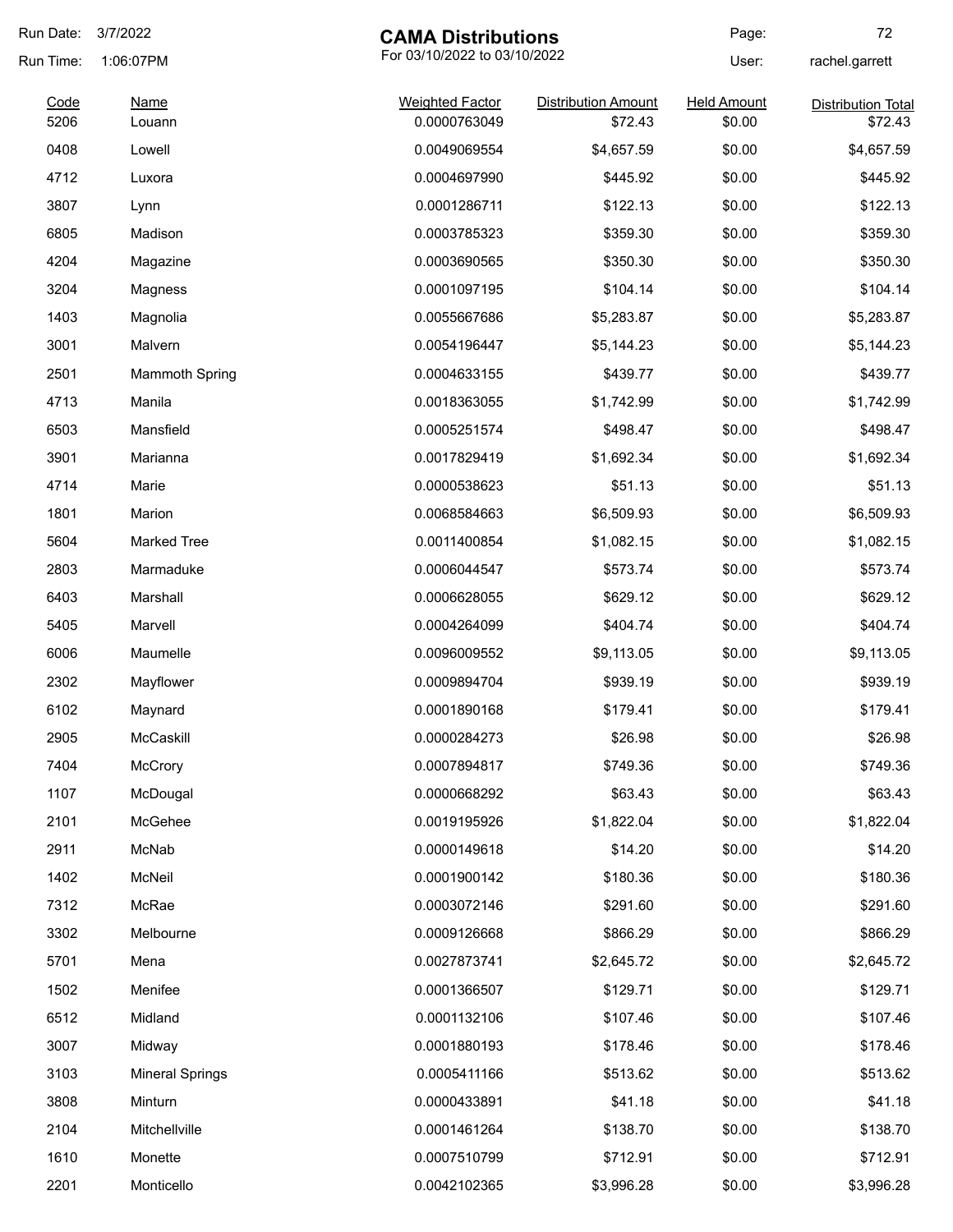| Run Date:    | 3/7/2022                | <b>CAMA Distributions</b>              |                                        | Page:                        | 73                                    |
|--------------|-------------------------|----------------------------------------|----------------------------------------|------------------------------|---------------------------------------|
| Run Time:    | 1:06:07PM               | For 03/10/2022 to 03/10/2022           |                                        | User:                        | rachel.garrett                        |
| Code<br>0204 | <b>Name</b><br>Montrose | <b>Weighted Factor</b><br>0.0001211902 | <b>Distribution Amount</b><br>\$115.03 | <b>Held Amount</b><br>\$0.00 | <b>Distribution Total</b><br>\$115.03 |
| 3205         | Moorefield              | 0.0000628394                           | \$59.65                                | \$0.00                       | \$59.65                               |
| 3905         | Moro                    | 0.0000882743                           | \$83.79                                | \$0.00                       | \$83.79                               |
| 1501         | Morrilton               | 0.0034870853                           | \$3,309.88                             | \$0.00                       | \$3,309.88                            |
| 4205         | Morrison Bluff          | 0.0000389006                           | \$36.92                                | \$0.00                       | \$36.92                               |
| 4905         | Mount Ida               | 0.0004967301                           | \$471.49                               | \$0.00                       | \$471.49                              |
| 3309         | Mount Pleasant          | 0.0001760499                           | \$167.10                               | \$0.00                       | \$167.10                              |
| 2308         | Mount Vernon            | 0.0000718164                           | \$68.17                                | \$0.00                       | \$68.17                               |
| 0301         | Mountain Home           | 0.0063961482                           | \$6,071.10                             | \$0.00                       | \$6,071.10                            |
| 2603         | <b>Mountain Pine</b>    | 0.0002917541                           | \$276.93                               | \$0.00                       | \$276.93                              |
| 6901         | <b>Mountain View</b>    | 0.0014348319                           | \$1,361.92                             | \$0.00                       | \$1,361.92                            |
| 1704         | Mountainburg            | 0.0002633268                           | \$249.94                               | \$0.00                       | \$249.94                              |
| 1703         | Mulberry                | 0.0007695327                           | \$730.43                               | \$0.00                       | \$730.43                              |
| 5505         | Murfreesboro            | 0.0007455939                           | \$707.70                               | \$0.00                       | \$707.70                              |
| 3101         | Nashville               | 0.0020712050                           | \$1,965.95                             | \$0.00                       | \$1,965.95                            |
| 3206         | Newark                  | 0.0005884955                           | \$558.59                               | \$0.00                       | \$558.59                              |
| 3401         | Newport                 | 0.0039922937                           | \$3,789.41                             | \$0.00                       | \$3,789.41                            |
| 1108         | Nimmons                 | 0.0000344120                           | \$32.66                                | \$0.00                       | \$32.66                               |
| 0304         | <b>Norfork</b>          | 0.0002319071                           | \$220.12                               | \$0.00                       | \$220.12                              |
| 4903         | Norman                  | 0.0001511137                           | \$143.43                               | \$0.00                       | \$143.43                              |
| 7006         | Norphlet                | 0.0003820234                           | \$362.61                               | \$0.00                       | \$362.61                              |
| 6001         | North Little Rock       | 0.0322131471                           | \$30,576.12                            | \$0.00                       | \$30,576.12                           |
| 0813         | Oak Grove               | 0.0001925079                           | \$182.72                               | \$0.00                       | \$182.72                              |
| 2804         | Oak Grove Heights       | 0.0005505924                           | \$522.61                               | \$0.00                       | \$522.61                              |
| 2906         | Oakhaven                | 0.0000324171                           | \$30.77                                | \$0.00                       | \$30.77                               |
| 4904         | Oden                    | 0.0000897705                           | \$85.21                                | \$0.00                       | \$85.21                               |
| 4103         | Ogden                   | 0.0000653330                           | \$62.01                                | \$0.00                       | \$62.01                               |
| 3207         | Oil Trough              | 0.0001127119                           | \$106.98                               | \$0.00                       | \$106.98                              |
| 6103         | O'Kean                  | 0.0000957552                           | \$90.89                                | \$0.00                       | \$90.89                               |
| 1006         | Okolona                 | 0.0000483763                           | \$45.92                                | \$0.00                       | \$45.92                               |
| 7503         | Ola                     | 0.0004658092                           | \$442.14                               | \$0.00                       | \$442.14                              |
| 0508         | Omaha                   | 0.0000638368                           | \$60.59                                | \$0.00                       | \$60.59                               |
| 1503         | Oppelo                  | 0.0003675603                           | \$348.88                               | \$0.00                       | \$348.88                              |
| 4701         | Osceola                 | 0.0034791057                           | \$3,302.30                             | \$0.00                       | \$3,302.30                            |
| 3306         | Oxford                  | 0.0002857694                           | \$271.25                               | \$0.00                       | \$271.25                              |
| 2907         | Ozan                    | 0.0000249363                           | \$23.67                                | \$0.00                       | \$23.67                               |
| 2407         | Ozark                   | 0.0017664840                           | \$1,676.71                             | \$0.00                       | \$1,676.71                            |
| 6804         | Palestine               | 0.0002523549                           | \$239.53                               | \$0.00                       | \$239.53                              |
| 7313         | Pangburn                | 0.0002493625                           | \$236.69                               | \$0.00                       | \$236.69                              |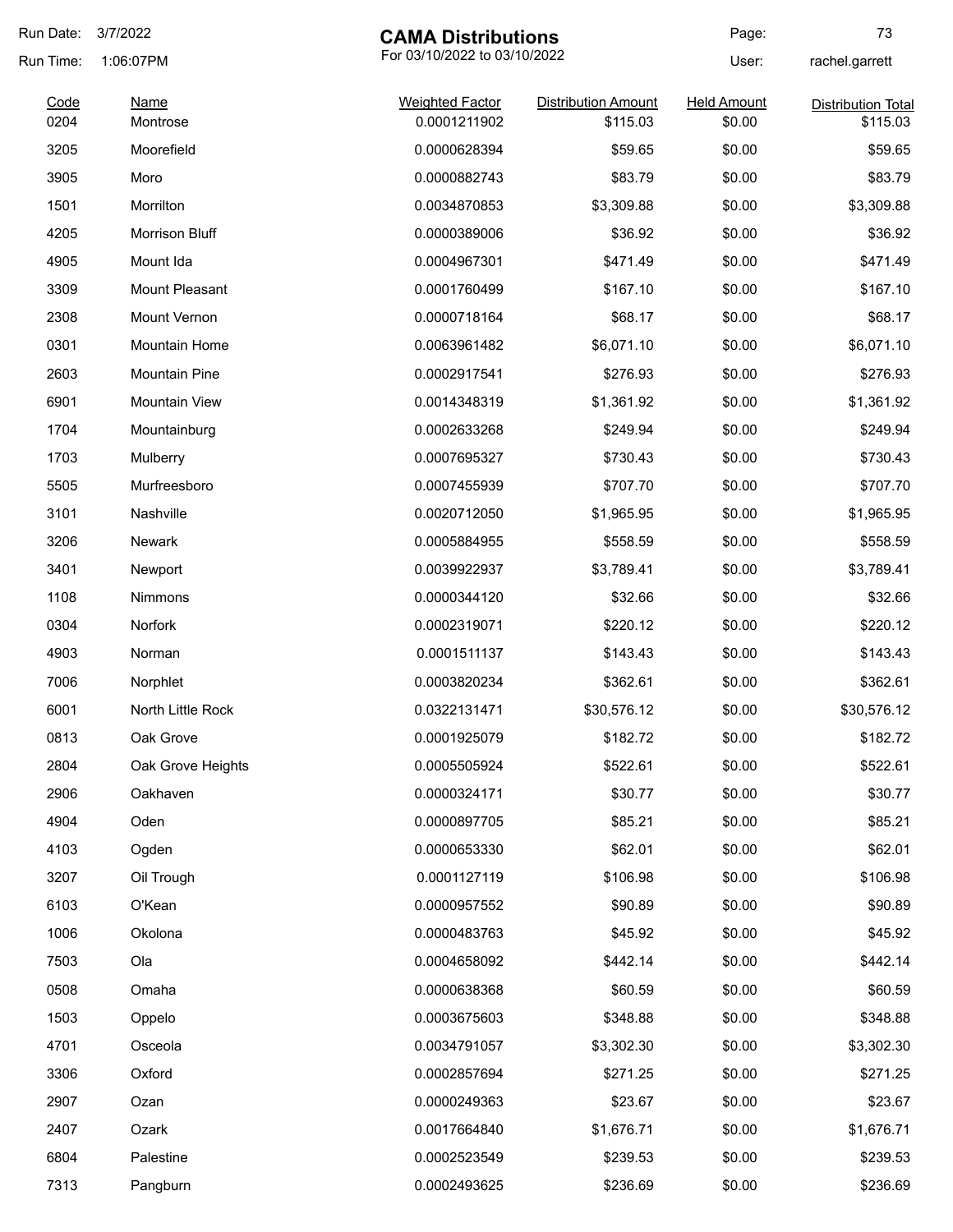| Run Date:    | 3/7/2022                 | <b>CAMA Distributions</b>              |                                           | Page:                        | 74                                       |
|--------------|--------------------------|----------------------------------------|-------------------------------------------|------------------------------|------------------------------------------|
| Run Time:    | 1:06:07PM                | For 03/10/2022 to 03/10/2022           |                                           | User:                        | rachel.garrett                           |
| Code<br>2805 | <b>Name</b><br>Paragould | <b>Weighted Factor</b><br>0.0147308406 | <b>Distribution Amount</b><br>\$13,982.24 | <b>Held Amount</b><br>\$0.00 | <b>Distribution Total</b><br>\$13,982.24 |
| 4206         | Paris                    | 0.0015839506                           | \$1,503.46                                | \$0.00                       | \$1,503.46                               |
| 0205         | Parkdale                 | 0.0000857807                           | \$81.42                                   | \$0.00                       | \$81.42                                  |
| 1903         | Parkin                   | 0.0003959877                           | \$375.86                                  | \$0.00                       | \$375.86                                 |
| 2908         | Patmos                   | 0.0000284273                           | \$26.98                                   | \$0.00                       | \$26.98                                  |
| 7405         | Patterson                | 0.0001546048                           | \$146.75                                  | \$0.00                       | \$146.75                                 |
| 0410         | Pea Ridge                | 0.0032711373                           | \$3,104.90                                | \$0.00                       | \$3,104.90                               |
| 1109         | Peach Orchard            | 0.0000523661                           | \$49.70                                   | \$0.00                       | \$49.70                                  |
| 3002         | Perla                    | 0.0001281723                           | \$121.66                                  | \$0.00                       | \$121.66                                 |
| 5306         | Perry                    | 0.0001306660                           | \$124.03                                  | \$0.00                       | \$124.03                                 |
| 2909         | Perrytown                | 0.0001157042                           | \$109.82                                  | \$0.00                       | \$109.82                                 |
| 5307         | Perryville               | 0.0006847494                           | \$649.95                                  | \$0.00                       | \$649.95                                 |
| 1103         | Piggott                  | 0.0018063820                           | \$1,714.58                                | \$0.00                       | \$1,714.58                               |
| 6404         | Pindall                  | 0.0000473789                           | \$44.97                                   | \$0.00                       | \$44.97                                  |
| 3501         | Pine Bluff               | 0.0205739028                           | \$19,528.36                               | \$0.00                       | \$19,528.36                              |
| 3304         | Pineville                | 0.0000768037                           | \$72.90                                   | \$0.00                       | \$72.90                                  |
| 7501         | Plainview                | 0.0002329046                           | \$221.07                                  | \$0.00                       | \$221.07                                 |
| 3208         | <b>Pleasant Plains</b>   | 0.0001755512                           | \$166.63                                  | \$0.00                       | \$166.63                                 |
| 1504         | Plumerville              | 0.0003660642                           | \$347.46                                  | \$0.00                       | \$347.46                                 |
| 6104         | Pocahontas               | 0.0036761020                           | \$3,489.29                                | \$0.00                       | \$3,489.29                               |
| 1110         | Pollard                  | 0.0000962539                           | \$91.36                                   | \$0.00                       | \$91.36                                  |
| 3809         | Portia                   | 0.0002114594                           | \$200.71                                  | \$0.00                       | \$200.71                                 |
| 0206         | Portland                 | 0.0001620856                           | \$153.85                                  | \$0.00                       | \$153.85                                 |
| 5806         | Pottsville               | 0.0015659965                           | \$1,486.41                                | \$0.00                       | \$1,486.41                               |
| 3810         | Powhatan                 | 0.0000518674                           | \$49.23                                   | \$0.00                       | \$49.23                                  |
| 2704         | Poyen                    | 0.0001311647                           | \$124.50                                  | \$0.00                       | \$124.50                                 |
| 7209         | Prairie Grove            | 0.0035135177                           | \$3,334.97                                | \$0.00                       | \$3,334.97                               |
| 2705         | Prattsville              | 0.0001441315                           | \$136.81                                  | \$0.00                       | \$136.81                                 |
| 5001         | Prescott                 | 0.0015465463                           | \$1,467.95                                | \$0.00                       | \$1,467.95                               |
| 4503         | Pyatt                    | 0.0000902692                           | \$85.68                                   | \$0.00                       | \$85.68                                  |
| 1205         | Quitman                  | 0.0003461152                           | \$328.53                                  | \$0.00                       | \$328.53                                 |
| 4207         | Ratcliff                 | 0.0000832871                           | \$79.05                                   | \$0.00                       | \$79.05                                  |
| 3811         | Ravenden                 | 0.0002124569                           | \$201.66                                  | \$0.00                       | \$201.66                                 |
| 6105         | Ravenden Springs         | 0.0000593483                           | \$56.33                                   | \$0.00                       | \$56.33                                  |
| 1102         | Rector                   | 0.0009286260                           | \$881.43                                  | \$0.00                       | \$881.43                                 |
| 3504         | Redfield                 | 0.0007505811                           | \$712.44                                  | \$0.00                       | \$712.44                                 |
| 2105         | Reed                     | 0.0000648343                           | \$61.54                                   | \$0.00                       | \$61.54                                  |
| 6106         | Reyno                    | 0.0001950015                           | \$185.09                                  | \$0.00                       | \$185.09                                 |
| 1301         | Rison                    | 0.0004822671                           | \$457.76                                  | \$0.00                       | \$457.76                                 |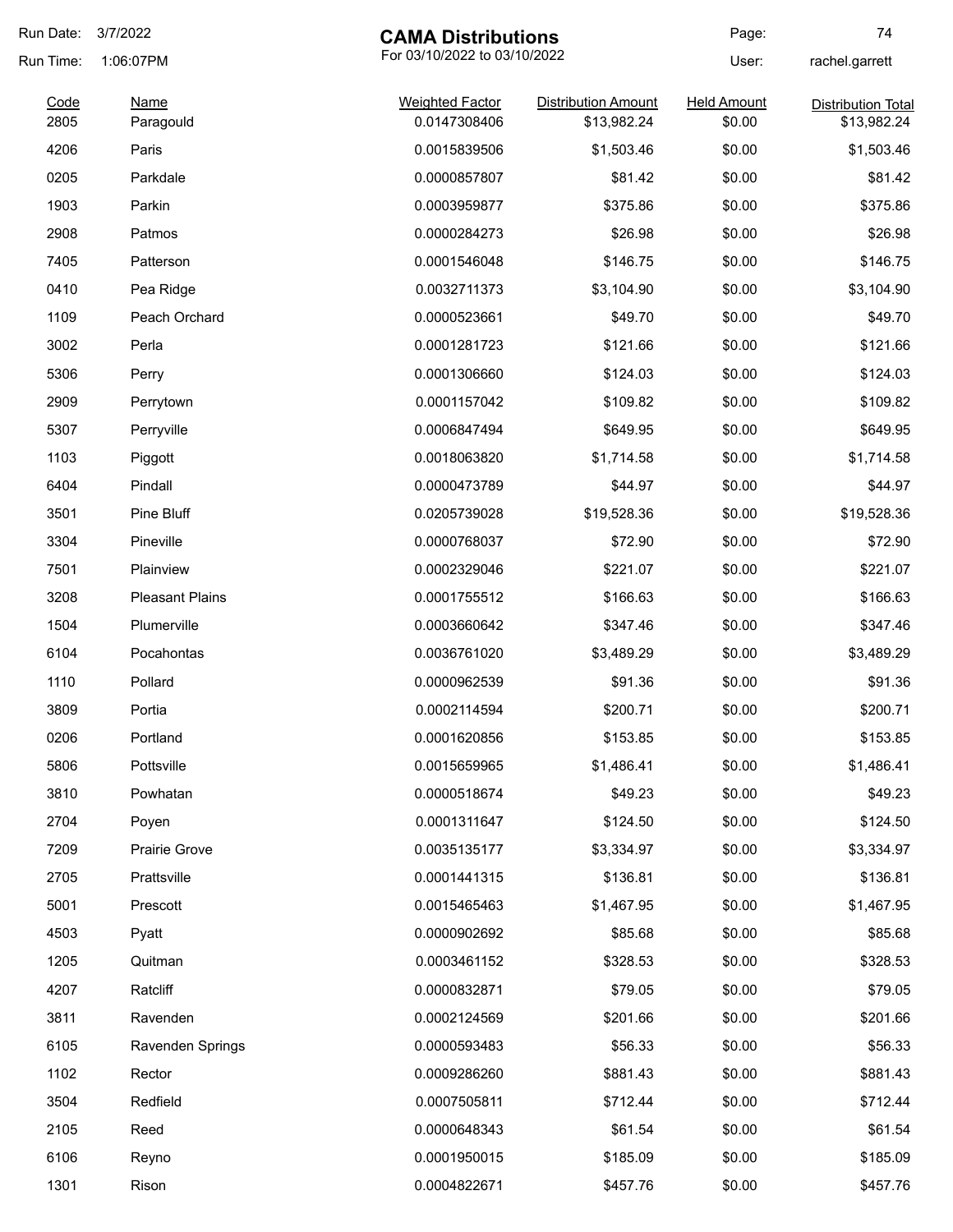| Run Date:    | 3/7/2022                | <b>CAMA Distributions</b>              |                                        | Page:                        | 75                                    |
|--------------|-------------------------|----------------------------------------|----------------------------------------|------------------------------|---------------------------------------|
| Run Time:    | 1:06:07PM               | For 03/10/2022 to 03/10/2022           |                                        | User:                        | rachel.garrett                        |
| Code<br>3003 | <b>Name</b><br>Rockport | <b>Weighted Factor</b><br>0.0003371381 | <b>Distribution Amount</b><br>\$320.01 | <b>Held Amount</b><br>\$0.00 | <b>Distribution Total</b><br>\$320.01 |
| 4804         | Roe                     | 0.0000339133                           | \$32.19                                | \$0.00                       | \$32.19                               |
| 0402         | Rogers                  | 0.0348648680                           | \$33,093.08                            | \$0.00                       | \$33,093.08                           |
| 3906         | Rondo                   | 0.0000812922                           | \$77.16                                | \$0.00                       | \$77.16                               |
| 7301         | Rose Bud                | 0.0002463702                           | \$233.85                               | \$0.00                       | \$233.85                              |
| 5006         | Rosston                 | 0.0001356532                           | \$128.76                               | \$0.00                       | \$128.76                              |
| 1709         | Rudy                    | 0.0000648343                           | \$61.54                                | \$0.00                       | \$61.54                               |
| 7314         | Russell                 | 0.0000917654                           | \$87.10                                | \$0.00                       | \$87.10                               |
| 5801         | Russellville            | 0.0144331018                           | \$13,699.63                            | \$0.00                       | \$13,699.63                           |
| 2502         | Salem                   | 0.0007810034                           | \$741.31                               | \$0.00                       | \$741.31                              |
| 0307         | Salesville              | 0.0002358969                           | \$223.91                               | \$0.00                       | \$223.91                              |
| 4208         | Scranton                | 0.0001221876                           | \$115.98                               | \$0.00                       | \$115.98                              |
| 7315         | Searcy                  | 0.0114392555                           | \$10,857.93                            | \$0.00                       | \$10,857.93                           |
| 3812         | Sedgwick                | 0.0000812922                           | \$77.16                                | \$0.00                       | \$77.16                               |
| 6202         | Shannon Hills           | 0.0022392753                           | \$2,125.48                             | \$0.00                       | \$2,125.48                            |
| 2701         | Sheridan                | 0.0024537270                           | \$2,329.03                             | \$0.00                       | \$2,329.03                            |
| 3507         | Sherrill                | 0.0000264324                           | \$25.09                                | \$0.00                       | \$25.09                               |
| 6007         | Sherwood                | 0.0163237683                           | \$15,494.22                            | \$0.00                       | \$15,494.22                           |
| 7101         | Shirley                 | 0.0001236838                           | \$117.40                               | \$0.00                       | \$117.40                              |
| 6705         | Sidney                  | 0.0000957552                           | \$90.89                                | \$0.00                       | \$90.89                               |
| 0401         | Siloam Springs          | 0.0086214592                           | \$8,183.33                             | \$0.00                       | \$8,183.33                            |
| 7007         | Smackover               | 0.0008129218                           | \$771.61                               | \$0.00                       | \$771.61                              |
| 3813         | Smithville              | 0.0000433891                           | \$41.18                                | \$0.00                       | \$41.18                               |
| 0509         | South Lead Hill         | 0.0000428904                           | \$40.71                                | \$0.00                       | \$40.71                               |
| 3210         | Southside               | 0.0021340443                           | \$2,025.59                             | \$0.00                       | \$2,025.59                            |
| 2001         | Sparkman                | 0.0001770474                           | \$168.05                               | \$0.00                       | \$168.05                              |
| 7210         | Springdale              | 0.0434768514                           | \$41,267.41                            | \$0.00                       | \$41,267.41                           |
| 0421         | Springtown              | 0.0000413942                           | \$39.29                                | \$0.00                       | \$39.29                               |
| 0106         | St. Charles             | 0.0001032361                           | \$97.99                                | \$0.00                       | \$97.99                               |
| 1113         | St. Francis             | 0.0001087221                           | \$103.20                               | \$0.00                       | \$103.20                              |
| 6405         | St. Joe                 | 0.0000643355                           | \$61.07                                | \$0.00                       | \$61.07                               |
| 4403         | St. Paul                | 0.0000553585                           | \$52.55                                | \$0.00                       | \$52.55                               |
| 3702         | Stamps                  | 0.0006273961                           | \$595.51                               | \$0.00                       | \$595.51                              |
| 4001         | <b>Star City</b>        | 0.0010837294                           | \$1,028.66                             | \$0.00                       | \$1,028.66                            |
| 5202         | Stephens                | 0.0003840183                           | \$364.50                               | \$0.00                       | \$364.50                              |
| 3814         | Strawberry              | 0.0001336583                           | \$126.87                               | \$0.00                       | \$126.87                              |
| 7008         | Strong                  | 0.0002044773                           | \$194.09                               | \$0.00                       | \$194.09                              |
| 0101         | Stuttgart               | 0.0041214635                           | \$3,912.02                             | \$0.00                       | \$3,912.02                            |
| 4209         | Subiaco                 | 0.0001999887                           | \$189.83                               | \$0.00                       | \$189.83                              |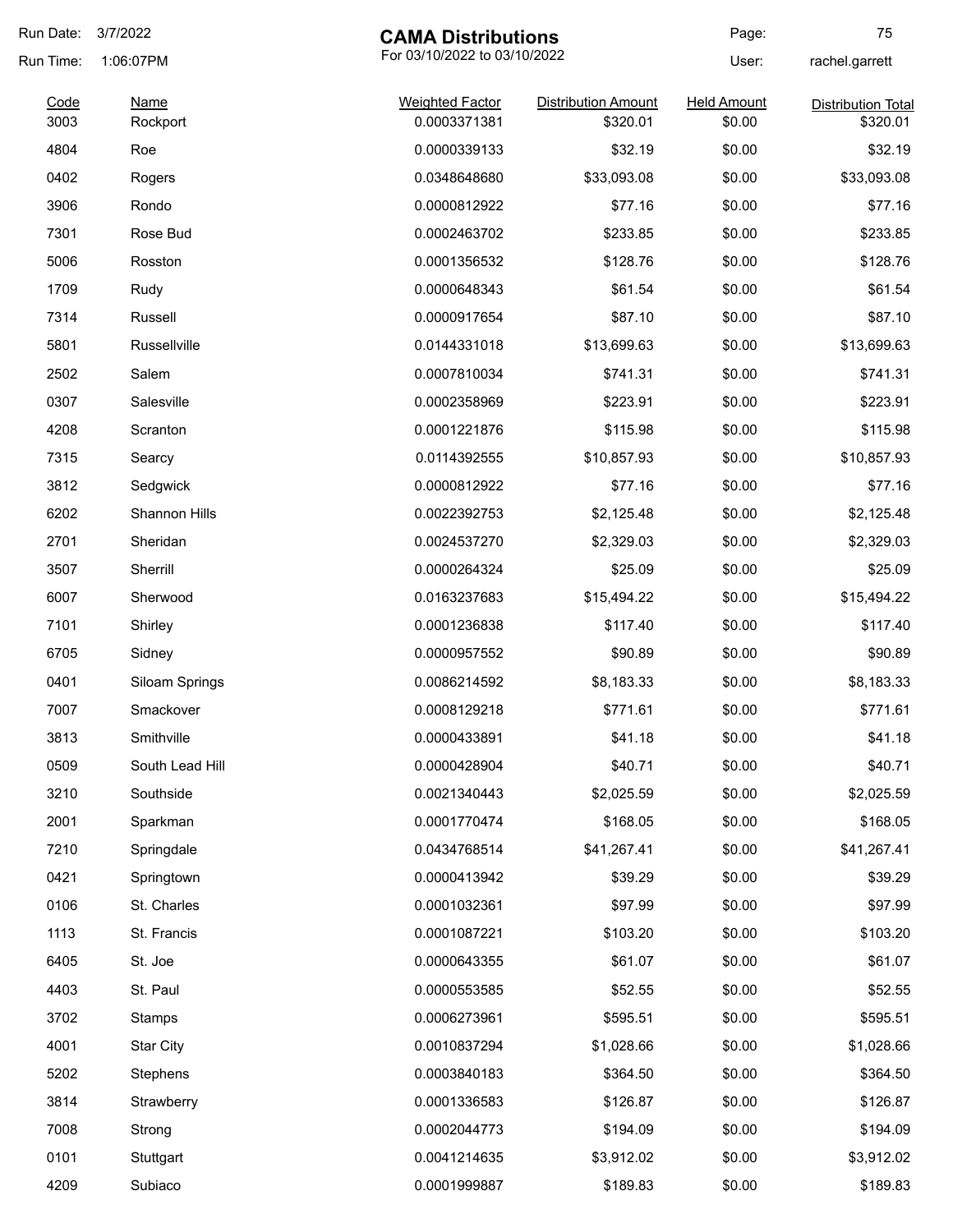| Run Date:    | 3/7/2022               | <b>CAMA Distributions</b>              |                                       | Page:                        | 76                                   |
|--------------|------------------------|----------------------------------------|---------------------------------------|------------------------------|--------------------------------------|
| Run Time:    | 1:06:07PM              | For 03/10/2022 to 03/10/2022           |                                       | User:                        | rachel.garrett                       |
| Code<br>1112 | Name<br><b>Success</b> | <b>Weighted Factor</b><br>0.0000488751 | <b>Distribution Amount</b><br>\$46.39 | <b>Held Amount</b><br>\$0.00 | <b>Distribution Total</b><br>\$46.39 |
| 3209         | Sulphur Rock           | 0.0003037235                           | \$288.29                              | \$0.00                       | \$288.29                             |
| 0412         | <b>Sulphur Springs</b> | 0.0002398867                           | \$227.70                              | \$0.00                       | \$227.70                             |
| 4504         | Summit                 | 0.0002713064                           | \$257.52                              | \$0.00                       | \$257.52                             |
| 1810         | Sunset                 | 0.0000917654                           | \$87.10                               | \$0.00                       | \$87.10                              |
| 3409         | Swifton                | 0.0003655654                           | \$346.99                              | \$0.00                       | \$346.99                             |
| 1404         | Taylor                 | 0.0002887618                           | \$274.09                              | \$0.00                       | \$274.09                             |
| 4610         | Texarkana              | 0.0146560319                           | \$13,911.23                           | \$0.00                       | \$13,911.23                          |
| 0703         | Thornton               | 0.0001690678                           | \$160.48                              | \$0.00                       | \$160.48                             |
| 2203         | Tillar                 | 0.0000857807                           | \$81.42                               | \$0.00                       | \$81.42                              |
| 0704         | Tinsman                | 0.0000249363                           | \$23.67                               | \$0.00                       | \$23.67                              |
| 3104         | Tollette               | 0.0000922641                           | \$87.58                               | \$0.00                       | \$87.58                              |
| 7211         | Tontitown              | 0.0021450163                           | \$2,036.01                            | \$0.00                       | \$2,036.01                           |
| 6206         | Traskwood              | 0.0002468689                           | \$234.32                              | \$0.00                       | \$234.32                             |
| 5605         | Trumann                | 0.0036900663                           | \$3,502.54                            | \$0.00                       | \$3,502.54                           |
| 3402         | Tuckerman              | 0.0008513236                           | \$808.06                              | \$0.00                       | \$808.06                             |
| 2706         | Tull                   | 0.0002413829                           | \$229.12                              | \$0.00                       | \$229.12                             |
| 3410         | Tupelo                 | 0.0000349108                           | \$33.14                               | \$0.00                       | \$33.14                              |
| 1811         | Turrell                | 0.0002578408                           | \$244.74                              | \$0.00                       | \$244.74                             |
| 2311         | <b>Twin Groves</b>     | 0.0001580958                           | \$150.06                              | \$0.00                       | \$150.06                             |
| 5606         | Tyronza                | 0.0003570871                           | \$338.94                              | \$0.00                       | \$338.94                             |
| 5905         | Ulm                    | 0.0000872769                           | \$82.84                               | \$0.00                       | \$82.84                              |
| 0510         | <b>Valley Springs</b>  | 0.0000912667                           | \$86.63                               | \$0.00                       | \$86.63                              |
| 1702         | Van Buren              | 0.0115793973                           | \$10,990.95                           | \$0.00                       | \$10,990.95                          |
| 5705         | Vandervoort            | 0.0000573534                           | \$54.44                               | \$0.00                       | \$54.44                              |
| 4715         | Victoria               | 0.0000099745                           | \$9.47                                | \$0.00                       | \$9.47                               |
| 2304         | Vilonia                | 0.0021385328                           | \$2,029.86                            | \$0.00                       | \$2,029.86                           |
| 2503         | Viola                  | 0.0001785436                           | \$169.47                              | \$0.00                       | \$169.47                             |
| 3502         | Wabbaseka              | 0.0000897705                           | \$85.21                               | \$0.00                       | \$85.21                              |
| 5609         | Waldenburg             | 0.0000264324                           | \$25.09                               | \$0.00                       | \$25.09                              |
| 1405         | Waldo                  | 0.0005740325                           | \$544.86                              | \$0.00                       | \$544.86                             |
| 6301         | Waldron                | 0.0016886829                           | \$1,602.87                            | \$0.00                       | \$1,602.87                           |
| 3801         | <b>Walnut Ridge</b>    | 0.0026851355                           | \$2,548.68                            | \$0.00                       | \$2,548.68                           |
| 4310         | Ward                   | 0.0030182838                           | \$2,864.90                            | \$0.00                       | \$2,864.90                           |
| 0603         | Warren                 | 0.0027195475                           | \$2,581.34                            | \$0.00                       | \$2,581.34                           |
| 2910         | Washington             | 0.0000468802                           | \$44.50                               | \$0.00                       | \$44.50                              |
| 2106         | Watson                 | 0.0000922641                           | \$87.58                               | \$0.00                       | \$87.58                              |
| 5608         | Weiner                 | 0.0003226751                           | \$306.28                              | \$0.00                       | \$306.28                             |
| 3411         | Weldon                 | 0.0000284273                           | \$26.98                               | \$0.00                       | \$26.98                              |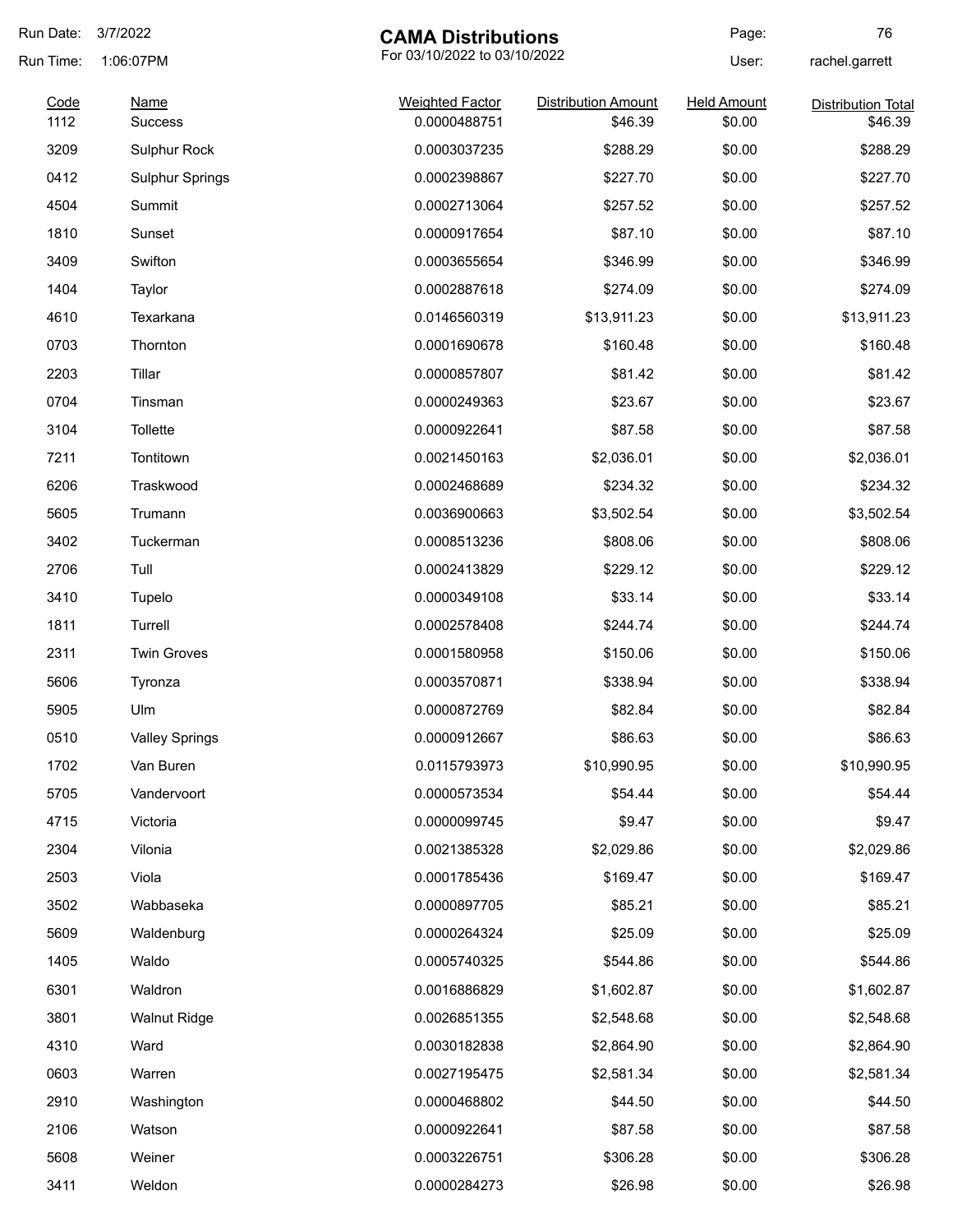| Run Date:    | 3/7/2022<br><b>CAMA Distributions</b>               |                                        | Page:                                    | 77                           |                                         |
|--------------|-----------------------------------------------------|----------------------------------------|------------------------------------------|------------------------------|-----------------------------------------|
| Run Time:    | 1:06:07PM                                           | For 03/10/2022 to 03/10/2022           |                                          | User:                        | rachel.garrett                          |
| Code<br>7212 | <b>Name</b><br><b>West Fork</b>                     | <b>Weighted Factor</b><br>0.0011625280 | <b>Distribution Amount</b><br>\$1,103.45 | <b>Held Amount</b><br>\$0.00 | <b>Distribution Total</b><br>\$1,103.45 |
| 1802         | <b>West Memphis</b>                                 | 0.0122287372                           | \$11,607.29                              | \$0.00                       | \$11,607.29                             |
| 7316         | <b>West Point</b>                                   | 0.0000847833                           | \$80.47                                  | \$0.00                       | \$80.47                                 |
| 5102         | <b>Western Grove</b>                                | 0.0001765487                           | \$167.58                                 | \$0.00                       | \$167.58                                |
| 6803         | Wheatley                                            | 0.0001391443                           | \$132.07                                 | \$0.00                       | \$132.07                                |
| 1007         | <b>Whelen Springs</b>                               | 0.0000234401                           | \$22.25                                  | \$0.00                       | \$22.25                                 |
| 3503         | White Hall                                          | 0.0027833843                           | \$2,641.94                               | \$0.00                       | \$2,641.94                              |
| 5707         | Wickes                                              | 0.0003176878                           | \$301.54                                 | \$0.00                       | \$301.54                                |
| 6808         | Widener                                             | 0.0001057297                           | \$100.36                                 | \$0.00                       | \$100.36                                |
| 2403         | Wiederkehr Village                                  | 0.0000249363                           | \$23.67                                  | \$0.00                       | \$23.67                                 |
| 6706         | Williford                                           | 0.0000393993                           | \$37.40                                  | \$0.00                       | \$37.40                                 |
| 5007         | Willisville                                         | 0.0000738113                           | \$70.06                                  | \$0.00                       | \$70.06                                 |
| 2204         | Wilmar                                              | 0.0001969964                           | \$186.99                                 | \$0.00                       | \$186.99                                |
| 0207         | Wilmot                                              | 0.0002074696                           | \$196.93                                 | \$0.00                       | \$196.93                                |
| 4716         | Wilson                                              | 0.0003820234                           | \$362.61                                 | \$0.00                       | \$362.61                                |
| 4104         | Wilton                                              | 0.0001431341                           | \$135.86                                 | \$0.00                       | \$135.86                                |
| 2205         | Winchester                                          | 0.0000683253                           | \$64.85                                  | \$0.00                       | \$64.85                                 |
| 7213         | Winslow                                             | 0.0001820346                           | \$172.78                                 | \$0.00                       | \$172.78                                |
| 4105         | Winthrop                                            | 0.0000578521                           | \$54.91                                  | \$0.00                       | \$54.91                                 |
| 2309         | Wooster                                             | 0.0005196715                           | \$493.26                                 | \$0.00                       | \$493.26                                |
| 6008         | Wrightsville                                        | 0.0007690340                           | \$729.95                                 | \$0.00                       | \$729.95                                |
| 1904         | Wynne                                               | 0.0041463997                           | \$3,935.69                               | \$0.00                       | \$3,935.69                              |
| 4505         | Yellville                                           | 0.0005874981                           | \$557.61                                 | \$0.00                       | \$557.61                                |
| 0511         | Zinc                                                | 0.0000458827                           | \$43.55                                  | \$0.00                       | \$43.55                                 |
|              | <b>Total for MLM0200 - Municipal Wholesale Fuel</b> | 1.0000000024                           | \$949,098.00                             | \$0.00                       | \$949,098.00                            |
|              | <b>TPR0100 - Property Tax Relief Trust</b>          |                                        |                                          |                              |                                         |
| 0100         | <b>Arkansas County</b>                              | 0.0062365980                           | \$150,845.58                             | \$0.00                       | \$150,845.58                            |
| 0200         | <b>Ashley County</b>                                | 0.0070216037                           | \$169,832.64                             | \$0.00                       | \$169,832.64                            |
| 0300         | <b>Baxter County</b>                                | 0.0189469410                           | \$458,272.66                             | \$0.00                       | \$458,272.66                            |
| 0400         | <b>Benton County</b>                                | 0.0913051727                           | \$2,208,412.66                           | \$0.00                       | \$2,208,412.66                          |
| 0500         | <b>Boone County</b>                                 | 0.0141230349                           | \$341,596.08                             | \$0.00                       | \$341,596.08                            |
| 0600         | <b>Bradley County</b>                               | 0.0034614365                           | \$83,722.31                              | \$0.00                       | \$83,722.31                             |
| 0700         | Calhoun County                                      | 0.0020112072                           | \$48,645.39                              | \$0.00                       | \$48,645.39                             |
| 0800         | <b>Carroll County</b>                               | 0.0102664307                           | \$248,315.78                             | \$0.00                       | \$248,315.78                            |
| 0900         | <b>Chicot County</b>                                | 0.0030208757                           | \$73,066.40                              | \$0.00                       | \$73,066.40                             |
| 1000         | <b>Clark County</b>                                 | 0.0065480881                           | \$158,379.64                             | \$0.00                       | \$158,379.64                            |
| 1100         | Clay County                                         | 0.0055798834                           | \$134,961.52                             | \$0.00                       | \$134,961.52                            |
| 1200         | <b>Cleburne County</b>                              | 0.0097493952                           | \$235,810.17                             | \$0.00                       | \$235,810.17                            |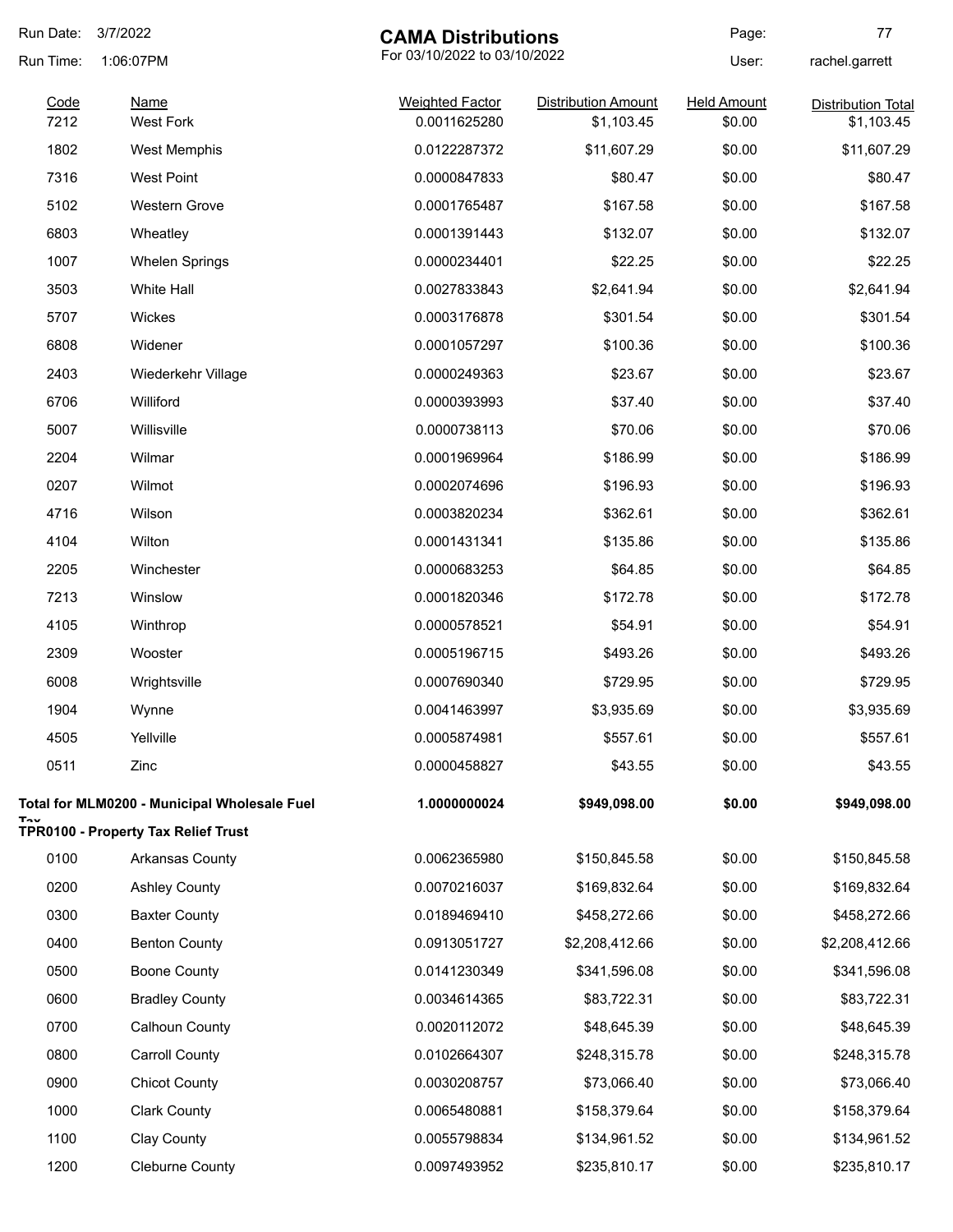| Run Date: | 3/7/2022<br><b>CAMA Distributions</b> |                              | Page:                      | 78                 |                           |
|-----------|---------------------------------------|------------------------------|----------------------------|--------------------|---------------------------|
| Run Time: | 1:06:07PM                             | For 03/10/2022 to 03/10/2022 |                            | User:              | rachel.garrett            |
| Code      | Name                                  | <b>Weighted Factor</b>       | <b>Distribution Amount</b> | <b>Held Amount</b> | <b>Distribution Total</b> |
| 1300      | <b>Cleveland County</b>               | 0.0030483168                 | \$73,730.12                | \$0.00             | \$73,730.12               |
| 1400      | Columbia County                       | 0.0072441475                 | \$175,215.34               | \$0.00             | \$175,215.34              |
| 1500      | Conway County                         | 0.0081392276                 | \$196,864.79               | \$0.00             | \$196,864.79              |
| 1600      | <b>Craighead County</b>               | 0.0319089215                 | \$771,786.13               | \$0.00             | \$771,786.13              |
| 1700      | <b>Crawford County</b>                | 0.0211103981                 | \$510,600.54               | \$0.00             | \$510,600.54              |
| 1800      | <b>Crittenden County</b>              | 0.0127284684                 | \$307,865.48               | \$0.00             | \$307,865.48              |
| 1900      | <b>Cross County</b>                   | 0.0057311952                 | \$138,621.32               | \$0.00             | \$138,621.32              |
| 2000      | <b>Dallas County</b>                  | 0.0023850487                 | \$57,687.55                | \$0.00             | \$57,687.55               |
| 2100      | Desha County                          | 0.0033036701                 | \$79,906.39                | \$0.00             | \$79,906.39               |
| 2200      | Drew County                           | 0.0052377002                 | \$126,685.08               | \$0.00             | \$126,685.08              |
| 2300      | <b>Faulkner County</b>                | 0.0407132141                 | \$984,736.95               | \$0.00             | \$984,736.95              |
| 2400      | <b>Franklin County</b>                | 0.0064361733                 | \$155,672.74               | \$0.00             | \$155,672.74              |
| 2500      | <b>Fulton County</b>                  | 0.0050005991                 | \$120,950.28               | \$0.00             | \$120,950.28              |
| 2600      | <b>Garland County</b>                 | 0.0376359823                 | \$910,307.46               | \$0.00             | \$910,307.46              |
| 2700      | <b>Grant County</b>                   | 0.0066753701                 | \$161,458.23               | \$0.00             | \$161,458.23              |
| 2800      | <b>Greene County</b>                  | 0.0142084089                 | \$343,661.04               | \$0.00             | \$343,661.04              |
| 2900      | <b>Hempstead County</b>               | 0.0063222105                 | \$152,916.31               | \$0.00             | \$152,916.31              |
| 3000      | <b>Hot Spring County</b>              | 0.0114826459                 | \$277,732.57               | \$0.00             | \$277,732.57              |
| 3100      | <b>Howard County</b>                  | 0.0042624279                 | \$103,096.02               | \$0.00             | \$103,096.02              |
| 3200      | Independence County                   | 0.0128425414                 | \$310,624.58               | \$0.00             | \$310,624.58              |
| 3300      | Izard County                          | 0.0054479305                 | \$131,769.96               | \$0.00             | \$131,769.96              |
| 3400      | Jackson County                        | 0.0045455810                 | \$109,944.69               | \$0.00             | \$109,944.69              |
| 3500      | Jefferson County                      | 0.0196788850                 | \$475,976.31               | \$0.00             | \$475,976.31              |
| 3600      | Johnson County                        | 0.0086467181                 | \$209,139.54               | \$0.00             | \$209,139.54              |
| 3700      | Lafayette County                      | 0.0022277471                 | \$53,882.87                | \$0.00             | \$53,882.87               |
| 3800      | Lawrence County                       | 0.0055073841                 | \$133,207.97               | \$0.00             | \$133,207.97              |
| 3900      | Lee County                            | 0.0020762340                 | \$50,218.20                | \$0.00             | \$50,218.20               |
| 4000      | <b>Lincoln County</b>                 | 0.0033099925                 | \$80,059.31                | \$0.00             | \$80,059.31               |
| 4100      | <b>Little River County</b>            | 0.0046480168                 | \$112,422.32               | \$0.00             | \$112,422.32              |
| 4200      | Logan County                          | 0.0083417328                 | \$201,762.81               | \$0.00             | \$201,762.81              |
| 4300      | Lonoke County                         | 0.0251674069                 | \$608,728.05               | \$0.00             | \$608,728.05              |
| 4400      | <b>Madison County</b>                 | 0.0062847848                 | \$152,011.08               | \$0.00             | \$152,011.08              |
| 4500      | <b>Marion County</b>                  | 0.0071775193                 | \$173,603.79               | \$0.00             | \$173,603.79              |
| 4600      | <b>Miller County</b>                  | 0.0140204446                 | \$339,114.71               | \$0.00             | \$339,114.71              |
| 4700      | Mississippi County                    | 0.0114772838                 | \$277,602.88               | \$0.00             | \$277,602.88              |
| 4800      | Monroe County                         | 0.0020388257                 | \$49,313.40                | \$0.00             | \$49,313.40               |
| 4900      | Montgomery County                     | 0.0036130511                 | \$87,389.44                | \$0.00             | \$87,389.44               |
| 5000      | Nevada County                         |                              |                            | \$0.00             |                           |
|           |                                       | 0.0026074909                 | \$63,067.79                |                    | \$63,067.79               |
| 5100      | Newton County                         | 0.0035496726                 | \$85,856.49                | \$0.00             | \$85,856.49               |